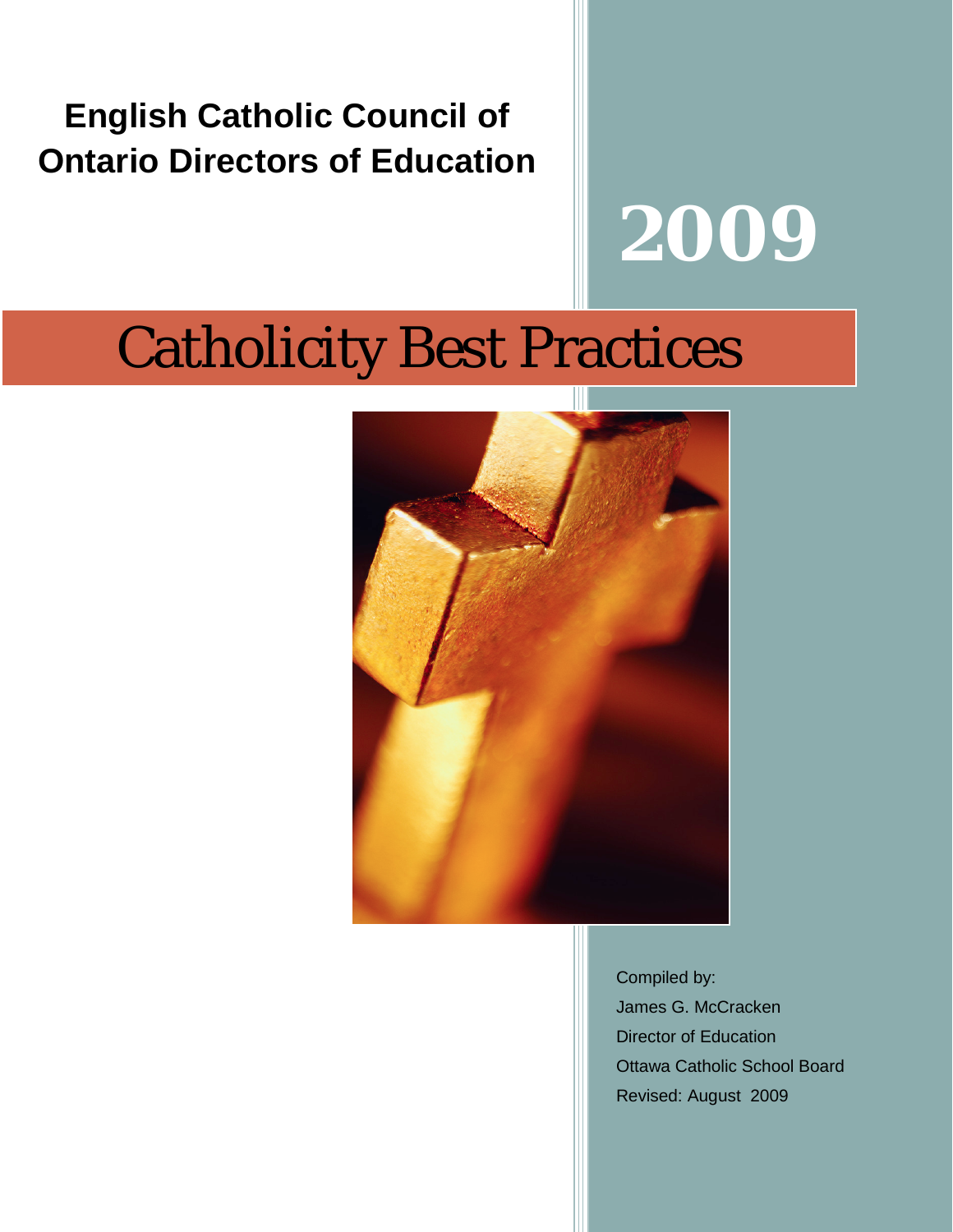# **TABLE OF CONTENTS**

| ALGONQUIN AND LAKESHORE CATHOLIC DISTRICT SCHOOL BOARD  1               |  |
|-------------------------------------------------------------------------|--|
|                                                                         |  |
|                                                                         |  |
|                                                                         |  |
|                                                                         |  |
|                                                                         |  |
|                                                                         |  |
|                                                                         |  |
|                                                                         |  |
|                                                                         |  |
|                                                                         |  |
|                                                                         |  |
|                                                                         |  |
| BRANT HALDIMAND NORFOLK CATHOLIC DISTRICT SCHOOL BOARD  6               |  |
|                                                                         |  |
|                                                                         |  |
|                                                                         |  |
|                                                                         |  |
|                                                                         |  |
|                                                                         |  |
|                                                                         |  |
|                                                                         |  |
|                                                                         |  |
|                                                                         |  |
|                                                                         |  |
|                                                                         |  |
|                                                                         |  |
| Best Practice #4: Lenten Mission Uniting Us in Reflection and Prayer 10 |  |
|                                                                         |  |
| Best Practice #6: A Study of Monsignor Dennis Murphy's Articles 11      |  |
|                                                                         |  |
| CATHOLIC DISTRICT SCHOOL BOARD OF EASTERN ONTARIO12                     |  |
|                                                                         |  |
| Best Practice #1: Advent to Christmas: A Journey to Bethlehem  12       |  |
|                                                                         |  |
|                                                                         |  |
|                                                                         |  |
|                                                                         |  |
|                                                                         |  |
|                                                                         |  |
| Best Practice #8: Hope in Time of Loss: Crisis Response Protocol &      |  |
|                                                                         |  |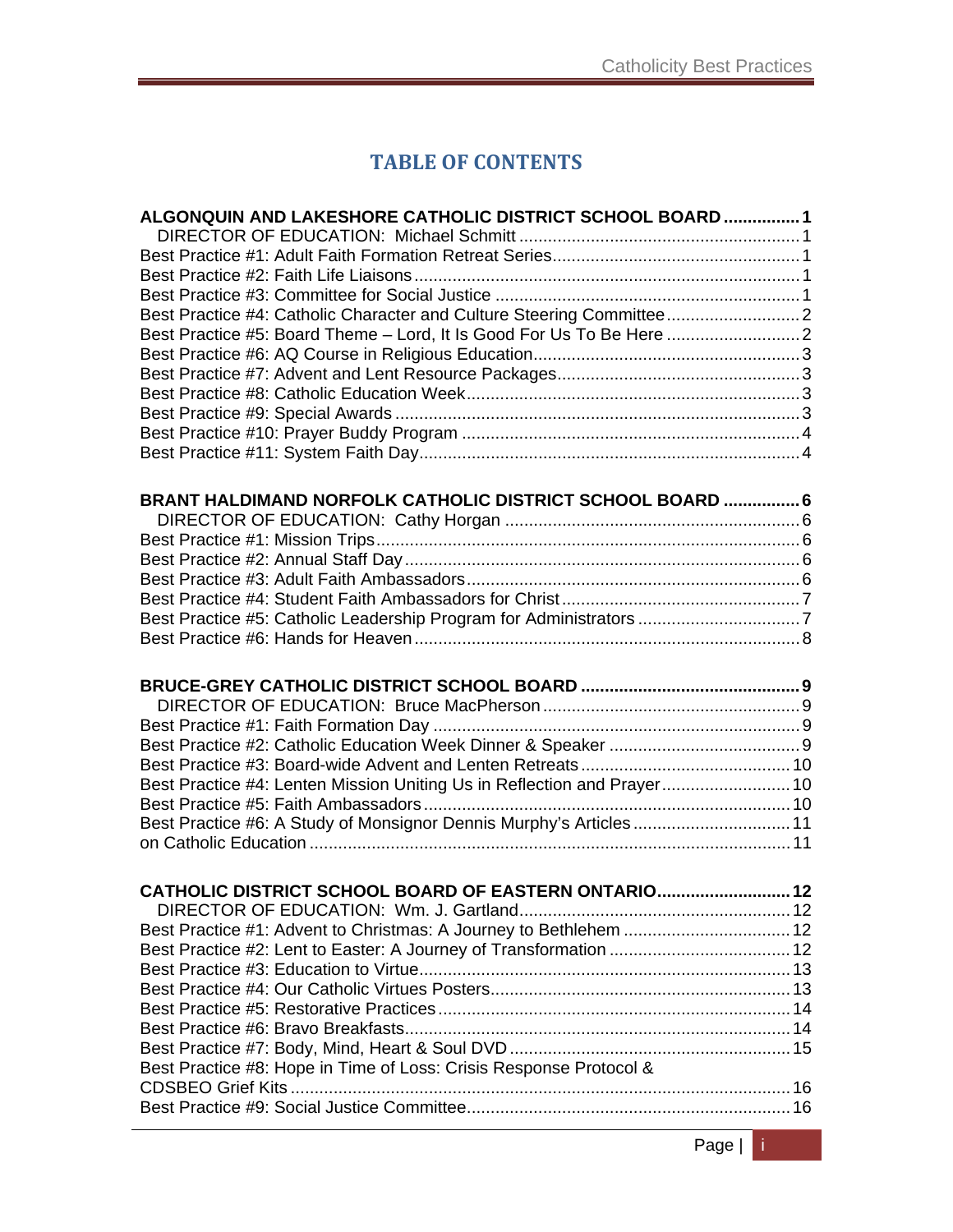| Best Practice #3: Quarterly Parish Newsletter from the Directors Office               |  |
|---------------------------------------------------------------------------------------|--|
| Best Practice #4: Regular Meeting with the Archbishop and the Directors of the Area21 |  |
|                                                                                       |  |

| Best Practice #2: Secondary School Student Senator/Leadership Training22         |  |
|----------------------------------------------------------------------------------|--|
|                                                                                  |  |
|                                                                                  |  |
|                                                                                  |  |
|                                                                                  |  |
| Best Practice #7: How Faith Meets Pedagogy in Durham Catholic – "Heart, Head and |  |
|                                                                                  |  |

| Best Practice #3: Theological Education Leadership Sessions (T.E.L.) 26 |  |
|-------------------------------------------------------------------------|--|
|                                                                         |  |
|                                                                         |  |
|                                                                         |  |
|                                                                         |  |
|                                                                         |  |
|                                                                         |  |
|                                                                         |  |
|                                                                         |  |
|                                                                         |  |
|                                                                         |  |

| HAMILTON-WENTWORTH CATHOLIC DISTRICT SCHOOL BOARD  31 |  |
|-------------------------------------------------------|--|
|                                                       |  |
|                                                       |  |
|                                                       |  |
|                                                       |  |
|                                                       |  |
|                                                       |  |

| Best Practice #2: Catholic Community of Caring – Character Education Initiative  34 |  |
|-------------------------------------------------------------------------------------|--|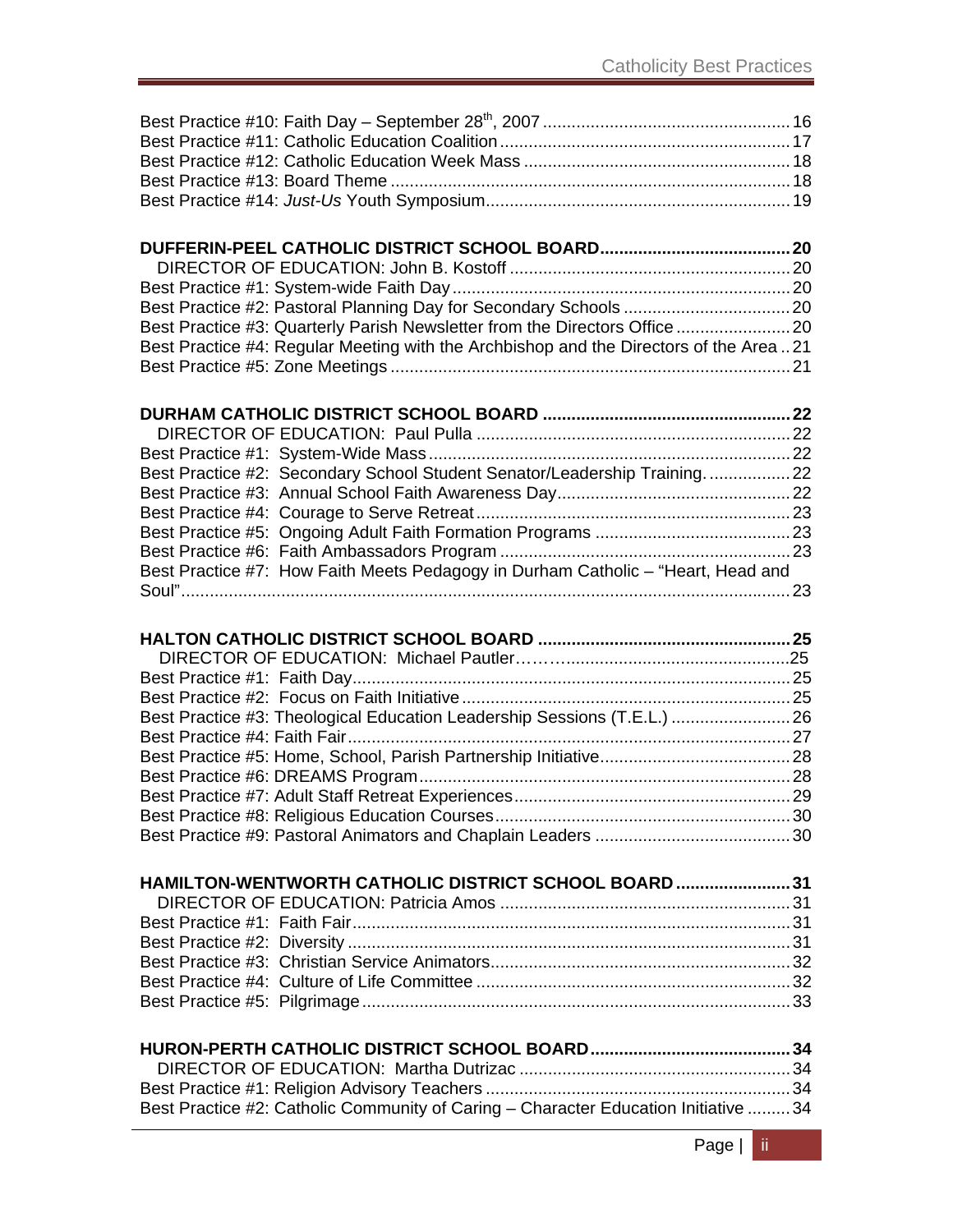| Best Practice #3: Catholic Community of Caring Student Leadership Forums35                |  |
|-------------------------------------------------------------------------------------------|--|
| Best Practice #4: Integration of Curriculum into our Catholic Faith - Catholic Curriculum |  |
|                                                                                           |  |
|                                                                                           |  |
|                                                                                           |  |
|                                                                                           |  |
| Best Practice #8: Catholic Education Week System Mass & Mother Teresa Awards  37          |  |
|                                                                                           |  |
|                                                                                           |  |
|                                                                                           |  |
|                                                                                           |  |
| HURON-SUPERIOR CATHOLIC DISTRICT SCHOOL BOARD  40                                         |  |
|                                                                                           |  |
|                                                                                           |  |
|                                                                                           |  |
|                                                                                           |  |
| Best Practice #3: Parish and School Partnership - Elementary School/Church                |  |
|                                                                                           |  |
|                                                                                           |  |
|                                                                                           |  |
| Best Practice #6: Parish and School Partnership - Becoming a Catholic                     |  |
|                                                                                           |  |
|                                                                                           |  |
|                                                                                           |  |
|                                                                                           |  |
|                                                                                           |  |
|                                                                                           |  |
|                                                                                           |  |
|                                                                                           |  |
|                                                                                           |  |
| Best Practice #6: Faith Formation Conference "Catholic Schools in our World" 46           |  |
| Best Practice #7: First Reconciliation & First Eucharist Workshops & Resources for        |  |
|                                                                                           |  |
|                                                                                           |  |
| Best Practice #8: OECTA/OCSTA AQ Courses in Religious Education  47                       |  |
| Best Practice #9: History of the Kenora Catholic District School Board 48                 |  |
| "Go, Therefore and Proclaim"                                                              |  |
|                                                                                           |  |
|                                                                                           |  |
|                                                                                           |  |
|                                                                                           |  |
|                                                                                           |  |
|                                                                                           |  |
|                                                                                           |  |
|                                                                                           |  |
|                                                                                           |  |
|                                                                                           |  |
| Best Practice #5: Open Access - Catholic Graduate Expectations51                          |  |
|                                                                                           |  |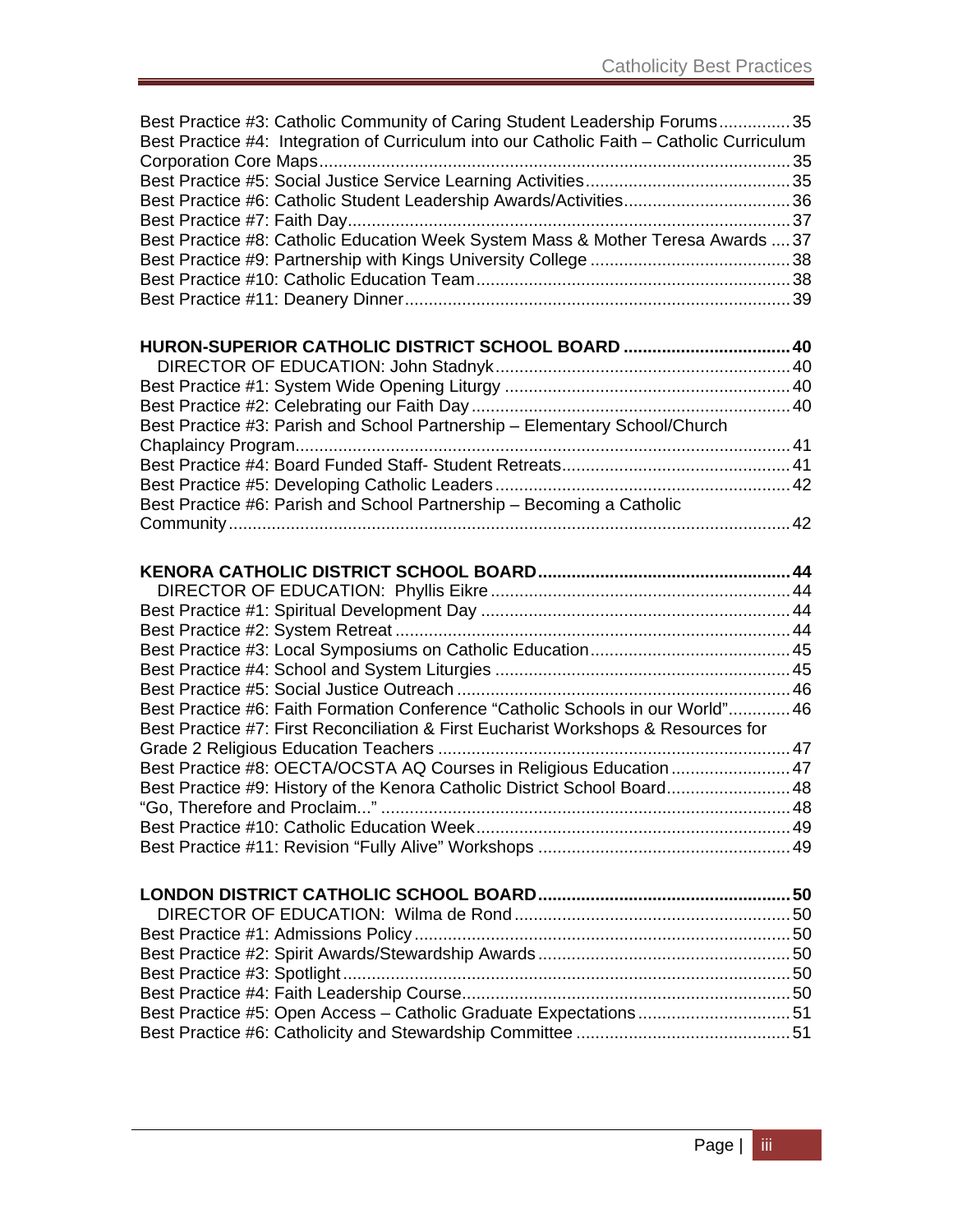| Best Practice #2: Adult Faith Formation - All Staff (Teaching and Non-Teaching) Sr. |  |
|-------------------------------------------------------------------------------------|--|
| Admin/Principals and Vice-Principals/Managers Faith Formation 52                    |  |
|                                                                                     |  |
| Best Practice #4: Partners in Catholic Education / Annual Spring Convention54       |  |
|                                                                                     |  |
|                                                                                     |  |
| NIPISSING-PARRY SOUND CATHOLIC DISTRICT SCHOOL BOARD  56                            |  |
|                                                                                     |  |
|                                                                                     |  |
|                                                                                     |  |
| Best Practice #2: Duke of Edinburgh Program - St. Joseph - Scollard Hall Secondary  |  |
|                                                                                     |  |
|                                                                                     |  |
|                                                                                     |  |
|                                                                                     |  |
|                                                                                     |  |
|                                                                                     |  |
| Best Practice #1: Tools: Toronto Ontario Opportunities for Learning and Service 58  |  |
| Best Practice #2: September Professional Development Day: The Call to Holiness and  |  |
|                                                                                     |  |
|                                                                                     |  |
|                                                                                     |  |
| Best Practice #5: Engaging Parents: Improving Student Achievement Symposium         |  |
|                                                                                     |  |
|                                                                                     |  |
|                                                                                     |  |
|                                                                                     |  |
|                                                                                     |  |
|                                                                                     |  |
|                                                                                     |  |
|                                                                                     |  |
|                                                                                     |  |
| Best Practice #6: Teaching Gospel Values and Developing Character63                 |  |
|                                                                                     |  |
|                                                                                     |  |
|                                                                                     |  |
|                                                                                     |  |
|                                                                                     |  |
|                                                                                     |  |
|                                                                                     |  |
|                                                                                     |  |
|                                                                                     |  |
|                                                                                     |  |
|                                                                                     |  |
|                                                                                     |  |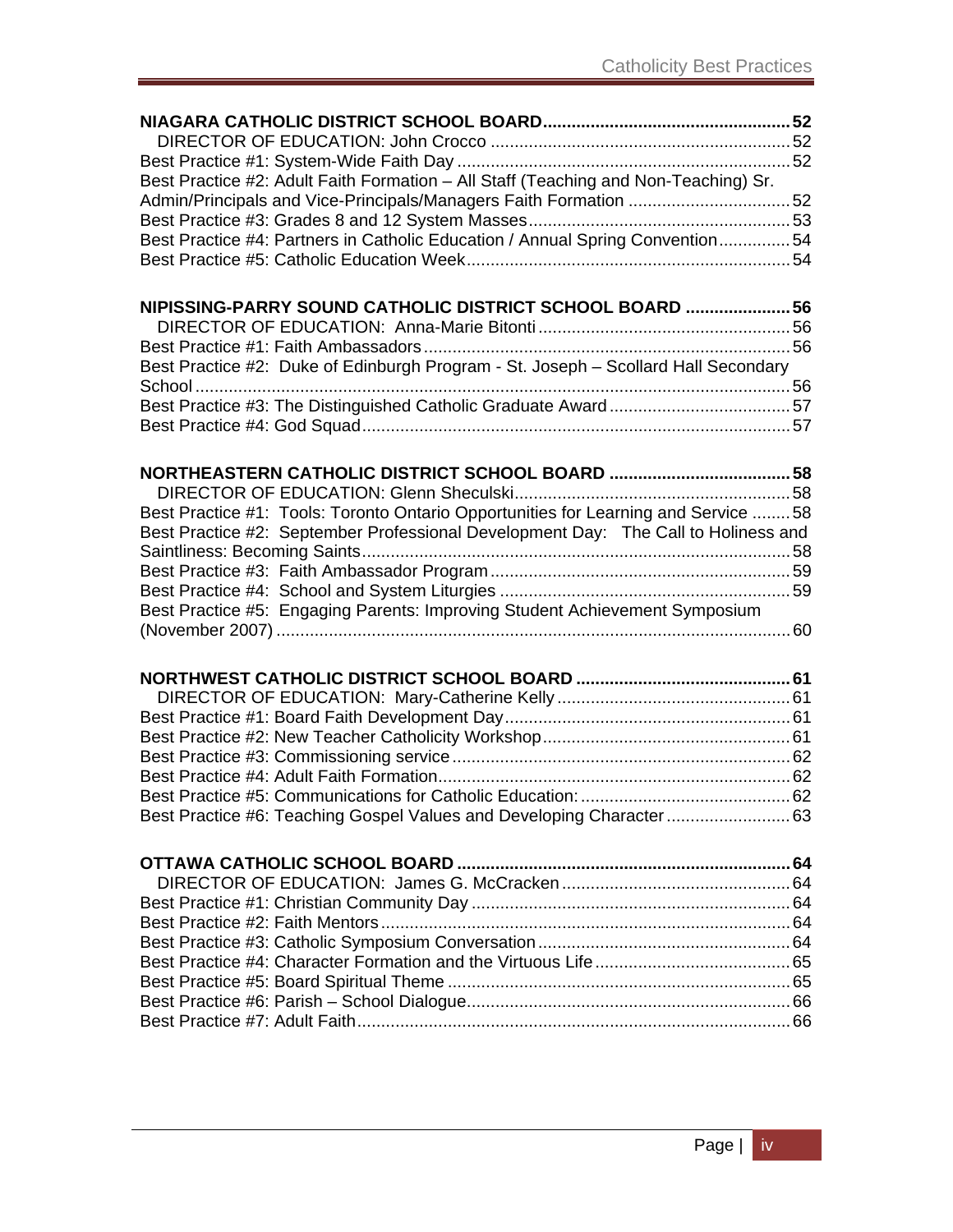| PETERBOROUGH VICTORIA NORTHUMBERLAND AND CLARINGTON                          |  |
|------------------------------------------------------------------------------|--|
|                                                                              |  |
|                                                                              |  |
|                                                                              |  |
|                                                                              |  |
|                                                                              |  |
| Best Practice #4: "Imparting the Spirit" Catholic Student Leadership Award68 |  |
|                                                                              |  |
| Best Practice #6: Annual Spiritual Theme - over the past five years  69      |  |
|                                                                              |  |
| RED LAKE ROMAN CATHOLIC SEPARATE SCHOOL BOARD  72                            |  |
|                                                                              |  |
|                                                                              |  |
|                                                                              |  |
| RENFREW COUNTY CATHOLIC DISTRICT SCHOOL BOARD73                              |  |
|                                                                              |  |
| Best Practice #1: Yearly Catholic Community & Corporate Focus 73             |  |
|                                                                              |  |
|                                                                              |  |
| Best Practice #4: OECTA/OCSTA Religious Education AQ Courses74               |  |
|                                                                              |  |
| Best Practice #6: Adult Faith Development Series for Administrators 74       |  |
|                                                                              |  |
| SIMCOE MUSKOKA CATHOLIC DISTRICT SCHOOL BOARD75                              |  |
|                                                                              |  |
|                                                                              |  |
|                                                                              |  |
|                                                                              |  |
|                                                                              |  |
|                                                                              |  |
|                                                                              |  |
| Best Practice #7: Religion Professional Activity for New Teachers 76         |  |
|                                                                              |  |
|                                                                              |  |
|                                                                              |  |
| Best Practice #11: On-line Prayer Intentions and Bereavement Folders77       |  |
|                                                                              |  |
|                                                                              |  |
|                                                                              |  |
|                                                                              |  |
|                                                                              |  |
|                                                                              |  |
|                                                                              |  |
|                                                                              |  |
|                                                                              |  |
|                                                                              |  |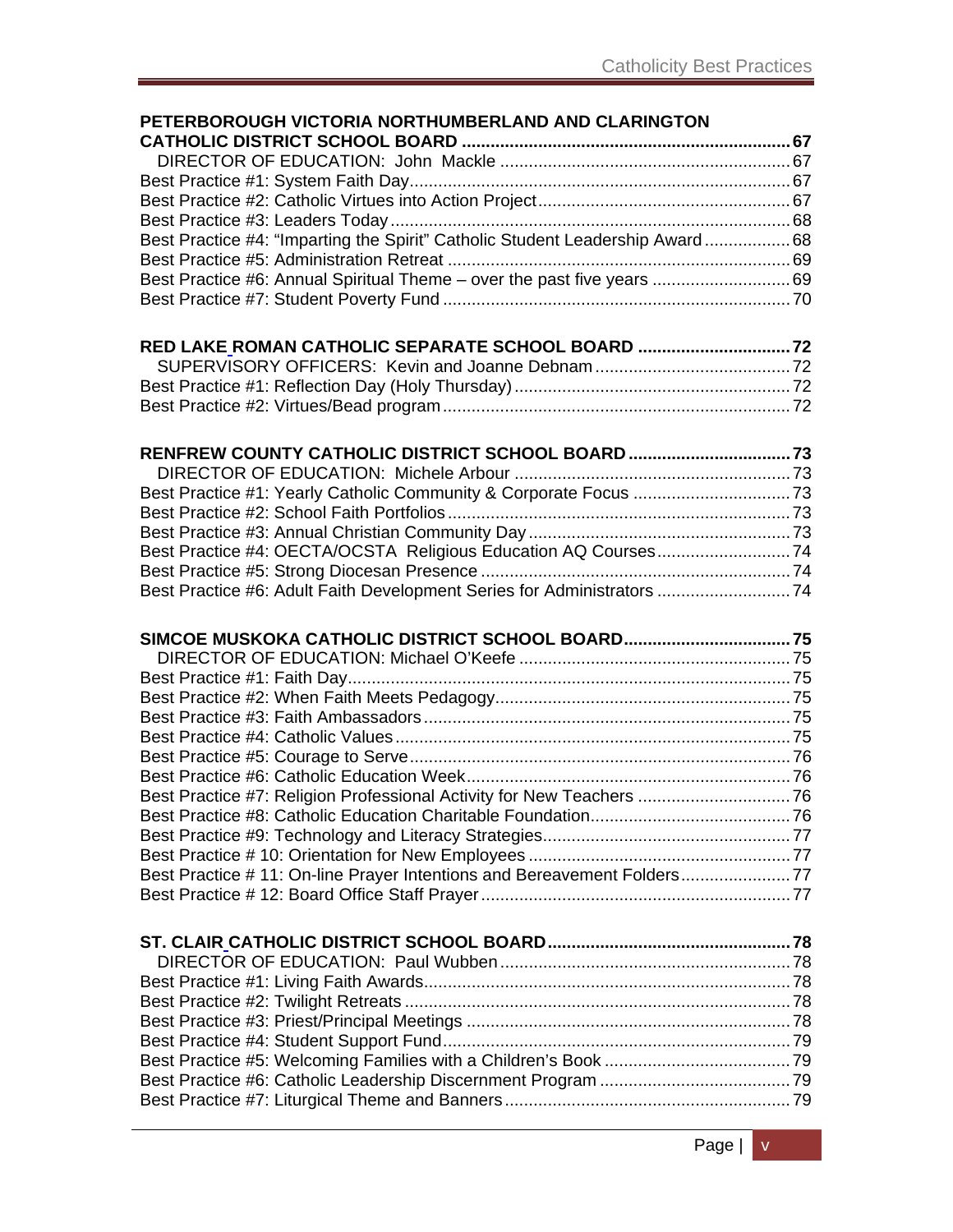|  | Best Practice #10: Ontario Catholic Graduate Expectations for Elementary Students80     |  |
|--|-----------------------------------------------------------------------------------------|--|
|  |                                                                                         |  |
|  |                                                                                         |  |
|  |                                                                                         |  |
|  |                                                                                         |  |
|  |                                                                                         |  |
|  | Best Practice #3: Character Education at Sudbury Catholic Schools 81                    |  |
|  |                                                                                         |  |
|  | Best Practice #5: Red Bird "Msko Bneshiinh" Singers (Grandfather Drumming Group) 82     |  |
|  |                                                                                         |  |
|  |                                                                                         |  |
|  |                                                                                         |  |
|  |                                                                                         |  |
|  |                                                                                         |  |
|  |                                                                                         |  |
|  |                                                                                         |  |
|  |                                                                                         |  |
|  |                                                                                         |  |
|  |                                                                                         |  |
|  |                                                                                         |  |
|  |                                                                                         |  |
|  |                                                                                         |  |
|  |                                                                                         |  |
|  |                                                                                         |  |
|  |                                                                                         |  |
|  |                                                                                         |  |
|  | Best Practice #7: Virtual Religious Education/Family Life Conference 87                 |  |
|  |                                                                                         |  |
|  |                                                                                         |  |
|  |                                                                                         |  |
|  |                                                                                         |  |
|  |                                                                                         |  |
|  |                                                                                         |  |
|  |                                                                                         |  |
|  |                                                                                         |  |
|  |                                                                                         |  |
|  | Best Practice #6: The Saints of the Toronto Catholic District School Board Calendar  89 |  |
|  |                                                                                         |  |
|  |                                                                                         |  |
|  |                                                                                         |  |
|  |                                                                                         |  |
|  |                                                                                         |  |
|  |                                                                                         |  |
|  |                                                                                         |  |
|  |                                                                                         |  |
|  |                                                                                         |  |
|  |                                                                                         |  |
|  | Best Practice #5: Celebration of WCDSB Commitment To Catholic Education93               |  |
|  |                                                                                         |  |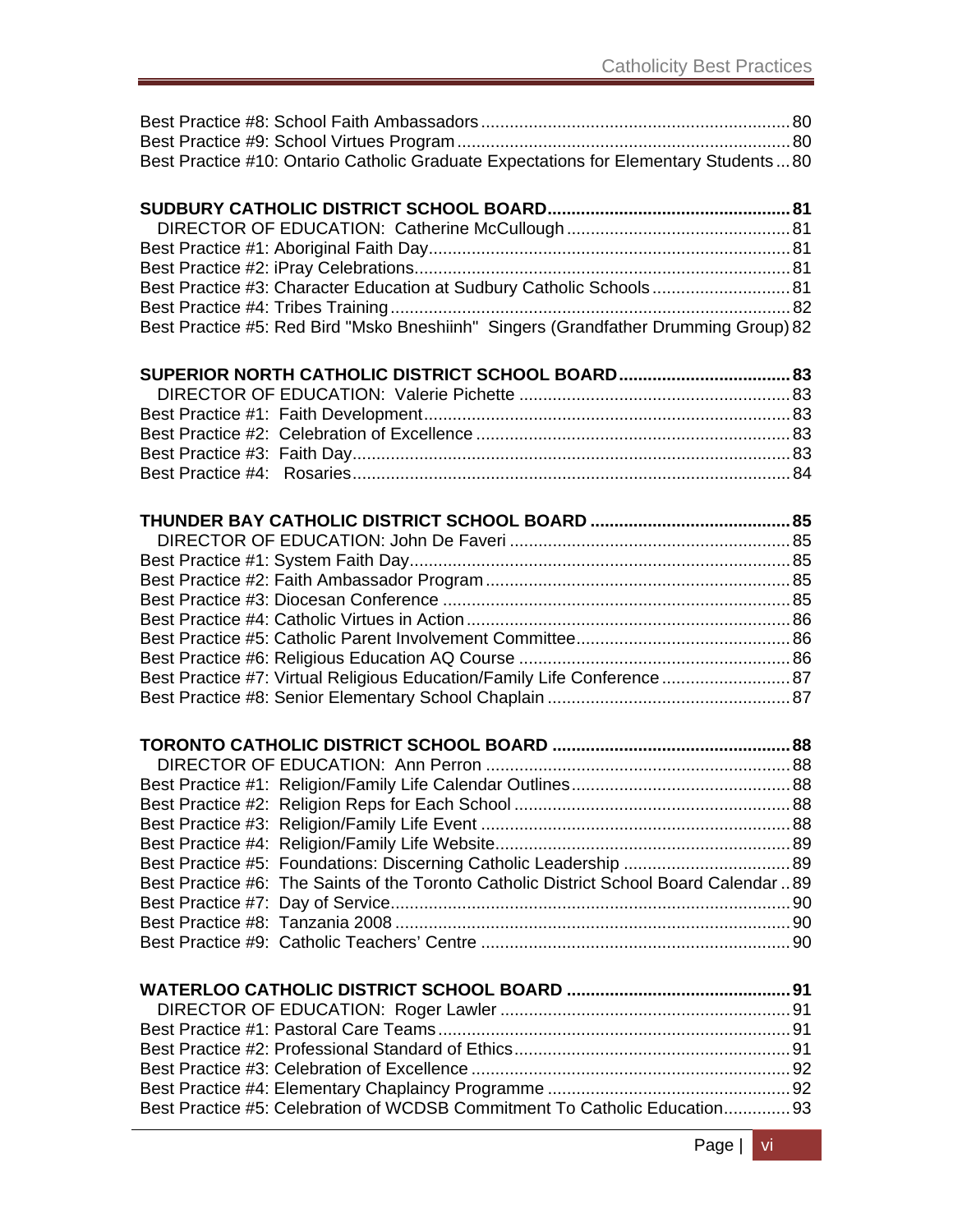#### **WELLINGTON CATHOLIC DISTRICT SCHOOL BOARD ............................................ 95** DIRECTOR OF EDUCATION: Don Drone ................................................................. 95 Best Practice #1: Bishop's Dinner for Catholic Education ............................................... 95 Best Practice #2: Spiritual Development Day ................................................................. 95 Best Practice #3: Memorial Mass .................................................................................... 95 Best Practice #4: Advent & Lenten Series ...................................................................... 96 Best Practice #5: Student Video on Catholic Education ................................................. 96

| Best Practice #4: School visits with Auxiliary Bishop Robert Anthony Daniels98 |  |
|--------------------------------------------------------------------------------|--|
| Best Practice #5: Catholic School Council Social and Commissioning 98          |  |

| Best Practice #3: Fully Subsidized Religious Education Courses (Parts 1, 2 & 3)  100 |  |
|--------------------------------------------------------------------------------------|--|
|                                                                                      |  |
|                                                                                      |  |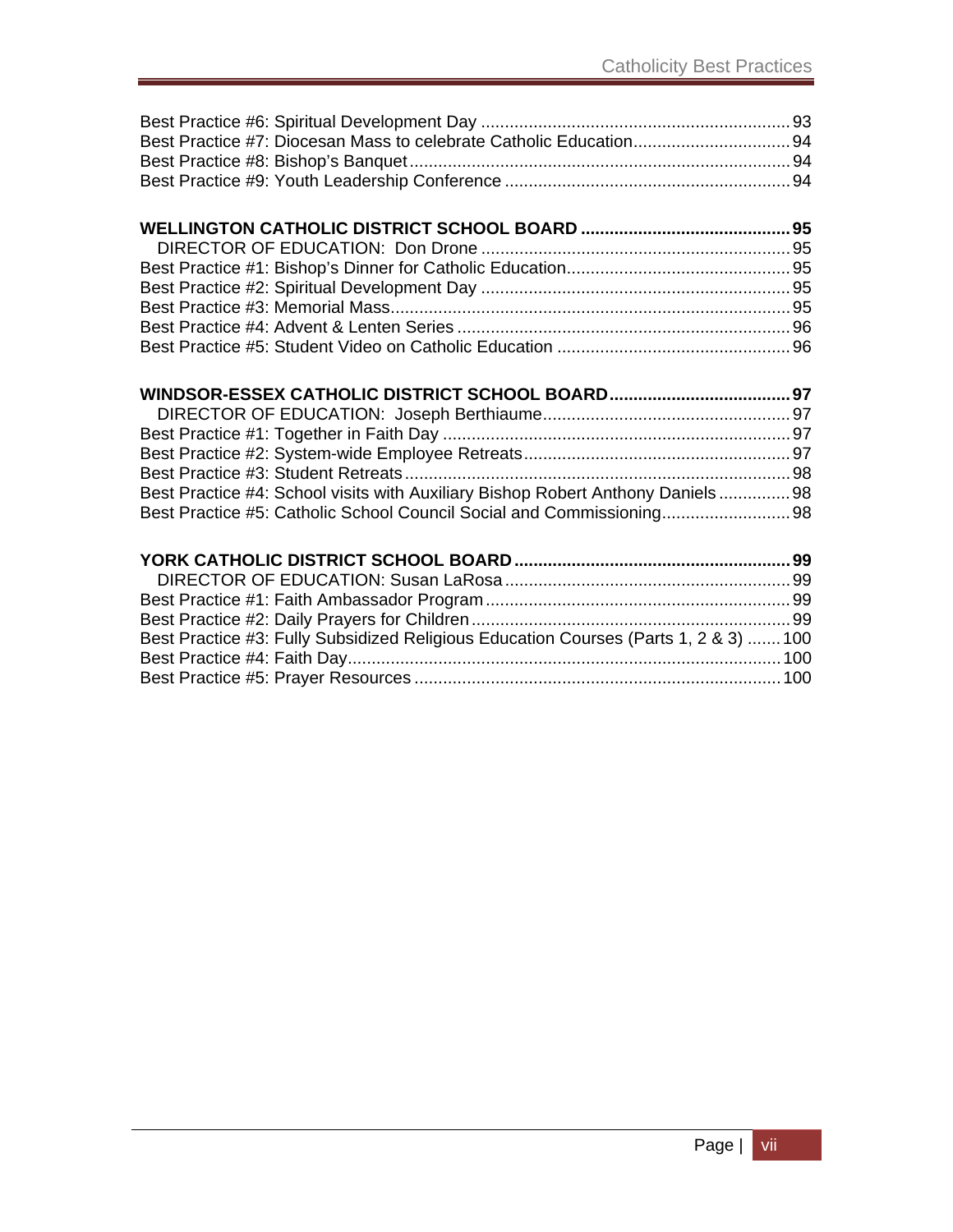#### **OVERVIEW**

This document provides a brief overview of the faith landscape of Catholic education in Ontario today. There is so much good that is done, not only to promote Catholic faith, but also to respond to the Gospel call of hope, love, community and justice.

It is very encouraging to see that many Catholic Boards have adopted best practices like a Board Spiritual Theme and an annual adult faith day for staff. Look carefully and you will find a wealth of new ideas. By including the contact person, it is easy to gain additional information.

Please share this document with your administrative team and the people in your Board with particular responsibility for faith formation. It is my hope that the new ideas and initiatives found here will enrich Catholic education in Ontario for years to come.

Thank you for your contributions. By sharing and networking our ideas, we inspire each other to respond more deeply to the Gospel call to grow in our faith.

May God continue to bless your work as leaders in Catholic education.

Jemes Mb suiten

James G. McCracken Director of Education Ottawa Catholic School Board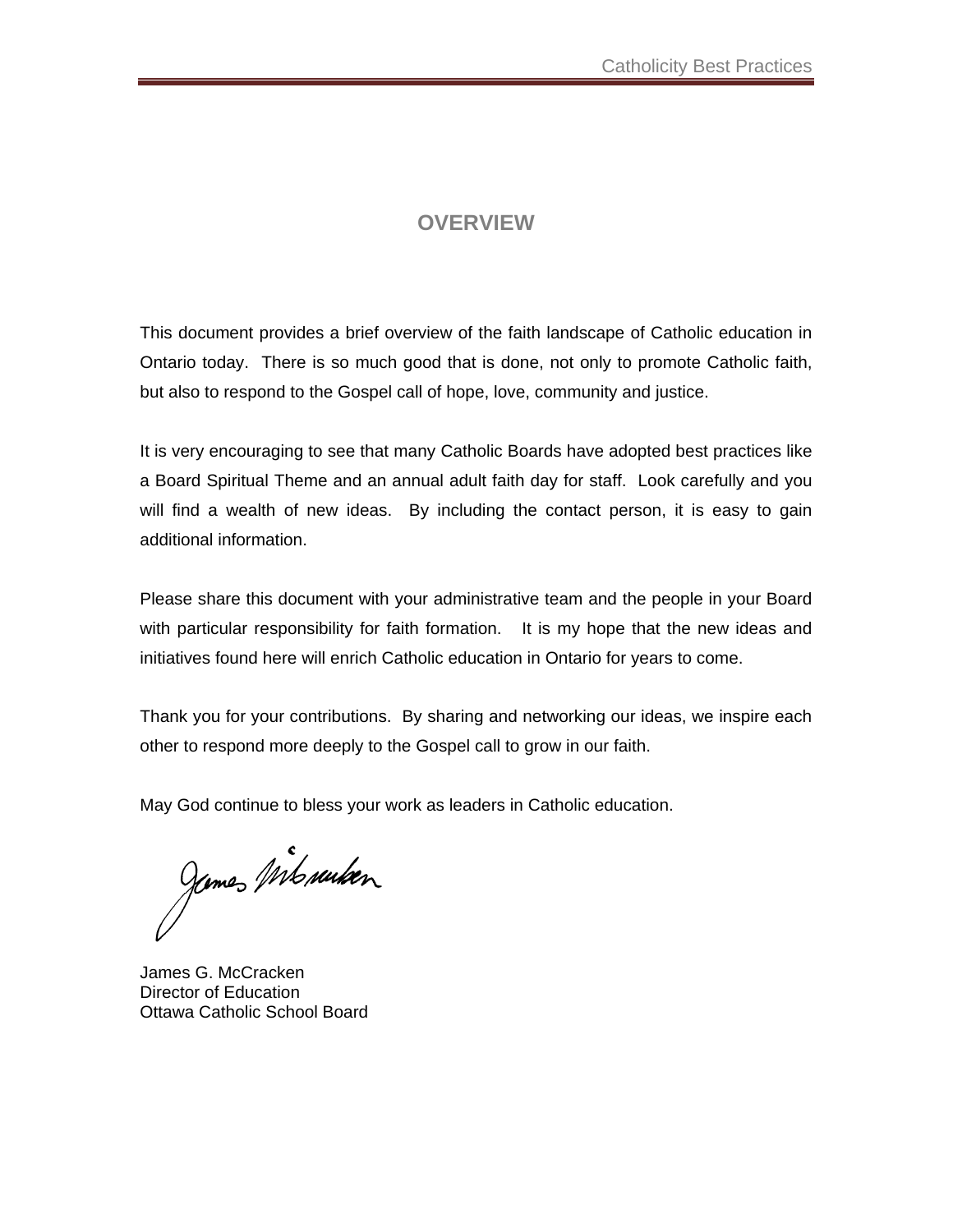# **ALGONQUIN AND LAKESHORE CATHOLIC DISTRICT SCHOOL BOARD**

#### **DIRECTOR OF EDUCATION: MICHAEL SCHMITT**

#### **Best Practice #1: Adult Faith Formation Retreat Series**

**Contact Information**: Bronek Korczynski, Coordinator of Religious and Family Life Education, korczyns@alcdsb.on.ca

#### **Details**:

The Providence Spirituality Centre, Kingston, has been contracted by ALCDSB to animate a series of retreat days for up to 25 teachers. In its first year, there were 6 sessions – 3 began at noon and ran until 9:00 pm (with the Board providing teacher supply coverage); 3 began at 5:00 pm and ran until 9:00pm. In the second year, the format was changed to 4 full day sessions, with the Board providing supply coverage for participating teachers. In both cases, participation was determined on a first come, first served basis, with preference given in year 2 to teachers who had not participated in the previous year. In its third year, the program was changed from a four-part series to which participants committed to four, stand alone sessions. As a result of this change, waiting lists have been generated.

#### **Best Practice #2: Faith Life Liaisons**

**Contact Information**: Bronek Korczynski, Coordinator of Religious and Family Life Education, korczyns@alcdsb.on.ca

#### **Details**:

Faith Life Liaison is a voluntary position at each of our schools. Annually, this group is brought together for a day of prayer, planning and problem solving, all directed at supporting on-going adult faith formation at the school level. A monthly FLL newsletter is provided to all schools and support is provided from the Office of Religious and Family Life Education for school-based activities (e.g. Advent/Lenten evenings of reflection; staff retreats). As well, a central lending library of spiritual reading is coordinated in support of school-based, book clubs.

#### **Best Practice #3: Committee for Social Justice**

**Contact Information**: Bronek Korczynski, Coordinator of Religious and Family Life Education, korczyns@alcdsb.on.ca

#### **Details**:

ALCDSB Committee for Social Justice includes representatives from all of our stakeholder groups as well as a representative from the Archdiocese of Kingston. The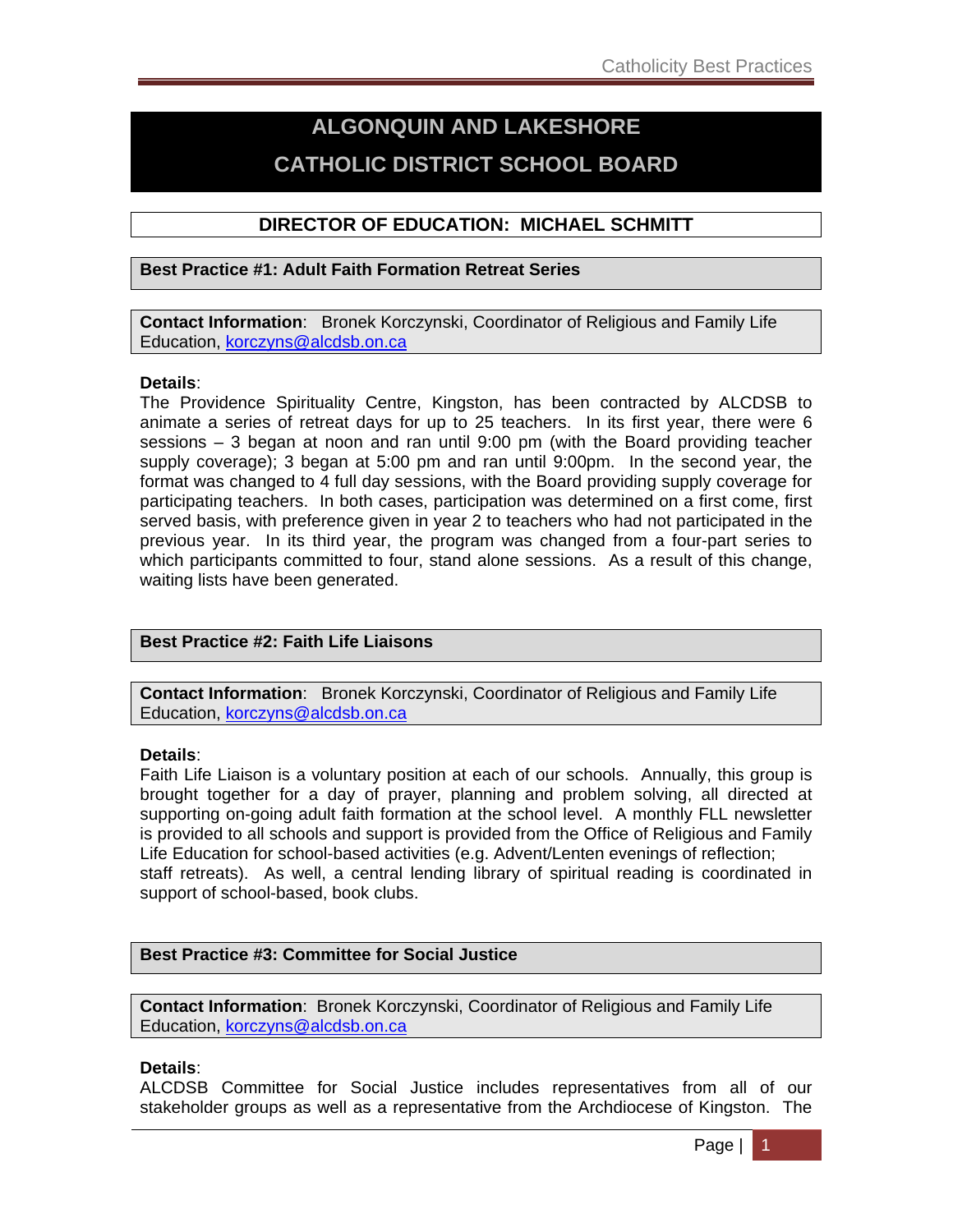mandate of this group is to provide curriculum supports in the area of social justice to our schools, to promote the social teaching of the Church, and to advise the Board with regard to how such Church teachings inform both our policies and practices. The Committee maintains a web site and annually promotes resources and activities related to particular issues. These have included: a "No Sweat" purchasing policy; *School Guidelines for Ethical Fundraising*; *Earth Day Kit*; *Thirsting for Justice* water campaign (includes a new Water Policy & AP which bans the provision of water in single-use, soft plastic bottles by the Board and promotes ecologically sound alternatives);

support for the Board's Eco-Schools initiative; support for secondary school exposure learning trips to developing countries; coordination of disaster response initiatives; liaison with community/Church organizations, including BAN, CCODP, KAIROS, and many more.

#### **Best Practice #4: Catholic Character and Culture Steering Committee**

**Contact Information:** Joanne Fisher, Superintendent of School Effectiveness, fisherj@alcdsb.on.ca; Michael Schmitt, Director of Education, schmitt@alcdsb.on.ca

#### **Details**:

Formed following the second ICE Symposium (November 2006), this group of stakeholders provides leadership to the Board in the area of our distinctive Catholic character. Beginning with a coordination of the *Our Catholic Schools Consultation* (spring 2007), the committee also has overseen the development of a Board Theme (see below) as well as a resource tool (*Renewing the Vision – Strengthening Catholic Character and Culture*) which seeks to provide schools with opportunities to integrate the CGEs into the fabric of their school communities. *Renewing the Vision*, which includes a "Catholicity audit tool", has been promoted extensively with all schools and incorporated into School Improvement Plans. As well, the group has been providing leadership with regard to identifying and strengthening linkages between our schools and the broader Catholic community. Examples of successes have included closer liturgical coordination between schools and parishes, between School Councils and Parish Councils, between schools and Church organizations (e.g. Knights of Columbus). The Committee most recently has been involved in formulating recommendations with regard to the Board's response to the position paper of the OCCB on virtues.

**Best Practice #5: Board Theme – Lord, It Is Good For Us To Be Here** 

**Contact Information**: Bronek Korczynski, Coordinator of Religious and Family Life Education, korczyns@alcdsb.on.ca

#### **Details**:

Early in 2007, consultations between the Catholic Character and Culture Steering Committee and school Principals produced our first Board Theme. The theme has created a lens through which schools could sharpen their focus in terms of identifying aspects of our distinctive Catholic character. Supports have included: the creation of a theme logo (featured on a banner which was provided to all school sites); monthly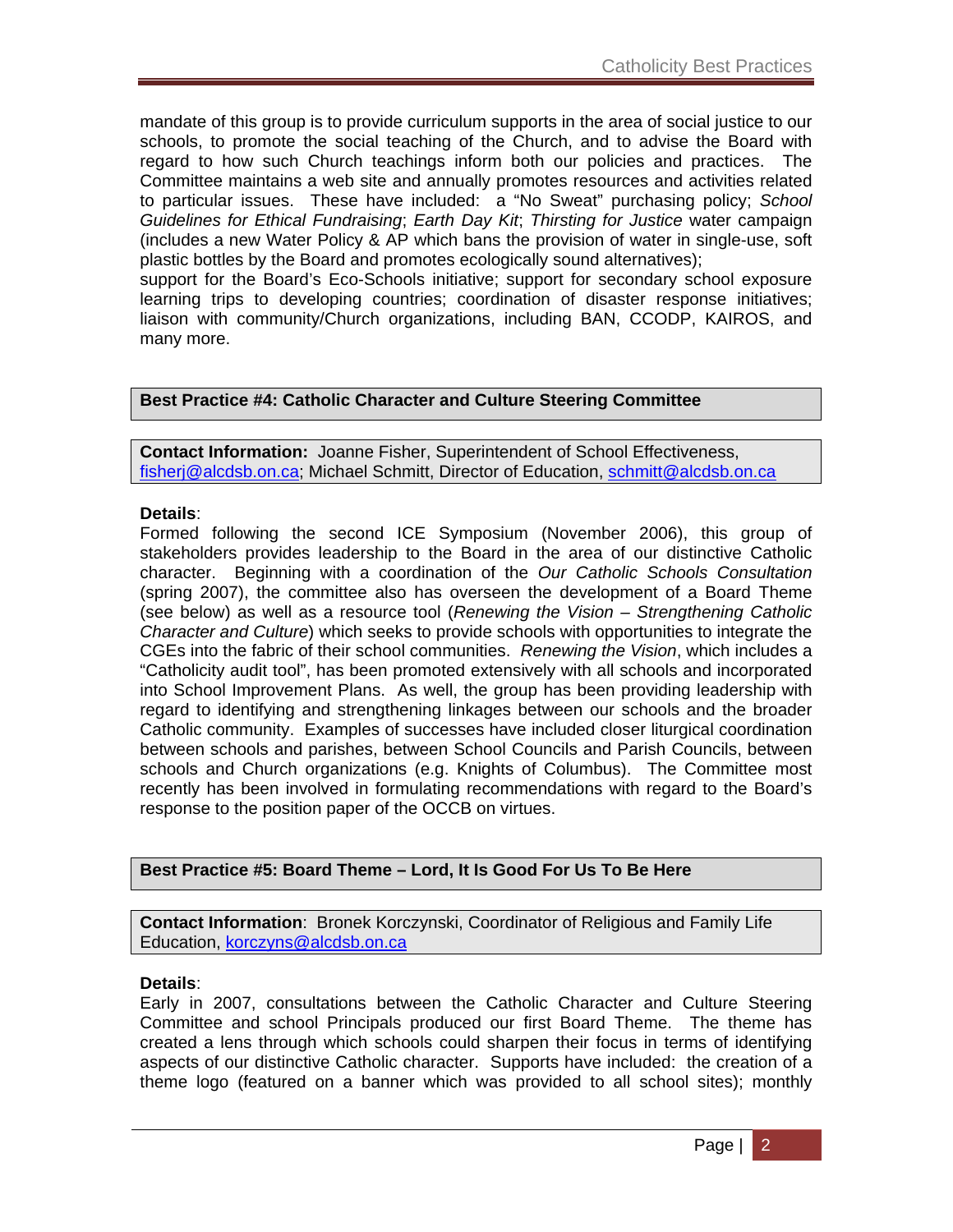liturgies; and a Board theme song. The theme seems to have galvanized the efforts of all of our partners in celebrating our distinctive Catholic culture.

#### **Best Practice #6: AQ Course in Religious Education**

**Contact Information**: Bronek Korczynski, Coordinator of Religious and Family Life Education, korczyns@alcdsb.on.ca

#### **Details**:

A long standing practice of the ALCDSB has been to annually promote and facilitate some part(s) of the OECTA/OCSTA Additional Qualifications Courses in Religious Education.

**Best Practice #7: Advent and Lent Resource Packages** 

**Contact Information**: Bronek Korczynski, Coordinator of Religious and Family Life Education, korczyns@alcdsb.on.ca

#### **Details**:

Twice a school year these supplementary resource packages are distributed to schools and feature both curriculum and liturgical materials. They are followed up with workshops for teachers.

#### **Best Practice #8: Catholic Education Week**

**Contact Information**: Bronek Korczynski, Coordinator of Religious and Family Life Education, korczyns@alcdsb.on.ca

#### **Details**:

The Board supports both system and school-based celebrations of this important event. Of local interest is the annual presentation of several awards, including the *Archbishop Francis J. Spence Catholic Teacher of the Year, the Excellence in Supporting Catholic Education Award (CUPE & Support Staff)* as well as the *Student Volunteers of the Year Elementary and Secondary).*

#### **Best Practice #9: Special Awards**

**Contact Information**: Michael Schmitt, Director of Education, schmitt@alcdsb.on.ca

#### **Details**:

At the end of the school year, the Board celebrates the careers of its retiring employees, an occasion which also recognizes the special contributions of individuals. *Awards include: Contribution of Catholic Education; Adult Volunteer of the Year*.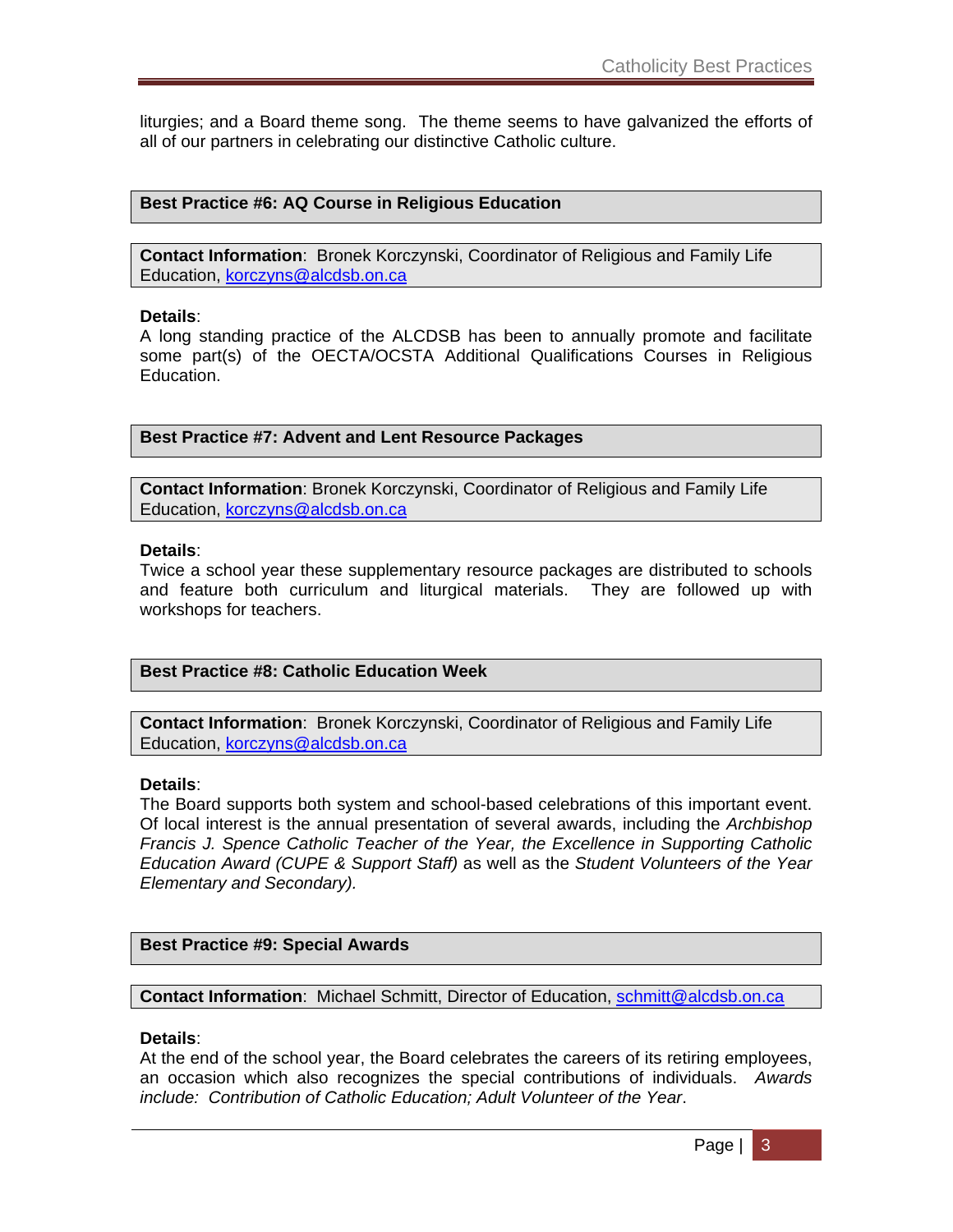#### **Best Practice #10: Prayer Buddy Program**

**Contact Information**: Michael Schmitt, Director of Education, schmitt@alcdsb.on.ca

#### **Details**:

One of the roles of Trustees is to establish, support and strengthen community linkages. In doing so, our Catholic educational system is understood to be vital and contributing to the overall well being of the communities we serve.

Almost a year has passed since Trustee Turkington approached the Director to enquire about initiating a "Prayer Buddy Program" at St. Thomas More and St. Paul Catholic Schools. In essence, the program works as follows: each week, students are asked if they have intentions for which others in the community can pray in support of these intentions. The intentions are forwarded (no names) to the faith community at St. Joseph Parish, specifically the Knights of Columbus, the Legion of Mary and the Catholic Women's League. The faith community then includes these intentions in their daily prayers. Students in these schools know that others in their larger Parish community are praying for their personal intentions.

This simple, but powerful "Prayer Buddy Program" has three objectives:

- 1. to provide comfort, support and inspiration to the members of our Catholic school communities through the provision of prayers in support of their personal intentions;
- 2. to provide members of the Catholic community the opportunity to become involved in our schools and to feel part of these school communities;
- 3. to demonstrate a strong and united Catholic community, willing to support each other through the power of daily prayer.

The program is meeting its original objectives and is working well, as demonstrated by the 423 prayer requests that have been forwarded to "Prayer Buddies" in the 2 pilot schools. Most recently, the "Prayer Buddy Program" has been expanded to several additional schools and plans to extend the program into all of our schools are underway.

In conclusion, the "Prayer Buddies Program" is a simple, but powerful example of bringing the school community and the Parish community into a meaningful relationship. This can only serve to strengthen the community as a whole.

#### **Best Practice #11: System Faith Day**

**Contact Information**: Joanne Fisher, Superintendent of School Effectiveness fisherj@alcdsb.on.ca; Bronek Korczynski, Coordinator of Religious and Family Life Education, korczyns@alcdsb.on.ca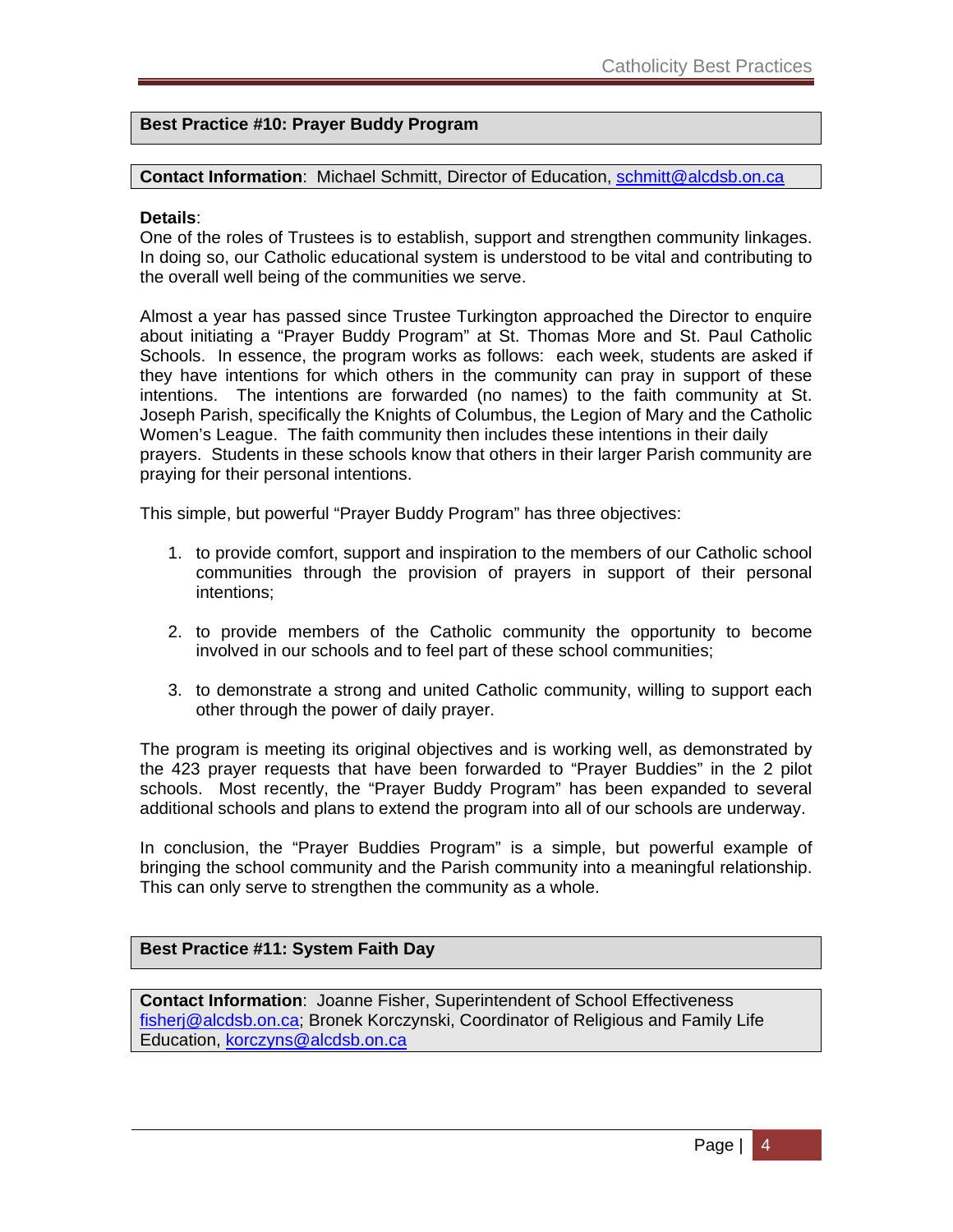#### **Details**:

While the experience of system-wide faith day is not a new strategy for most Catholic school boards, the recent successful experience of the ALCDSB has lead to the identification of a three year cycle for such faith development opportunities:

- $\frac{1}{2}$  Year One site based faith day for all staff with support of Principal, Faith Life Liaisons, Office of Religious and Family Life Education, local Pastors
- $\ddot{+}$  Year Two regional faith day for families of schools, learning networks or groupings based on another common identifier (e.g. French immersion)
- $\ddot{\phantom{1}}$  Year Three system wide faith day, bringing all staff from all employee groups together for a single event involving the celebration of the Eucharist and one keynote speaker

For all of these events, consideration is given to making them as "green" as possible, which includes the provision of mass transportation, minimal use of paper for programs etc., provision of food. Feedback from staff is made possible through access to a postevent, on-line survey.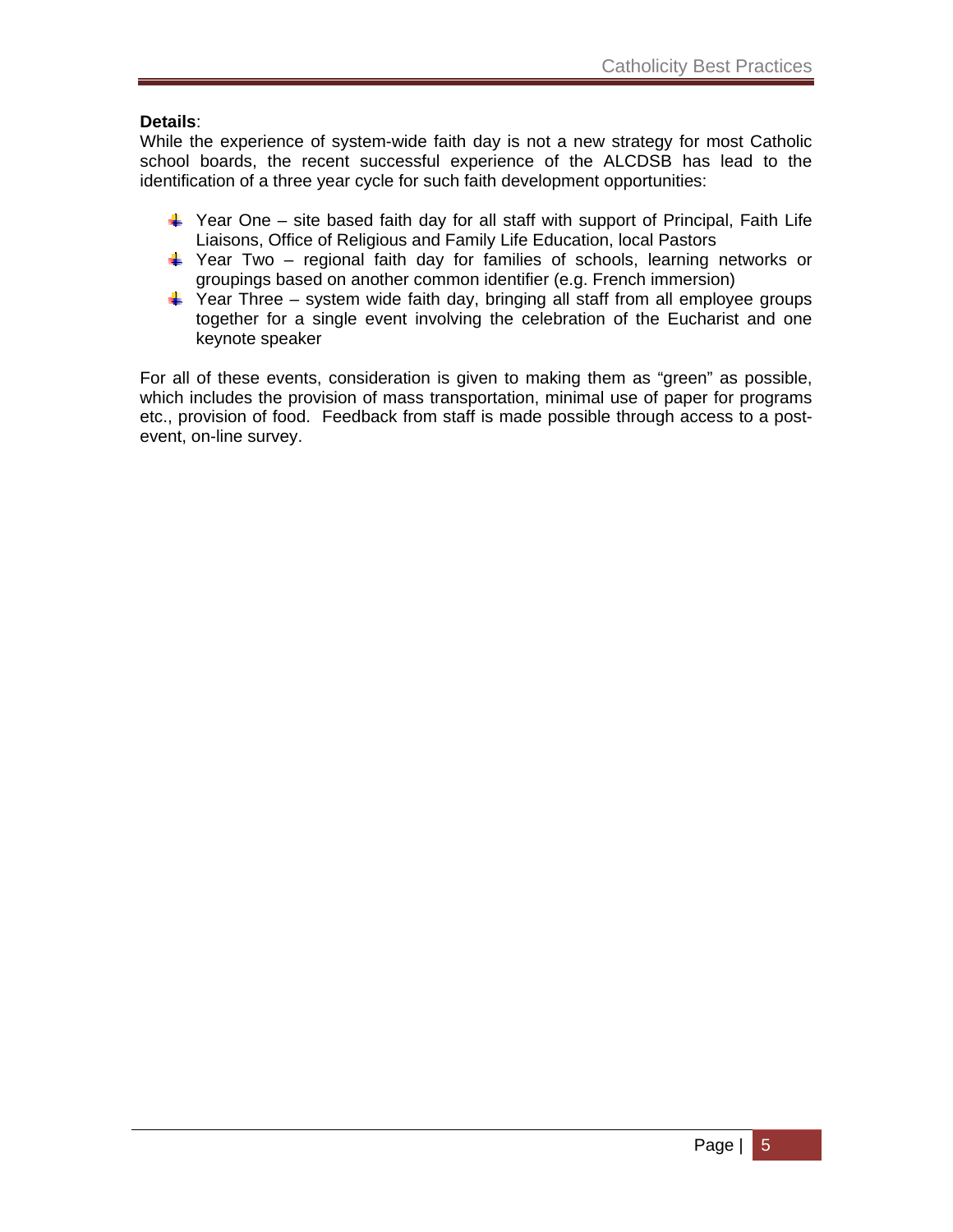# **BRANT HALDIMAND NORFOLK CATHOLIC DISTRICT SCHOOL BOARD**

#### **DIRECTOR OF EDUCATION: CATHY HORGAN**

#### **Best Practice #1: Mission Trips**

**Contact Information**: Joyce Young, Religion and Family Life Consultant jyoung@bhncdsb.ca

**Details**: Each year, a group composed of secondary students and their adult chaperones spend ten days in economically disadvantaged locations in Canada or the United States working alongside other organizations to help build suitable housing for the local residents. In the past few years the emphasis has been on building housing for survivors of Hurricane Katrina. The Mission Group becomes a part of the local community sharing the daily lives of the people they are helping. In the past, the Mission group has built housing in Winnipeg, Louisiana, West Virginia, and other locations.

#### **Best Practice #2: Annual Staff Day**

**Contact Information**: Joyce Young, Religion and Family Life Consultant jyoung@bhncsb.ca

**Details:** Annually, all Board employees gather to celebrate and nurture their faith. This day alternates between a coming together of all employees at a central venue one year and a school-based faith day the other year.

At our large group gatherings, the day begins with a Eucharistic liturgy. Following this is a series of keynote addresses from a well known national or international speaker. The keynote always focuses on their role as employees in a Catholic system.

In a year when there are school-based faith days, each staff, with the guidance of their principal and Faith Ambassador develop their own format for the day. Most schools incorporate a Eucharistic Liturgy and then some other "faith activities" for the day.

#### **Best Practice #3: Adult Faith Ambassadors**

**Contact Information**: Joyce Young, Religion and Family Life Consultant, jyoung@bhncsb.ca

**Details:** The Brant Haldimand Norfolk Catholic District School Board has a group of committed employees called Faith Ambassadors. The group consists of an employee from each elementary school plus two from each secondary school.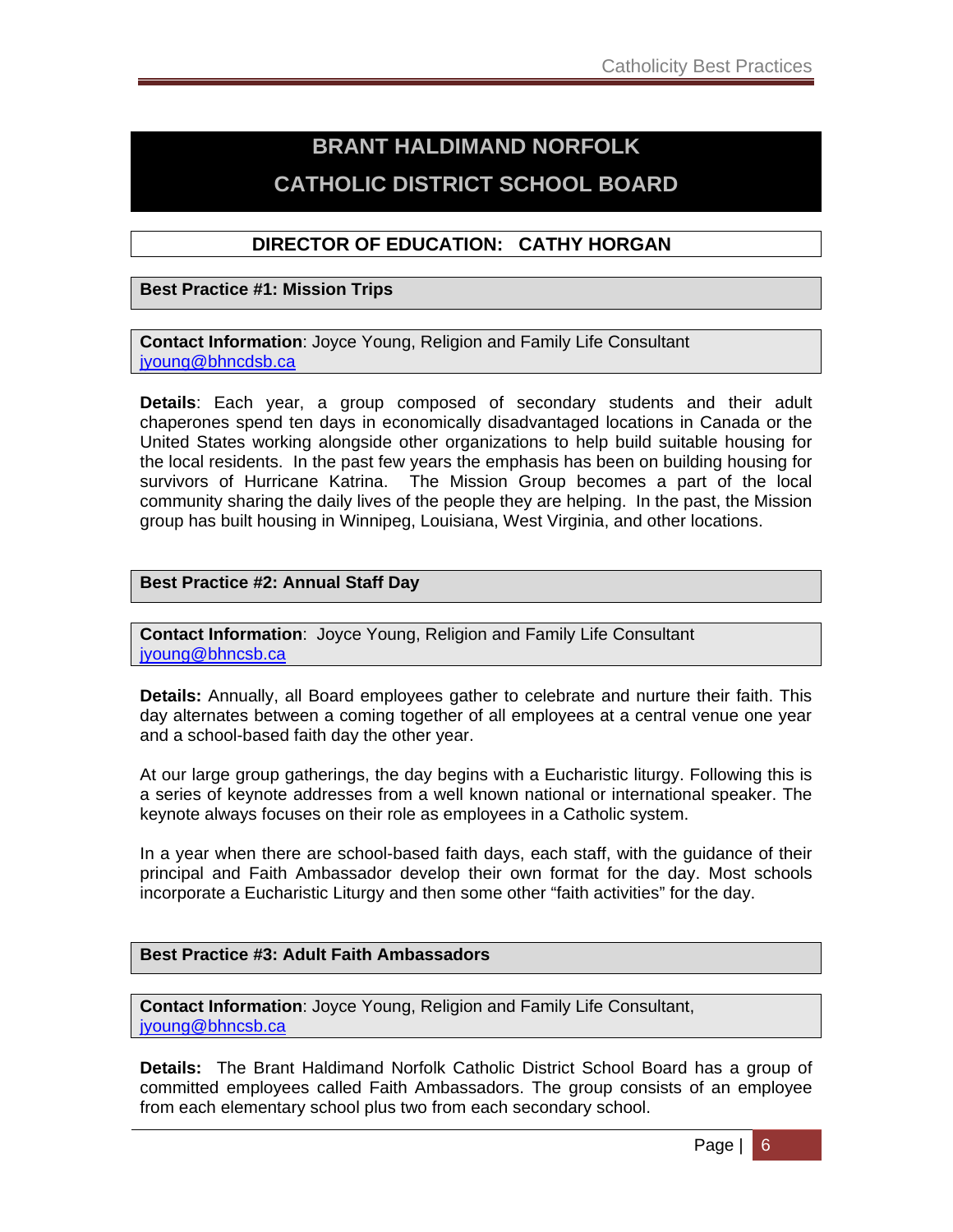The mandate of the group is to assist the principal of each school in nurturing the faith life of school staff. Twice a year the Ambassadors come together for a full day session at the Catholic Education Centre. Prayer is an important part of the day and part of the day is always kept aside for some type of personal faith development. Then, under the guidance of various Board staff or invited facilitators, ambassadors work on developing various skills that they can take back to their schools. In the past, Ambassadors have had workshops on creating a prayer service, compassionate care to adults, ideas for celebrating the liturgical year and resources that will help in creating a school-based Faith Day.

#### **Best Practice #4: Student Faith Ambassadors for Christ**

**Contact Information:** Joyce Young, Religion and Family Life Consultant jyoung@bhncsb.ca

**Details:** The Brant Haldimand Norfolk Catholic District School Board has begun a pilot project in 2007-08 school year. The focus of the program is to help students develop their faith life and to assist in the development of the faith life of their school communities in the areas of prayer, sacrament, scripture, morality and tradition. Students are involved in activities in their classes, their schools and the wider community. Students in Grades 6 and 7 are the target group but depending on the schools, students in Grade 4 or 5 might also be invited. Each group of Youth Ambassadors has an adult adviser who begins the initial process of recruitment by explaining the program to the target group and then distributing the application form. After students are selected, the teacher acts as a guide and a resource in helping the students to discern what their next steps will be. The responsibility for the program rests with the students and not the teacher—faith is caught not taught. In the 2007-08 school year the program has taken a different face in each of the pilot schools but the focus of prayer and good works are common to all.

#### **Best Practice #5: Catholic Leadership Program for Administrators**

**Contact Information**: Joyce Young, Religion and Family Life Consultant jyoung@bhncsb.ca

**Details:** Over the past three years, the administrators of the Brant Haldimand Norfolk Catholic District School Board have participated in a programme of certification from ICE. One hour of each Administrator's meeting was *used for faith formation and updating*. A series of guest speakers including Dr. Moira McQueen, Msgr. Dennis Murphy, Father Jim Mulligan, Sister Heather MacKinnon, Michael Higgins, and others spoke to the principals on a variety of topics. At the end of the series the participants received a certificate from ICE.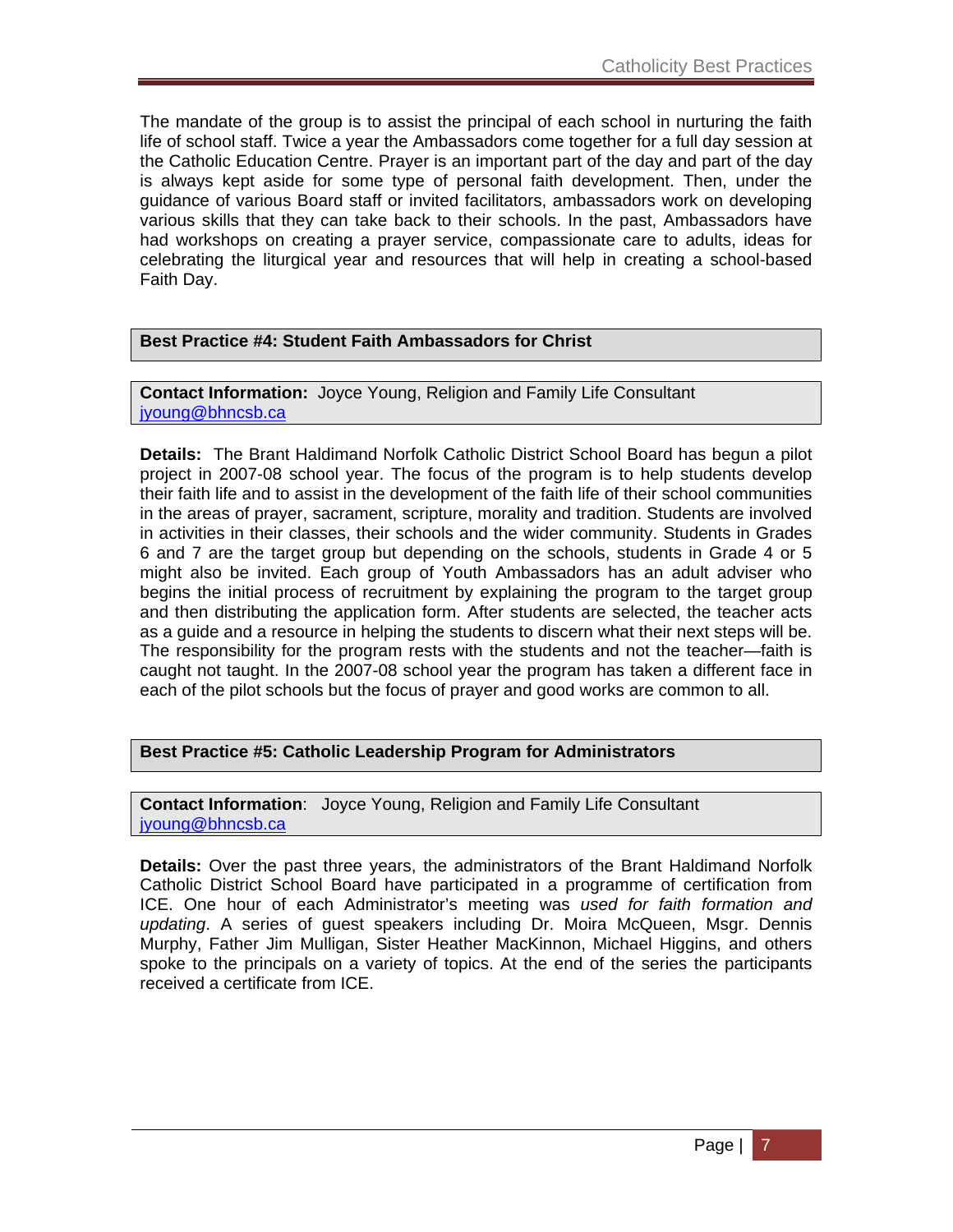**Best Practice #6: Hands for Heaven** 

**Contact Information:** Joyce Young, Religion and Family Life Consultant jyoung@bhncsb.ca

**Details:** During Lent, the elementary schools of the Brant Haldimand Norfolk Catholic District School Board embark on a social justice outreach program that assists Dr. Andrew Simone's organization, Canadian Food for Children. Each school gathers salt, soap, pasta and sugar. A local transport company has graciously donated one of their trucks for the transport of these goodies to the Canadian Food for Children warehouse in Mississauga. After Lent, the schools box the staples which are then picked up for shipping. On arrival at the warehouse, one group of intermediate elementary students is on hand to help unpack the transport and experience a day at the warehouse.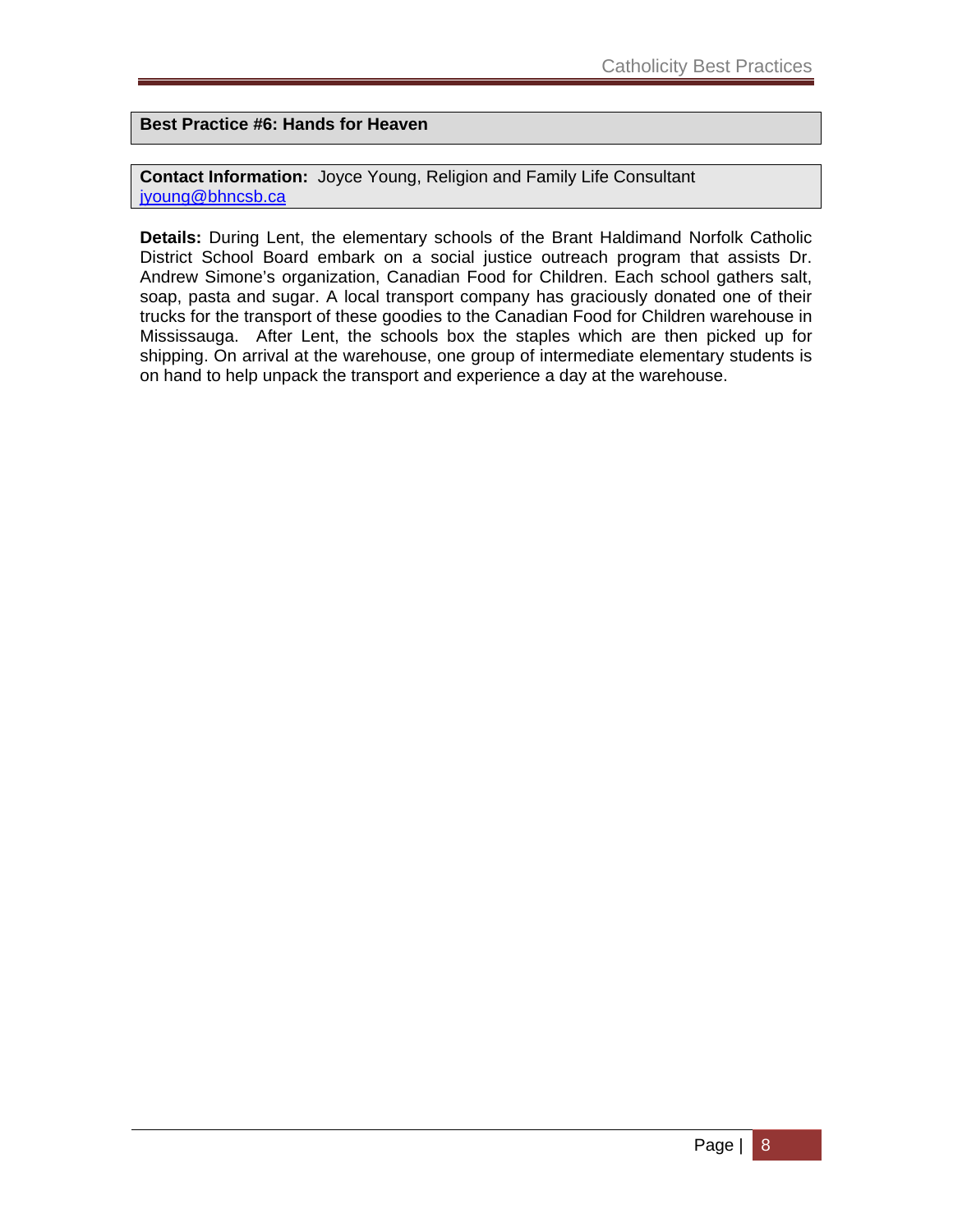# **BRUCE-GREY**

# **CATHOLIC DISTRICT SCHOOL BOARD**

#### **DIRECTOR OF EDUCATION: BRUCE MACPHERSON**

**Best Practice #1: Faith Formation Day**

**Contact Information:** Charlotte Lahey, Consultant, Religious and Family Life Education: charlotte\_lahey@bgcdsb.org

**Details**: A gathering on the first professional activity day of each school year, dedicated to nurturing the faith of all adults who contribute to the work of our Board. A welcome by our Director of Education and Board Chairperson is followed by a Eucharistic Celebration, presided over by a guest priest, or our Bishop, Representatives from all staff groups participate in the various liturgical ministries. Carried in procession by representatives of each community, are visual symbols, or framed art posters of the theme, signed by individual staffs and taken back to each school as a symbolic reminder of the day. Following break, a motivational keynote speaker addresses us on the theme. The afternoon may feature a second keynote address or a series of faith-centred workshops from which to select. The day is concluded by individual staff gatherings to consolidate key insights and begin a school faith formation plan for the year. All staff members look forward to this day as an opportunity to renew friendships, learn, and celebrate our common faith.

**Best Practice #2: Catholic Education Week Dinner & Speaker** 

**Contact Information:** Charlotte Lahey, Consultant, Religious and Family Life Education: charlotte\_lahey@bgcdsb.org

**Details**: For the past three years on the Tuesday evening of Catholic Education Week, Board staff, parents, pastors, and parish community members have been invited to come together to celebrate Catholic education and our important complementary roles in the lives of young people. After a formal dinner, a motivational speaker on a topic related to the Catholic Education Week theme addresses us. For this sold-out event each year, we have been fortunate to have speakers such as Sister Clare Fitzgerald, David Wells, and this year, Father J. Glenn-Murray. A wonderful spirit of collegiality, community and celebration pervades this event.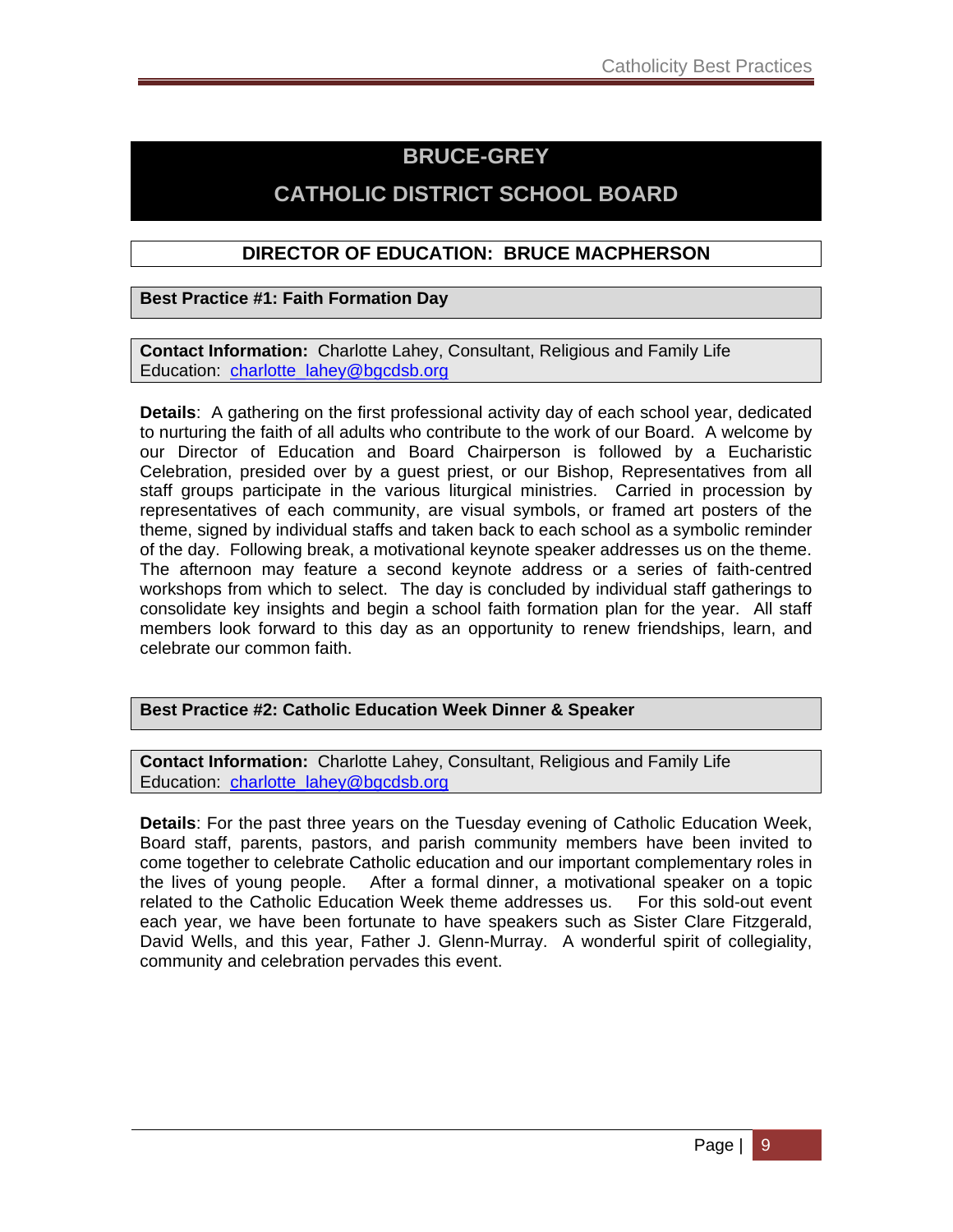#### **Best Practice #3: Board-wide Advent and Lenten Retreats**

**Contact Information**: Charlotte Lahey, Consultant, Religious and Family Life Education: charlotte\_lahey@bgcdsb.org

**Details**: In addition to individual staff opportunities, during the Advent and Lenten season, we offer whole-Board Advent and Lenten twilight retreats, in which all staff are invited to come together for a one, or two-part experience to enter more deeply into these sacred times of preparation. We begin with welcome, a gathering prayer, and Dine together. Following this, is a two-hour evening session with prayer, song, and a homily, facilitated by a variety of retreat leaders. These opportunities are greeted enthusiastically by participants, who enjoy coming together as a community, for spiritual renewal, encouragement and friendship.

#### **Best Practice #4: Lenten Mission Uniting Us in Reflection and Prayer**

**Contact Information:** Charlotte Lahey, Consultant, Religious and Family Life Education: charlotte\_lahey@bgcdsb.org

**Details**: During the Lenten season for the past three years, we have centrally prepared daily reflections to engage all of our communities in a united prayer and reflection time. These have been inspired by staff insights gathered at faith days, particular virtues, or our upcoming Catholic Education Week theme. Some schools use these as wholeschool morning prayers, while other schools engage in them as individual classes. The CEC also participates in the Mission, which includes an introduction, story, reflection, Scripture, prayer, and often, a suggested activity. Large art posters with the week's overall theme, as well as the theme for each day of the current week are sent out to schools, and displayed in a central location in the school, as an ongoing visual reminder of the progression of our communal Lenten journey.

#### **Best Practice #5: Faith Ambassadors**

**Contact Information**: Charlotte Lahey, Consultant, Religious and Family Life Education: charlotte\_lahey@bgcdsb.org

**Details**: Two representatives from each staff within our Board carry out the ministry of faith ambassador, primarily to foster the faith enrichment of our adult colleagues. The ambassadors come together on a regular basis for half-days to pray and learn, support each other's faith journeys, and share resources and ideas. Within the schools, many of the faith ambassadors have gathered together a faith formation team in cooperation with the principal, to plan staff prayer, retreats, and gatherings – both social and spiritual, and to develop ways to offer personal and spiritual support to fellow staff members.

Although the role of faith ambassador is directed primarily towards adult faith support and formation, faith ambassadors also act as a liaison with the religious education consultant as needed, in planning whole school events. This past year has marked the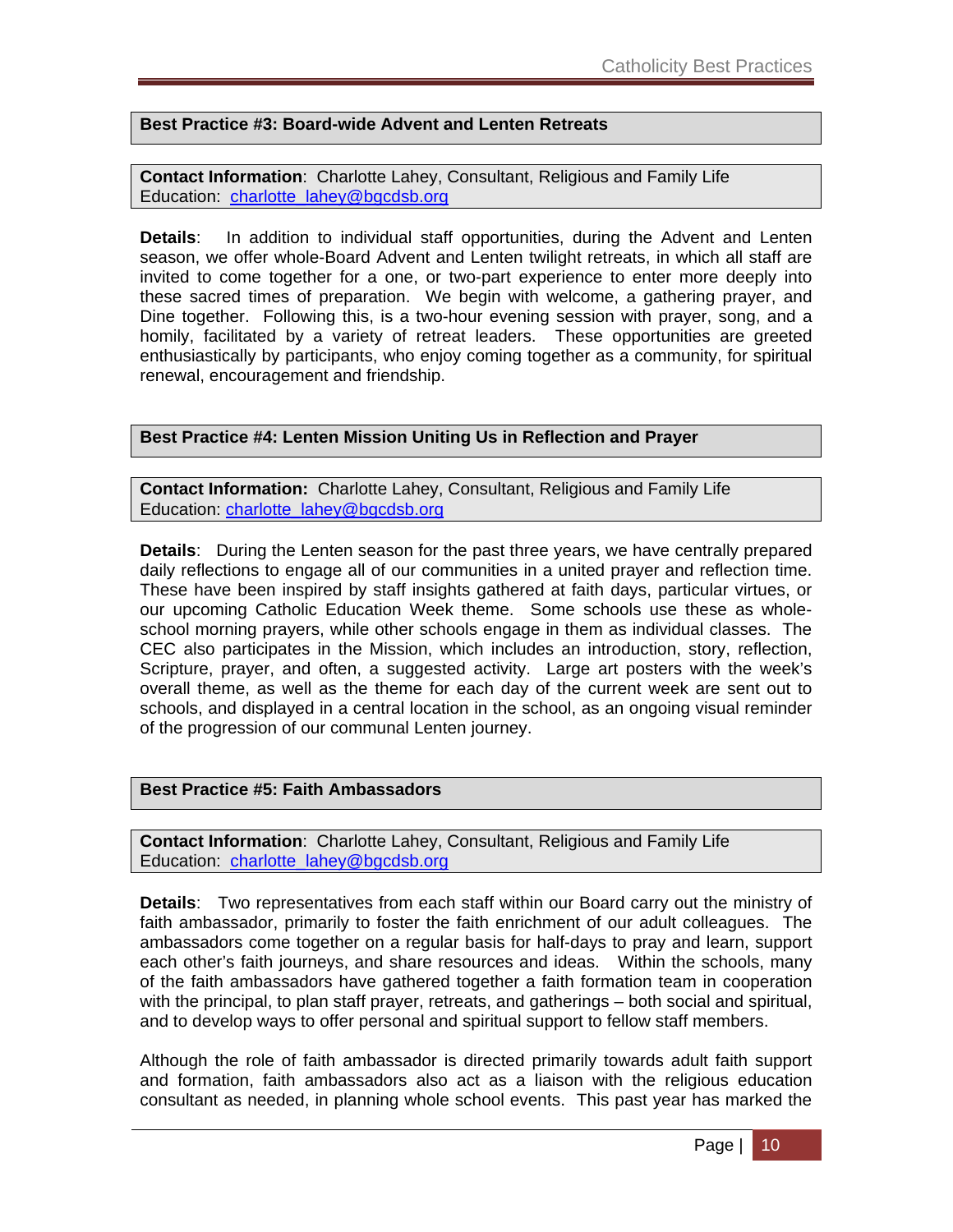formal beginning of the faith ambassador programme within our Board, and we are edified by the degree of enthusiasm and faith commitment of our ambassadors.

#### **Best Practice #6: A Study of Monsignor Dennis Murphy's Articles**

**on Catholic Education** 

**Contact Information:** Catherine Montreuil, Superintendent, catherine\_montreuil@bgcdsb.org, Charlotte Lahey, Consultant, Religious and Family Life Education: charlotte\_lahey@bgcdsb.org

**Details:** Successive monthly principal/administration meetings during this current year have begun with a professional learning/reflection opportunity around one of Monsignor Dennis Murphy's articles on Catholic Education published annually in the Catholic Register since August, 2002. The process is a learning/reflection activity accompanied by critical questions, and reporting. A number of principals have in turn, begun to order the articles and carry out a similar process with their staffs. In these days when we are deeply aware of the threats to Catholic education, these articles have provided us with rich dialogue, and an increased ability to understand, and articulate credible responses to the challenges.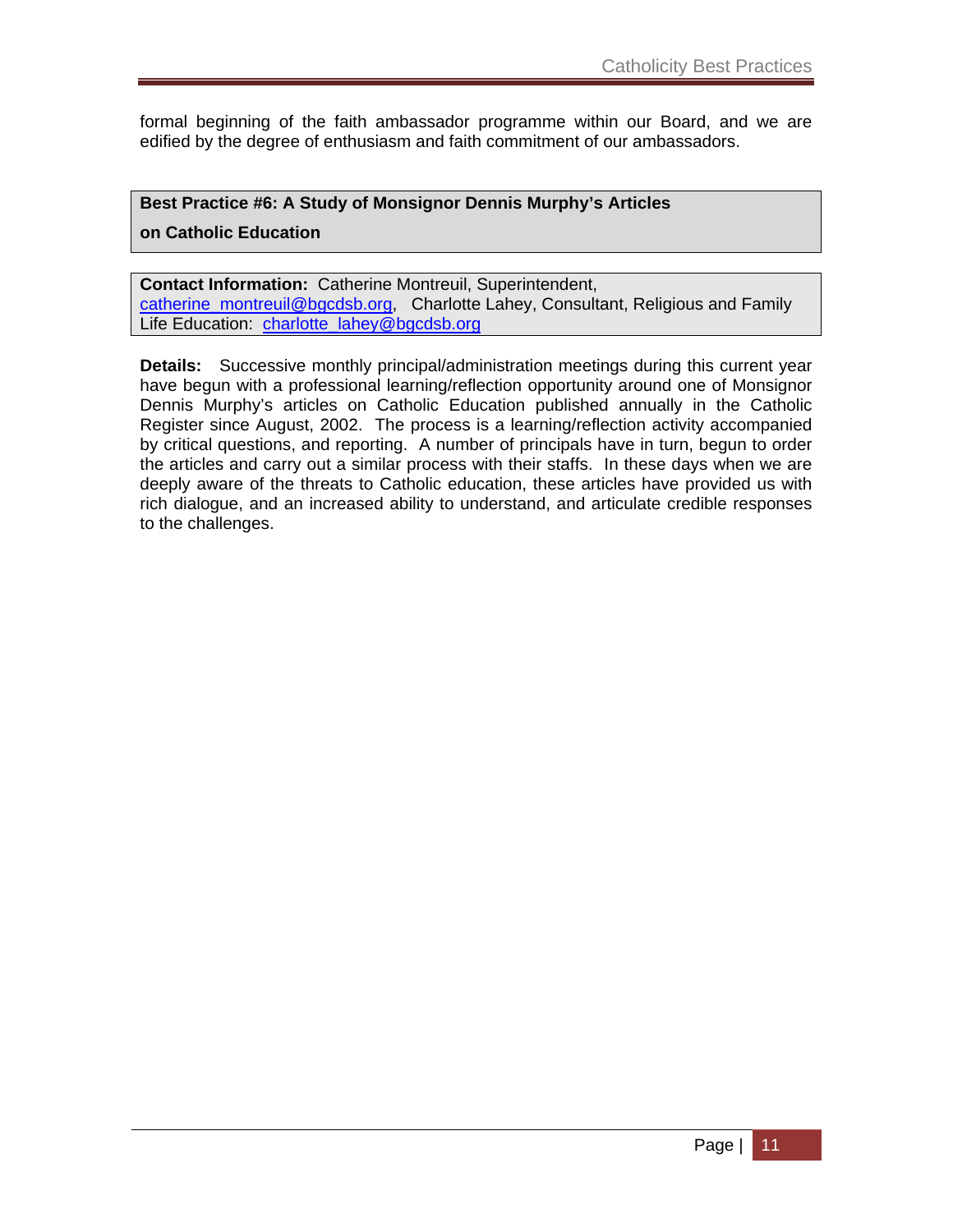# **CATHOLIC DISTRICT SCHOOL BOARD OF EASTERN ONTARIO**

#### **DIRECTOR OF EDUCATION: WM. J. GARTLAND**

#### **Best Practice #1: Advent to Christmas: A Journey to Bethlehem**

**Contact Information:** Teresa McDonald, Religious & Family Life Consultant, teresa.mcdonald@cdsbeo.on.ca

**Details:** This support document is in the form of a binder containing specific resources for Advent in the Liturgical Years A, B and C. It also contains suggestions for schoolwide Advent and Christmas activities.

Each section provides prayer services for various age groups as well as extension activities and resources for K-12 classrooms. There are several literacy connections to the Gospel readings that can provide a wonderful Advent focus for any Language Arts program. The prayer services are based on the readings of the preceding Sunday and have both an action and a candle theme associated with them.

Weekly staff prayer services are part of the package, to act as a springboard for the classroom prayer services and follow-up activities.

#### **Best Practice #2: Lent to Easter: A Journey of Transformation**

**Contact Information**: Paula Wheeler, Religious and Family Life Education Consultant, paula.wheeler@cdsbeo.on.ca

**Details**: This is a resource produced by the Office of Religious & Family Life Education for CDSBEO, with contributions from a number of talented teachers. The binder contains resources specific to Lent in the Liturgical Years A, B and C, as well as suggestions for school-wide Lenten and Easter activities.

There are six packages in each section – one for each of the five weeks of Lent that we are in school, and one for the first week of Easter. Each week is based on the Gospel of the preceding Sunday, and has a Catholic theme aligned with it. A prayer service, extension activity for the prayer service, and suggested classroom activities are included. It is hoped that staff will begin each week with the prayer service and then use the classroom activities with their students.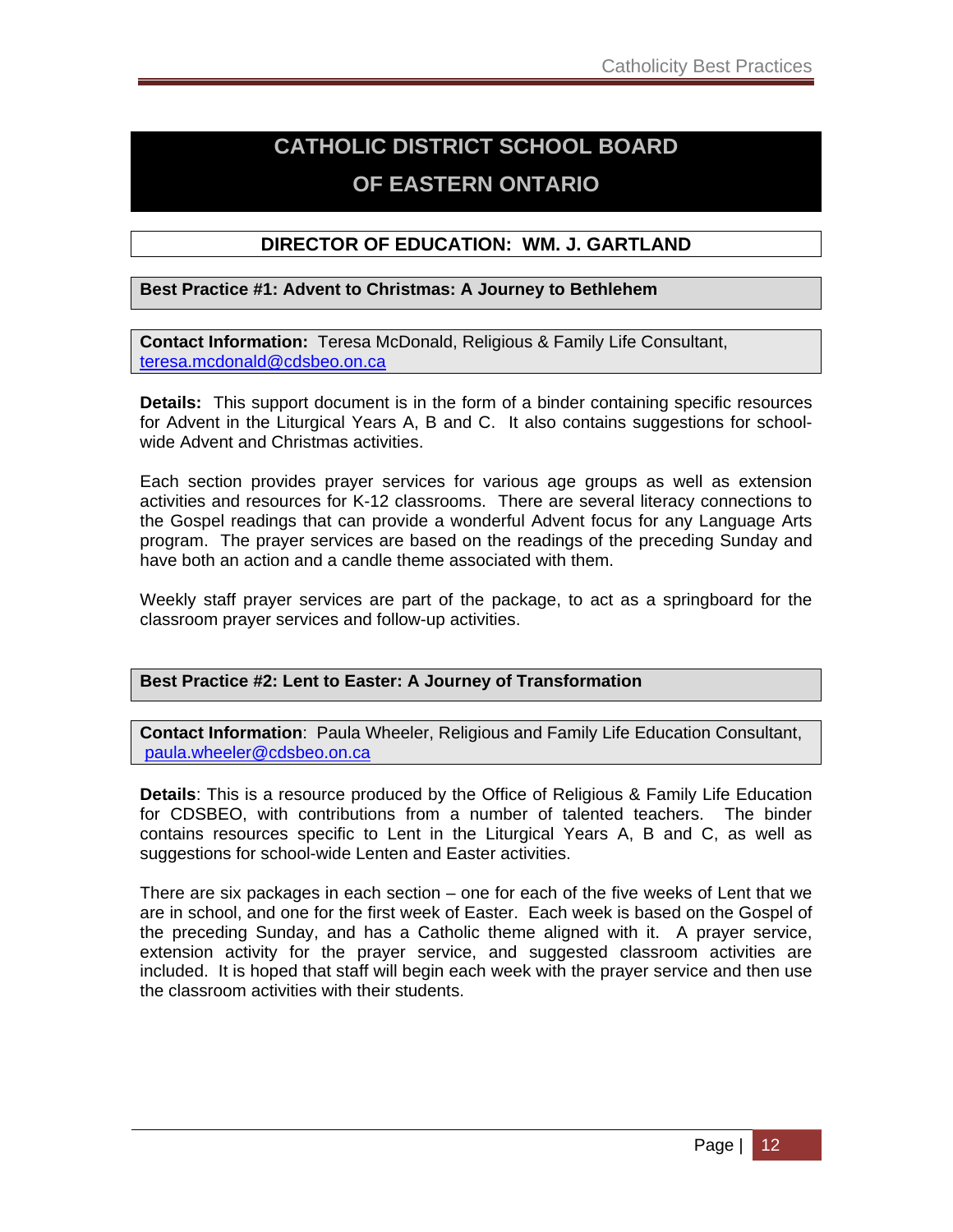#### **Best Practice #3: Education to Virtue**

**Contact Information**: Tom Jordan, Principal of Religious & Family Life Education, tom.jordan@cdsbeo.on.ca

**Details:** This resource is intended to be used by staff and parents, and is available in PowerPoint format. The presentation compares and contrasts the Ministry of Education document, Finding *Common Ground, Character Development in Ontario Schools*, *K-12 (2008)* with the Ontario Conference of Catholic Bishops document, *Character Development and the Virtuous Life: A Position Paper (2008).* 

Important and key messages in both documents are identified, as are some critical differences. The history of character development in the secular world and in the Catholic tradition are examined, with particular emphasis placed on the Ontario Bishops' invitation to use the provincially mandated focus as an opportunity to go beyond the secular view of this concept and to rediscover our traditional Catholic virtues.

#### **Best Practice #4: Our Catholic Virtues Posters**

**Contact Information**: Marg Shea-Lawrence, Superintendent of Education, marg.shea-lawrence@cdsbeo.on.ca

**Details:** As a follow-up to the Ontario Conference of Catholic Bishops' document *Character Development and the Virtuous Life: A Position Paper* (2008), a series of seven posters have been developed to help focus on the Bishops' invitation to rediscover our traditional Catholic virtues.

The posters focus on the seven Catholic virtues of: **Prudence, Fortitude, Temperance, Justice, Faith, Hope** and **Love.** 

Each colorful poster features a simple yet accurate definition, along with an appropriate graphic. The posters are designed for display in hallways and classrooms.

In addition, each school in CDSBEO has received a resource disk containing background information, activities, suggested literature links and PowerPoint presentations, to help highlight the virtues in each school (and for different audiences).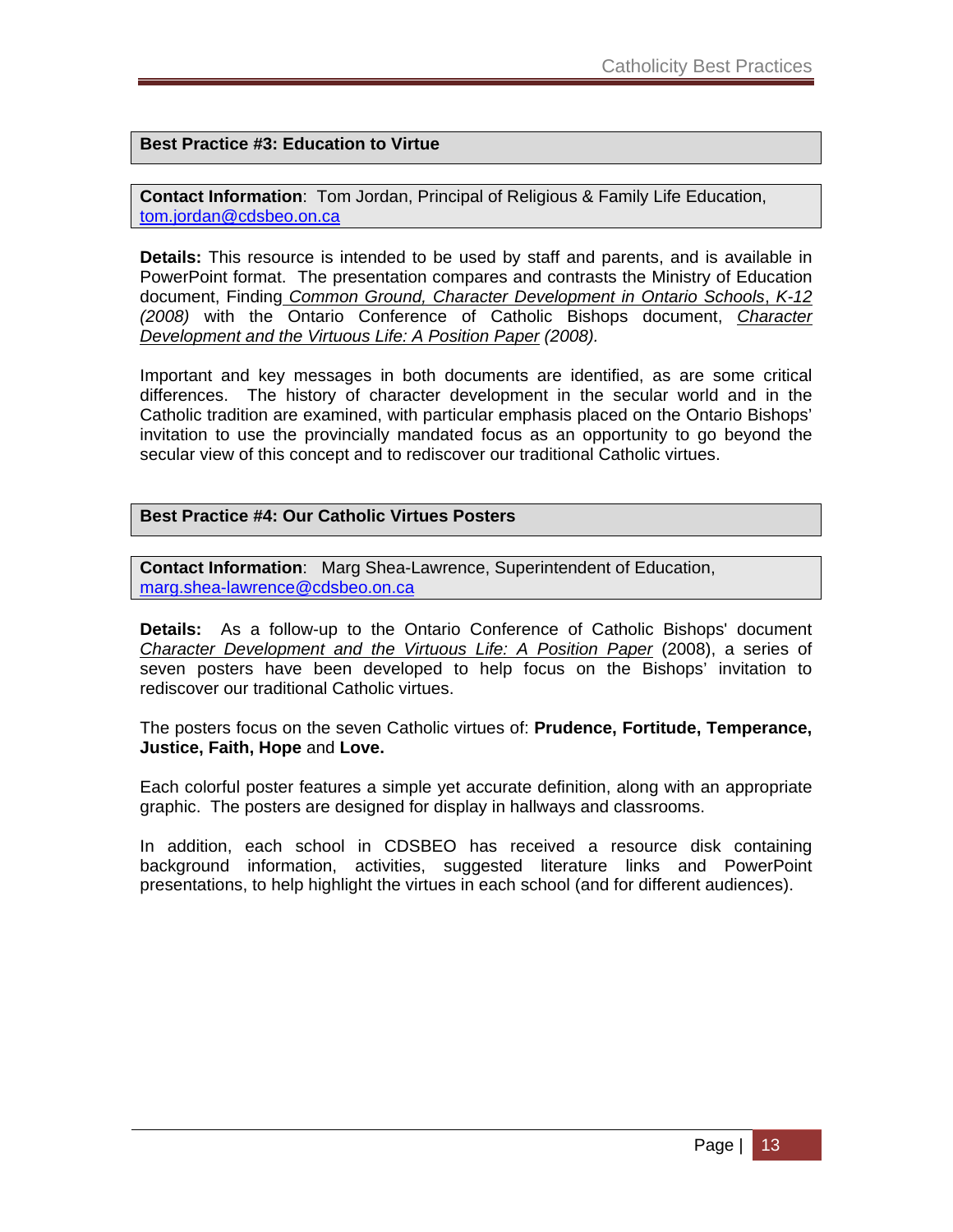

#### **Best Practice #5: Restorative Practices**

**Contact Information:** Brian Peters, Principal of Special Education, brian.peters@cdsbeo.on.ca; Tom Jordan, Principal of Religious & Family Life Education, tom.jordan@cdsbeo.on.ca

**Details**: The Religious & Family Life and Special Education Departments have worked closely with the International Institute on Restorative Practices to develop training and resource materials that introduce and sustain the use of Restorative Practices across our system

Catholic teachings around reconciliation and forgiveness have been integrated into the process, along with Gospel values and the Ontario Catholic Graduate Expectations. The result has been a uniquely Catholic view of traditional restorative practice thinking / training / resources.

#### **Best Practice #6: Bravo Breakfasts**

**Contact Information**: Wm. J. Gartland, Director of Education, bill.gartland@cdsbeo.on.ca; Bob Perreault, Communications Officer, bob.perreault@cdsbeo.on.ca

**Details:** CDSBEO Bravo Breakfast Awards provide a public forum in which to celebrate and recognize outstanding students for their ongoing contributions to our school system and to their Catholic communities. We believe it is of vital importance to recognize the efforts, achievements, and successes of our students.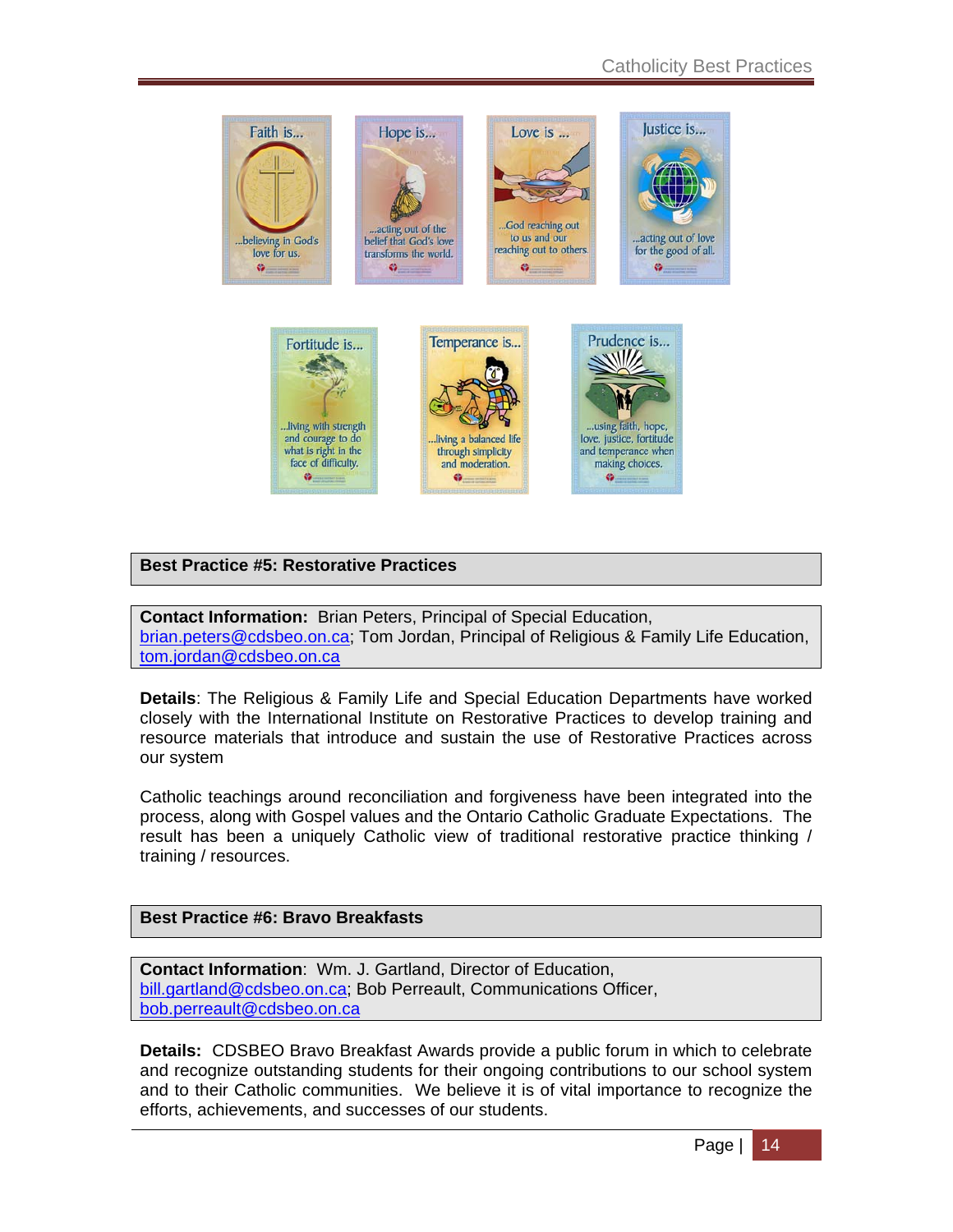Many unsung heroes in our schools are recognized - students who are significant, positive contributors to the everyday life of their school, and who put forth their best effort to enhance the environment they share with their peers.

The students are nominated for various reasons including, serving their Parish with dedication and responsibility; overcoming personal obstacles to become valuable members of their Catholic school communities; assisting with school activities and helping teachers in any way they can – some for many years; consistently placing the needs and wants of others ahead of their own; and for displaying kindness and honesty and possessing a gentle spirit.

These students have embraced the Gospel values and are truly travelling down the path to discipleship.

CDSBEO holds regional Bravo Breakfast Awards annually across the eight counties which make up our board.



#### **Best Practice #7: Body, Mind, Heart & Soul DVD**

**Contact Information** Wm. J. Gartland, Director of Education, bill.gartland@cdsbeo.on.ca; Bob Perreault, Communications Officer, bob.perreault@cdsbeo.on.ca

**Details:** The CDSBEO Parent Involvement Committee has produced a DVD entitled: *Body, Mind, Heart and Soul,* which presents an informative look at our Catholic school system.

This resource is used to assist Trustees, Supervisory Officers, Principals and Catholic School Council members in sharing the good news of the work taking place in our schools in association with the wider community.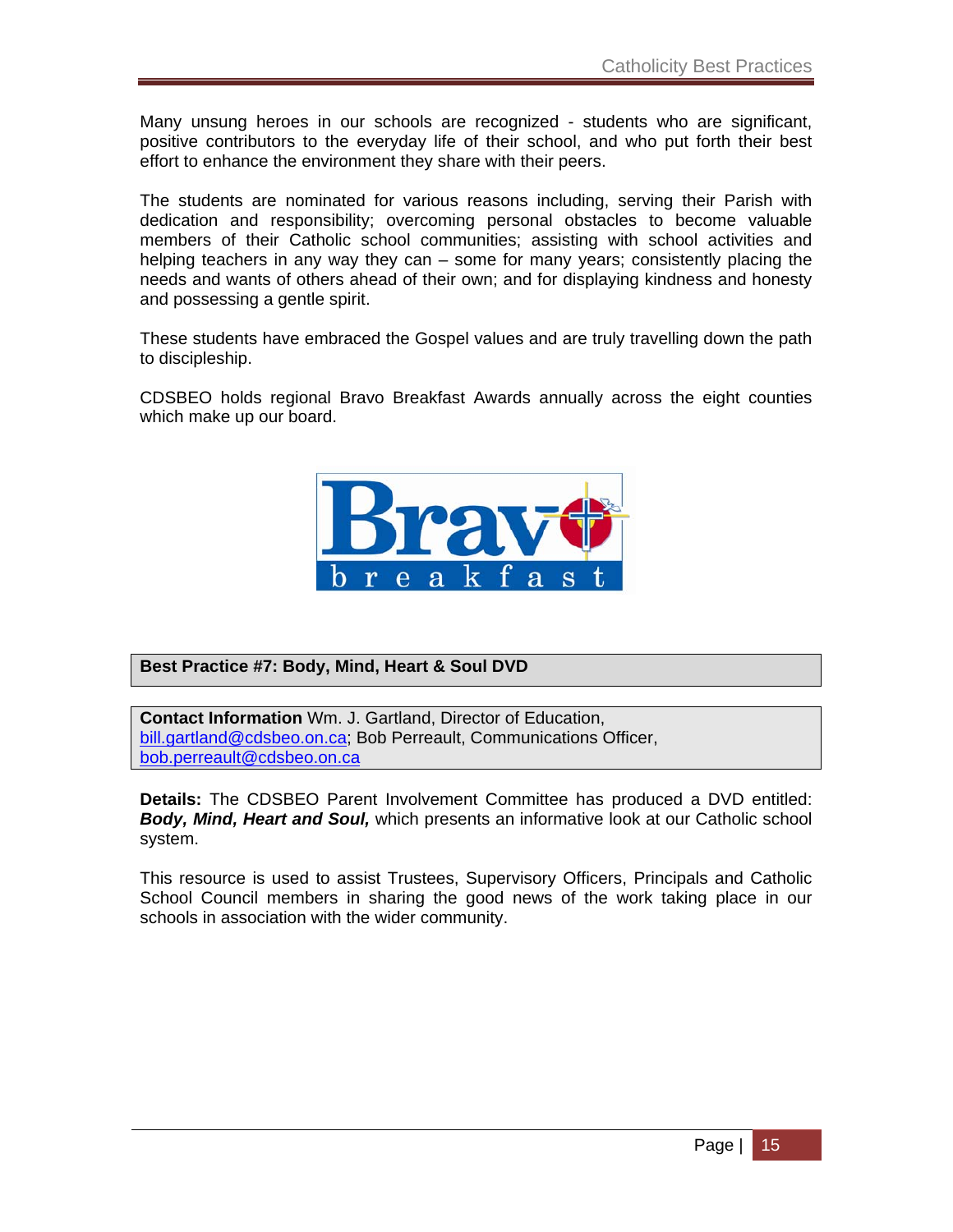#### **Best Practice #8: Hope in Time of Loss: Crisis Response Protocol & CDSBEO Grief Kits**

**Contact Information**: Tom Jordan, Principal of Religious & Family Life Education, tom.jordan@cdsbeo.on.ca; Pam Dunk, Crisis Response Worker, pam.dunk@cdsbeo.on.ca

**Details:** This resource is intended to help support and guide a Catholic school community in dealing with the sudden death of a student or staff member.

The binder contains:

- $\uparrow$  a section on what could be the immediate response,
- $\frac{1}{2}$  a list of local community resource partners,
- $\frac{1}{\sqrt{2}}$  information around the grief journey,
- $\ddot{\bullet}$  an appendix containing templates for communicating with the school community,
- $\frac{1}{2}$  sample liturgies and prayers for bereavement and,
- $\frac{1}{2}$  specific resources for individuals who are closest to the situation.

The grief kits are maintained in plastic totes, so they can be easily transported. They contain resources that teachers and support personnel can use with students, such as story books appropriate for all age groups of students, art supplies, as well as resources regarding teen suicide to be used by a classroom teacher or adult facilitator when supporting a class, small group or individual.

#### **Best Practice #9: Social Justice Committee**

**Contact Information**: Tom Jordan, Principal of Religious & Family Life Education, tom.jordan@cdsbeo.on.ca;

**Details:** The CDSBEO Social Justice Committee, organized by the Religious & Family Life Education department, is made up of administrators, teachers, consultants, chaplaincy leaders and our Catholic student trustee. The assembly meets 3-4 times per year to discuss social justice issues (both locally and globally) and to brainstorm how we, as a Catholic community, could and should respond. The committee looks for ways to raise awareness and to highlight issues and for resources that can be used in schools to further our commitment to Catholic social teaching.

This group is also very involved in the planning and facilitating of our annual CDSBEO *Just Us* Grade 10 Youth Symposium.

#### **Best Practice #10: Faith Day – September 28th, 2007**

**Contact Information:** Marg Shea-Lawrence, Superintendent of Education, marg.shealawrence@cdsbeo.on.ca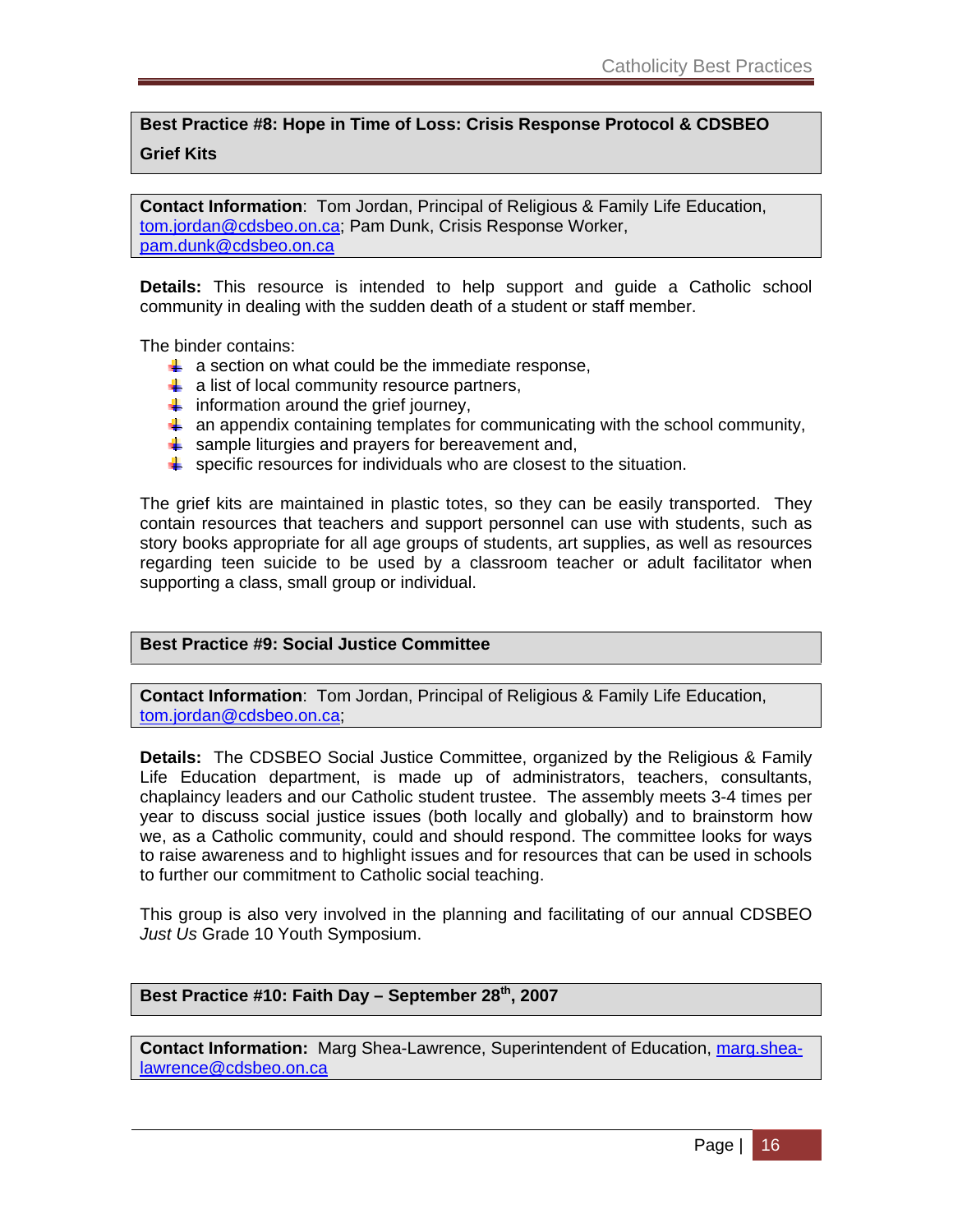**Details**: All education staff, including teachers, educational assistants, principals and senior administration, along with trustees and local clergy, attended a one-day professional activity event which focused on our Board Theme *Called to Serve as Disciples of Christ*. The proceedings took place under a big top tent at scenic Upper Canada Village in Morrisburg, Ontario.

We began our day with a Celebration of the Eucharist, offered by Most Reverend Brendan O'Brien, Archbishop of Kingston. The morning Liturgy was followed by a keynote address from Director of Education Bill Gartland. Director Gartland's focus was on our board theme, as it relates to the important service we provide to ensure success for all.

Following a picnic lunch and time for staff to tour Upper Canada Village, we were addressed by the afternoon keynote speaker, Most Reverend Douglas Crosby, Bishop of St. George's and Labrador City, NFLD. Bishop Crosby offered an insightful reflection on the call to discipleship and the important role we play as Catholic educators. Bishop Crosby brought his own experience with the loss of Newfoundland's Catholic schools to bear on his reflections and suggestions to us. This day was very well received by all who attended.

Catholic District School Board of Eastern Ontario plans to hold these Board-wide Faith Days once every two years. Every year, all school staff participates in school-based Retreats which focus on their role and vocation as Catholic educators.

#### **Best Practice #11: Catholic Education Coalition**

**Contact Information:** Marg Shea-Lawrence, Superintendent of Education, marg.shea-lawrence@cdsbeo.on.ca

**Details**: CDSBEO Catholic Education Coalition is an assembly of partners, composed of teachers, support staff, parents, clergy, principals, senior administration and trustees from across the eight counties of the Catholic District School Board of Eastern Ontario. This group come together, on a regular basis, to discuss ways in which we are called to **Preserve, Proclaim** and **Promote Catholic Education**.

The goals of the Catholic Education Coalition are:

- 1. To strengthen the link between School, Home, and the Parish.
- 2. To gather system and governmental support for our Catholic School System.
- 3. To work with students and staff to preserve, proclaim and promote Catholic education.

CDSBEO Catholic Education Coalition Activities include:

- $\downarrow$  Regular meetings
- $\triangleq$  Catholic Education Symposium
- **E** Regional Events, including hockey matches, liturgies, and local symposiums
- $\ddot{\bullet}$  The development of resource materials for distribution in the wider community
- **↓ Catholic Education Week Committee**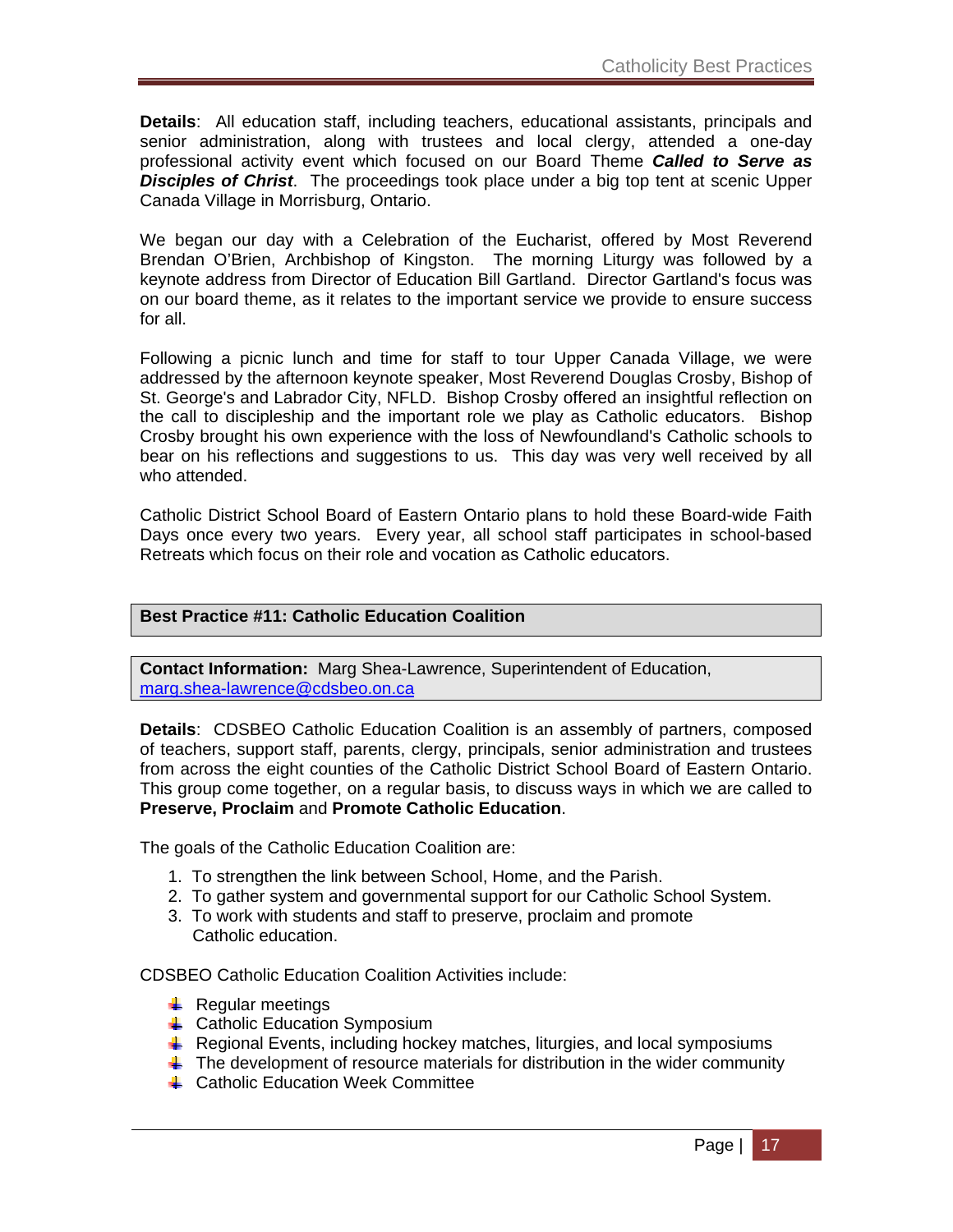#### **Best Practice #12: Catholic Education Week Mass**

**Contact Information:** Tom Jordan, Principal of Religious and Family Life Education, tom.jordan@cdsbeo.on.ca

**Details**: Annually, on the first Monday of Catholic Education Week, we gather at Holy Cross Parish in Kemptville to celebrate the Eucharist. Since the entire school board community cannot be present at this liturgy, we invite each school to send a representative group, consisting of a *principal, teacher, support staff member, parent(s), 2 students, and the local parish priest.* CDSBEO Trustees and Senior Administration are also in attendance.

The Eucharist is celebrated by one of our three Archbishops/ Bishops. Each school community is presented with a 'symbol' reflective of the Catholic Education Week theme. This symbol is blessed and taken back to the local school for use throughout the week ahead. The item is meant to stand as a reminder of our unity as a Catholic school board community.

Each year, we invite one of our school choirs to lead us in song during the liturgy. A light luncheon follows the Eucharist, which gives everyone an opportunity to visit with one another before heading back to school in the afternoon.

#### **Best Practice #13: Board Theme**

**Contact Information:** Marg Shea-Lawrence, Superintendent Education, marg.shealawrence@cdsbeo.on.ca; Tom Jordan, Principal of Religious & Family Life Education, tom.jordan@cdsbeo.on.ca

**Details**: Every two years, senior administration identifies a Board Theme. Themes from previous years have included:

- $\triangleq$  Being the Body of Christ ... as Communities of Hope!
- $\triangleq$  People of God...Transforming the World!
- **↓** Called to Serve ... as Disciples of Christ!

The Religious and Family Life Education Department develops resources to support schools in bringing the board theme to life. These include links to the Religious and Family Life Education Program, to children's literature, to social justice activities and prayer services, etc. We specifically work to ensure that our Board Theme and the resources we develop relate to the Character Education Initiative of the Ministry of Education**.** 

In order to assist schools with promoting the board theme, each school receives a banner with the theme and logo on it for display and use in the school throughout the two-year period.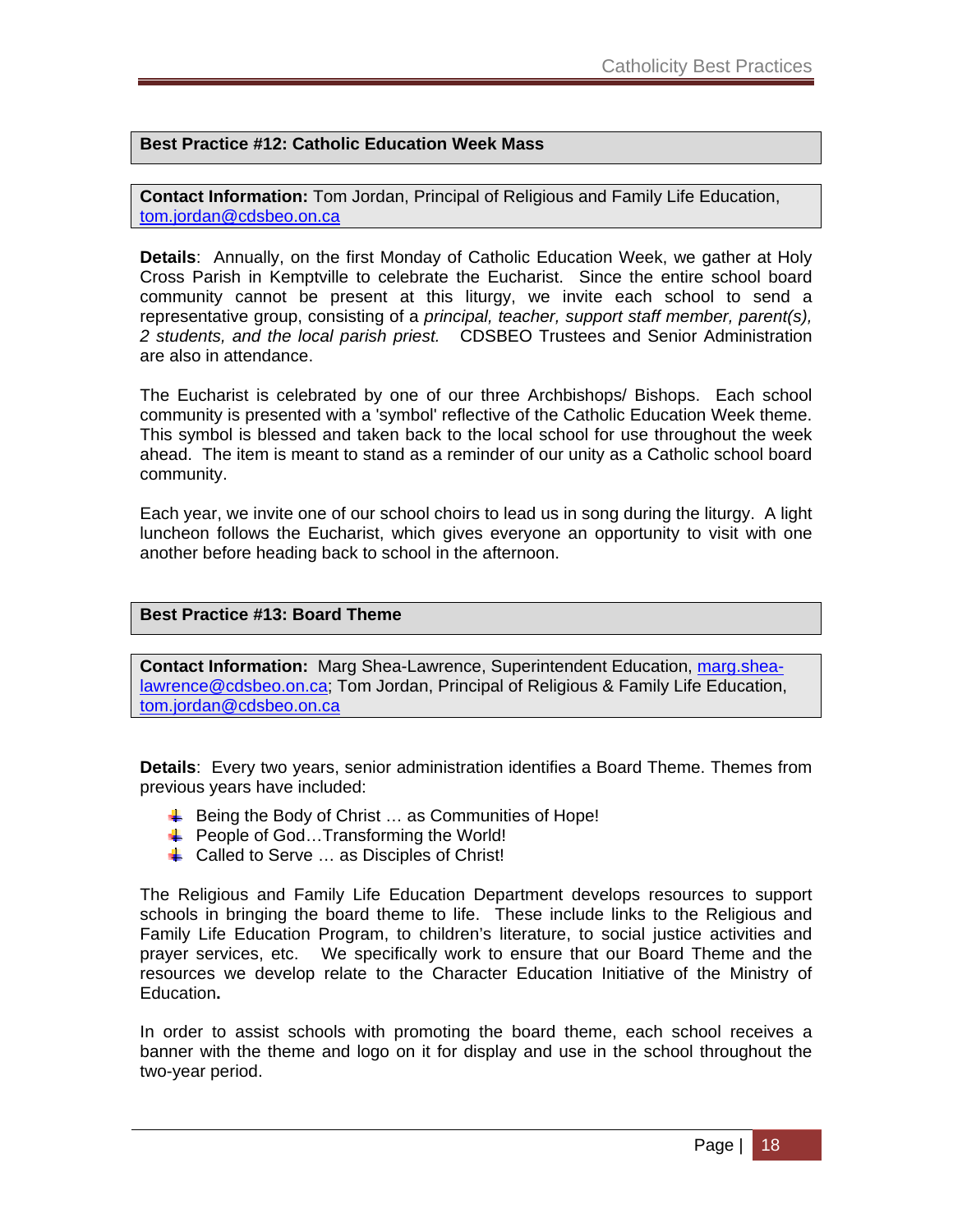#### **Best Practice #14:** *Just-Us* **Youth Symposium**

**Contact Information**: Tom Jordan, Principal of Religious & Family Life Education, tom.jordan@cdbeo.on.ca

**Details**: The *Just Us* Youth Symposium is designed for Grade 10 students as they are approaching their senior years at high school and will provide leadership for the younger students in years ahead.

The annual Symposium features speakers on topics that are of concern to youth. It is designed to provide opportunities for students to consider ways in which they can volunteer in their local communities. Key principles of Catholic Social Teaching are at the heart of this event. We gather over 300 high school students from all schools across the board in one central location for the day. The Religious and Family Life Education Department provides Chaplaincy Leaders with resources to facilitate **pre** and **post symposium** activities. This ensures that the students arrive at the event with an awareness of what to expect and they go back to their local schools prepared to take action.

Past presentations and topics have included: the environment, water for third world peoples, uranium mining in Lanark County, Canadian Catholic Organization for Development and Peace, and the Ryan's Well Foundation, to name but a few. We always end our day with a beautiful Liturgy of the Word that is prepared and led by students.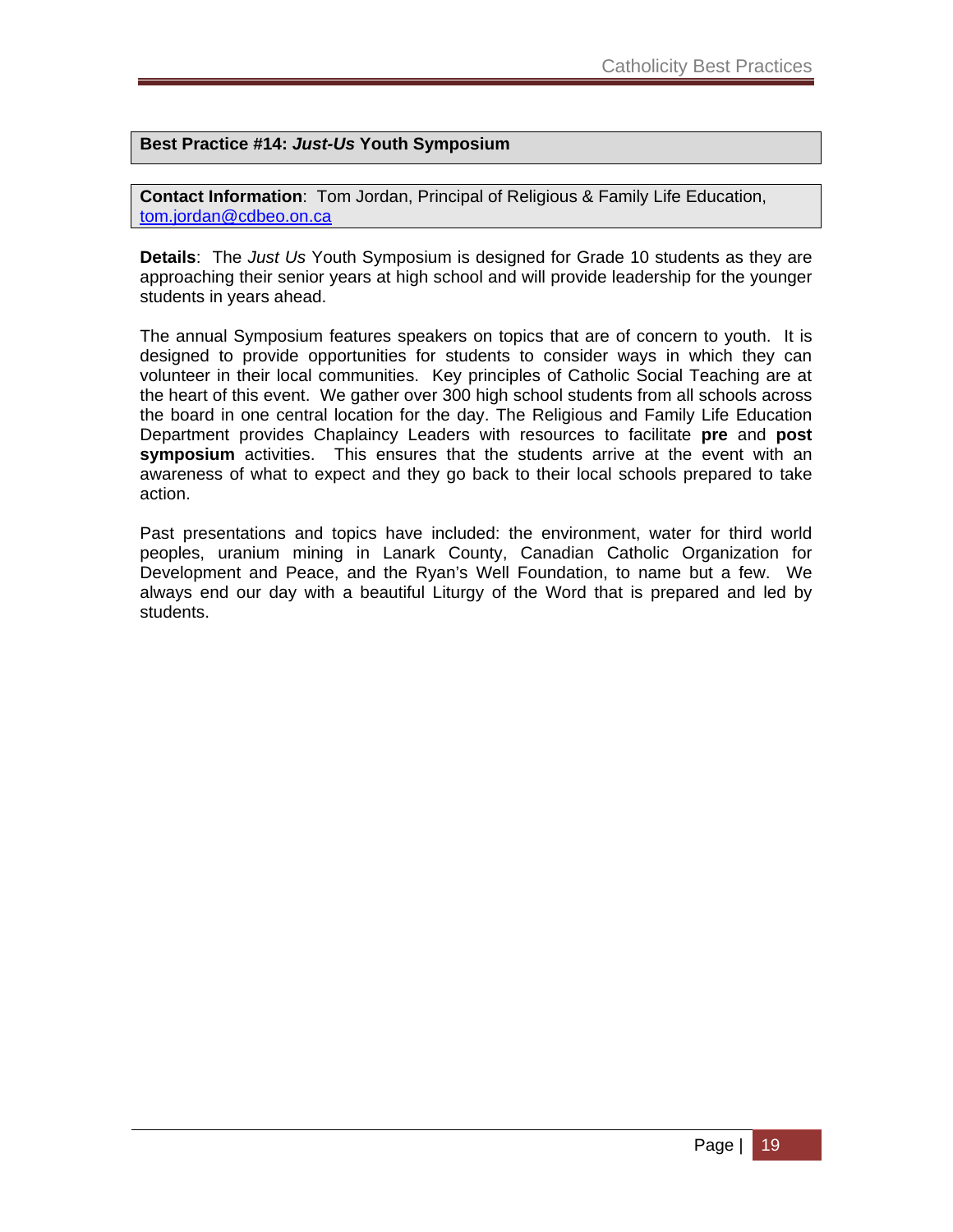### **DUFFERIN-PEEL**

# **CATHOLIC DISTRICT SCHOOL BOARD**

#### **DIRECTOR OF EDUCATION: JOHN B. KOSTOFF**

**Best Practice #1: System-wide Faith Day** 

**Contact Information**: J. B. Kostoff, Director of Education, john.kostoff@dpcdsb.org

**Details**: Each year, either at the family or board level, we conduct a faith day. This includes a liturgy in the morning and workshops or staff renewal in the afternoon. All employees are invited, as well as school council members, parish priests and religious and retired employees. Approximately 8,000 people attend this year's event. Faith Day takes place near the start of the school year. Alternatively, we have held a family of schools liturgy, using a three-year cycle.

#### **Best Practice #2: Pastoral Planning Day for Secondary Schools**

**Contact Information**: J. B. Kostoff, Director of Education**,** john.kostoff@dpcdsb.org

**Details**: Our Secondary Principals, Chaplaincy Team Leaders, Pastors, Bishop, Trustees, Religion-Faith Consultants, Religion Department Heads and Superintendents gather for a one-day meeting to review our board's commitment to the Catholic nature of our school, review our yearly school Pastoral Plans and raise issues of concerns. The meeting serves as a clearinghouse for matters of concern and to share information. The meeting is held yearly at the beginning of the school year.

#### **Best Practice #3: Quarterly Parish Newsletter from the Directors Office**

**Contact Information:** B. E. Campbell, General Mgr., Communications & Community Relations, bruce.campbell@dpcdsb.org

**Details**: Quarterly, the Director, through the Communications & Community Relations Department, produces an informational newsletter for our pastors. The newsletter provides an overview of school, board and general education-related issues, details of board decisions, and other matters of potential concern or interest.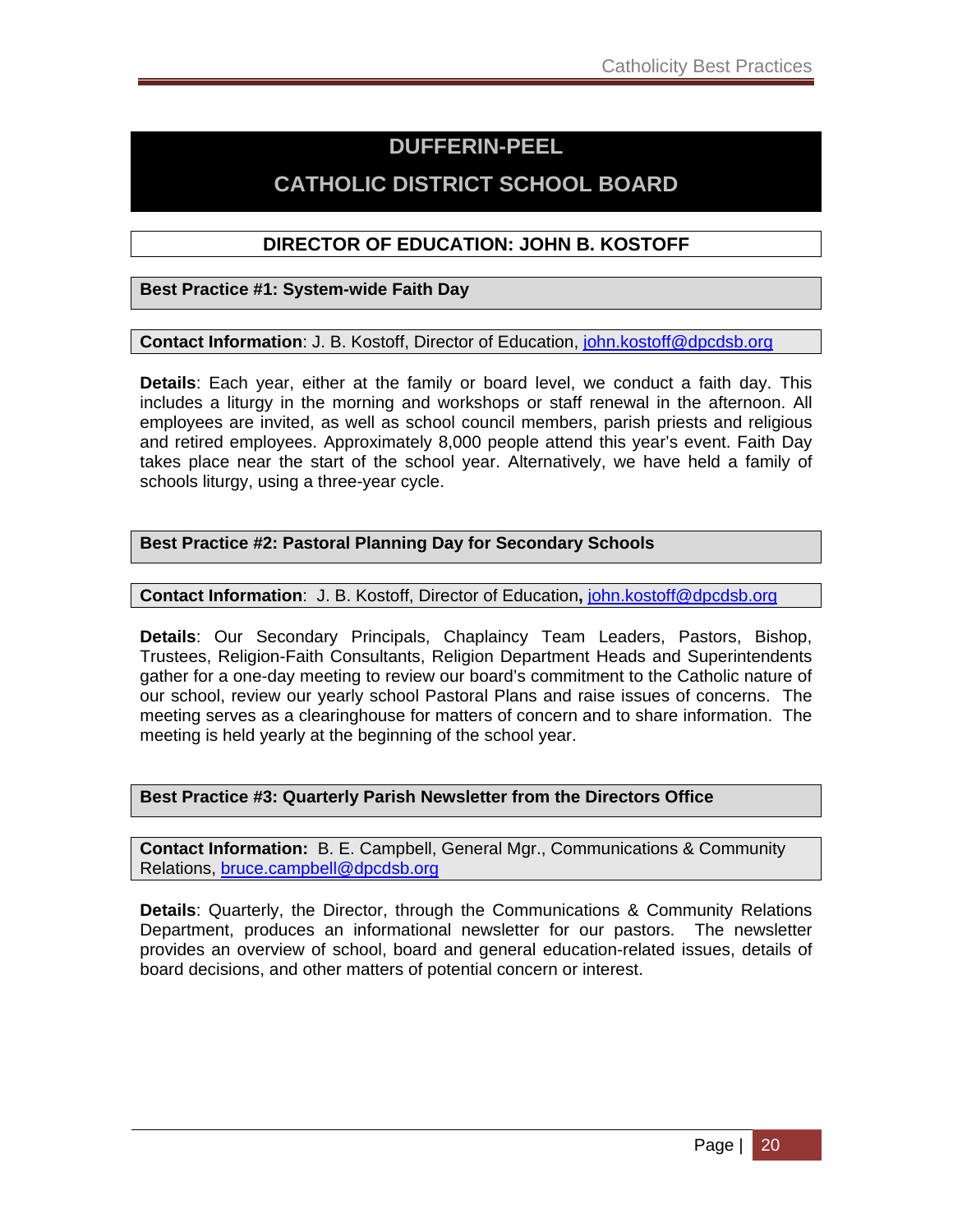**Best Practice #4: Regular Meeting with the Archbishop and the Directors of the Area** 

**Contact Information:** J.B. Kostoff, Director of Education, john.kostoff@dpcdsb.org

**Details**: Each year, the Directors and Chairs of the Board of the five GTA boards meet with the Archbishop to discuss issues of mutual concern. The meetings last approximately four hours and the agenda is a co-operative process reflecting school, board and diocesan concerns. Minutes are produced and follow-up undertaken.

#### **Best Practice #5: Zone Meetings**

**Conta**c**t Information**: J.B. Kostoff, Director of Education**,** john.kostoff@dpcdsb.org

**Details**: Monthly Zone Meetings are held by our priests and our local Bishop. If items are related to Catholic education, our schools, etc., the Director is invited to attend. This is a good opportunity to hear and address pastoral concerns about local schools or board issues as well as to explain board decisions on various matters.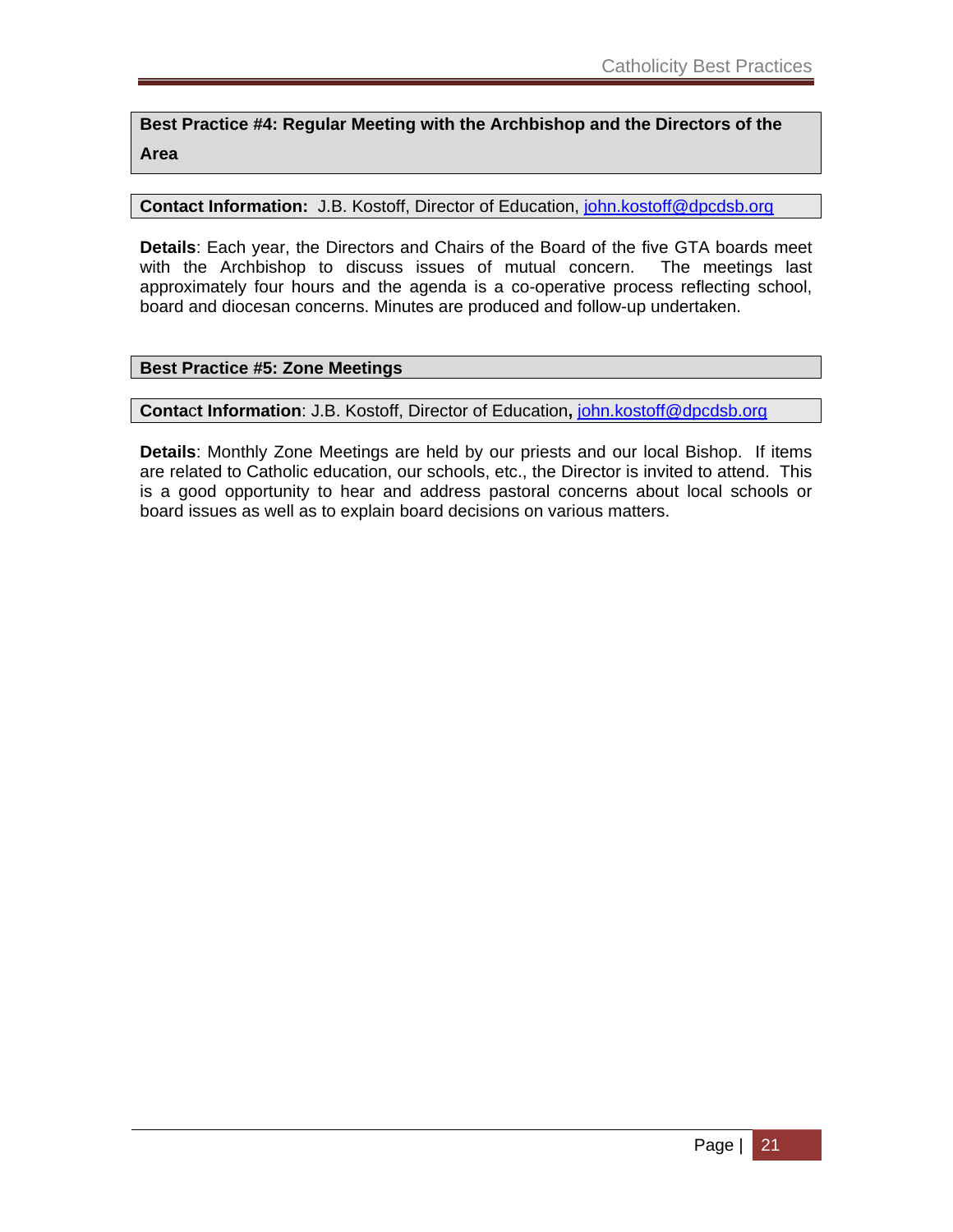# **DURHAM**

# **CATHOLIC DISTRICT SCHOOL BOARD**

#### **DIRECTOR OF EDUCATION: PAUL PULLA**

#### **Best Practice #1: System-Wide Mass**

**Contact Information:** Lisa True, Consultant for Religious & Family Life Education, lisa.true@dcdsb.ca, Dominic Pullano, Adult Faith Animator dominic.pullano@dcdsb.ca

**Details**: An early evening joint system-wide Mass hosted by the Board and all employee groups is held twice annually in the spring and fall in a local parish. Celebration of the Eucharist is followed by a social hour for Board employees, Administration, Trustees and Parents. The fall Mass is celebrated in conjunction with World Teacher's Day. At this Mass all new teachers are commissioned. During the commissioning they are given a Bible, a crucifix and candle for their classroom prayer tables.

#### **Best Practice #2: Secondary School Student Senator/Leadership Training.**

**Contact Information** Tracy Barill, Superintendent of Education, Resource to the Student Senate Committee, tracy.barill@dcdsb.ca

**Details**: An ongoing formation process for students focused on social justice initiatives and leadership development. It involves student representatives from each Secondary School who meet once a month. A year end celebration includes a full day retreat and celebration of the Eucharist. This day is prepared by the student senators group who invite a larger body from each Secondary school to participate.

#### **Best Practice #3: Annual School Faith Awareness Day**

**Contact Information**: Lisa True, Consultant for Religious & Family Life Education, lisa.true@dcdsb.ca

**Details**: The Durham Catholic District School Board devotes a full designated PA day to focus on faith awareness and development for all school staff. This is planned and coordinated to reflect local needs and is integrated into the overall school staff development plan for the year. School Faith Ambassadors in the elementary schools and Chaplains in our secondary schools play a significant role in assisting and resourcing for this day.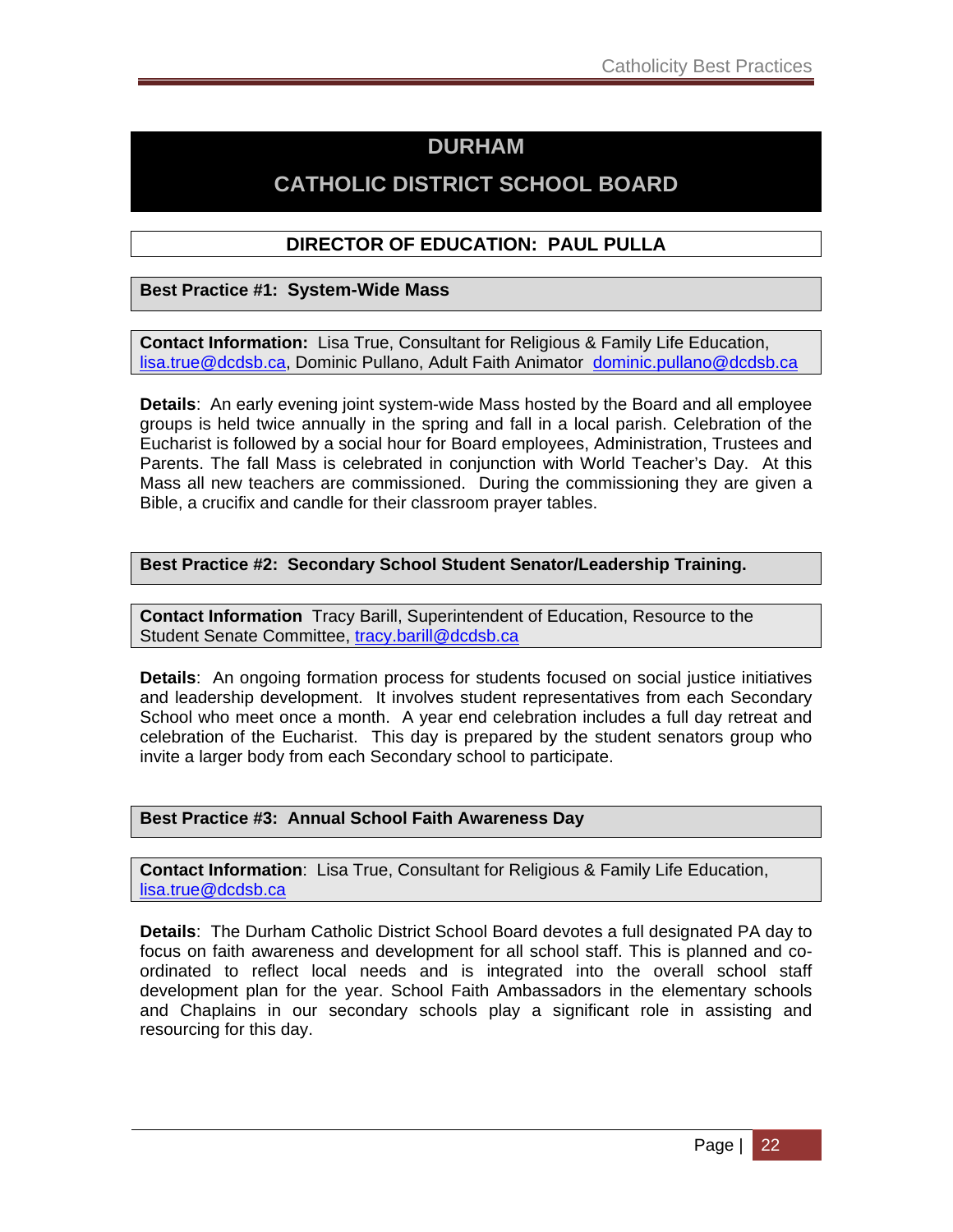**Best Practice #4: Courage to Serve Retreat** 

**Contact Information**: Dominic Pullano, Adult Faith Animator, dominic.pullano@dcdsb.ca

**Details**: The Courage to Serve Program is offered to interested staff on an annual basis. This retreat provides an opportunity for both personal reflection as well as group sessions to discuss the challenges of building a faith community at the school level. Each retreat takes place over two days in a setting away from the workplace. It is residential, with the participants staying at the facility for the entire time. The group of participants engages in a combination of large and smaller group sessions, as well as having the opportunity for focused personal time through times of silent reflection. Group sessions employ 'third things' (readings, poems, stories, and scripture passages) as a means to explore vocation and practice.

#### **Best Practice #5: Ongoing Adult Faith Formation Programs**

**Contact Information**: Dominic Pullano, Adult Faith Animator, dominic.pullano@dcdsb.ca

**Details**: As part of staff development, retreat opportunities including weekend and twilight retreats for employee groups are provided throughout the school year. Webbased resources and reflections are provided to staff during appropriate times in the liturgical calendar.

#### **Best Practice #6: Faith Ambassadors Program**

**Contact Information:** Dominic Pullano, Adult Faith Animator, dominic.pullano@dcdsb.ca

**Details:** Principals of all Elementary schools appoint a least one staff member as faith ambassadors to promote adult faith formation among the staff. Faith ambassadors meet annually as a whole group. They also meet in Family of Schools with Secondary Chaplaincy leaders as mentors to share ideas and receive in-service.

**Best Practice #7: How Faith Meets Pedagogy in Durham Catholic – "Heart, Head and Soul"** 

**Contact Information:** Lisa True, Consultant for Religious & Family Life Education, lisa.true@dcdsb.ca,

**Details:** Consistent with the Board's Mission Statement and Gospel Values, the Catholic Curriculum Maps developed by the Catholic Curriculum Corporation are being implemented in all of our schools K-12. They are a tool which assists teachers in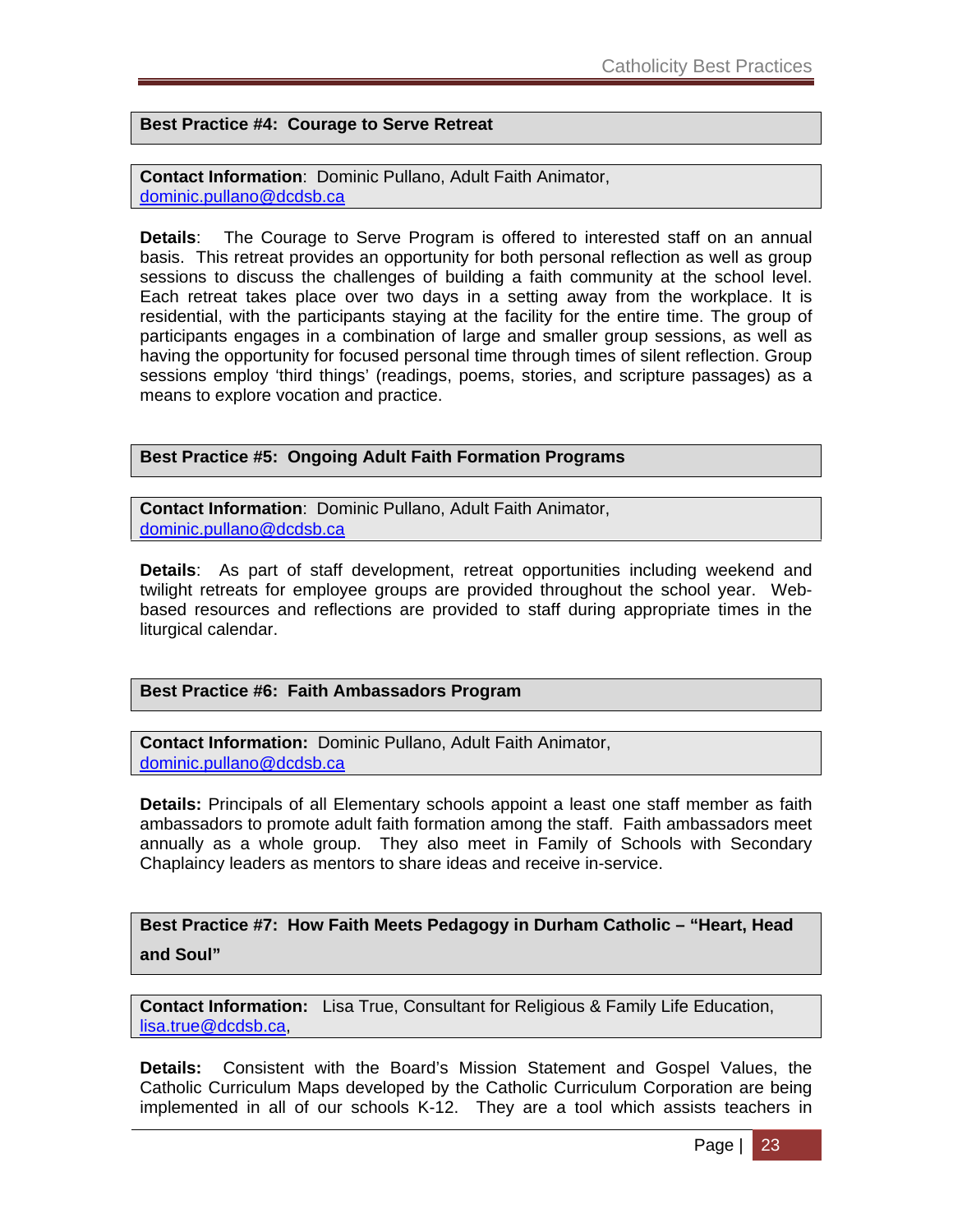integrating our Faith throughout all aspects of the curriculum. These maps support a Catholic Social Teaching theme for each grade level which directly relates to our Religion and Family Life Program. By inculcating Gospel Values into all areas of the curriculum we are offering a truly distinct education rooted in Christ-centered Character formation.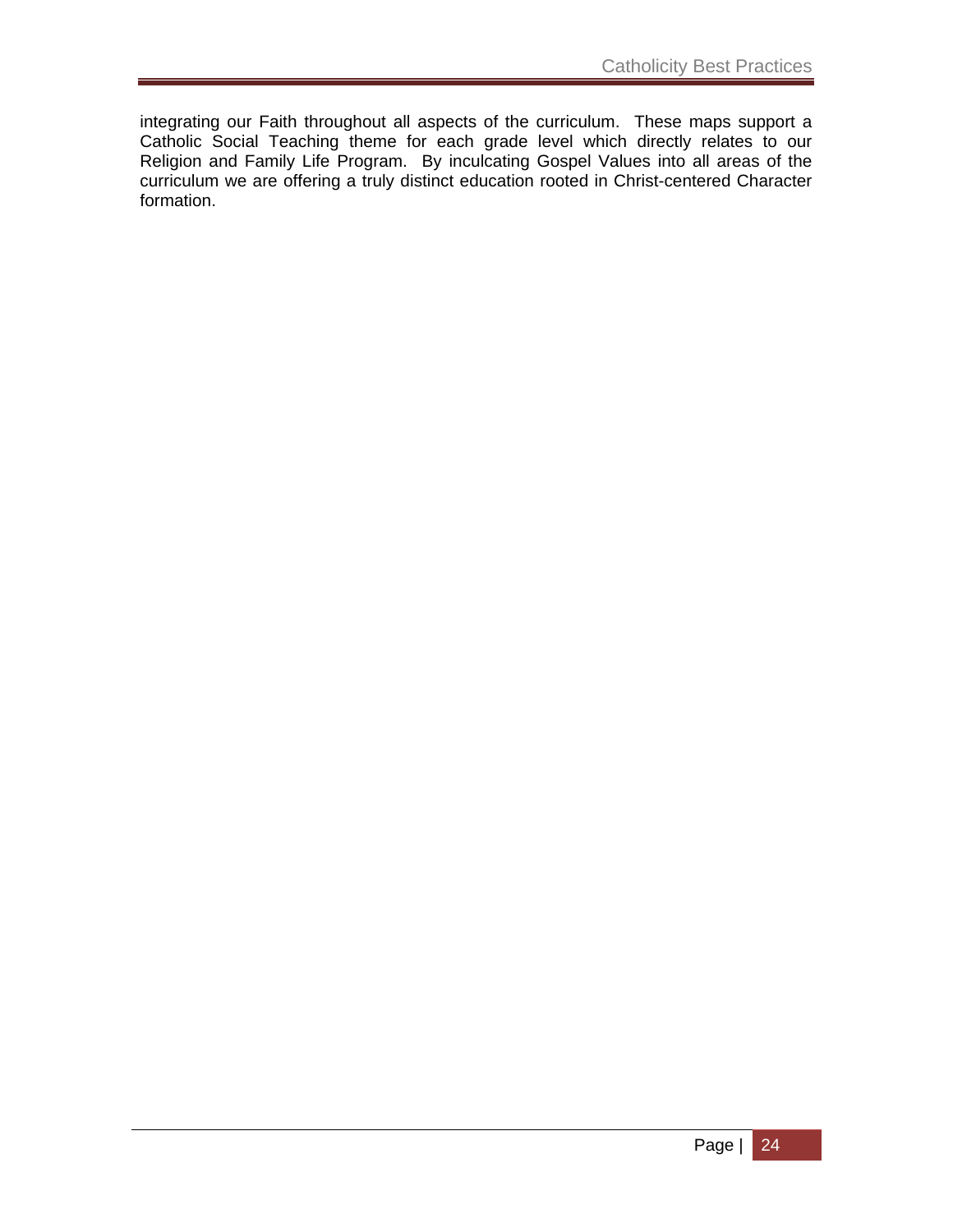# **HALTON**

# **CATHOLIC DISTRICT SCHOOL BOARD**

#### **DIRECTOR OF EDUCATION: MICHAEL PAUTLER**

**Best Practice #1: Faith Day** 

**Contact Information**: Joan Doyle, System Chaplain, Halton Catholic District School Board, doylej@hcdsb.org

**Details:** Yearly, all teaching and on-teaching staff of each school gather for a day dedicated to faith formation. Each school community plans a day that inspires and draws together a sense of mission and vision for their community. This day of spiritual renewal can include a Eucharistic celebration, liturgy, motivational speakers and retreat format activities.

#### **Best Practice #2: Focus on Faith Initiative**

**Contact Information:** Joan Doyle, System Chaplain, Halton Catholic District School Board, doylej@hcdsb.org

**Details:** In the Halton Catholic District School Board, faith infuses every aspect of our work. Staff responds to the call to build strong Catholic learning communities.

- In 2006, a Focus on Faith Steering Committee comprised of Trustees, Senior Administrators, Parents, School Administrators, Teachers, Support Staff and Union Affiliates, was struck to identify board-wide strategies that support this call.
- The following strategies were determined for implementation during the 2007-2008 school year.

#### **A Board Theological Theme for 2007-2009 was identified:**

A Focus on Faith Committee chose to focus on an important theological theme for the Board community for 2007-2009, consistent with the Board's Mission Statement and Governing Values, as a means to align and support Catholic initiatives and our call to build strong Catholic learning communities.

- $\frac{1}{\sqrt{2}}$  The theological theme is, "And God saw that it was good."
- $\ddot{\bullet}$  The following statements from scripture, Church documents, and the Ontario Catholic Trustees Association highlight key teachings from our faith tradition that are foundational to our theme.

#### **A Board Prayer 2007-2009 was developed:**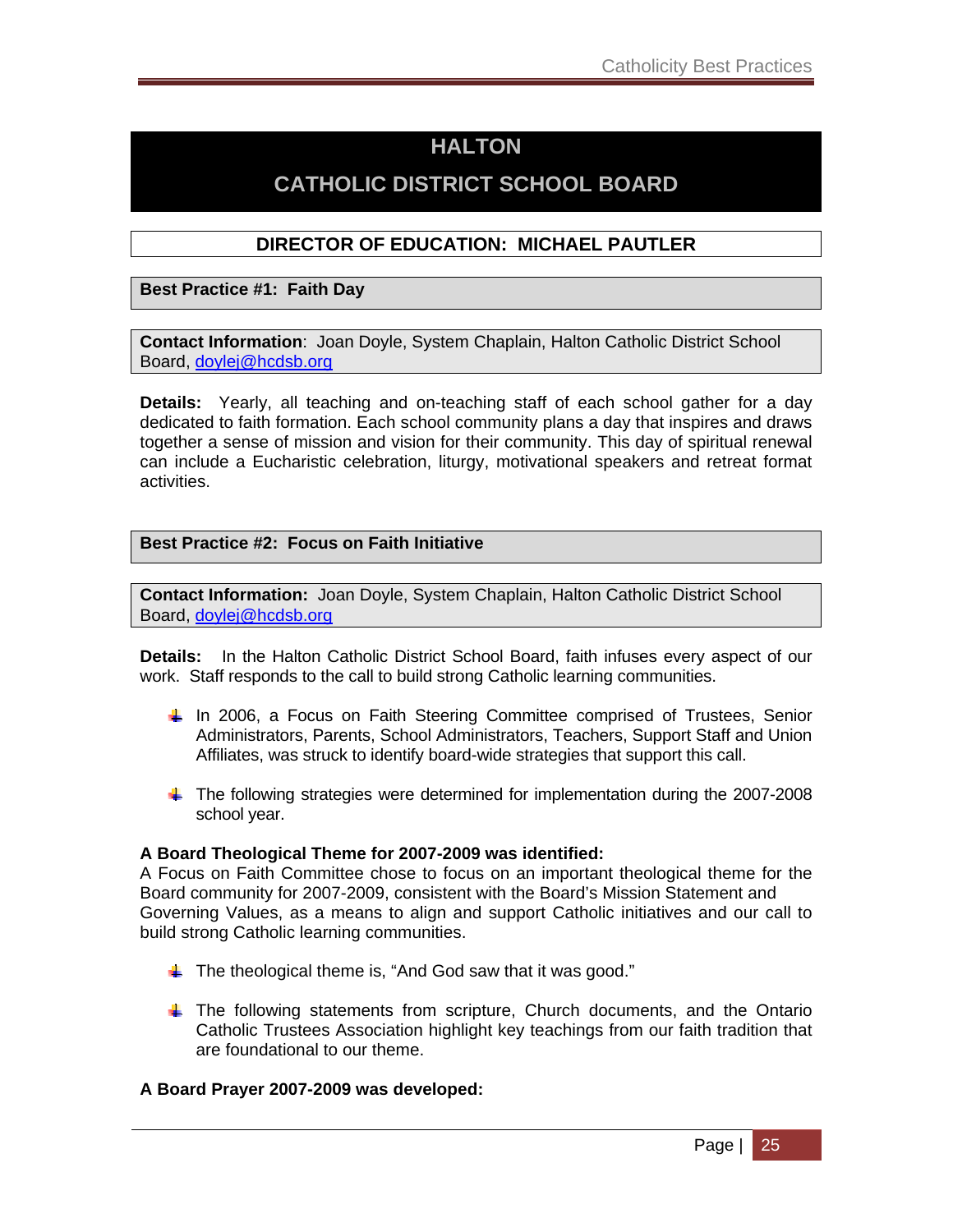A prayer in support of the Board's 2007-2009 Theological Theme, "And God saw that it was good", was written for students and staff.

#### **Unifying Catholic Themes for Each Grade, Kindergarten to Grade 12 were adopted:**

The Halton Catholic District School Board is rooted in, and envisions education based on the true model of moral character, Jesus Christ. By inculcating gospel values into all of our pursuits, we work for the highest ideal of human character.

- Christ-centered character formation in our schools is guided and supported by the Unifying Catholic Themes identified for each grade, Kindergarten to Grade 12.
- **These Themes are drawn from the Social Teachings of the Catholic Church, and** find their source in the Kindergarten to Grade 8 Religious Education and Family Life Education programs, and in the Grades 9 to 12 Revised Ontario Catholic Secondary Curriculum Policy Document for Religious Education.
- **↓** Catholic Curriculum Core Maps have been developed to support the Catholic Theme for each grade level.

#### **A Multi-Faceted Approach to Support Our Focus on Faith was adopted:**

The Halton Catholic District School Board's School Improvement Framework is used to provide a systematic, multi-faceted approach to respond as a Catholic system to Ministry and Board initiatives.

#### **An Image to Support Our Focus on Faith Theological Theme was created:**

The Focus on Faith Committee chose the image of rippling water to support the theological foundations of the Board Theme, "And God saw that it was good".

#### **Staff Communication Strategy was determined:**

The Board, through its Focus on Faith Committee, issue regular Focus on Faith Updates to provide our Faith Community with information about the Focus on Faith strategies and initiatives.

#### **Best Practice #3: Theological Education Leadership Sessions (T.E.L.)**

**Contact information:** Sister Mary Heather MacKinnon, SSND, mhmackinnon@cogeco.ca Joan Doyle, System Chaplain, doylej@hcdsb.org

**Details:** The Theological Education Leadership Sessions are aimed at fostering and advancing the faith of our Catholic leaders with a Catholic philosophy of education and the strategies needed to meet the challenges they face as they serve as Catholic Educational Leaders. The Halton Catholic District School Board has focused on an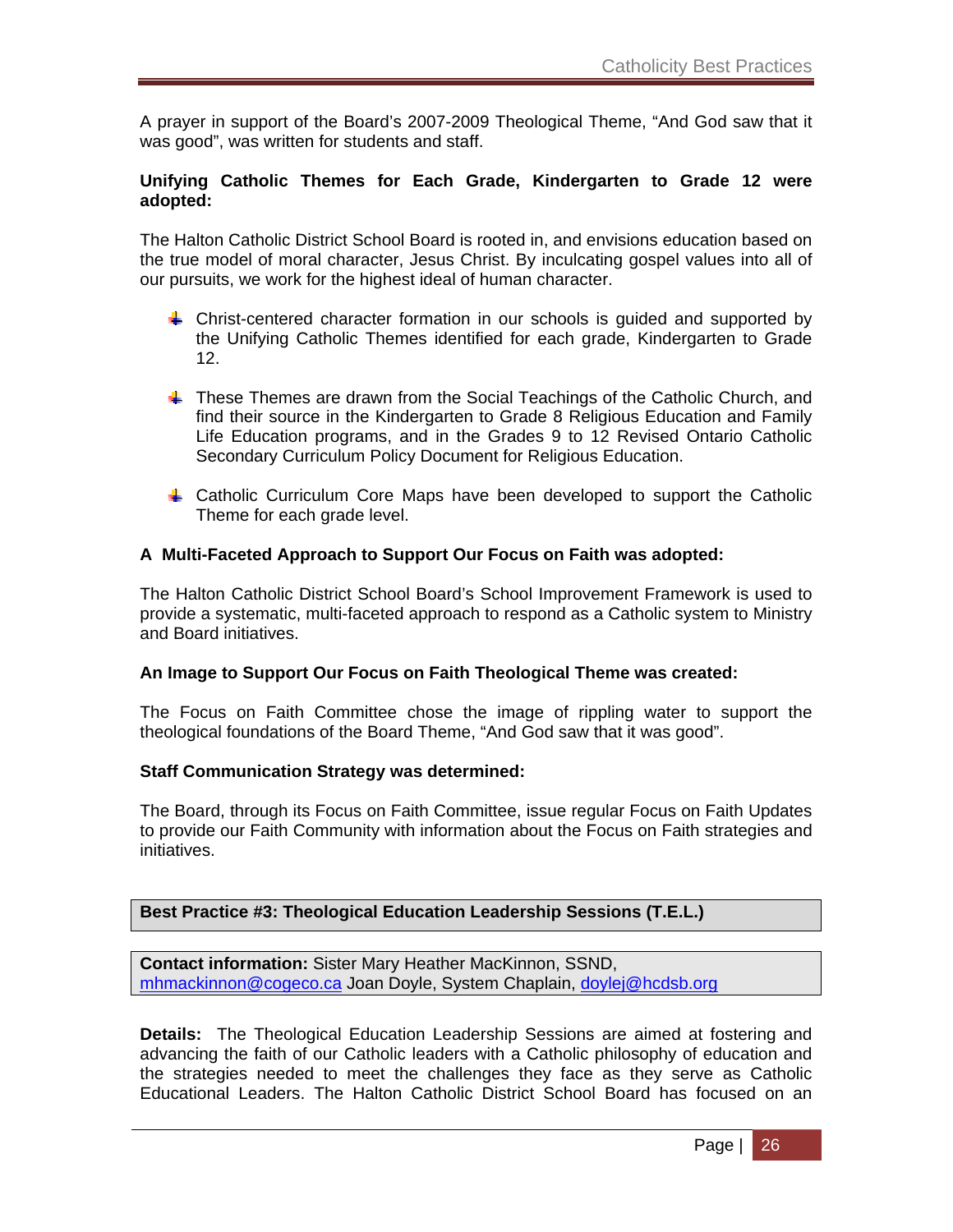important theological theme for the Board community for 2007-2009 as a way to support Catholic initiatives and our call to build strong Catholic learning communities. This theological theme is: "And God Saw That It Was Good." All TEL Sessions for 2007- 2008 relate to this profound proclamation of our faith. Participants select three sessions from a series of sessions being offered for the current school year. Topics include:

#### **What's good about me?**

What can we learn about helping young people to remember who they are and how to live by their highest values? TEL Session #1 will offer participants a chance to become familiar with Roman Catholic teaching on virtues as a basis for disciplinary practices in our schools that are rooted in a gospel vision of the dignity of the human person and in our Christian principles of character education.

#### **Would you mind opening our meeting with a prayer?**

This TEL Session will offer participants a chance to learn how (1) to create a spontaneous prayer or blessing; (2) to gain confidence when presiding at a prayer celebration; and (3) to create simple and non-threatening faith-sharing opportunities for staff meetings.

#### **May I please see you for a minute?**

This TEL Session will give participants the opportunity to become more familiar with pastoral skills that are more and more critical to the role of an administrator in catholic education today.

#### **Are You Really Listening?**

Like Choice #3, this TEL Session will give participants the opportunity to become more familiar with pastoral skills that are more and more critical to the role of an administrator in catholic education today. This TEL Session focuses on how we can more genuinely enjoy our differences and strengthen our personal or professional relationships when we know how to listen and be heard.

#### **Why do Catholics genuflect in church, use holy water, celebrate novenas, or pray to Saint Blaise and Saint Anthony?**

This TEL Session will offer participants the opportunity to come to a better understanding of the origin and meaning of various Catholic traditions and customs and their contemporary role in catholic education today.

#### **The Joy of Conflict Resolution**

This is a series of **three** TEL Sessions in which participants form a book study club to explore a gospel vision and the practical means for dealing with unresolved conflict that can take its toll on our school communities and our relationships with one another.

#### **Best Practice #4: Faith Fair**

**Contact Information:** Mrs. Kathryn Perrino, Teacher, St. Paul Catholic School, Burlington, Ontario, perrinok@hcdsb.org

**Details:** For the past 6 years, St. Paul School, Burlington has set aside 1 day for total faith immersion, where the students from JK- grade 8 are involved in activities for the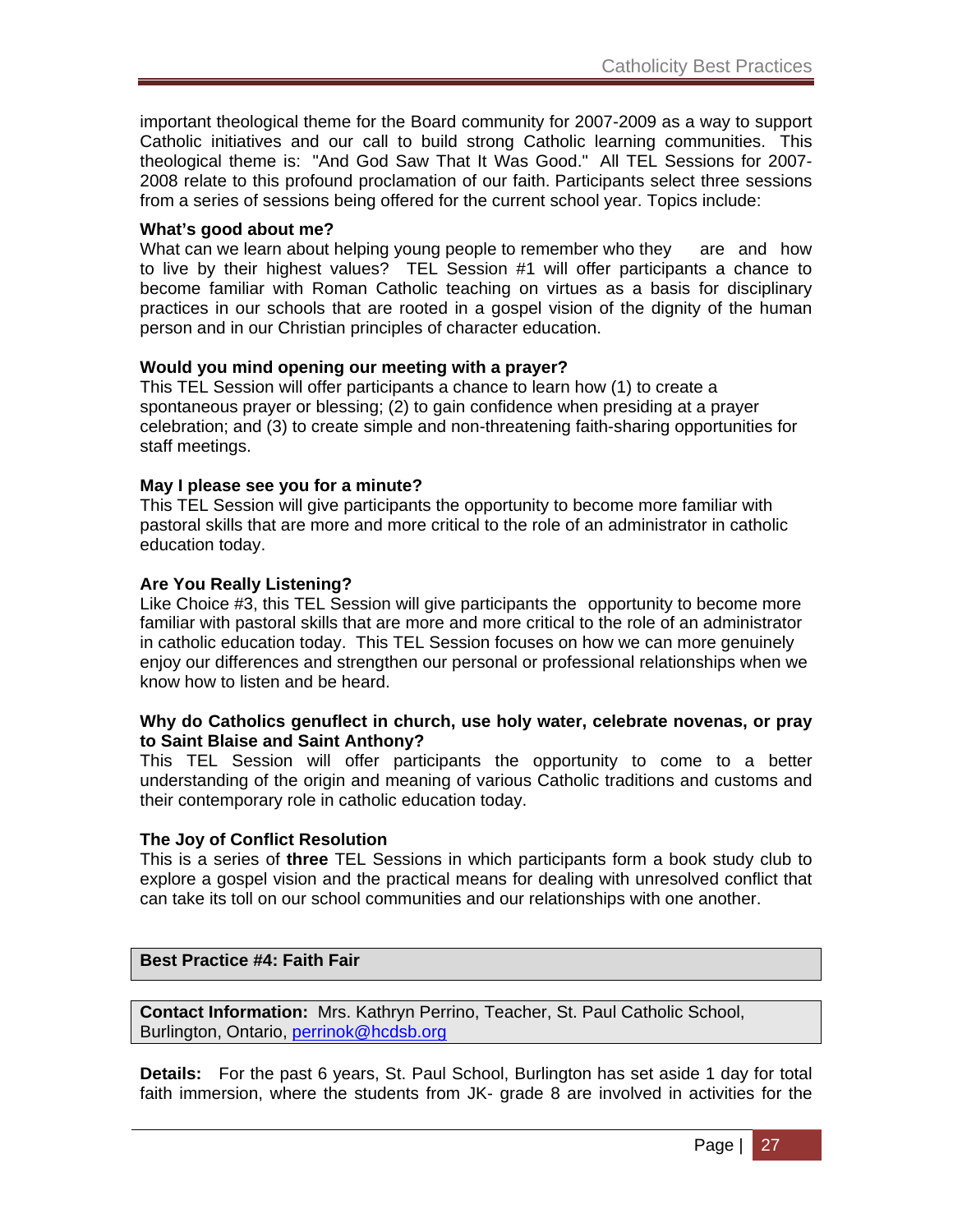day that revolve around our faith. Activities include: workshops, plays, hands on activities and prayer celebrations. The day is planned around various themes, ranging from: "Saints Alive- Our Catholic Saints", which involved a class play, a science fair type demonstration of the Saints Museum, and the making of school kits for kids in Haiti. Another theme was "Stories Jesus Loved", where students attended workshops on familiar Old Testament stories, and made a craft or had their faces painted at "Daniel and the Lion's Den" and other activities. Also, the theme: "Being the Light of Christ" was used, whereby students were involved in mission work, made candles, bookmarks and fridge magnets that focused on the message of following Jesus. As well as a small rock musical that taught about the foundations of Catholic values was incorporated into the day. Other faith activities have included: creative dancing to hymns, drumming workshops for hymns, recitation of the Rosary and creating posters based on the Faith Fair theme.

### **Best Practice #5: Home, School, Parish Partnership Initiative**

**Contact Information:** Michael Chiarelli, Vice-Principal, St. Domninic School, Oakville chiarellim@hcdsb.org

**Details:** St. Dominic Parish in Oakville, Ontario has launched an initiative to encourage the entire school community to take a more visible and active role in the life of the Church, and more specifically, at designated Sunday Masses. Working together with its feeder elementary schools, St. Dominic Catholic School and St. Joseph Catholic School, intermediate classes at each school take turns planning and organizing one Sunday Mass per month.

Under the direction of the Parish priest, the Parish Pastoral Animator, and a parent volunteer, the students receive instruction in their classrooms to prepare them to take on the various roles they will fulfill at the Mass, including: student greeters, lectors, general intercessions, gift bearers, and assisting as altar servers. Each month, at the designated Family Mass, the participating students and their families, as well as the entire school community, are invited to witness their faith in this very direct and meaningful way. This has proven to be a wonderful opportunity to build student theological leadership, encourages greater family participation at Masses, and strengthens the partnership between parish, school and home.

### **Best Practice #6: DREAMS Program**

**Contact information:** Mrs. Fiammetta Mazzetti, Superintendent of Education, mazzettif@hcdsb.org

**Details:** DREAMS stands for Dominican Republic Education and Medical Support. This is an initiative through the Scarboro Missions, whereby students help build homes for the local people. Mr. Dunn, chaplain at Assumption Secondary School, organized the activity. For the first two days the group, along with another group from Bishop Tonnos Catholic Secondary School in Hamilton, stayed at Father Arturo Convent as guests of Sister Mary Joe who hails originally from New Brunswick. She runs the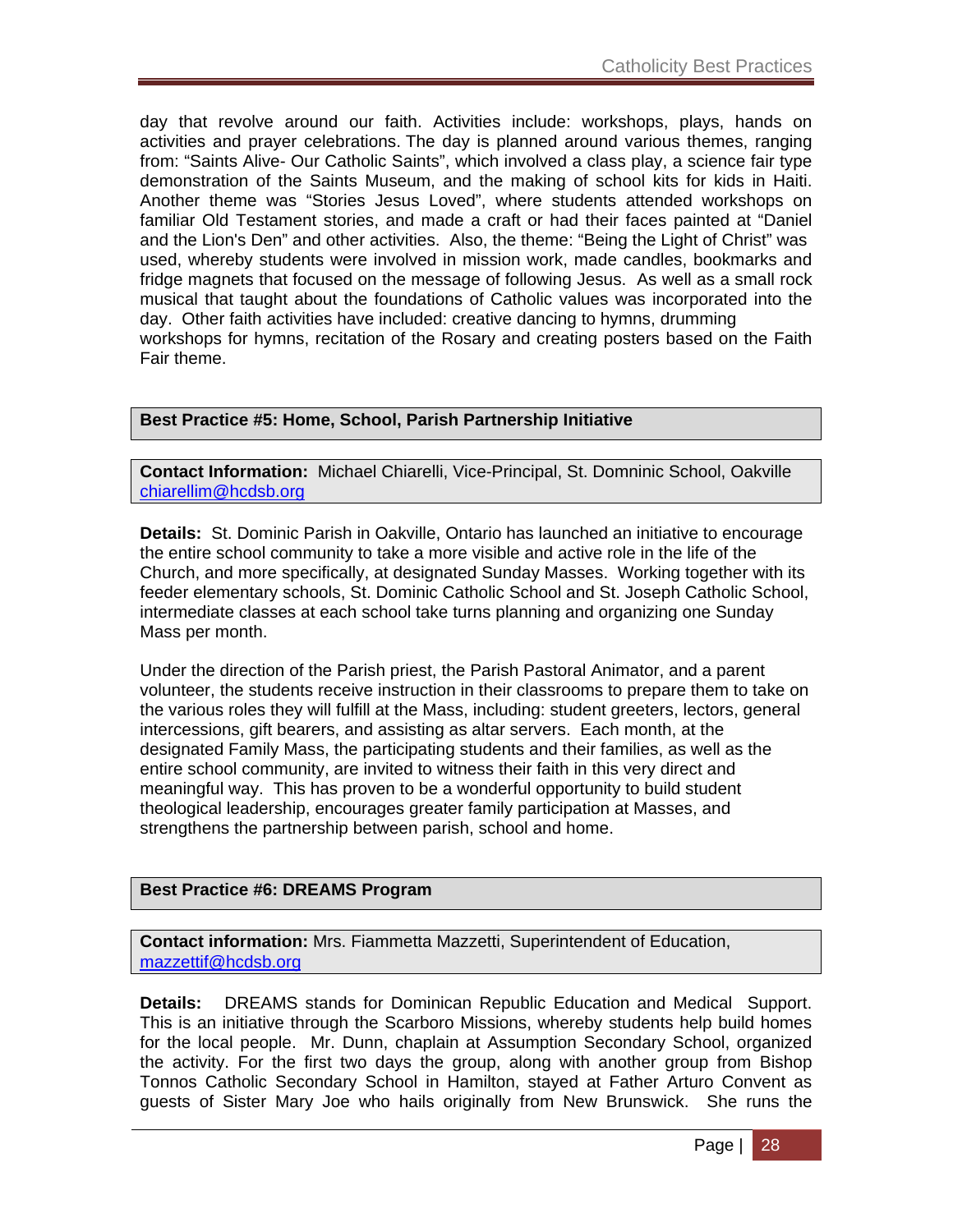convent school as well as 16 other schools in San Jose de Ocoa, oversees an Orthopedic clinic, as well as a metalworker's training facility and a woodworking facility right on the convent site. The students also stayed at Escuela de la Morita for the remainder of the seven days. The students worked as labourers during the day, shared experiences with the children and local people in the afternoons and spent most of our evenings around a campfire reflecting on our experiences. On the Sunday, students participated in a prayer service out on a cliff surrounded by mountains. The students describe their experience as: "a truly spiritual experience" and "life-altering experience that we will never forget."

### **Best Practice #7: Adult Staff Retreat Experiences**

**Contact Information:** Mrs. Joan Doyle, System Chaplain/Faith Animator, Halton Catholic District School Board, doylej@hcdsb.org

### **Details:**

### **HCDSB Annual Staff Retreat**

Recognizing the spiritual and personal benefits of taking time away from work and daily activities to reflect and pray, in 1999 the HCDSB decided to offer an Annual Staff Retreat. Generously subsidized by the Board with the participant paying only a nominal fee, this annual retreat experience is open to any employee, from administrators to custodians. Organized around a theme, the retreat offers the opportunity for quiet personal reflection, group discussions, prayer and liturgy, and the Sacrament of Reconciliation. Although the actual time away is only 24 hours, Friday evening to Saturday afternoon, participants always feel as if they have been away much longer and depart the retreat experience refreshed and renewed. This year we will be celebrating our 10<sup>th</sup> Annual Staff Retreat experience.

### **Twilight Retreats**

Several times throughout the year in our various school communities, staff comes together for a few hours after a school day to pray together and share their faith. These Twilight Retreat experiences not only benefit the spiritual life of our staff members but help to build community within the school setting.

An annual gathering of Principals at the Mt. Mary Retreat Centre in Ancaster each January provides the opportunity for reflection on their experience as servant leaders in our schools. This twilight retreat, while only for a short time, provides our Administrators with time away from their schools to pray together, to offer each other mutual support and to ask for God's continued guidance in this educational ministry.

Twilight Retreats offer the opportunity to come together as members of a small community, around a common theme or purpose, to break bread together, and to find strength and support as we continue our journey of faith with God's help.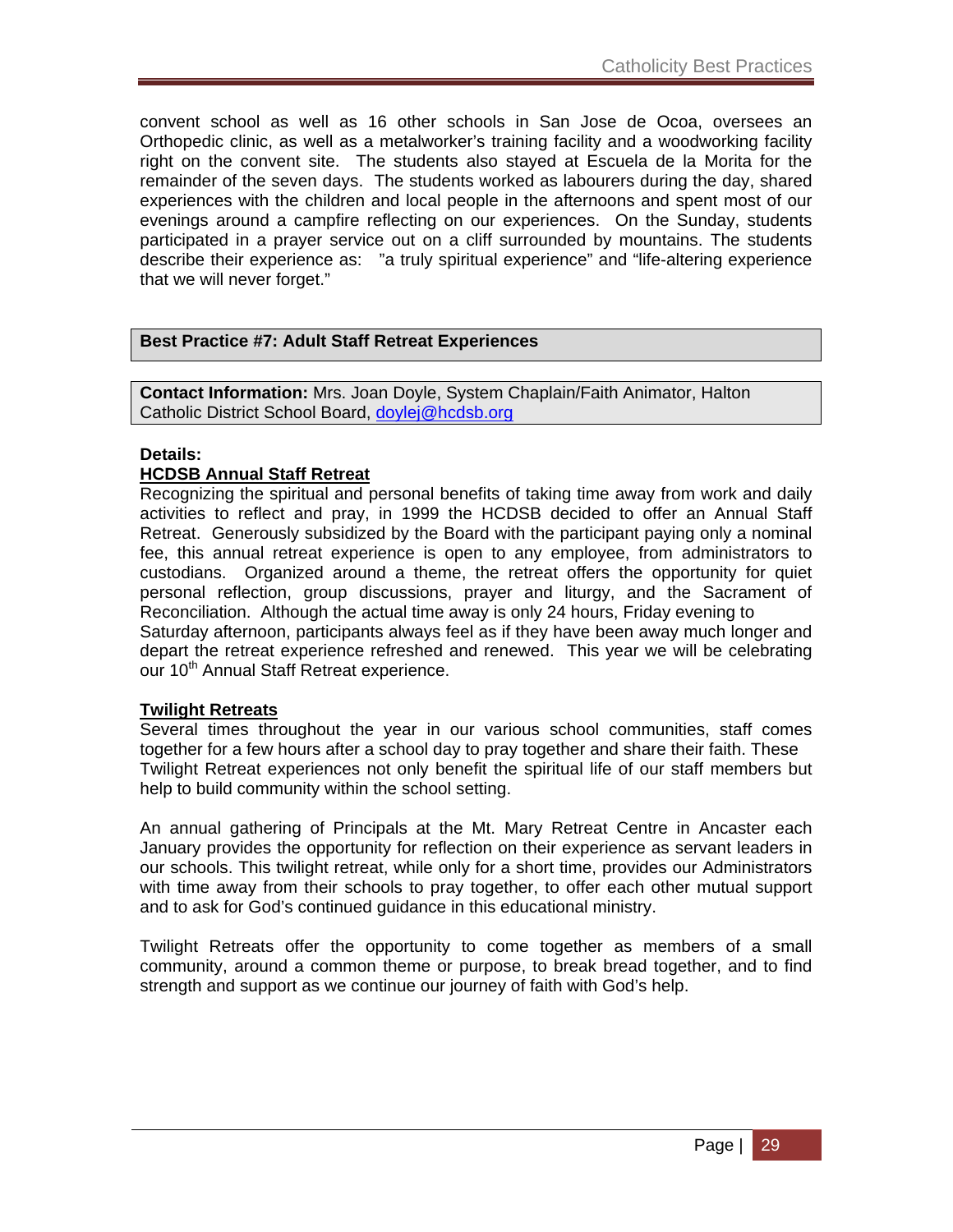### **Best Practice #8: Religious Education Courses**

**Contact Information:** Danielle Ross, Executive Assistant, Director's Office, Halton Catholic District School Board, rossd@hcdsb.org or Andrea Swinden, Administrative Assistant, Director's Office, Halton Catholic District School Board, swindena@hcdsb.org

**Details:** The Board pays the fees for teachers to enrol and complete Religious Education courses sponsored and offered by the Board. (Part  $I -$  mandatory for all teachers and Parts 2 and 3 are optional for teachers and mandatory for school administrators). As well, Board funding is provided to teachers enrolling in two Boardapproved courses per year at the Masters or Doctorate level in Religious Education, Theology or Divinity.

### **Best Practice #9: Pastoral Animators and Chaplain Leaders**

**Contact Information:** Joan Doyle, System Chaplain, Halton Catholic District School Board, doylej@hcdsb.org

**Details:** Full-time Chaplaincy Leaders at each of our Secondary Schools provide spiritual support for all staff and students through a ministry of presence. The following are some of the faith experiences they bring to their school community: daily prayer, pastoral counselling, retreat experiences for both students and staff, prayer services throughout the Church liturgical year, organizing community out-reach projects and social justice activities, arranging with local clergy for Eucharistic celebrations and opportunities for the Sacrament of Reconciliation, and witnessing to their own faith. At each of our elementary schools, one or two staff members are designated as Pastoral Animators, who with the pastoral team, plan Eucharistic celebrations and staff retreat experiences, and assist the school community in planning social justice activities and community out-reach projects. Chaplaincy Leaders and Pastoral Animators meet regularly with the System Chaplain/Faith Animator for regular in-services on topics to assist them in their ministries.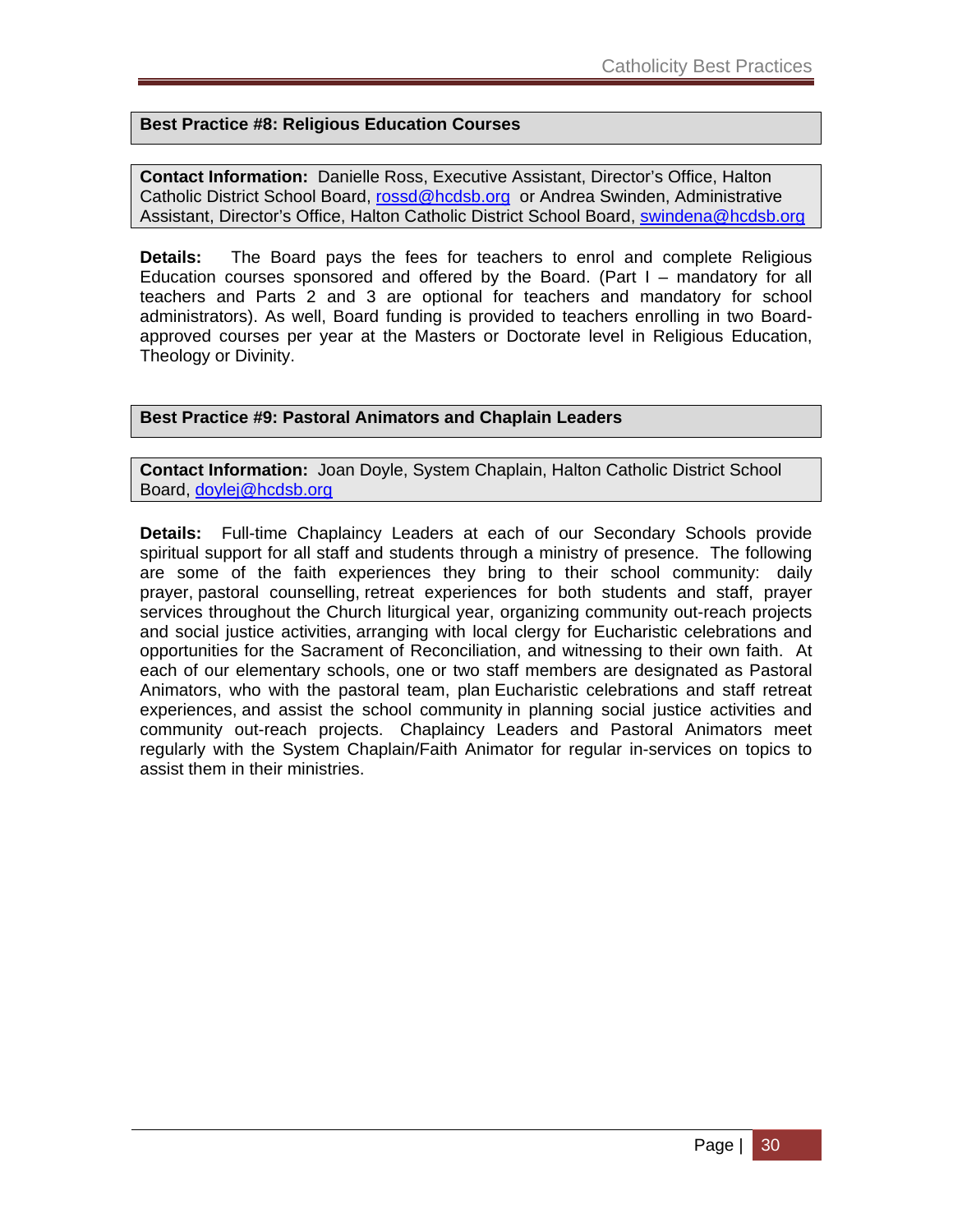# **HAMILTON-WENTWORTH CATHOLIC DISTRICT SCHOOL BOARD**

### **DIRECTOR OF EDUCATION: PATRICIA AMOS**

**Best Practice #1: Faith Fair** 

**Contact Information**: Nancy DiGregorio, Superintendent of Education

**Details:** One of the Ontario Catholic School Graduate Expectations is that the graduate is expected to be a discerning believer formed in the Catholic faith. In an effort to help students to achieve this expectation, a Faith Fair has been established for the Elementary School students of the Hamilton-Wentworth Catholic District School Board.

A Faith Fair is an exposition of student work based on research of a religious topic. The Faith Fair serves the following purposes:

- $\ddot{\phantom{1}}$  to glorify God the Father, God the Son and God the Holy Spirit;
- $\downarrow$  to celebrate and promote fervour for our Catholic faith;
- $\ddot$  to encourage and promote increased knowledge of the doctrinal content of the Born of the Spirit and the We Are Strong Together Religious Education programs;
- $\ddotplus$  to unite students with their teachers and their parents as they study topics related to their faith; and,
- $\downarrow$  to promote ecumenism and vocations.

Elementary students from Junior Kindergarten to Grade Eight are eligible to participate in The Faith Fair. Student presentations are based on research of prescribed, gradeappropriate religious topics selected from the Born of the Spirit and We Are Strong Together Religious Education programs.

### **Best Practice #2: Diversity**

**Contact Information**: Nancy DiGregorio, Superintendent of Education

**Details:** All Grade Seven Elementary students and fifteen students from each of the Secondary Schools attend Board-sponsored Diversity Conferences at Tim Horton Onondaga Farms. Pre-Conference, Conference and post-Conference activities address curriculum expectations in Religion, Language Arts, History, Media Literacy and Drama, and focus on issues of peace, social justice and inclusion. Students who attend the Diversity Conference are confronted with the realities of people who are marginalized because of their racial or ethnic background, their physical or intellectual disability, or any other quality that makes them appear "different" to those who do not know them as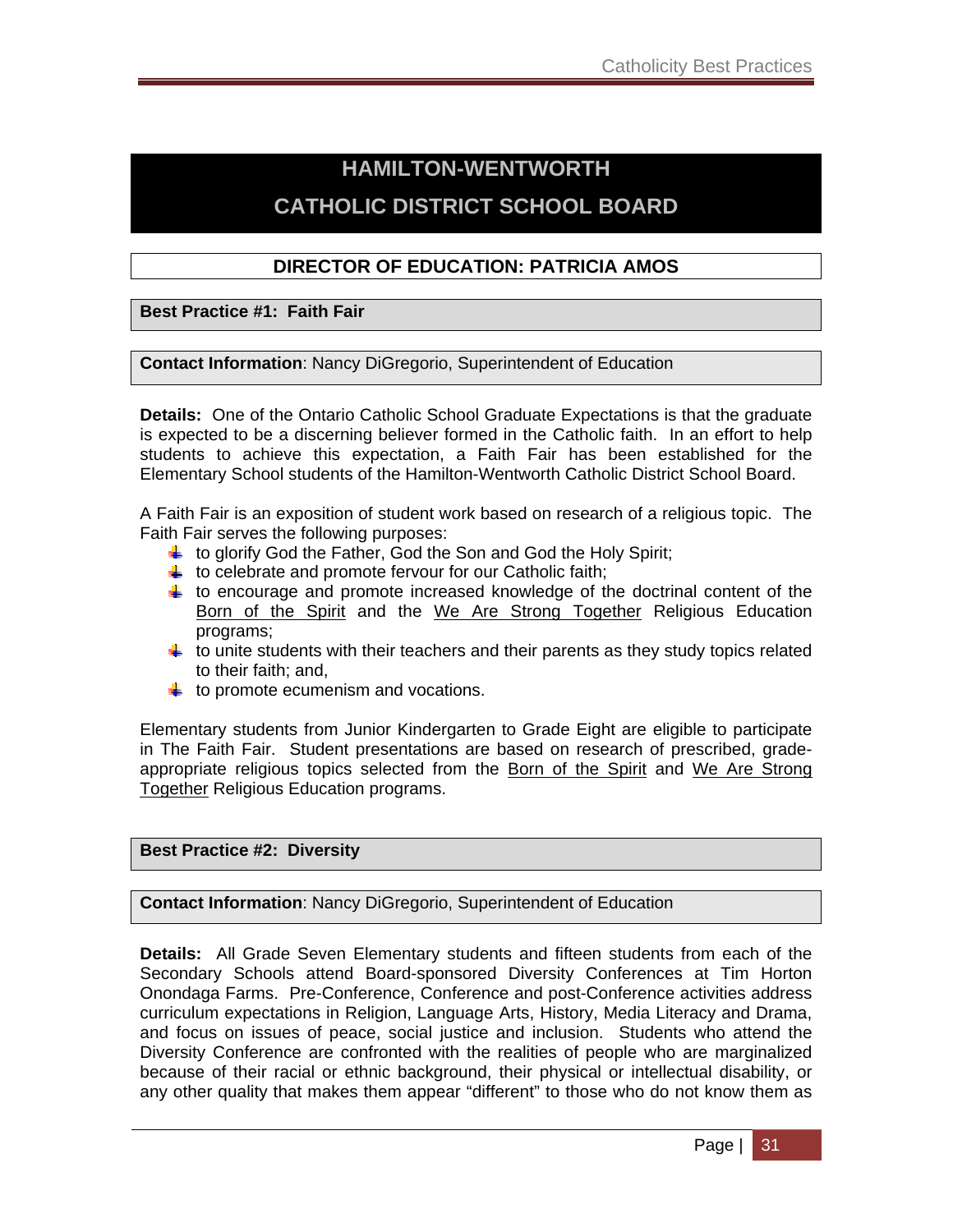persons. This insight acts as an encouragement to the students to direct their charitable activities to those people, many of whom are numbered among "the least among us" that Jesus talked about. Students are also invited to involve themselves in efforts that challenge racism, sexism, ageism, lookism, ableism, classism and all the other issues that act as barriers to the full recognition of every member of society as a person and as a child of God.

### **Best Practice #3: Christian Service Animators**

### **Contact Information**: Nancy DiGregorio, Superintendent of Education

**Details:** The tradition of Christian Service within the HWCDSB resulted in the establishment, in 1999, of the position of Christian Service Animator within each secondary school. These persons, who provide five hours per week of animation, support, encouragement and documentation of the Christian Service within their respective schools, are part of creating a culture of Christian Service within the HWCDSB. At present, they are primarily retired teachers who combine extensive experience in social justice and international development with student leadership expertise.

In their role as animators, they encourage students to walk on "The Two Feet of Christian Service" by becoming involved in service which both meets the immediate needs of others (charity) and that works to change the structures which create those needs (justice). They are also working to strengthen the element of structured reflection on Christian Service, so that students become more aware of those unjust structures, as well as the action of God in the process of solidarity with those who are poor, disabled, or marginalized in any way.

### **Best Practice #4**: **Culture of Life Committee**

**Contact Information**: Nancy DiGregorio, Superintendent of Education

**Details:** The term "Culture of Life" is taken from Pope John Paul's 1995 Encyclical, *Evangelium Vitae (The Gospel of Life).* The purpose of the Committee is to promote a pro-life culture within the HWCDSB by focusing student effort and activities specifically on beginning- and end-of-life issues.

The Committee consists of Board and Diocesan personnel, along with representatives from each high school who heads the Culture of Life student group within each school. In addition to activities within each school, these groups collaborate on such initiatives as the Life Chain Silent Witness against abortion on Respect Life Sunday in early October, the Culture of Life Leadership Conference in February, and the March for Life in Ottawa in May.

The Committee also works to promote student awareness by bringing speakers into the secondary schools to speak to each grade level about a prescribed topic: chastity in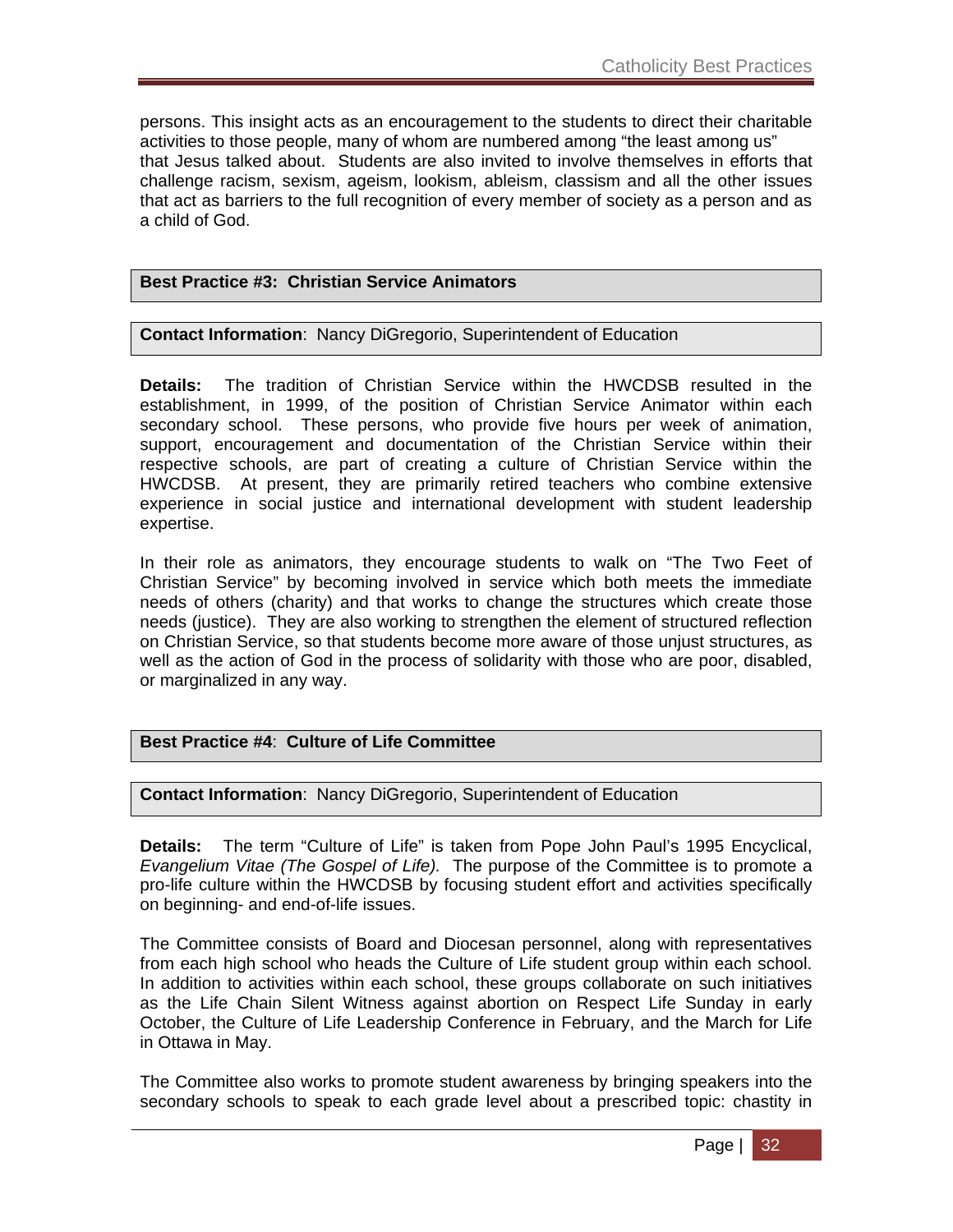Grade 9, pro-life issues in Gr. 10, sexuality in Gr. 11 and bioethical issues in Gr. 12.

### **Best Practice #5**: **Pilgrimage**

### **Contact Information**: Nancy DiGregorio, Superintendent of Education

**Details:** The Pilgrimage "Walk with Christ: Justice for the Poor" is an annual Board-wide event that combines the three activities of prayer, fundraising for international development projects, and consciousness-raising about the inequalities between the Developed North and the Developing South. It takes place on a Sunday in late October with Grade 7 and 8 students from all the elementary schools joining with secondary students from all the high schools, along with parents and school staff to begin with prayer and then walk approximately ten kilometers to the site of the Eucharistic celebration which is the "holy place"—the destination of every pilgrimage.

The funds raised from the Pilgrimage support the DREAMS (Dominican Republic Educational and Medical Service) program which is sponsored by three high schools within the HWCDSB, the St. Joseph Family of Homes in Haiti, and the St. Joseph's Nansana Technical Training School in Kampala, Uganda.

Much of the educational value of the Pilgrimage takes place in the weeks leading up to the event, with special announcements, events, and guests visiting the schools to help make students more aware of the importance of their Walk with Christ: Justice for the Poor.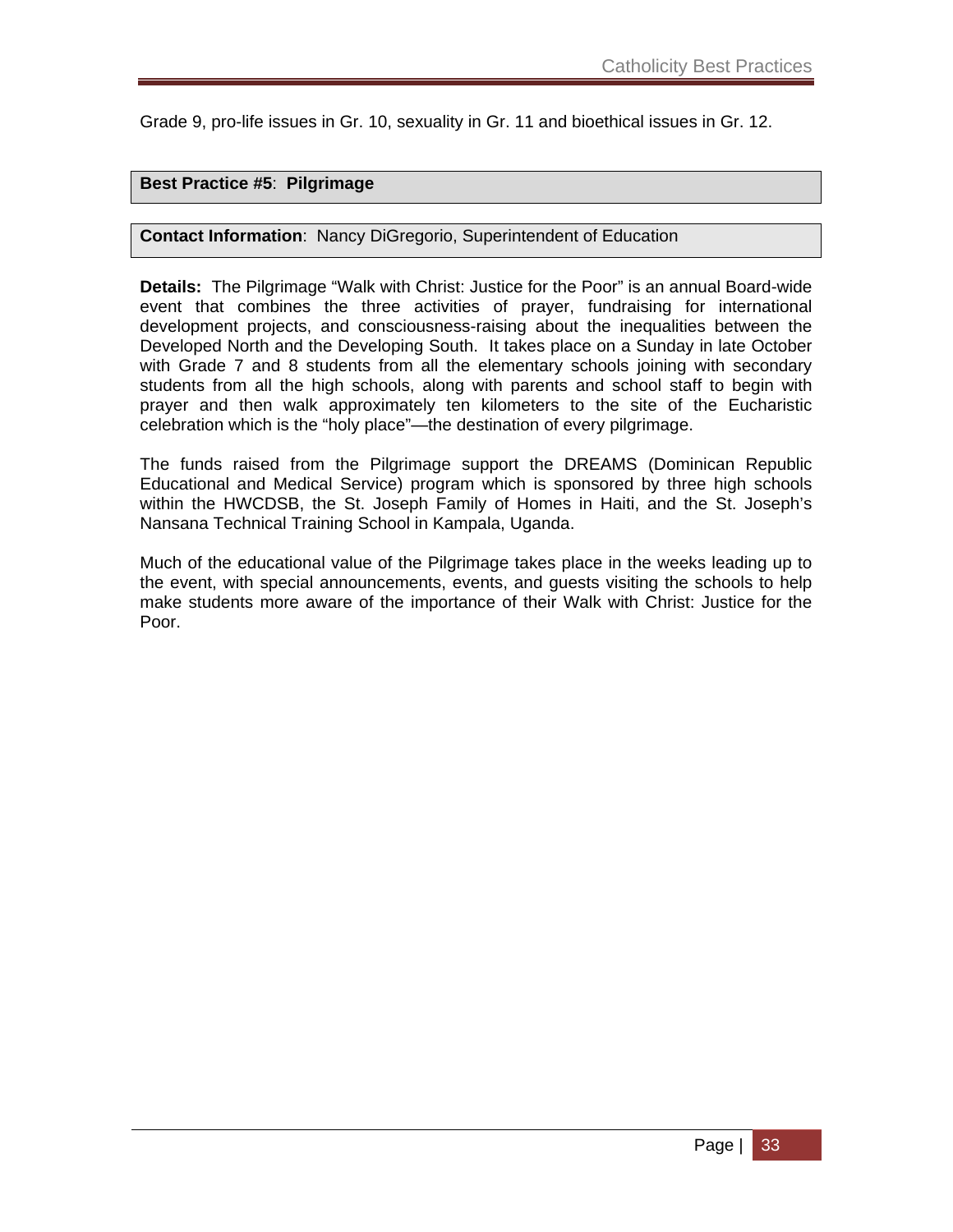## **HURON-PERTH**

## **CATHOLIC DISTRICT SCHOOL BOARD**

### **DIRECTOR OF EDUCATION: MARTHA DUTRIZAC**

### **Best Practice #1: Religion Advisory Teachers**

**Contact Information**: JoAnn MacGregor, Superintendent of Education; Lori Lynn Stapleton, Religion & Family Life Coordinator

### **Details**:

### **Religion Advisory Teachers**

A teacher from each elementary school is a member of the committee for **Religion Advisory Teachers**. They meet in a learning and professional growth setting each term and collaborate in their planning to assist staff in preparing religious celebrations, act as a liaison with the school and parish and provide resources/materials for classroom and home use. A half day release each term is provided to complete these responsibilities. The Religion Advisory Teachers participate in an annual one-day retreat focused on faith development, reflection and service to others.

### **Best Practice #2: Catholic Community of Caring – Character Education Initiative**

**Contact Information**: JoAnn MacGregor, Superintendent of Education; Lori Lynn Stapleton, Religion & Family Life Coordinator

### **Details**:

### **Catholic Communities of Caring**

**Catholic Communities of Caring** is a K-12, school wide program built around five core values that empower young people to be responsible and caring members of a catholic community: Caring, Respect, Responsibility, Trust, and Family. These five values serve as a foundation and umbrella for school activities and initiatives in our communities and our catholic schools. In schools that are caring, respectful, responsible, trustworthy and family-oriented communities, children, teachers and school staff are at the center of education as the values are woven into every aspect of school life and the existing catholic curriculum.

The Community of Caring Program is an evidence-based, nationally recognized character education program, founded in 1982 by Eunice Kennedy Shriver to care for those with intellectual disabilities. Huron Perth Catholic DSB is the only school board in the province that uses this program and chose this focus because it clearly reflects and emphasises what we already do in our work and service as a Catholic system.

By creating a positive school community, the program enables children to feel supported, cared about, and included - characteristics that yield enduring dividends for all children, including those with special needs. Frequent newsletters, resources,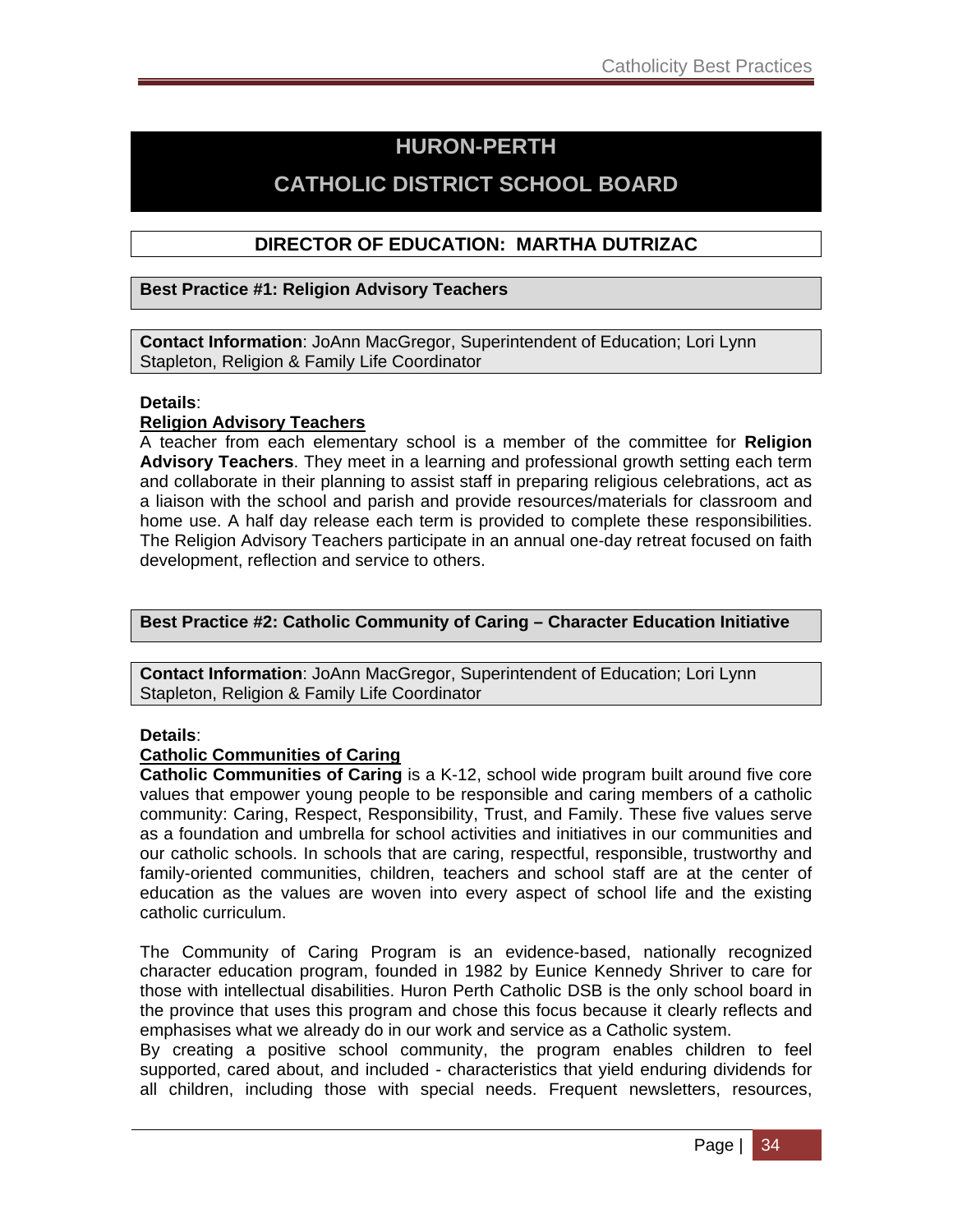steering committee activities and celebrations of our staff and students enhance the actions in HPCDSB.

**Best Practice #3: Catholic Community of Caring Student Leadership Forums** 

**Contact Information**: JoAnn MacGregor, Superintendent of Éducation; Lori Lynn Stapleton, Religion & Family Life Coordinator

### **Details**:

### **Catholic Communities of Caring Student Leadership**

To create the **Student Leadership Forum**, students from each school (intermediatesenior) who have a positive Catholic role model and leader within his/her school are identified. These students, as part of the Forum, have opportunities to continue to build Catholic leadership skills. The specific goal is to support the learning and understanding of what it means to infuse our Catholic Community of Caring and Stewards of Creation board initiatives into the daily life of each school. Student leadership forums offer students an opportunity to have a voice, be responsible members of society and give back to their community.

Planning and participation in the day includes discussion and focus on enhancing core values of caring, respect, responsibility, trust, inclusion, the importance of family centered on our faith, system-wide community service projects, reflections, prayers and sharing ideas.

**Best Practice #4: Integration of Curriculum into our Catholic Faith – Catholic** 

### **Curriculum Corporation Core Maps**

**Contact Information:** Dan Parr, Superintendent of Education; Lori Lynn Stapleton, Religion and Family Life Coordinator

#### **Details**:

### **Catholic Curriculum Core Maps**

**The Curriculum Maps** are an essential resource to assist in integrating all areas of the curriculum with our Catholic faith. Building knowledge and an understanding of the "Maps" through job-embedded professional learning is critical for teachers to see all parts of the curriculum through a Catholic lens. These CCC "Maps" are a tool to make connections to the current Religion and Family Life programs and the Ontario Catholic School Graduate Expectations.

### **Best Practice #5: Social Justice Service Learning Activities**

**Contact Information:** Dan Parr, Superintendant of Éducation; Lisa Philips & Nathanael Mateus-Ruiz, Huron-Perth CDSB Chaplaincy Leaders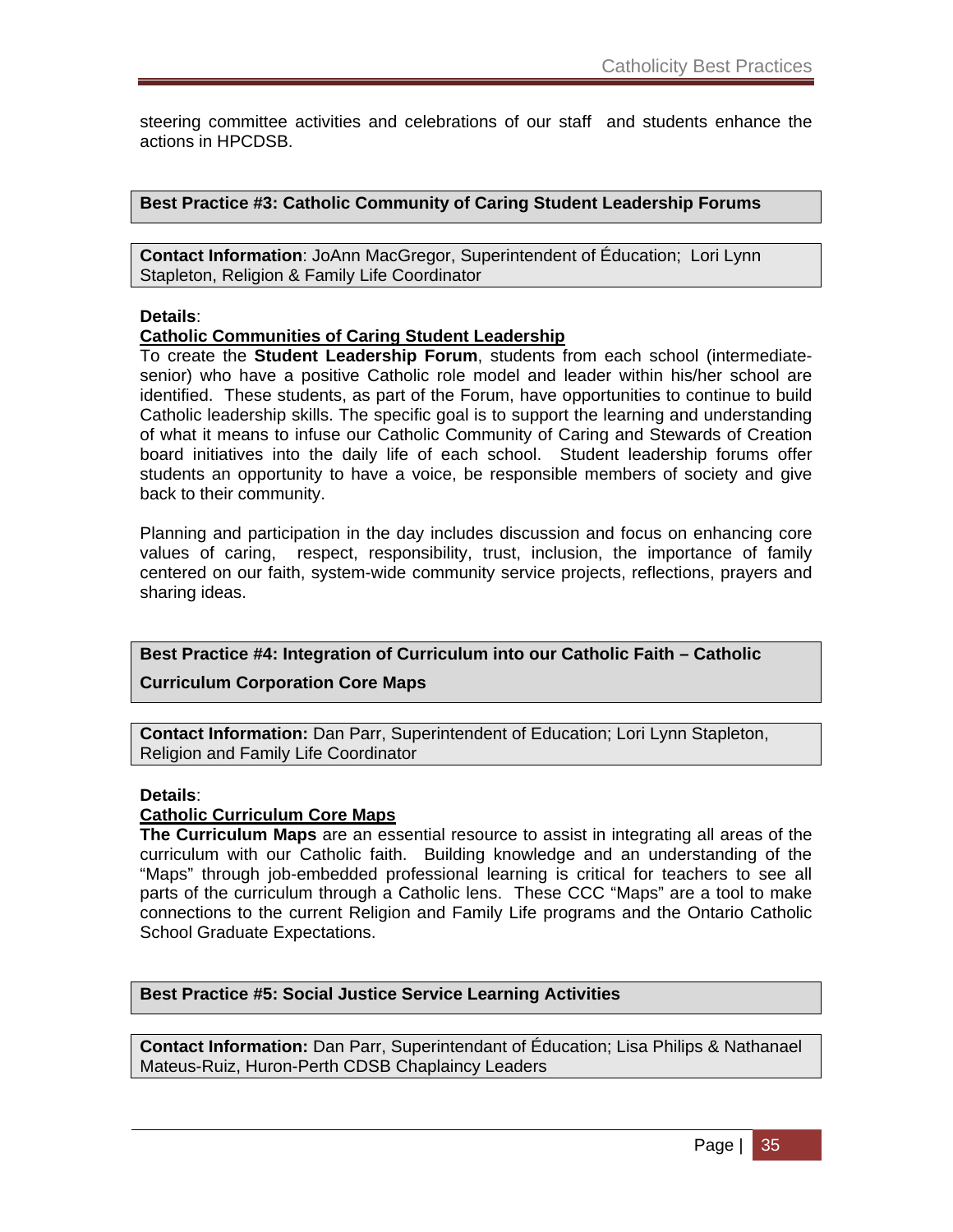### **Details**:

### **Social Justice Activities**

Students in the secondary panel actively promote social justice issues by travelling to impoverished countries to assist our neighbours. Students have experienced change in their lives by assisting with rebuilding areas from disaster such as the Dominican Republic and New Orleans. It is our practice that secondary students make presentations to elementary school students and to present at a Board meeting. Huron-Perth students are travelling to Kenya, in partnership with the *Free the Children* foundation, to build a school for students. Social justice actions allow us to celebrate who we are as a Catholic Community of Caring.

### **Best Practice #6: Catholic Student Leadership Awards/Activities**

**Contact Information**: Dan Parr, Superintendent of Education; JoAnn Macgregor, Superintendent of Education; Lori Lynn Stapleton, Religion & Family Life Coordinator

### **Details**:

### **Student Trustee Awards**

A grade eight student from each of our elementary schools is chosen as a faith ambassador for their school and celebrated with the **Student Trustee Award**. These students have consistently embraced faith-filled core values of caring, respect, responsibility, trust and the importance of family. They attend a retreat day which focuses on faith and is aligned with the Catholic Education Week theme. Their gifts are celebrated as they reflect and collaborate with peers. At the conclusion of the retreat day, parents, school, and board members celebrate these students for their faith leadership by presenting awards and concluding with the celebration of the Eucharist.

### **Applause Awards**

The **Applause Award** is presented to those students who consistently demonstrate kindness, compassion, helpfulness and empathy towards others. Two students from each school are nominated by their school staff and recognized as a person who puts forth effort to make their school a better place. The student and his/her parents are hosted at a breakfast where their efforts are presented by their teacher and principal. The breakfast is a Catholic community celebration to acknowledge and celebrate their Catholic leadership. Local businesses are proud sponsors of this event.

### **Student Trustees**

One student from each secondary school is chosen by the students to represent the school population as a **Student Trustee**. These individuals are a part of trustee deliberations and events, including system Masses, trustee retreats and monthly board meetings. The student trustees represent a voice for the secondary youth population and keep the board and Trustees updated on current events in each of our two secondary schools.

### **Stuff that Bus**

**Stuff that Bus** is a food drive focused on a one day "blitz" to support the St Vincent de Paul in HP. Each school collects and sorts healthy food items for the local chapter. Student leaders from each school, staff and Steering Committee members assist by collecting the non-perishables on a day during Education Week. Bus companies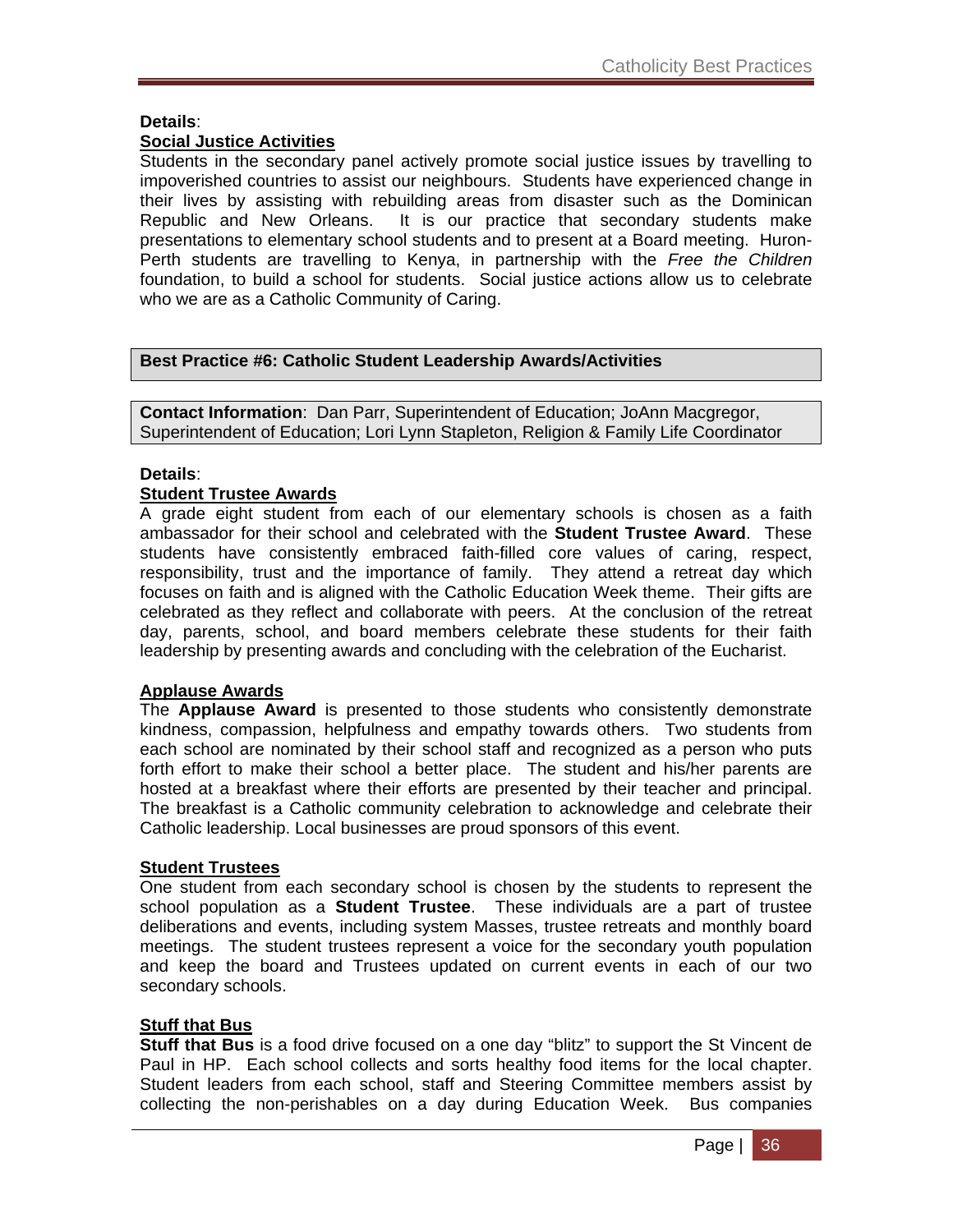generously donate their services. We have made connections to our Board theme, the Catholic Graduate Expectations, the Catholic Curriculum Corporation maps, Religion & Family Life programs, and Literacy to name a few.

### **Best Practice #7: Faith Day**

**Contact Information**: JoAnn MacGregor, Superintendent of Education; Dan Parr, Superintendent of Education; Lori Lynn Stapleton, Religion & Family Life Coordinator

#### **Details**:

#### **School Based Faith Development Day**

Each year one professional development day is designated as a **Faith Day** designed for all school staff to participate in a meaningful day focused on faith development. Guidelines and expectations have been developed to assist the principal, the Religion Advisory teacher/chaplain and the planning team to focus on goals and expected outcomes. Mass, prayer services, small and large group work and reflection time, community service projects, guest speakers, and faith building activities are examples of the planning and the focus of the day.

#### **Best Practice #8: Catholic Education Week System Mass & Mother Teresa Awards**

**Contact Information**: Martha Dutrizac, Director of Education; Elaine DeCorte, Assistant to the Director; Lori Lynn Stapleton, Religion and Family Life Coordinator

### **Details:**

### **Catholic Education Week System Mass**

As a Catholic school board, we participate in a **System Mass** during Catholic Education Week to celebrate our distinct roles as Catholic leaders, educators and supporters. The annual education week theme is carried throughout the week and highlighted at the Mass. This Mass is very uplifting, with the music ministry and participation provided by Huron-Perth Catholic DSB staff. An informal dinner and networking follow the Mass.

#### **Mother Theresa Faith in Action**

The Catholic Education Team of the Huron-Perth Catholic DSB hosts an annual *Mother Teresa Faith in Action Award*. This award is given to ten dedicated individuals, at the Catholic Education Week System Mass, who demonstrate the fundamental and essential qualities of Catholic education that are part of our Board's Mission Statement:

- $\ddot{\bullet}$  Witnessing our faith:
- $\downarrow$  Creating nurturing, Christ-centred learning environments;
- $\downarrow$  Promoting social justice, awareness and action;
- $\ddot{\phantom{1}}$  Nurturing and celebrating each individual's gifts, self-worth and potential.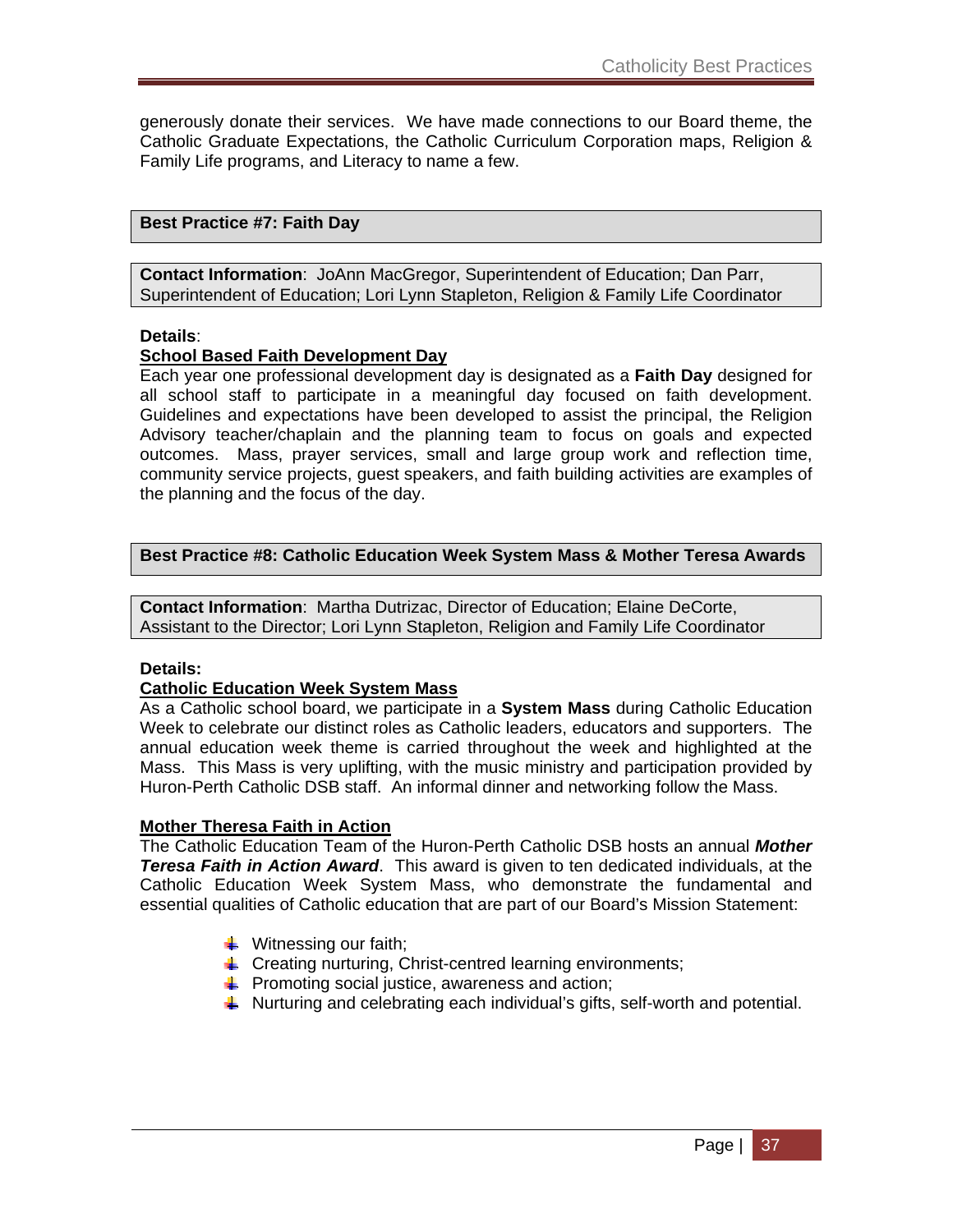### **Best Practice #9: Partnership with Kings University College**

**Contact Information**: Martha Dutrizac, Director of Education; Lori Lynn Stapleton, Religion & Family Life Coordinator

#### **Details:**

### **Catholic Partnerships**

King's University College at the University of Western Ontario has developed a dynamic partnership with Catholic Boards in the Diocese. Huron Perth works in collaboration with the other partner boards to establish rich learning opportunities for staff and students within the context of a Catholic university setting. The following are some examples of the opportunities that have grown out of this partnership.

#### **Summer Institute**

A committee from Huron-Perth Catholic DSB, London District Catholic School Board, St. Clair Catholic District School Board and King's University College at the University of Western Ontario, sponsored a two day **Summer Institute** for all educators in the three boards. The theme of the first annual institute was *'Together We Gather in Hope and Faith – Catholic Educators: Partners in the Journey'.* Examples of the activities over the two and a half days are evening and morning prayers, celebration of the Eucharist and keynote speakers such as Father Jim Mulligan, Father Michael Prieur and Father Con O'Mahony.

### **Carpe Diem**

**Carpe Diem** is another venue to develop faith in partnership with Kings University for secondary students. This is a day focused on building leadership skills within a Catholic context and within a Catholic university setting. A variety of workshops are offered to widen perspectives on global social justice and ecological issues, to develop deeper insight about inclusion and the dignity of each human person, the importance of a caring culture in our school communities, and ways to promote hope in today's society.

### **TASK (Teachers as Scholars at King's)**

**TASK** is a dynamic program hosted by King's University College (a Catholic, coeducational, liberal arts college affiliated with The University of Western Ontario). In partnership with London District Catholic School Board, the Huron Perth Catholic District School Board and the St. Clair Catholic District School Board, King's faculty offer an opportunity for Catholic educators to participate in seminars of interest to them. The philosophical underpinning of TASK is that intellectual ideas inspire and transform all educators across grade levels and disciplines. TASK provides a rare opportunity for educators and faculty at King's to share their passion for teaching and learning and to focus on what all dedicated educators support in their classrooms – thoughtful intellectual engagement and discourse.

### **Best Practice #10: Catholic Education Team**

**Contact Information**: Martha Dutrizac, Director of Education; Lori Lynn Stapleton, Religion & Family Life Coordinator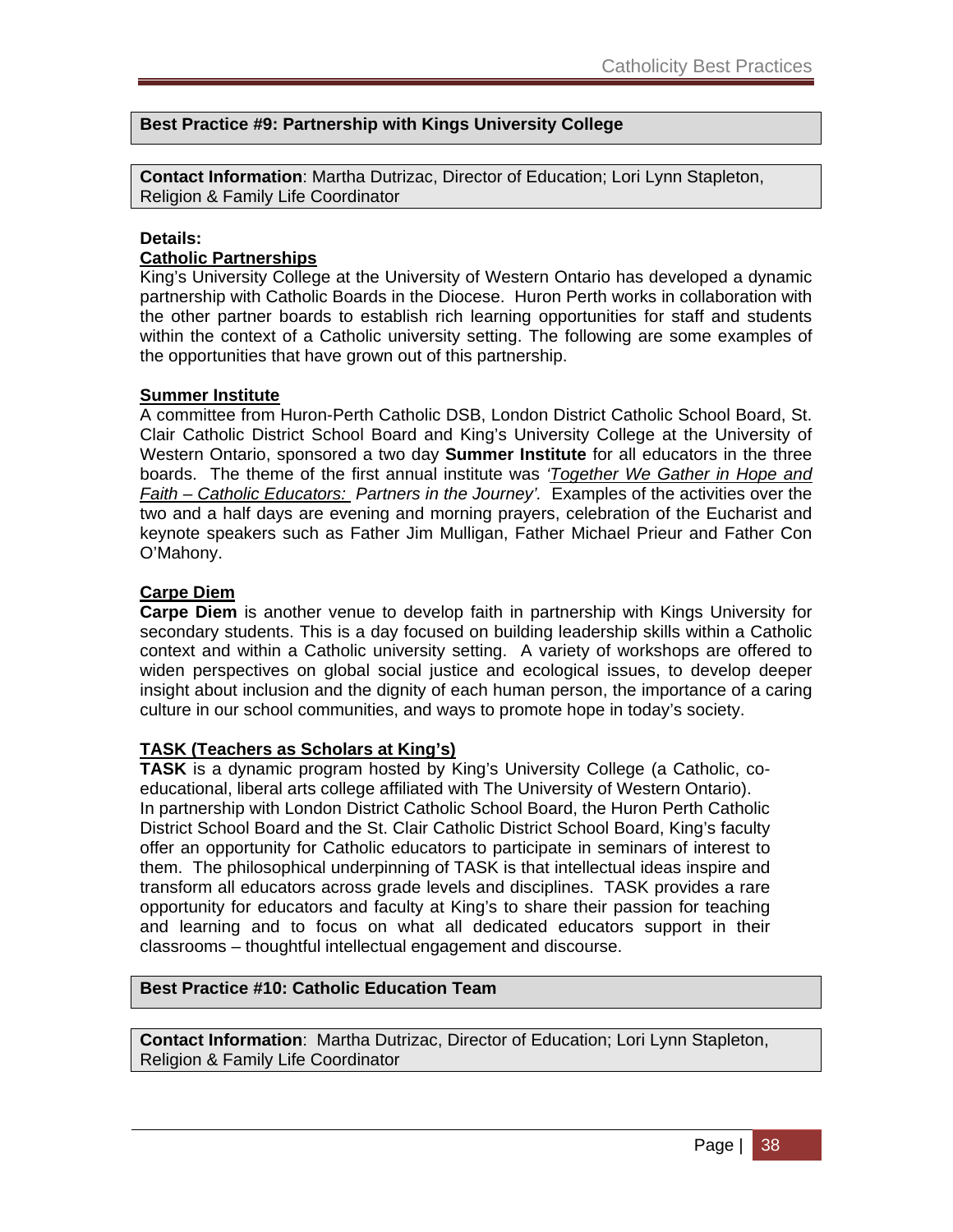### **Details**:

### **The Catholic Education Team**

The team is a natural growth and extension that came out of the two ICE Symposia (2002 and 2007). This Catholic steering committee includes representation from all members of our Catholic community and meets to initiate discuss and planning aligned to the Board Strategic Plan. Discussions are centred on expected outcomes of the Strategic Plan with a focus on the challenges and opportunities facing Catholic education. The Team collaboratively plans activities and events to promote and celebrate our Catholic Community of Caring, allowing us to keep current and continue to focus on the gift of our Catholic education.

Our board Chaplain attends these meetings and review current events within the Deanery and the Diocese. Chaplaincy leaders update on secondary students engaging in ways to promote social justice. Various faith focussed committees report such as our Religion Advisory Teachers, Catholic Community of Caring members, Eco Schools and Stewards of Creation. We continue to develop our partnerships with our local parishes, the Catholic Curriculum Corporation, When Faith Meets Pedagogy Conference and the London Diocese.

### **Best Practice #11: Deanery Dinner**

**Contact Information**: Martha Dutrizac, Director of Education; Elaine DeCorte, Executive Assistant to the Director of Education

### **Details**:

### **The Deanery Dinner**

The **Dinner** is an annual event that celebrates the Huron Perth Catholic community. It is a wonderful opportunity for the priests of the Deanery to come together and share a meal with members of our school communities. Religion Advisory Teachers, Principals and Vice-Principals, Chaplaincy Teams, Pastors of parishes in Huron-Perth Catholic DSB, the Learning Coordination Team, Trustees and Senior Administration of the board look forward to this event where we continue to build our parish and school partnership and talk about the gift of Catholic education. Guest speakers for the evening always include passionate advocates for Catholic education and Catholic leadership. Past speakers have included Sister Joan Cronin, Noel Martin, Father Fragomeni and Dr. Patrick Duignan.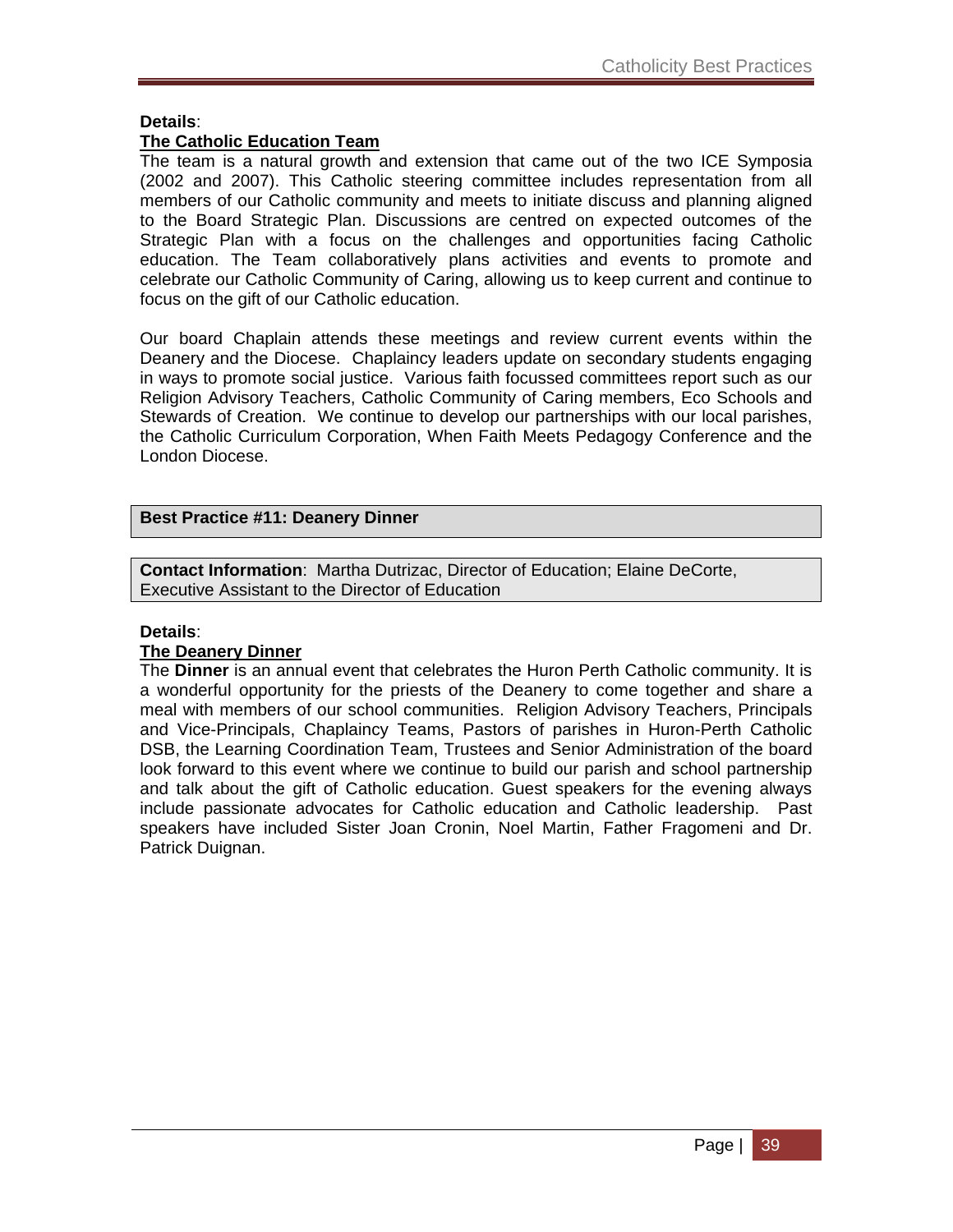## **HURON-SUPERIOR**

## **CATHOLIC DISTRICT SCHOOL BOARD**

### **DIRECTOR OF EDUCATION: JOHN STADNYK**

### **Best Practice #1: System Wide Opening Liturgy**

**Contact Information**: John Stadnyk, Director, jstadnyk@hscdsb.on.ca

**Details**: Our opening day has traditionally been a PA day where all Board employees gather to open the school year with a liturgy that focuses on and introduces the OCSTA educational theme for the year.

It is also an opportunity for the Director to address all employees with our system's direction for the school year. This past year began with a Eucharistic liturgy which celebrated the Sisters of St. Joseph of Sault Ste Marie who have been instrumental in Catholic education as teachers, administrators and as builders of schools. Our readings and prayers focused on our call to be disciples of Jesus who through their ministry are invited to live and share the Good News by planting seeds and nurturing them in ourselves and those we serve.

During this liturgy we also welcome and commission all new hires into our Catholic community. The community gathered blesses them and promises to support and help nurture their vocation as Catholic teachers.

### **Best Practice #2: Celebrating our Faith Day**

**Contact Information**: Focus on Faith Committee Beth Lozon, blozon@hscdsb.on.ca

**Details**: A system wide faith based day begins with a Eucharistic liturgy in which Board employees, trustees, clergy, parish assistants and administration are invited along with trustees, clergy, parish assistants and administration. District personnel come to the city. Following the liturgy we have a keynote address, which this year highlighted areas of concern in Catholic education. Fr. James Mulligan spoke to the threat on Catholic education.

Staffs join together for a communal meal, followed by an afternoon of faith-focused reflection and sharing of the heart. This year families of schools met to focus on the threat to Catholic education and ways to help promote the gift we have. The reflections from the afternoon are direction used by schools, parent groups, trustees and clergy to help promote and protect Catholic education. This faith based day is held in the fall so as to give direction and support to staff. It is also an event where the individual and collective talents of our staff are shared throughout the liturgy.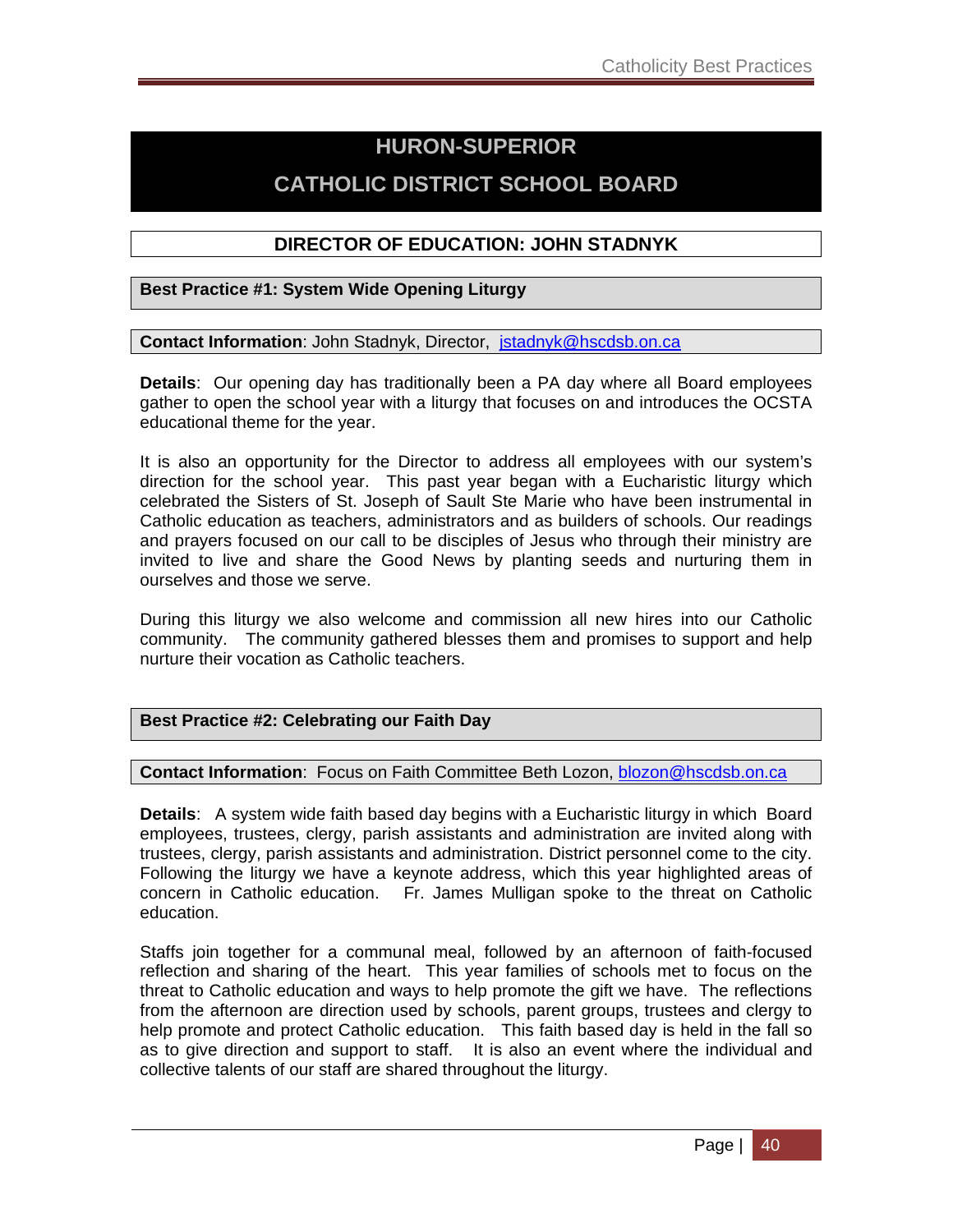**Best Practice #3: Parish and School Partnership – Elementary School/Church Chaplaincy Program** 

**Contact Information:** Superintendent Maria Esposito mesposito@hscdsb.on.ca, Mark Frolick - mfrolick@hscdsb.on.ca

**Details**: The Parish Council and Superintendent met to discuss the possibility of a teacher being funded equally by the Parish and the Board to work as a liaison between the school and the parish. This individual would work for both the parish and the Board in the effort to bridge the gap between home, school and parish.

This was brought to the Board of Trustees who agreed to the collaborative venture with the church. With a successful first year, the two groups met to discuss ongoing support for this project for a second year. Mark Frolick, a teacher with our Board, has provided the connection between school and parish and has created opportunities that have helped students make connections with the parish.

In discussion with the Parish and school administrators, the value of Mark's position in supporting the teachers through faith formation of students, while introducing them to the parish has been invaluable. Mark is doing at the elementary level many of the same projects and programs that the Leaders of Chaplaincy are doing at the high school level.

### **Best Practice #4: Board Funded Staff- Student Retreats**

**Contact Information:** Faith Animator Beth Lozon blozon@hscdsb.on.ca, Stephanie Romiti CSJ - Religious Education and Family Life Consultant sromiti@hscdsb.on.ca, Chaplaincy Leader, Rose Marie Valade, St. Mary's College – smchaplain@hscdsb.on.ca, Chaplaincy Leader, Mary Anne Amadio, St Basil Secondary, sbsschaplain@hscdsb.on.ca

**Details:** The Board has provided for the faith formation of both staff and students through the retreat program.

The Board Faith Animator provides individual school staffs with the opportunity to partake in twilight retreats. This ongoing opportunity provides staff with time for prayerful reflection. These occasions encourage and assist staff in their personal faith formation. As well, the Faith Animator is a resource to the High School Leaders of Chaplaincy, who provide for the training for senior students who wish to be Christian Life Day leaders. This is a school-based student retreat team who facilitate the Christian Life days for junior students in the high school. These teams of trained youth are beginning to use their training in facilitating retreat days for senior elementary students as well.

Our Religious Education and Family Life Consultant coordinates the schedule for the National Evangelization Team (NET) who facilitates elementary and secondary retreats for our community of schools in the district and the city. The Board provides direct financial assistance for the elementary schools. The secondary Chaplaincy/Religious Education Departments include the financing costs in their budgets. Our parishes have provided us with the space to facilitate these days and help with billeting the NET team.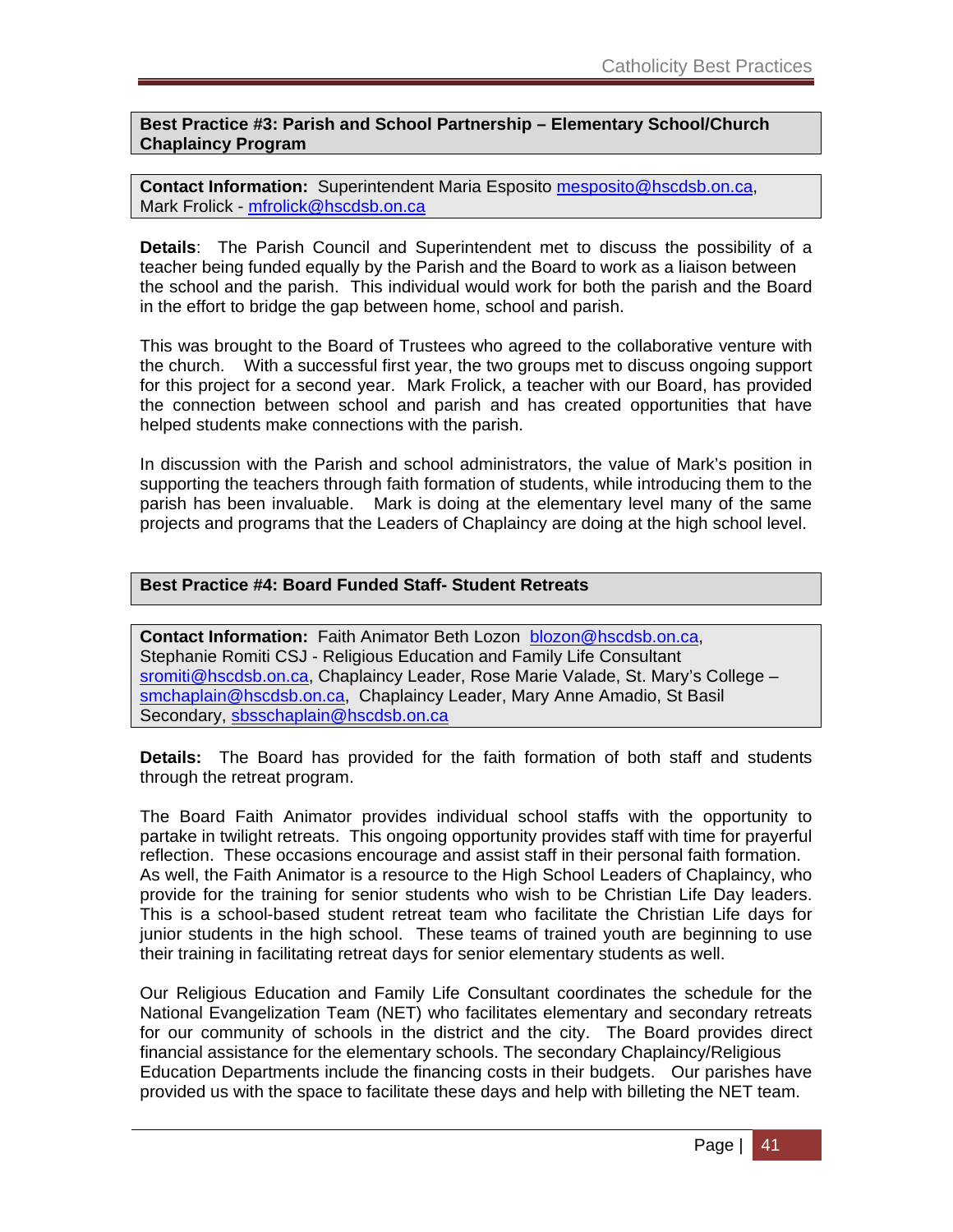ROCC - Rebuilding our Catholic Church was a pilot school/church program that was initiated by Our Lady of Good Counsel Parish, which has financially sponsored the program. ROCC, a retreat training program that trains senior elementary students in the ROCC program with the hopes that they will return to their elementary schools once in high school to assist as leaders with elementary school retreats at all levels. It is a faith development experience for the student leaders. Since its inception three years ago, high school students have been trained in the process. This endeavour will hopefully provide for education and faith formation of both the participants and the leaders. This is another church and school collaborative initiative.

Lastly, the Board in collaboration with CPCO, provides opportunity each year for principals, vice-principals and the administrative team to partake in time for personal and spiritual reflection under the direction of a retreat leader. This provides the school administrators time to bond on a variety of levels as well as prepare them as the spiritual leaders of their schools.

### **Best Practice #5: Developing Catholic Leaders**

**Contact Information**: John Stadnyk, Director, jstadnyk@hscdsb.on.ca, HSCDSB O.E.C.T.A. President Ivana Coccimiglio, icoccimiglio@hscdsb.on.ca, and HSCDSB C.P.C.O. President Peter Cerra, pcerra@hscdsb.on.ca

**Details:** For the past three years, OECTA, CPCO and the Board have brought together OECTA reps, principals, vice-principals, curriculum support staff, managers, senior administration and trustees for awareness and leadership building opportunities.

In order to build strong and healthy partnerships these groups have been brought together for an afternoon of team and relationship building. The speakers have addressed topics such as: "Leadership in our Time" (Sr. Clare Fitzgerald) which focused on being Catholic leaders in our Catholic schools, and "Understanding Emotional Intelligence" (Dr. Arthur Perlini), which assisted those present with being more aware of our actions and how they support or diminish relationships which in turn affects the productivity of what we are doing. This past year Fr. James Mulligan joined us to speak on Catholic leadership in these times of uncertainty. He challenged the group to be leaders in protecting and promoting Catholic education.

These workshops have further promoted already strong partnerships and encouraged our leaders to even greater cooperation with one another.

**Best Practice #6: Parish and School Partnership – Becoming a Catholic Community** 

#### **Contact Information:** Principal Gail Rebek, grebek@hscdsb.on.ca

**Details:** The St. Jerome's Parish Council and Family of Schools Principals met to discuss ways to connect students with the parish on a personal level. As the school is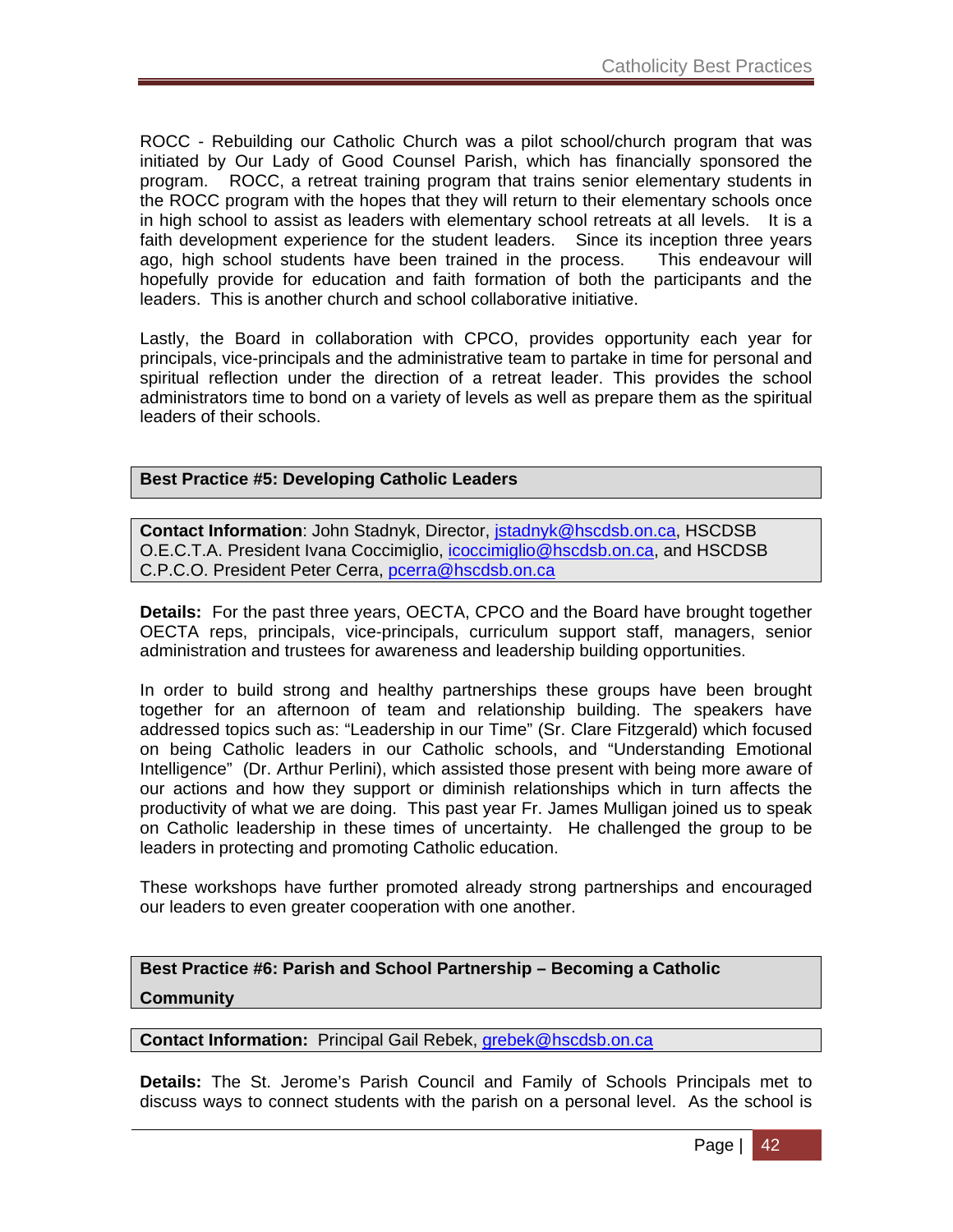most often the primary Catholic community for the children it was thought that if they had the opportunity to experience the church and its community they might feel more a part of the parish. A collaborative program was designed that would bring students to the church facility to participate in faith-based activities led by the school and parish community members. Events are on a monthly basis using the liturgical calendar.

Each grade level from the family of schools gather together to participate. This creates community amongst the family of schools, as well as the church.

- **E** September- School Eucharistic Liturgy become connected with the Pastor and Parish
- $\downarrow$  October Saints Day Costume Party
- November Advent Comes Alive
- $\overline{\phantom{a}}$  December Celebration of St. Nicholas Day
- $\frac{1}{2}$  January Getting to know Ministries in the Church
- $\frac{1}{2}$  February Ash Wednesday Service
- $\downarrow$  April CCODP Think Fast Activity and Poor Man's Lunch/Learning the Stations of the Cross
- $\frac{1}{2}$  May Living Rosary and Making a Rosary
- $\frac{1}{2}$  June Call to Follow Grade 8 Retreat

Several of the activities are lead by the Catholic High School Christian Life Day Leaders and Faith Ambassadors. Refreshments are served as part of the activity by parish members and the CWL.

The Board and the parish mutually financially support this project.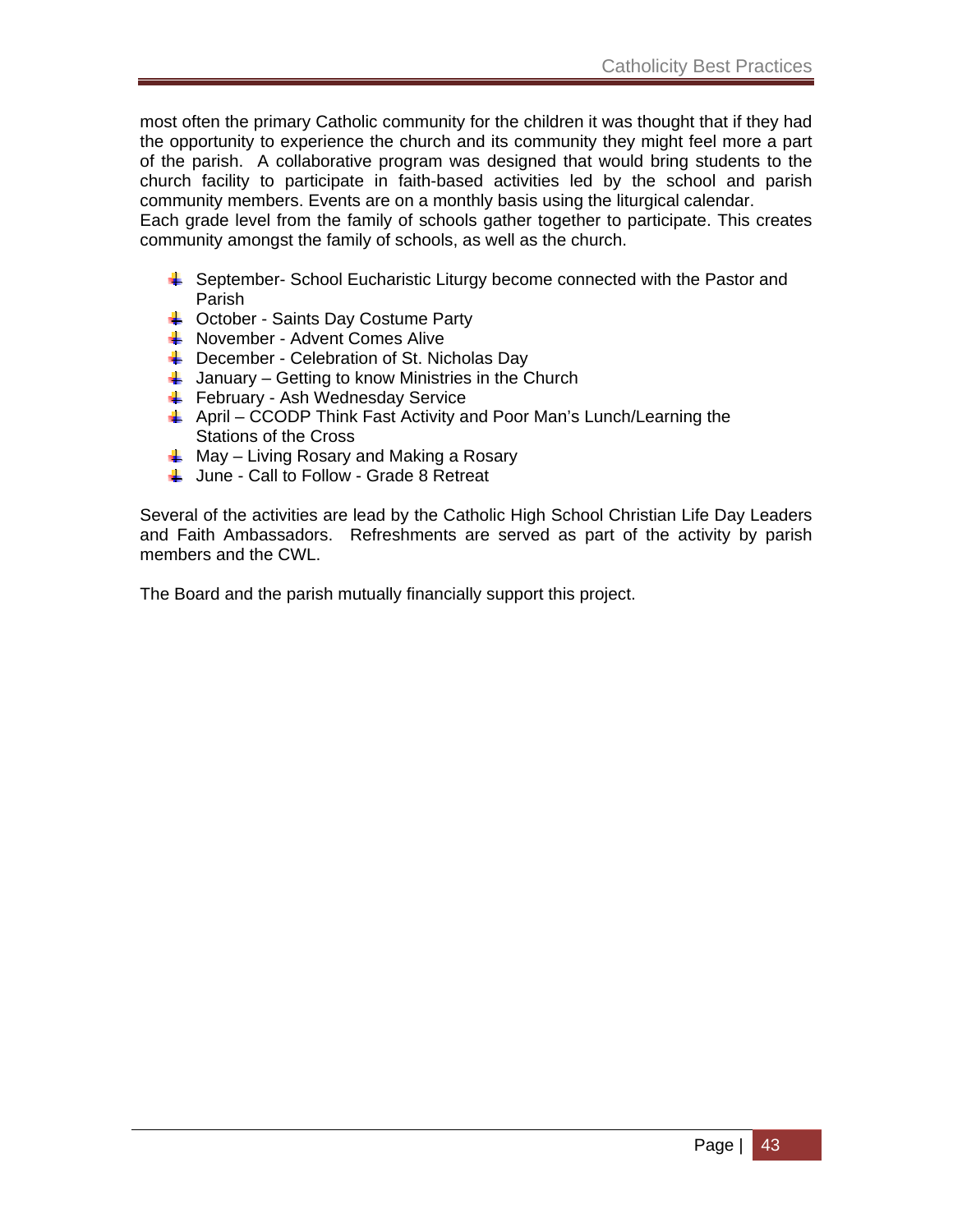## **KENORA**

## **CATHOLIC DISTRICT SCHOOL BOARD**

### **DIRECTOR OF EDUCATION: PHYLLIS EIKRE**

### **Best Practice #1: Spiritual Development Day**

**Contact Information**: Sister Maria Ciccarelli, snjm, Religious & Family Life Education Coordinator; mciccarelli@kcdsb.on.ca

**Details**: A gathering on the first day of a new school year of all teachers, educational assistants, administration, priests, trustees, and representatives from school councils to provide spiritual nourishment and focus to our mission as Catholic school educators. The day, held in the gymnasium of one of our schools, begins with a Morning Prayer Service, an address by the Director of Education, sessions with a very motivational/inspiring keynote speaker throughout the day, and ends with the celebration of the Eucharist.

Throughout the years we have been blessed with excellent and inspirational resource persons such as Fr. Ron Rolheiser, OMI, Dr. David Roy from the Bioethical Institute in Montreal, Dr. Mark McGowan from the Toronto School of Theology, and many others.

### **Best Practice #2: System Retreat**

**Contact Information**: Sister Maria Ciccarelli, snjm, Religious & Family Life Education Coordinator; mciccarelli@kcdsb.on.ca

**Details**: This is an optional retreat opportunity provided on the first Saturday in May by the KCDSB to all its employees, trustees, priests/pastoral workers, and representatives from school councils, retired teachers, and some community services.

This retreat has been held for a number of years at Andy Lake Resort, a most beautiful place in God's creation, isolated in the bush yet only a half-hour drive from Kenora. It begins at 8:30 a.m. and ends with the celebration of Eucharist at noon followed by lunch. Both body and spiritual nourishment are exceptional. This is always an extremely positive experience for a community that desires to gather, to be nurtured spiritually, to pray, and to celebrate together.

We have had some of the most inspiring retreat directors for this occasion, such as Jamie McCracken from the Ottawa-Carleton School Board, Archbishop Weisgerber from Winnipeg, Msgr. Pat Stilla and Bishop Colli from Thunder Bay, Sister Clare Fitzgerald from Boston (with Bishop Colli able to join us as presider for the Eucharistic Liturgy), Fr. Fred Olds from St. Bernadette's Parish in St. Boniface, Fr. Gerry Ward from Winnipeg, and Fr. Patrick Fitzpatrick who also does chaplaincy for OCSTA.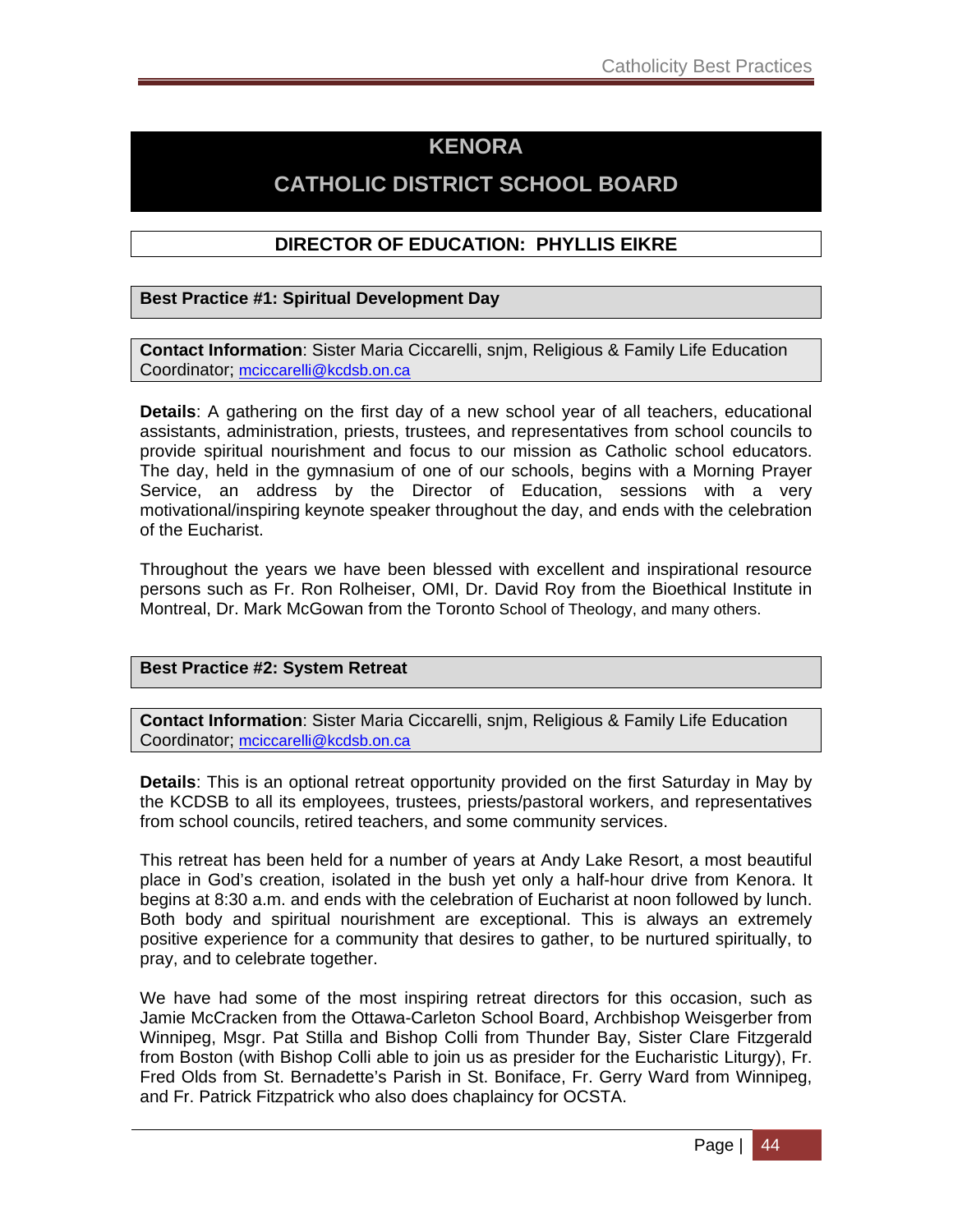### **Best Practice #3: Local Symposiums on Catholic Education**

**Contact Information**: Sister Maria Ciccarelli, snjm, Religious & Family Life Education Coordinator; mciccarelli@kcdsb.on.ca

**Details**: Following the two provincial symposiums on Catholic education --- in November 2002 on *"Enduring Truths, Changing Realities, Re-igniting the Spirit"* and in October 2006 *"Navigating through Turbulent Waters"* --- the KCDSB held its own local symposiums on those topics, providing an excellent opportunity for dialogue with different representatives of the Catholic community --- educators, parents, students, and clergy.

With the excellent leadership of a symposium committee, and the catering assistance of our high school students and their teacher in the "Hospitality & Tourism" class, we had a wonderful evening of discussions on the distinctiveness, identity, purpose, and vision of Catholic education at the May 2007 local symposium.

The provincial report, which ICE made available at the beginning of this school year, and which Sister Joan Cronin spoke on at the Trustees Diocesan Conference in Thunder Bay earlier this Fall, provides for further reflection, action, and hope for the future of Catholic education.

### **Best Practice #4: School and System Liturgies**

Contact Information**:** Sister Maria Ciccarelli, snjm, Religious & Family Life Education Coordinator; mciccarelli@kcdsb.on.ca

**Details**: Recognizing the need for praying together as a Catholic educational community, the fact that we have only three priests from our three Catholic parishes (2 Roman Catholic & 1 Ukrainian Catholic), the need to empower our Catholic school educators in preparing/leading prayer, as well as the need for meaningful/inspiring/quality liturgies:

- 1. We schedule, as a system, with in-put from school principals and priests, a school liturgical calendar for: Opening School Year/Patron Feast/Closing School Year Eucharistic Liturgies; and School Prayer Services for Thanksgiving, Remembrance Day, Advent/Christmas, Ash Wednesday/Lent/Easter, Marian, as well as two Penitential Prayer Services with the Sacrament of Reconciliation for Advent & Lent...
- 2. Prayer Services for Trustees at their monthly board meetings; and a special commissioning rite at the inaugural meeting...sometimes with a Eucharistic liturgy...
- 3. Prayer Services prepared at the board level for all schools and held at the same time for events such as: the victims of the Tsunami and Hurricane Katrina disasters; the death of Pope John Paul II...
- 4. Providing assistance, through the religious education coordinator, to school staffs in preparing/leading school liturgies...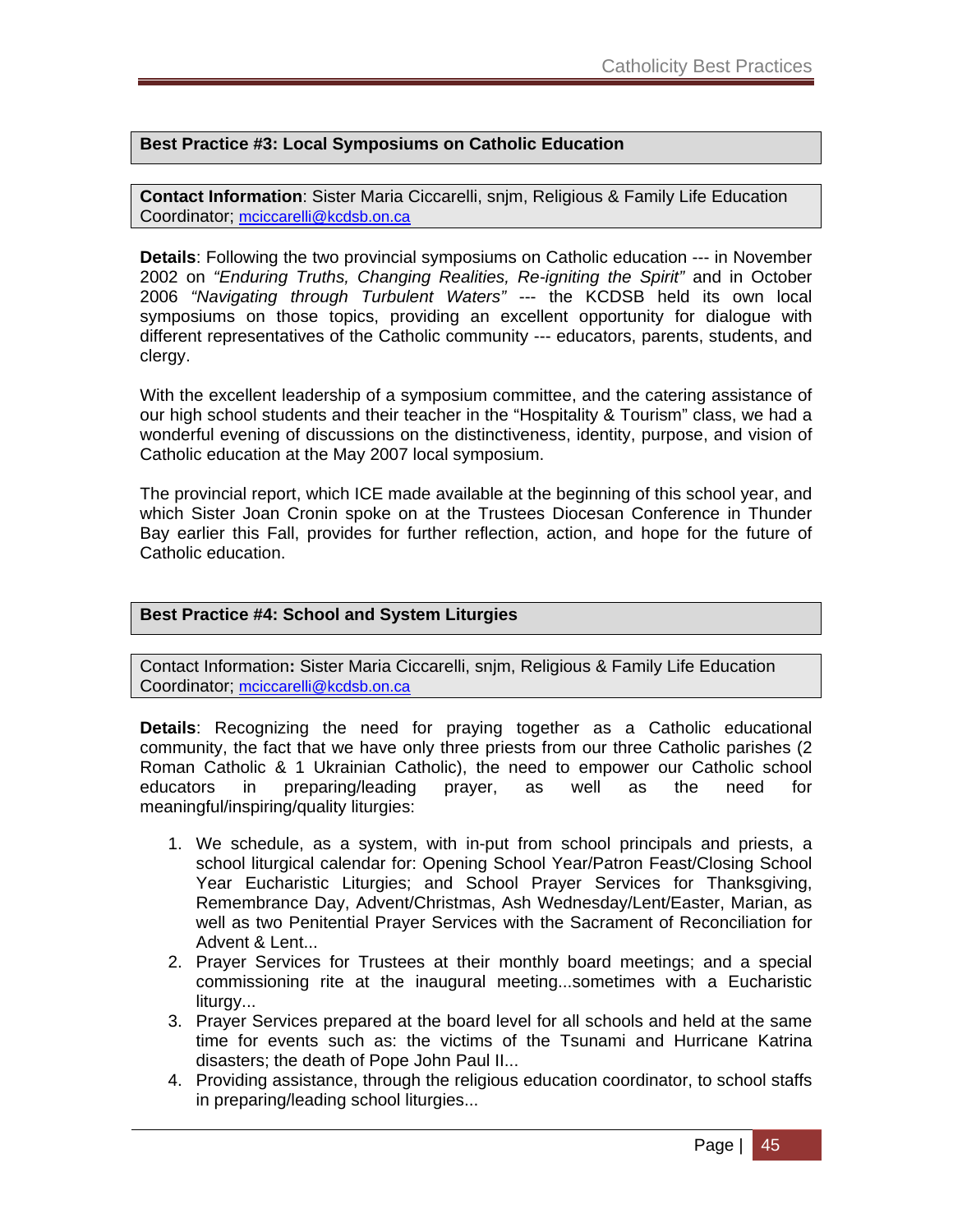- 5. Providing a chaplain for the high school...
- 6. We end the school year with a system Eucharistic liturgy for all employees of the board. It is hosted alternately by our Catholic parishes. It is followed by a special luncheon to celebrate retirees and a tour of Lake of the Woods on the MS Kenora.

At their request, provided a presentation on school liturgies at the Thunder Bay Diocesan OCSTA Conference in Fall 2008 which was very well received and which provided opportunity to share School Prayer Services with OAPCE and other Catholic boards/schools in our diocese.

### **Best Practice #5: Social Justice Outreach**

**Contact Information**: Sister Maria Ciccarelli, snjm, Religious & Family Life Education Coordinator; mciccarelli@kcdsb.on.ca ; Dean Woodbeck, Chaplain of St. Thomas Aquinas High School; dwoodbeck@kcdsb.on.ca ; school administrators.

**Details**: Recognizing the gospel imperative that "what you have done to the least of your brothers and sisters, you have done to me" (Mt 25); that "in a world marked by oppression and war, we are commanded to work for justice and peace" (This Moment of Promise, OCCB); that the Ontario Catholic School Graduate Expectations remind us to develop in our students "attitudes and values founded on Catholic social teaching and promote social responsibility..."; some of the ways the schools/board office respond to social justice outreach are the following:

- 1. students from St. Thomas Aquinas high School assisting at Agape Table ...
- 2. students visiting the elderly at Pinecrest Nursing Home ...
- 3. Hampers/food bank for Salvation Army and shoe boxes for Operation Christmas Child...
- 4. Fundraising for: Development and Peace, Holy Childhood, Holy Cows (schools for orphans in Uganda), Salvation Army, Newfoundland Catholic schools, El Salvador "Agua Caliente" village youth centre, Agape Table in Kenora, "Locks for Love" for cancer patients, "Youth in Philanthropy" for local community organizations foundation fund, assistance for local family whose house burned down, assistance for one of our students with severe medical needs, collecting truckload of new or gently used shoes for people without any, Heart & Stroke Foundation (Jump Rope), Cancer Society (Terry Fox Run), etc.

**Best Practice #6: Faith Formation Conference "Catholic Schools in our World"** 

**Contact Information**: Sister Maria Ciccarelli, snjm, Religious & Family Life Education Coordinator; mciccarelli@kcdsb.on.ca

**Details**: This was an unprecedented opportunity in February 2009 for everyone employed by the KCDSB (schools/board office closed for the day), as well as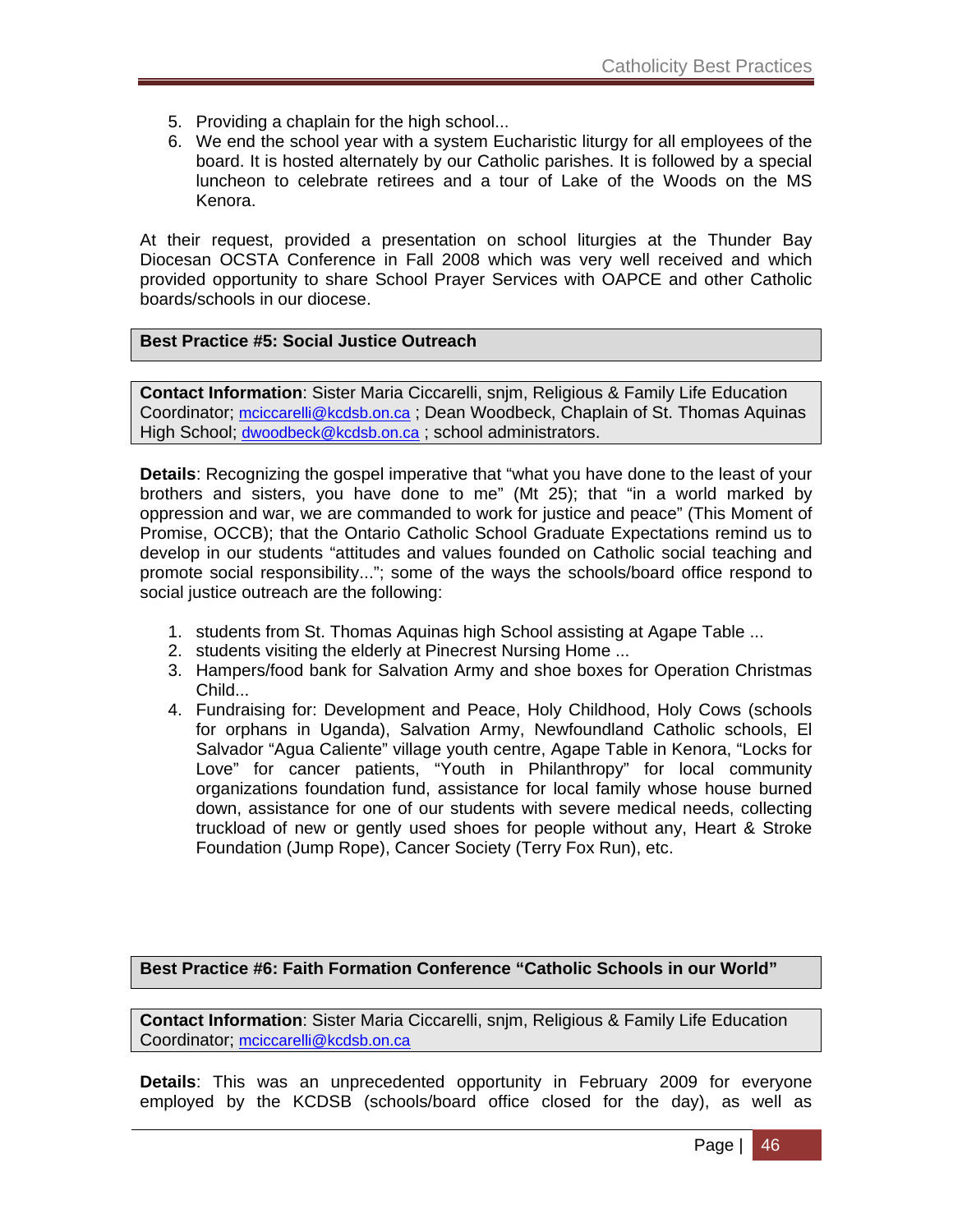priests/pastoral teams/parent reps, etc. to participate in deepening awareness of what a precious gift we have in Catholic Education, in engaging in dialogue in seeking new ways to respond to the changes and challenges to sustain and nurture our distinctive identity, vision and mission for excellence in education within a Christian environment. The excellent quality of speakers was evident throughout the day with keynote speaker Sister Joan Cronin, the Executive Director of the Institute for Catholic Education (ICE) who spoke on *"Re-imagining Catholic Education for the 21st Century"* and Michael Reist, a secondary school teacher from Dufferin-Peel CDSB, who spoke on *"Character Education from a Catholic Perspective".* The breakout workshops were hosted by the two keynote speakers as well as Msgr. Pat Stilla from Thunder Bay on *"Catholic Education: Celebrating Today's Challenges'.",* Bronek Korczynski from the Algonquin and Lakeshore CDSB on *"The Catholic Graduate Expectations",* Sister Mary Coswin from St. Benedict's Monastery in Manitoba on *"Spirituality in our Daily Lives",* and Mariette Martineau from Kenora on *"What Does it Mean to be Catholic Today?"*. Each speaker provided much thought-provoking input for reflection and dialogue.

## **Best Practice #7: First Reconciliation & First Eucharist Workshops & Resources**

### **for Grade 2 Religious Education Teachers**

**Contact Information**: Sister Maria Ciccarelli, snjm, Religious & Family Life Education Coordinator; mciccarelli@kcdsb.on.ca

**Details**: To supplement the CCCB Grade 2 program First Reconciliation and the "We Belong to the Lord Jesus" Born of the Spirit Eucharistic program, the religious education coordinator provides a half-day workshop for each Grade 2 religious education teacher in the board, a resource binder and box of materials for each of the two sacraments. For First Reconciliation: the binder contains information/activities/sample prayer services, a list of further resources for children/adults available upon request from the Catholic Education Centre, etc. The box has VHSs such as First Reconciliation Kit; The Skateboard, The Little Lost Lamb, The Stray, The Prodigal Son, The Good Samaritan, Parables for Kids Volume 1 & 2, Jimmy and the White Lie; books such as "Because I Love You" and "You are Mine" by Max Lucado, "Small Acts of Kindness" by James Volbracht, "The Hurt" by Teddi Doleski, "Lleonard the Llama that Lied" by Susan Cameron, "Nobody Loves Fergie" by Nancy Cocks, "The Prodigal Son" by Hublar and Van den Burghe, "Two Lads and a Dad" by Marilyn Lashbrook, "He Is My Shepherd: The 23rd Psalm for Children" by Haidle, "The Shepherd and the Hundred Sheep" by Michael Hudak, "The Little Lost Lamb" by Gerri Berger Haines, "The Lord is My Shepherd: Psalm 23" by Rob Lewis, "The Gospels" ( Novalis) OR "Bible for Young Catholics"; music CDs with songs that reflect the theme of Reconciliation and forgiveness.

For First Eucharist: workshop and resource binder/box appropriate for that sacrament.

### **Best Practice #8: OECTA/OCSTA AQ Courses in Religious Education**

**Contact Information**: Sister Maria Ciccarelli, snjm, Religious & Family Life Education Coordinator; mciccarelli@kcdsb.on.ca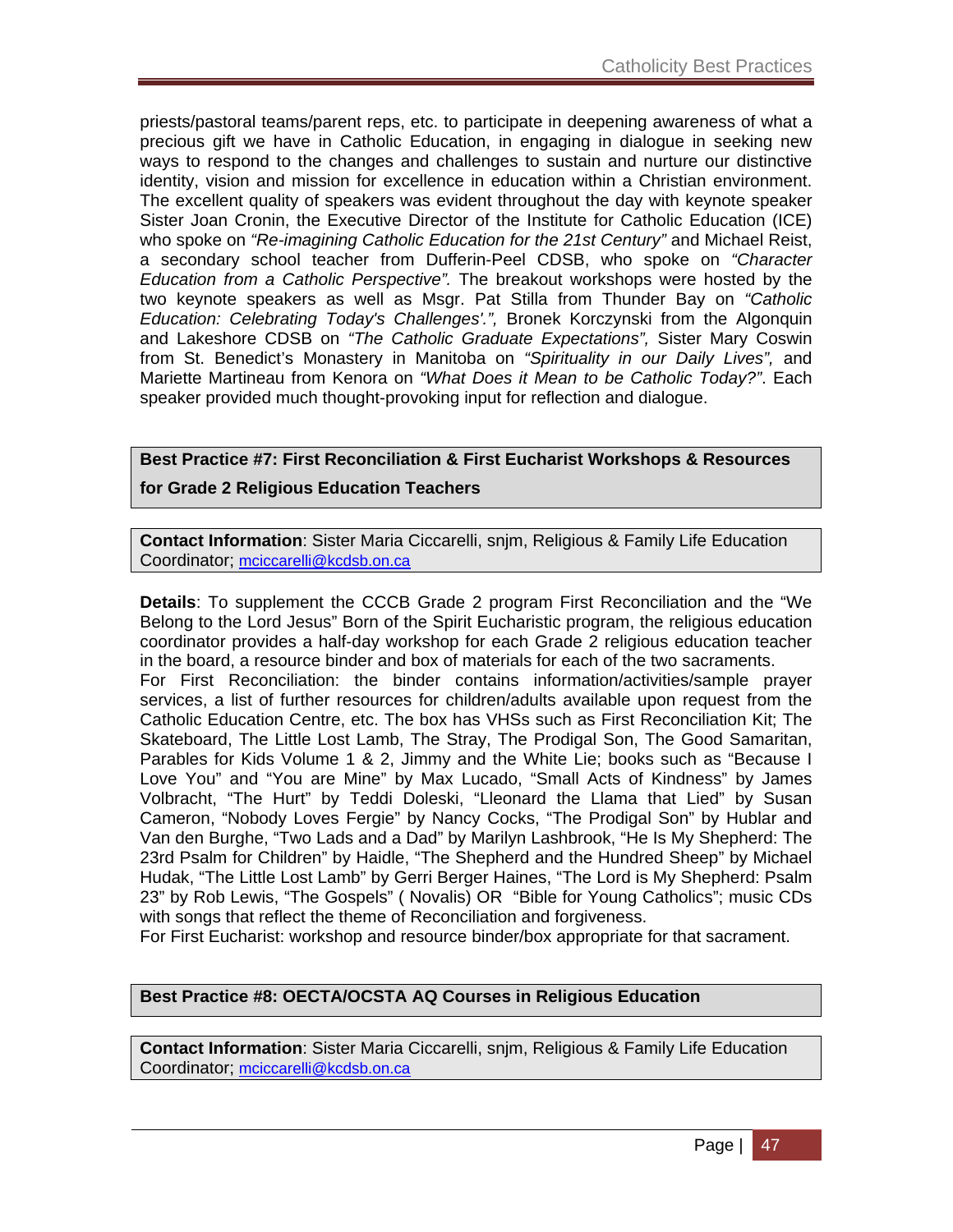**Details**: For many years the religious education coordinator/course director annually promoted and held in the fall/winter sessions one of the three parts of these excellent courses in religious education for our teachers for credit and for others in the parish who desired to audit them. For the past three years, thanks to the extra financial assistance from OECTA/OCSTA in providing a summer course director, all three courses were made available during the summer. Being a small board, at times with very small numbers of new teachers, it is becoming more difficult in having sufficient participants to hold the course annually. However, we do everything possible to continue to promote and to assist the teachers.

### **Best Practice #9: History of the Kenora Catholic District School Board**

**"Go, Therefore and Proclaim..."** 

**Contact Information**: Sister Maria Ciccarelli, snjm, Religious & Family Life Education Coordinator; mciccarelli@kcdsb.on.ca

**Details**: "Go, Therefore and Proclaim"(Mark 16:15): A History of the Kenora Catholic District School Board, written by Dr. Robert Dixon, provides the story of the efforts of the Roman Catholic community in Kenora and the surrounding district to provide schools that reflect the philosophy and values of our Catholic Christian heritage. Dr. R. T. Dixon has written a fascinating account of the events from the beginning of 1881 to 2008, with some of the early highlights emphasizing the contributions of the Religious Orders, the survival and flourishing of the separate schools, the financial hardships, low salaries, high pupilteacher ratios, and basic accommodation due to non-access to corporate assessment. Based on very extensive documentary research and interviews with participants, Dr. Dixon brings to life the complex history of our small board on the western edge of Ontario that starts small and builds gradually to ultimately become a board that is recognized provincially as one of the top Catholic boards in the province.

Dr. Bob Dixon was selected by Dr. Allan Craig, our former Director of Education, as the writer because of his depth of knowledge of the history of Catholic Education in Ontario, his involvement in Catholic Education for almost half a century, and his recognized expertise on the history of Catholic education in Ontario. His story deepens our awareness of what a precious gift we have in a publicly funded education system distinctive from its very beginnings, and through it, empowers us with a renewed sense of stewardship for Catholic education as we face new changes and challenges in our present time and in the future.

Dr. Dixon provided the principals, coordinators and administrators with a half-day workshop (May 2008) during which time he truly enlightened us with the history of our board. He will be returning on the last day of the school year (June 26, 2009) to speak to our system staffs and specially invited guests during which time we will each receive a copy of this fascinating history of ours.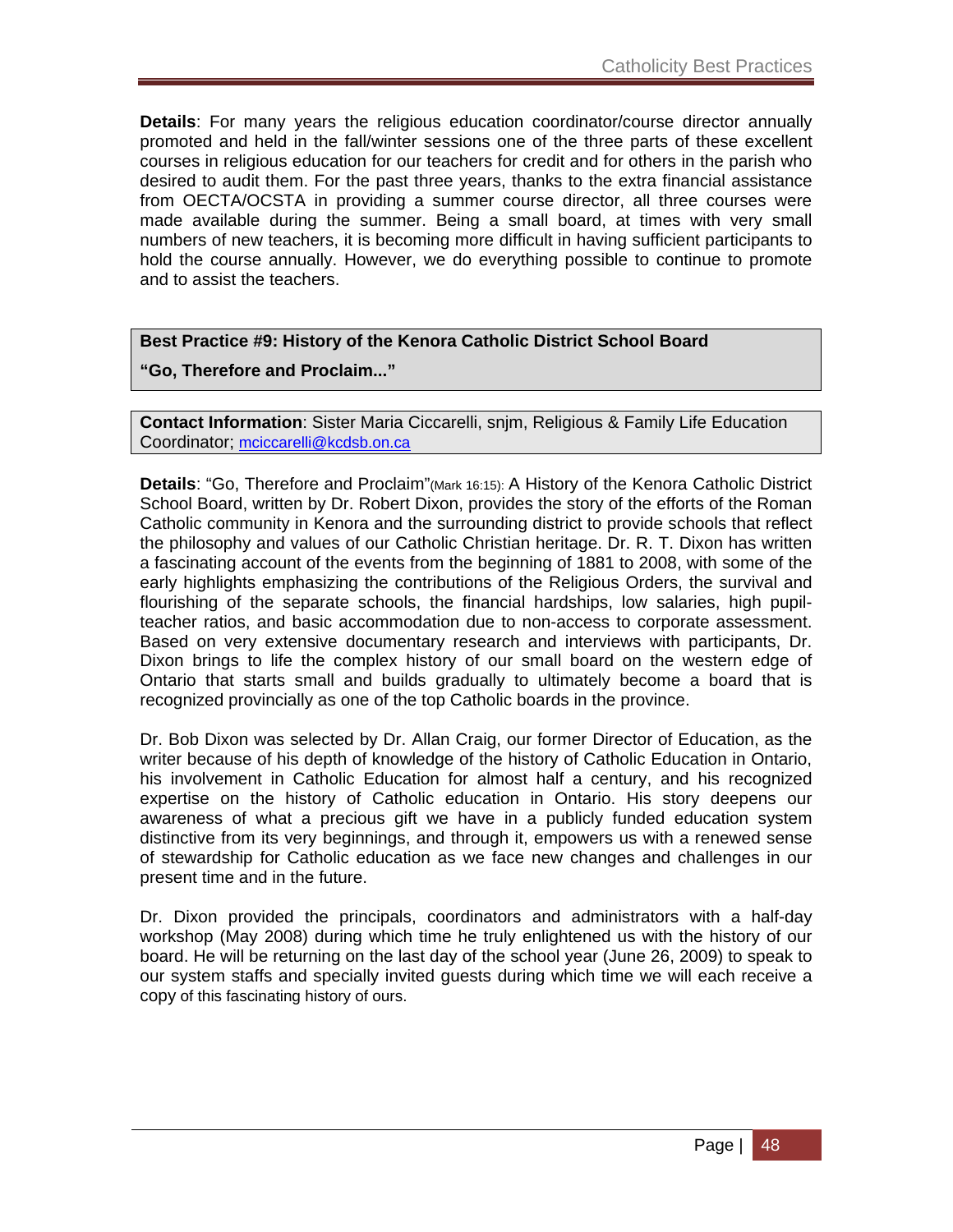**Best Practice #10: Catholic Education Week** 

**Contact Information**: Sister Maria Ciccarelli, snjm, Religious & Family Life Education Coordinator; mciccarelli@kcdsb.on.ca

**Details**: Co-ordinating of involvement of schools/board with the three local Catholic parishes --- activities such as Catholic education week message presented at each of the Sunday Eucharistic liturgies by an administrator/teacher of the board, school choirs doing the music ministry at some of the Sunday Eucharistic liturgy, prayer of the faithful included at each of the Sunday Eucharistic liturgies, brochure with Catholic Education Week message and school activities to which the parishioners are invited to attend, a system retreat at Andy Lake at the beginning or end of Catholic Education Week encouraging employees of the board, priests and pastoral teams to attend.

### **Best Practice #11: Revision "Fully Alive" Workshops**

**Contact Information**: Sister Maria Ciccarelli, snjm, Religious & Family Life Education Coordinator; mciccarelli@kcdsb.on.ca

**Details**: Following the June 2007 successful launch for Grades one and two revision of the OCCB Fully Alive Family Life program, we have now provided workshops for all our teachers from grades one to four and implemented the revised programs at those levels. In September 2009 we will provide the workshop and implementation at the grades five and six levels. We are very grateful to all those who have made the revision of this excellent program possible.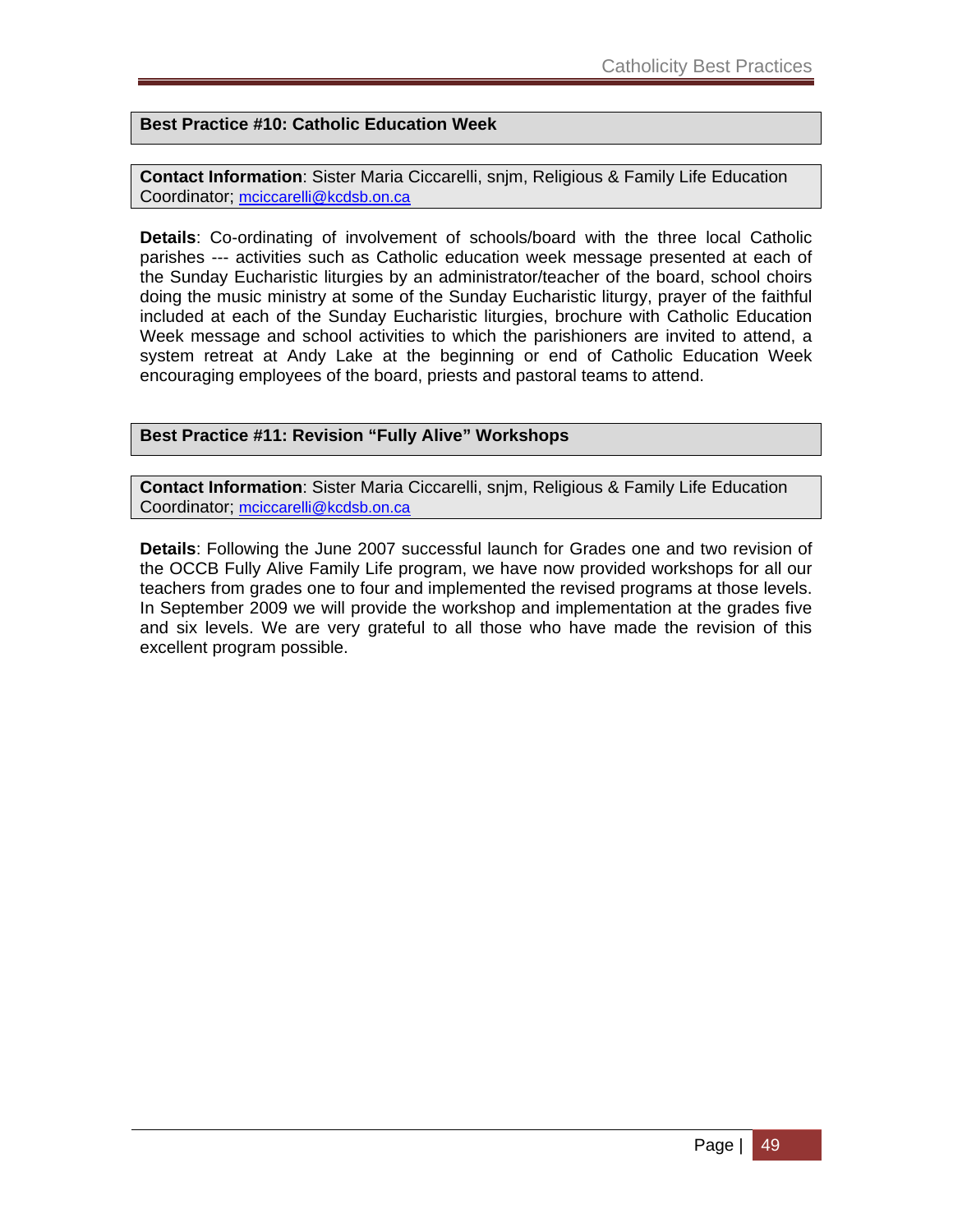## **LONDON**

## **DISTRICT CATHOLIC SCHOOL BOARD**

### **DIRECTOR OF EDUCATION: WILMA DE ROND**

**Best Practice #1: Admissions Policy**

**Contact Information**: Mark Weaver, Assistant Superintendent of Business

**Details**: We have a very specific admissions policy that requires one of the parents to be Catholic and that child will be baptised Catholic. Even though challenges exist in declining enrolment we have maintained this practice with very few exemptions.

**Best Practice #2: Spirit Awards/Stewardship Awards**

**Contact Information**: Tamara Nugent, Superintendent of Education

**Details**: During Catholic Education week, we have a recognition evening of students in elementary and secondary who exemplify the Catholic Graduate Expectations and are nominated by his or her school community. At this awards evening, we also recognize an adult in our community who has continued to support, recognize and exemplify the good news of Catholic Education in our community

**Best Practice #3: Spotlight** 

**Contact Information**: John Boles, Communication Officer

**Details**: This is our weekly electronic system newsletter that goes out to all of faculty and staff and is available to parents through our website. It highlights the weekly and upcoming events in our system, which exemplifies Catholic education.

### **Best Practice #4: Faith Leadership Course**

**Contact Information:** Sharon Wright Evans, Superintendent of Education

**Details**: This is an adult faith formation program, which is available to all faculty and staff. We invite after hours guest speakers to bring information on any number of topics relate to our Catholic faith. For example, Father Mulligan will be speaking on Catholic Education. We also emphasize leadership through faith and encourage principals, viceprincipals, superintendents, managers, supervisors from all departments to attend a similar program offered during working hours.

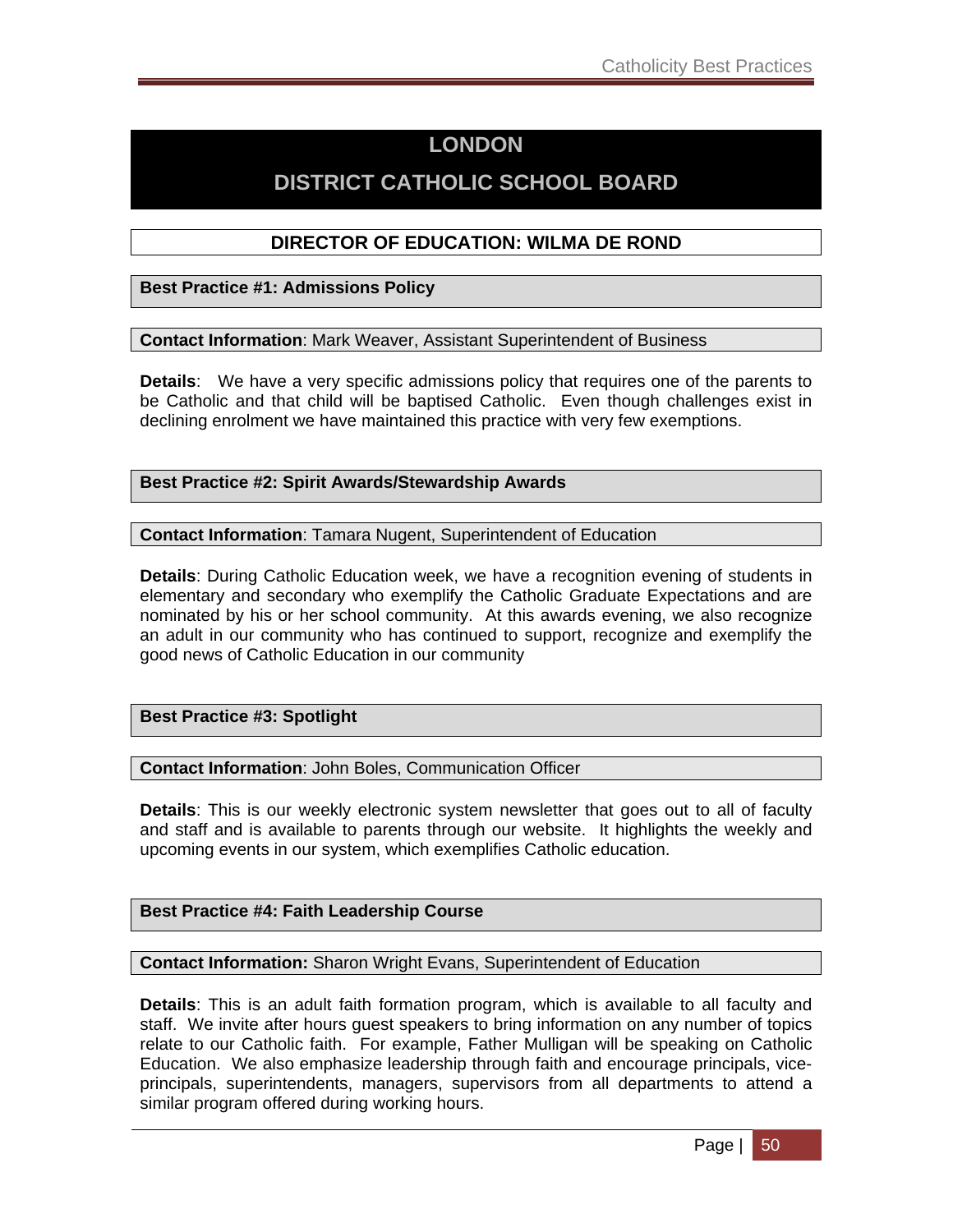### **Best Practice #5: Open Access – Catholic Graduate Expectations**

### **Contact Information**: Wilma de Rond, Director

**Details**: Our secondary schools have a protocol, where all non-Catholic students registering within the school must meet with a guidance counsellor and a Vice-Principal. These meetings emphasize the Catholic Graduate Expectations and our expectation that all students graduating from one of our schools will meet these expectations. We also provide a strong and vibrant chaplaincy program, which emphasizes community and participation in all faith aspects of our schools by all students.

### **Other best practices:**

- 1. Partnership with Kings College lecture series on social justice issues
- 2. Student Catholic Leadership we do a variety of things including a very hands on approach to Student Senates with regular meeting with secondary school prime ministers, for Grade 11 female students which promotes Catholic identity, values and leadership etc., students who are not in leadership, but have been identified as having leadership abilities are targeted for a one day conference, Catholic Student Leadership Day provides an opportunity for student leaders across the system to get together for faith, fun and leadership development (we believe in working with students to develop their Catholic identity so when they leave us they'll have had some very specific leadership and direction from us)
- 3. Catholic School Councils and District Council have really moved forward on the promotion of Catholic Education and the parents role in a strong Catholic education system
- 4. Elementary schools monthly recognition of students who exemplify the virtues emphasized in the gospel, Catholic Graduate Expectations and character development.

### **Best Practice #6: Catholicity and Stewardship Committee**

#### **Contact Information**: Wilma de Rond, Director of Education

**Details**: This committee is comprised of parents, teachers, principals, parish representatives, priests, school council members, faculty of education representative and is chaired by the director. The committee has two mandates: to advise the board of trustees on matters related to the Catholic nature of our board and to communicate to our broader community the good news of Catholic education. Committee is currently working on a fair wear/fair purchasing policy and preparing for the celebration of Catholic Education Week.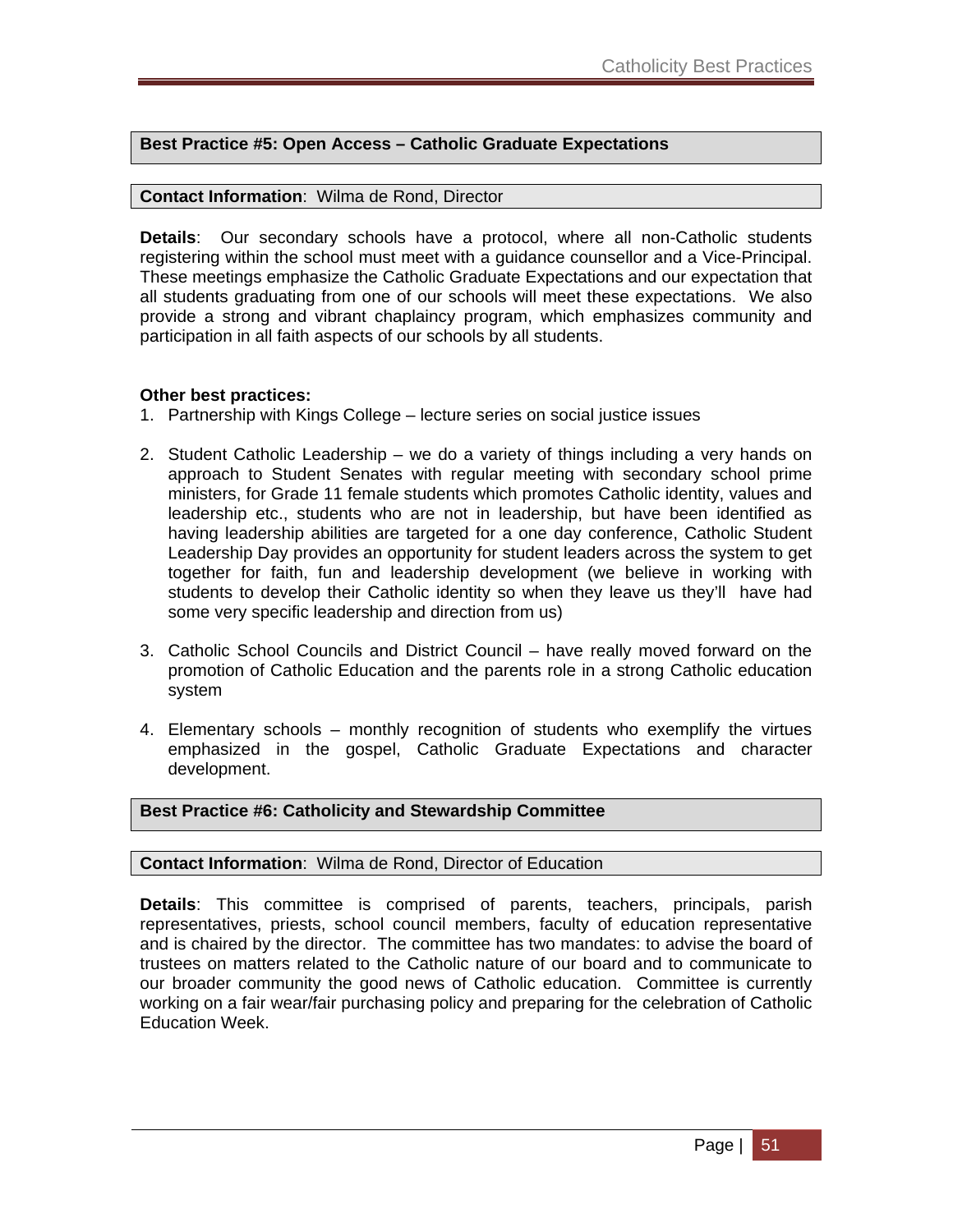## **NIAGARA**

## **CATHOLIC DISTRICT SCHOOL BOARD**

### **DIRECTOR OF EDUCATION: JOHN CROCCO**

### **Best Practice #1: System-Wide Faith Day**

**Contact Information**: John Crocco, Director of Education, john.crocco@ncdsb.com; Frank Iannantuono, Superintendent of Education, frank.iannantuono@ncdsb.com; Khayyam Syne, Administrator of Staff Development and Principal of Religious Education, khayyam.syne@ncdsb.com

**Details**: This day of intense spiritual celebration and community building, is one that brings together all members of the Niagara Catholic District School Board, including Trustees, Senior Administrators, Principals/Vice-Principals, Teachers and non-teaching support staff to highlight and recognize the "gift that is Catholic Education."

The day is structured around a highly motivational keynote address by a speaker who is well recognized for his/her role, in the tenets of Catholic Education. In addition the entire physical environment is further "electrified" by the music provided by secondary school choirs and bands as well as high-tech audio-visual supports.

Mass is celebrated by the Bishop of the Diocese of St. Catharine's and formal addresses are made by the Chair of the Board and Director of Education. The day ends with entire school and central office staffs coming together and becoming involved in activities designed to strengthen the formation of their faith as stewards of Catholic Education.

### **Best Practice #2: Adult Faith Formation – All Staff (Teaching and Non-Teaching)**

**Sr. Admin/Principals and Vice-Principals/Managers Faith Formation** 

**Contact Information**: John Crocco, Director of Education, john.crocco@ncdsb.com ; Khayyam Syne, Administrator of Staff Development and Principal of Religious Education, Khayyam.syne@ncdsb.com; Faith Animators, Father Charles Mosier and Dino Sicoli.

### **Details**:

1. Through the Faith Animators for the Niagara Catholic District School Board, a series of workshops are organized for all employees of the board to attend. They are scheduled from  $5:00 - 8:00$  p.m. throughout the year and deal with themes as simple as "Learning How to Pray" to more liturgical like "Lenten Reflections: Preparing for the Passion." The majority of these themes are submitted by school Faith Formation teams at the beginning of the year and delivered by either board staff, parish priests or other professionals.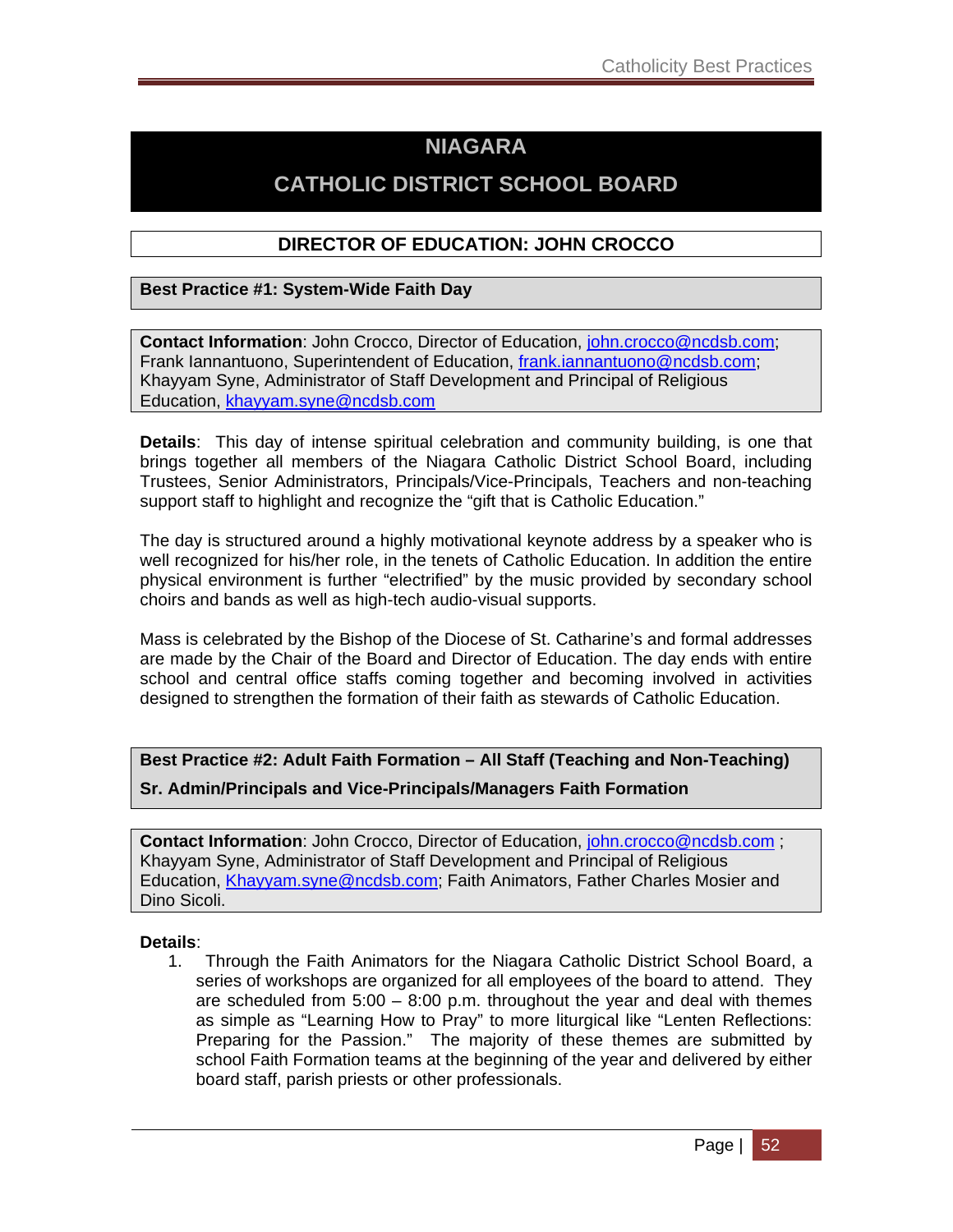The model that is followed at these events, is based on Jesus' behaviour at Emmaus with the Samaritan woman at Jacob's well. There are seven steps adhered to, viz., Adults' Current Life Situations; Scripture; Connection of scripture with the latter two; Connection of Sacraments with the same; Connection with service to others; Personal Prayer and culminating with breaking bread together.

2. Each year, as part of the Advent celebrations in the Niagara Catholic District School Board, the Bishop of the Diocese of St. Catharines, leads the administrators and parish priests in Faith Formation before the Christmas break. Each participant receives a gift of a book (e.g. "In the Footsteps of St. Paul "; "Catholic Education: A Light of Truth"), in order to prepare for the gathering. The Bishop presents his reflections on the book followed by a Prayer Service. A luncheon designed to show appreciation for the strong relationship that exists between the schools in the system and the parish priests.

### **Best Practice #3: Grades 8 and 12 System Masses**

**Contact Information**: Yolanda Baldasaro, Superintendent of Education, yolanda.yolanda.baldasaro@ncdsb.com; Khayyam Syne, Administrator of Staff Development and Principal of Religious Education, khayyam.syne@ncdsb.com

### Grade 8 Mass

The Grade 8 Mass occurs each November. Eight masses are celebrated in the location where the Family of Schools' High School celebrates their community mass. The chaplain of the Family of School's High School coordinates the mass with the assistance of the grade 8 teachers. The mass is conducted to introduce the soon to be, High School students to the liturgical life of their high school. This mass permits the grade 8's to witness the form of Eucharistic celebrations common for the secondary level. The increased exposure assists in promoting retention between the elementary and secondary schools

### Gr. 12 Mass

The Grade 12 Mass occurs each year in May as a celebration for all of our Secondary School graduates. This event is quite an exciting spectacle as it brings together well over two thousand graduates who have completed in the majority of cases, thirteen years of Catholic Education. In many instances they have been together for their entire elementary and secondary careers and as a result, the sense of community is that much greater.

Students are treated to a rousing welcome by other students, Trustees, Senior Administrators, teachers and members of the community. This event is planned primarily by the Niagara Catholic District School Board's Student Senate and Student Trustees and culminates with an address by the Chair of the Board, Director of Education and the Bishop of the Diocese of St. Catharine's. This half-day celebration of Catholic Education has as its final segment, Mass celebrated by our Bishop.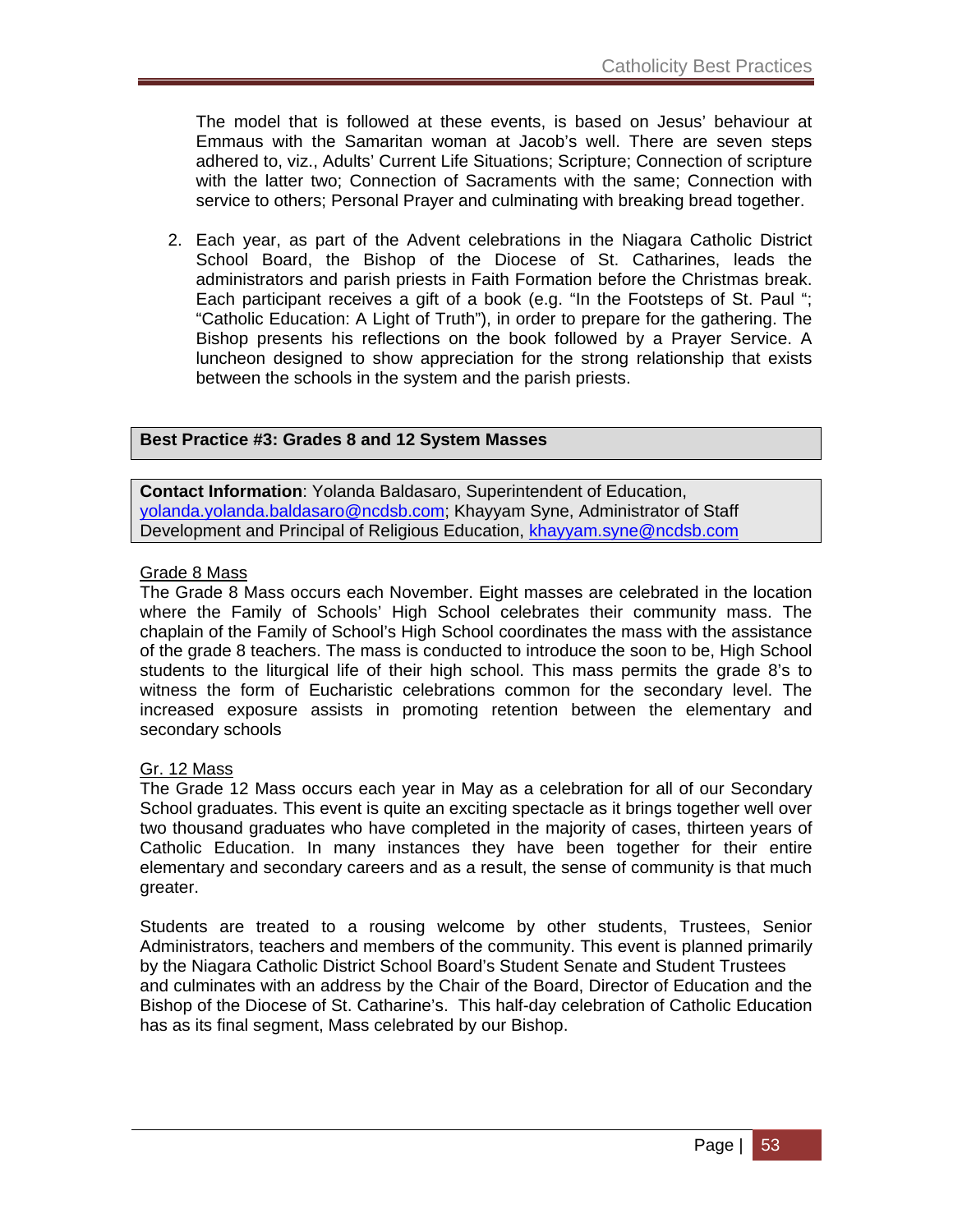### **Best Practice #4: Partners in Catholic Education / Annual Spring Convention**

**Contact Information**: Yolanda Baldasaro, Superintendent of Education, yolanda.yolanda.baldasaro@ncdsb.com; Khayyam Syne, Administrator of Staff Development and Principal of Religious Education, khayyam.syne@ncdsb.com

### **Details**:

1. Each year, under the auspices of the Niagara Catholic District School Board's Regional School Council, Catholic School Council Chairs, Clergy, Trustees, Senior and School, Administrators, gather in community to celebrate and appreciate the involvement of both the clergy and parent body in the pursuit of Catholic Education.

This half-day program consists of official addresses by the Bishop of the Diocese of St. Catharine's, Chair of the Board, Chair of the Regional Catholic School Council, and Director of Education.

A keynote address by a prominent figure in Catholic Education e.g. Fr. Tom Rosica follows and then a Prayer Service led by the Bishop of St. Catharine's. The event culminates with a luncheon.

2. Another exciting program that reaches out to the Catholic Parent Community and again under the mandate of the Regional Catholic School Council is the annual Niagara Catholic District School Board, Regional Catholic Council Spring Convention. This event held at a local Secondary School, takes place on a Saturday in mid-April and consists of an agenda and list of activities that are designed to attract parents to become more involved in their children's schools. The format of the day, consists of a keynote address by a prominent figure in Catholic Education, e.g., Sr. Clare Fitzgerald, Publishers/ Community Partners display, lunch (prepared by secondary school Foods Technology Program students) and one workshop in the afternoon. A highlight of the day, in addition to the keynote address is the entertainment provided by students and accompanying prayer service.

### **Best Practice #5: Catholic Education Week**

**Contact Information**: Frank Iannantuono, Superintendent of Education frank.iannantuono@ncdsb.com; Lee Ann Forsyth-Sells, Superintendent of Education; (leeann.forsythsells@ncdsb.com); Frank Iannantuono, Superintendent of Education (frank.iannantuono@ncdsb.com ; Robert Ciarlo, Superintendent of Education robert.ciarlo@ncdsb.com

#### **Details:**

### Grade 7 Mass

1. The Grade 7 Mass occurs annually on the Monday of Catholic Education Week. Eight masses (corresponding to the number of our Catholic Secondary Schools) are celebrated in Parish Churches within the Diocese, gathering together the Gr. 7 students of each Family of Schools. The Chaplain of each of the Secondary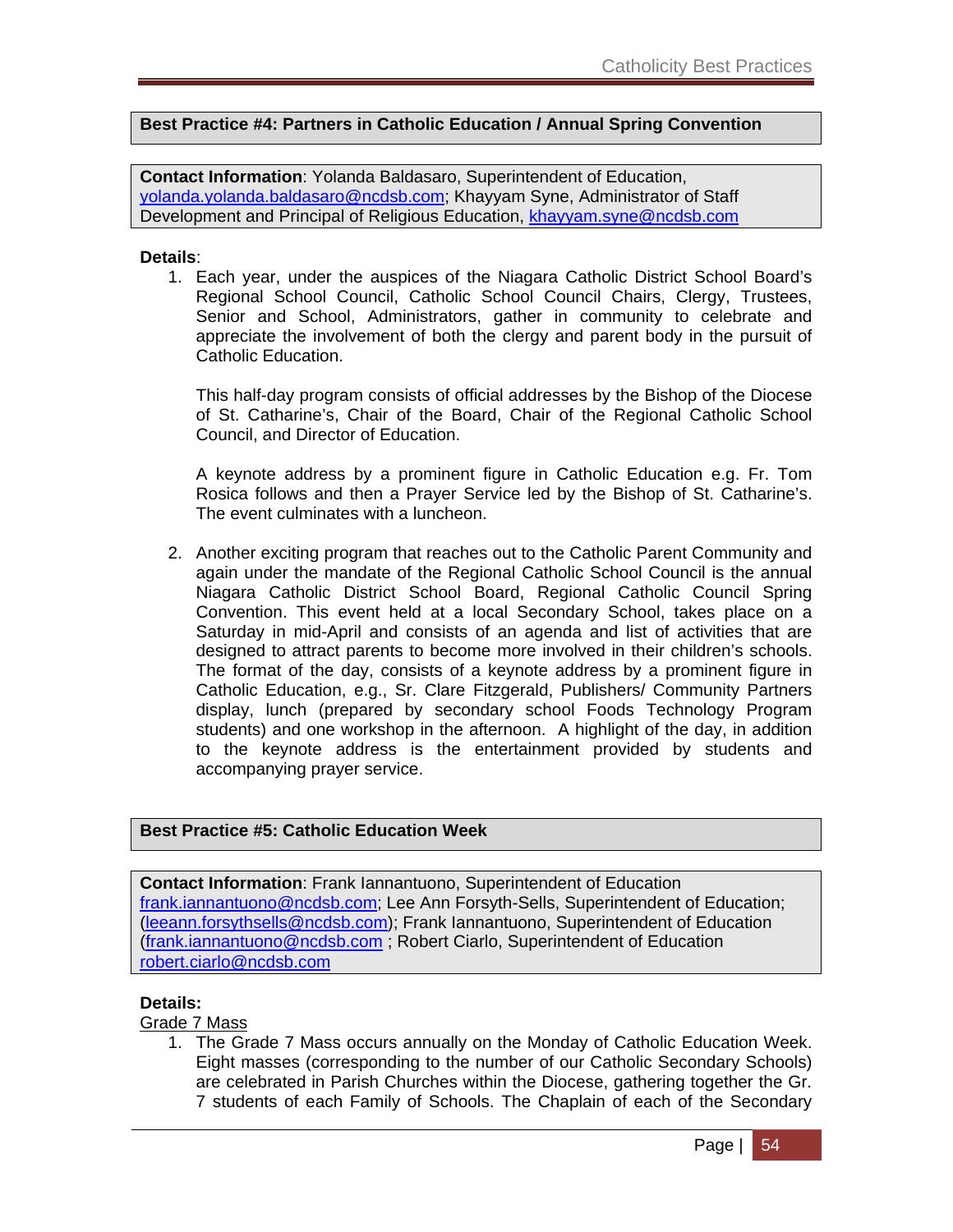Schools, co-ordinates the mass with the assistance of the Gr. 7 teachers. This mass is conducted with the theme of Catholic Education Week, using uniform readings and prayers. This mass celebrates our Catholicity as well as encourages the collective identity of the students who will attend the same secondary school.

### Catch the Spirit Awards

2. "The future of our church and society depends on young people taking positions of leadership and responsibility. Our catholic educational system calls students to not only achieve a high degree of academic excellence, but also to realize their social responsibility to bring gospel values to the world in which they find themselves leading with a sense of justice and service."

The Catch the Spirit Award is a recognition that is given to a student in each of the schools of the Niagara Catholic District School Board who embodies the above statement. The students are recognized at an evening celebration with Parents and Family Members, Principals, Vice-Principals, Senior Administrators and Trustees. The students receive a trophy and certificate presented by the Director of Education and local Trustees. In addition, their names are engraved on a plaque, which hangs permanently in their respective schools. The ceremony also features entertainment and talent displays by fellow students.

### Celebrating Staff Excellence

3. Each year during Catholic Education Week and as part of the many activities that characterize this week, the Niagara Catholic District School Board, hosts a celebration for staff in recognition of the great effort expended in the co-curricular programmes that exist its schools. This gala affair allows for performances, keynote addresses and testimonial speeches in appreciation of staff. This event culminates with a dinner that is prepared by the chefs and students involved in the board's Food's Technology programs.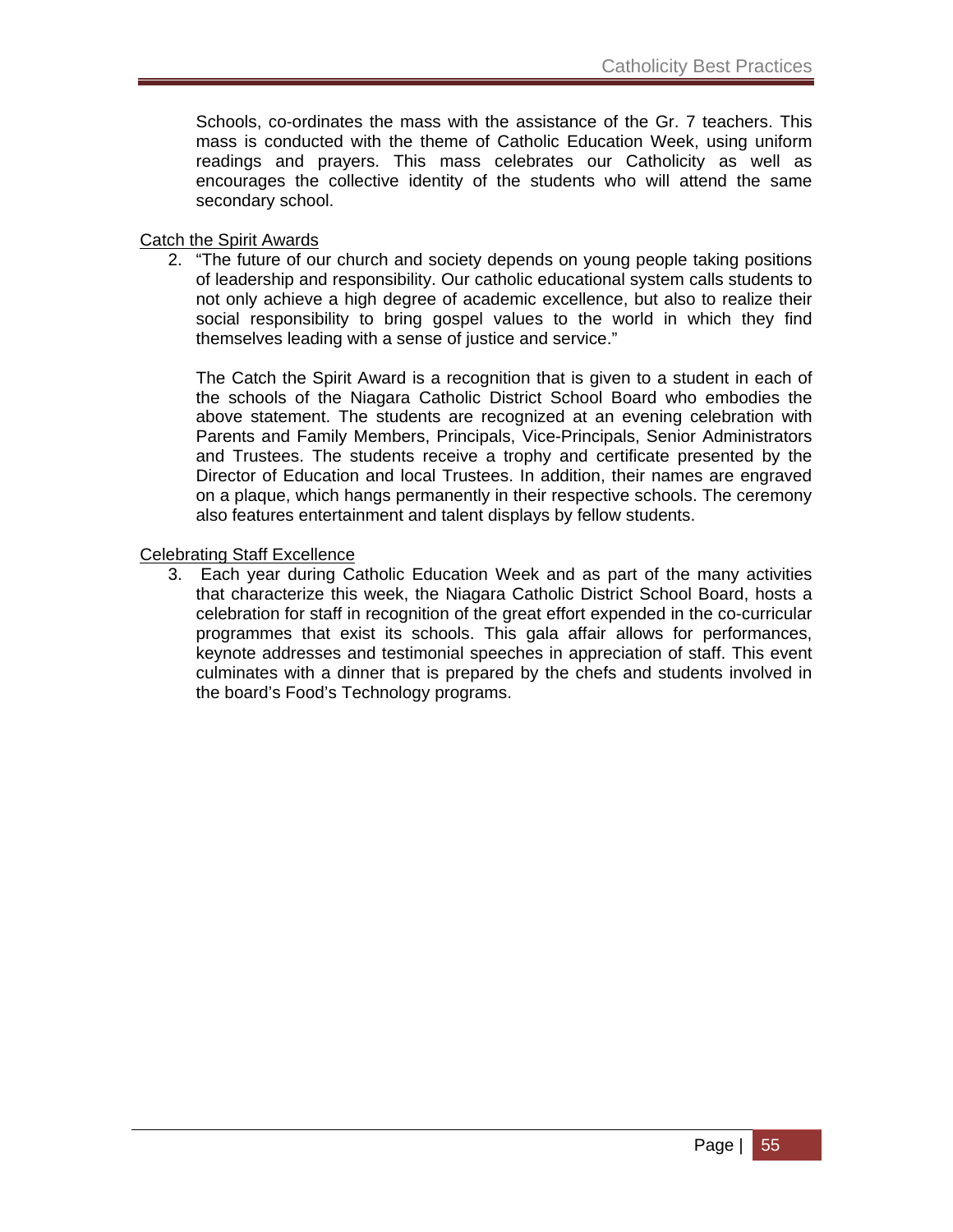# **NIPISSING-PARRY SOUND CATHOLIC DISTRICT SCHOOL BOARD**

### **DIRECTOR OF EDUCATION: ANNA-MARIE BITONTI**

### **Best Practice #1: Faith Ambassadors**

**Contact Information**: Karen Fabbro – Cobb, Senior Education Official cobbk@npsc.edu.on.ca

**Details**: One staff member from each school was chosen to take on the role of Faith Ambassador to become further engaged in their faith and share it with others in their school community. Our Faith Ambassadors are a team of peers ministering to peers who take on the following leadership activities:

- $\ddot$  Model good forms of prayer and provide prayer resources to those who need them
- $\frac{1}{2}$  Provide leadership in prayer as well as assist and call others into leading prayer at the school, staff and system level
- Initiate liturgies in response to the school's unique needs and invite local priests to assist in services
- Encourage, support or create volunteer programs in the school and organize groups to help with charity
- $\downarrow$  Help raise consciousness about the needs of the poor, both at home and around the world
- **Connect the school community to sharing information on serious illness or death** of anyone connected with their school community and provide an appropriate Christian response

**Best Practice #2: Duke of Edinburgh Program - St. Joseph – Scollard Hall Secondary School** 

**Contact Information**: Joanne Benard, Superintendent of Education benardj@npsc.edu.on.ca

**Details:** The Duke of Edinburgh's Young Canadians Challenge is a self – development program available to all young Canadians, earning them life skills to make a difference with themselves, their communities and their country. Many of our St. Joseph – Scollard Hall students are involved in this program and have been honoured with bronze and silver awards on behalf of the British Royal Family for their remarkable volunteer efforts in our community. In 2007 - 2008, a group of our St. Joseph – Scollard Hall Duke Of Edinburgh participants, The Outsiders, worked together to raise funds and travel to Costa Rica to build a drug and alcohol rehabilitation center for teens.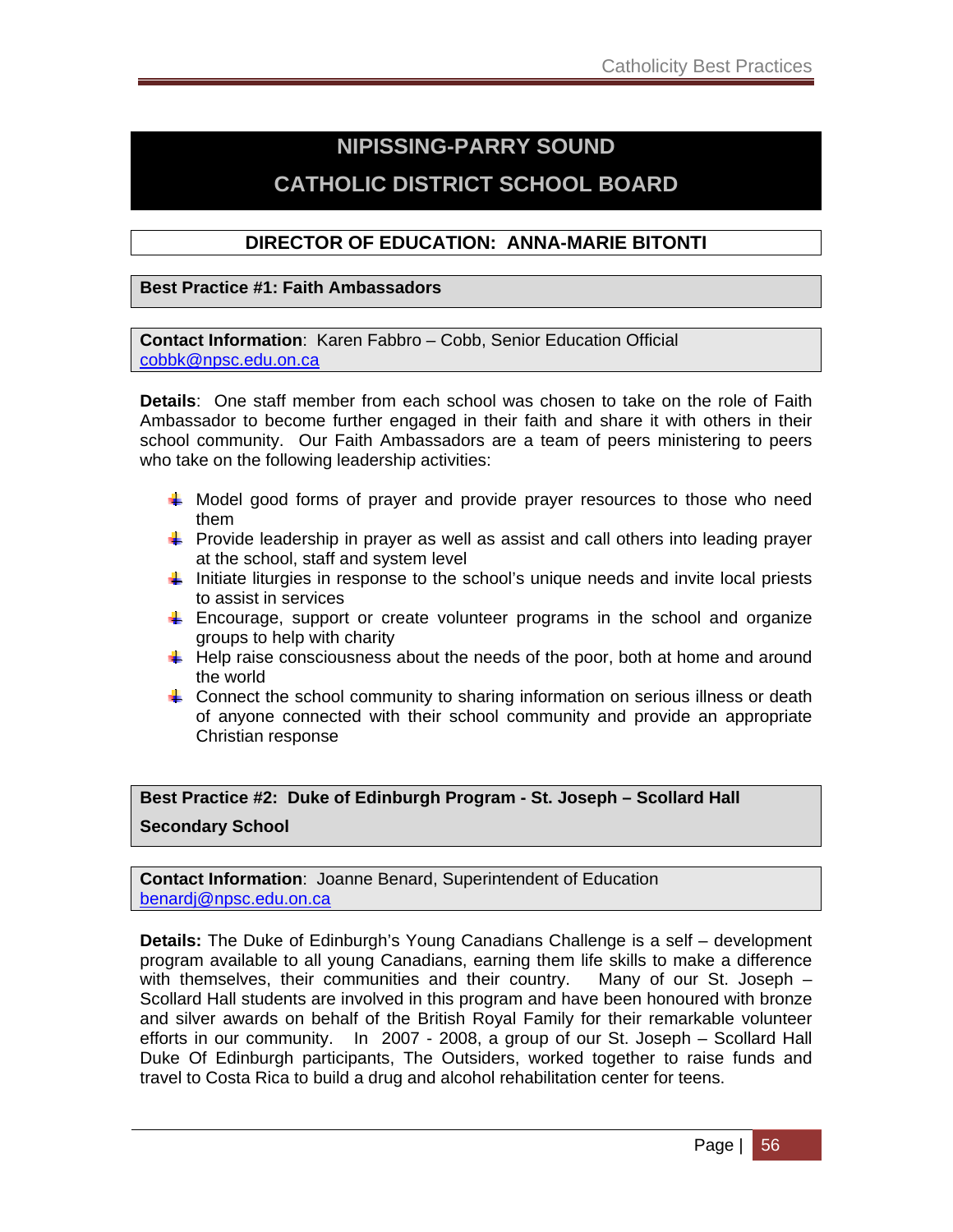**Best Practice #3: The Distinguished Catholic Graduate Award** 

**Contact Information**: Anna-Marie Bitonti, Director of Education bitontia@npsc.edu.on.ca

**Details:** The Nipissing – Parry Sound Catholic District School Board of Trustees presents *The Distinguished Catholic Graduate Award* annually to one secondary school Grade 12 graduate. The recipient of this award is a graduate who exemplifies the board's mission as a Catholic Education system by:

- $\downarrow$  Reaching his or her full potential
- $\frac{1}{2}$  Being a contributing member of society
- $\frac{1}{2}$  Living the richness of his or her faith and;
- $\leftarrow$  Embracing lifelong learning

#### **Best Practice #4: God Squad**

**Contact Information:** Nancy Ann Hedican, Pastoral Animator, St. Joseph-Scollard Hall Catholic Secondary School hedicann@npsc.edu.on.ca

**Details:** The God Squad is a school-wide faith development opportunity open to students in Grades 9 to 12 in our secondary school. The number of student participants in the God Squad range between 40 and 75 each year. Students participate in music ministry, drama, liturgical dance, and liturgical celebrations and in social justice activities. The events organized by the students have included: food drives; school masses including Thanksgiving, Grade level masses, Christmas, Lenten mass, Mother's Day as well as family masses; prayer services; soup kitchen fundraisers; Operation Warmth; Bear Day (a welcome for Grade 8 students event); and a day of silence. The God Squad also provides support through song or dance at Board and local parish events.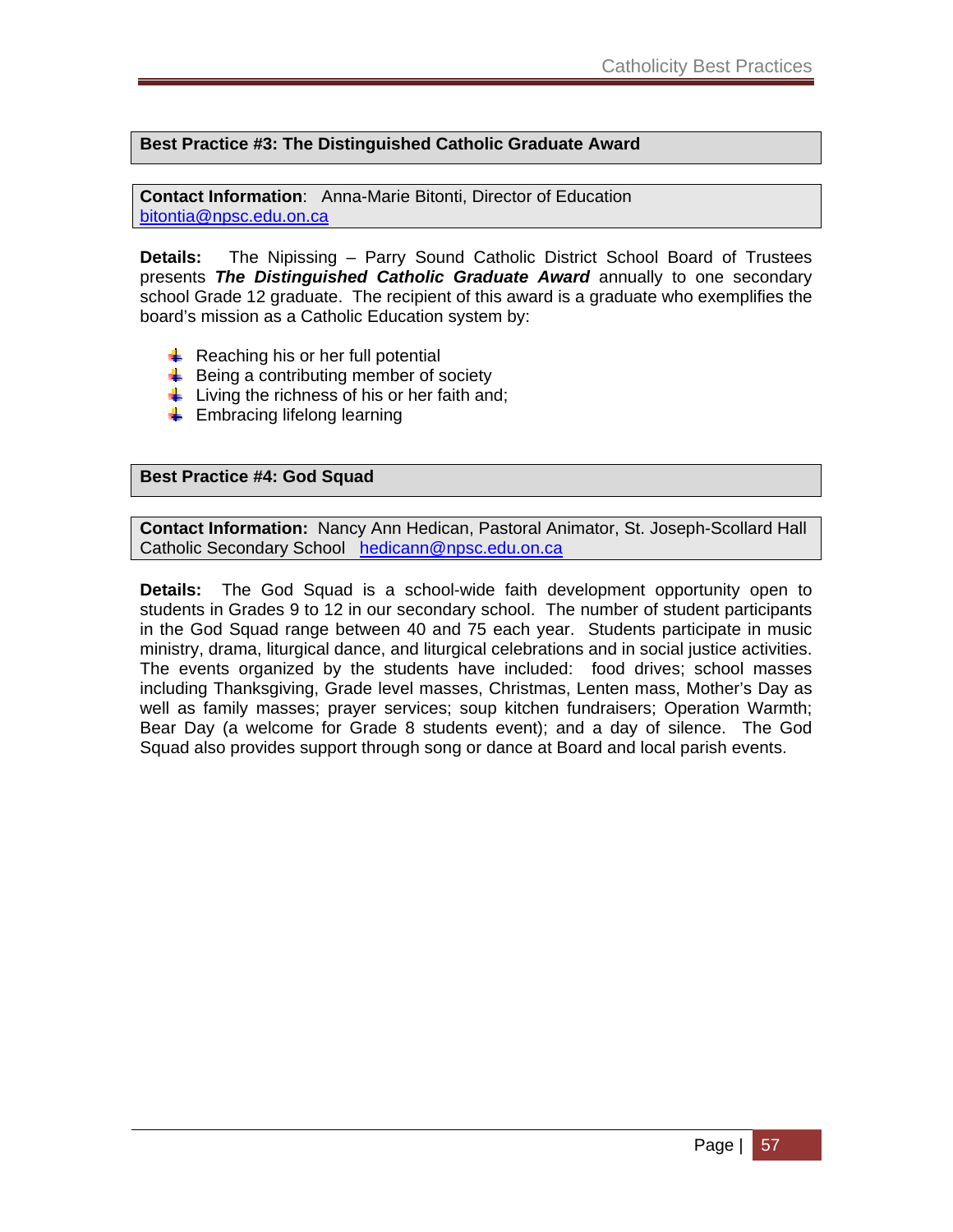# **NORTHEASTERN CATHOLIC DISTRICT SCHOOL BOARD**

### **DIRECTOR OF EDUCATION: GLENN SHECULSKI**

**Best Practice #1: Tools: Toronto Ontario Opportunities for Learning and Service** 

**Contact Information**: Mike Buhler, Pastoral Care Worker, buhlerm@ncdsb.on.ca

**Details**: Senior students from O'Gorman High School engage in a four-day faith building opportunity through service. Students take a prayerful approach to learn about the issues of people on the streets. Students work in soup kitchens and shelters serving people in need.

Participants stay in a Church and prepare meals together, break bread together and pray together.

Students have a chance to work in the Out of the Cold Shelter doing tasks such cleaning up mats, cleaning bedding and preparing the shelter for those who need to stay there.

Students are afforded the opportunity to go through a walk in different neighbourhoods and hear the story of personal experience through the eyes of the guide who has lived on the streets.

Students go to Mass together as a group before they leave Toronto.

**Best Practice #2: September Professional Development Day: The Call to Holiness and Saintliness: Becoming Saints** 

**Contact Information**: Liz Mulholland, Supervisor of Student Achievement

liz.mulholland@ncdsb.on.ca

**Details**: During this first professional development day of the school year, school staffs began the day with a Mass in each of their individual Parishes. The teachers then returned to their schools and were introduced to the theme The Call to Holiness and Saintliness: Becoming Saints by examining the Video clip "Saints: Gospel Artists". Discussion ensued as to how we are called to be Saints. Questions such as: What words / images come to mind when you think of a saint? How do you react to John Paul II's call to be saints of the new millennium? How do you react to the statement "we are all called to be holy" were pondered.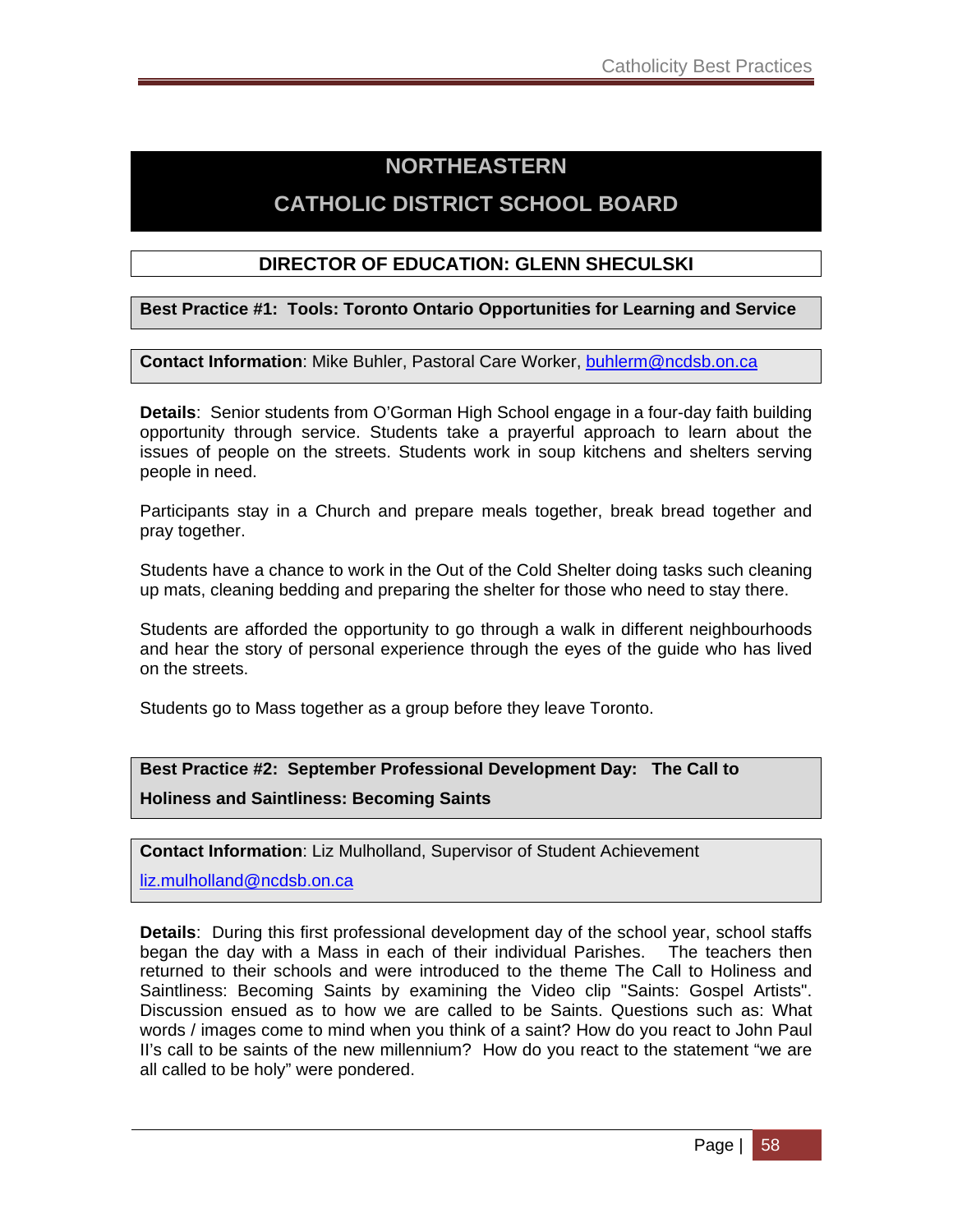Research of School Saint or Church name took place. Teachers explored the historical and theological background of the Saint. Brainstorming and planning for the School feast day ensued. Plans were shared with other schools. A discussion as to how the Beatitudes are a blueprint for holiness unfolded. Particular attention was focused on how we can live the Beatitudes in our schools.

The session concluded with an article study, "Families, where are the saints of the third millennium?"

### **Best Practice #3: Faith Ambassador Program**

#### **Contact Information**: Mike Buhler, Pastoral Care Worker, buhlerm@ncdsb.on.ca

**Details**: Representatives from each school come together for fellowship and personal faith development in order to nurture the faith development of the students with whom they work. Our Faith Ambassadors have taken a leadership role in each school. As we meet before each liturgical season they are often instrumental in launching faith based activities for each season (faith based read alouds, social justice campaigns such as food drives to name a few.)

Three of our Ambassadors attended Where Faith Meets Pedagogy and had the opportunity to share their experiences with their colleagues. There is an opportunity for service. The Faith Ambassadors worked in a food bank. This opportunity allowed them to experience the power of service. They were then able to share the experience with their students.

Faith Ambassadors are in constant communication with one another and a source of support. An example of this is illustrated through the connections made between two classrooms in different geographical locations. One classroom writes prayer cards for members of the community and sent cards of prayer to other classroom. The two classrooms are now faith pen pals.

### **Best Practice #4: School and System Liturgies**

**Contact Information:** Mike Buhler, Pastoral Care Worker, buhlerm@ncdsb.on.ca

**Details**: This year we launched our board Faith theme: We are the light of the world.

All schools participated in the We are the Light of the World Liturgy at the same time.

Prayer Services take place for Trustees at their monthly board meetings, for principals at their monthly meeting and for Curriculum team members during their regularly scheduled meetings.

Schools participate in liturgies throughout the liturgical year Schools prepared a liturgy based on their saint or Church name and celebrated the feast day.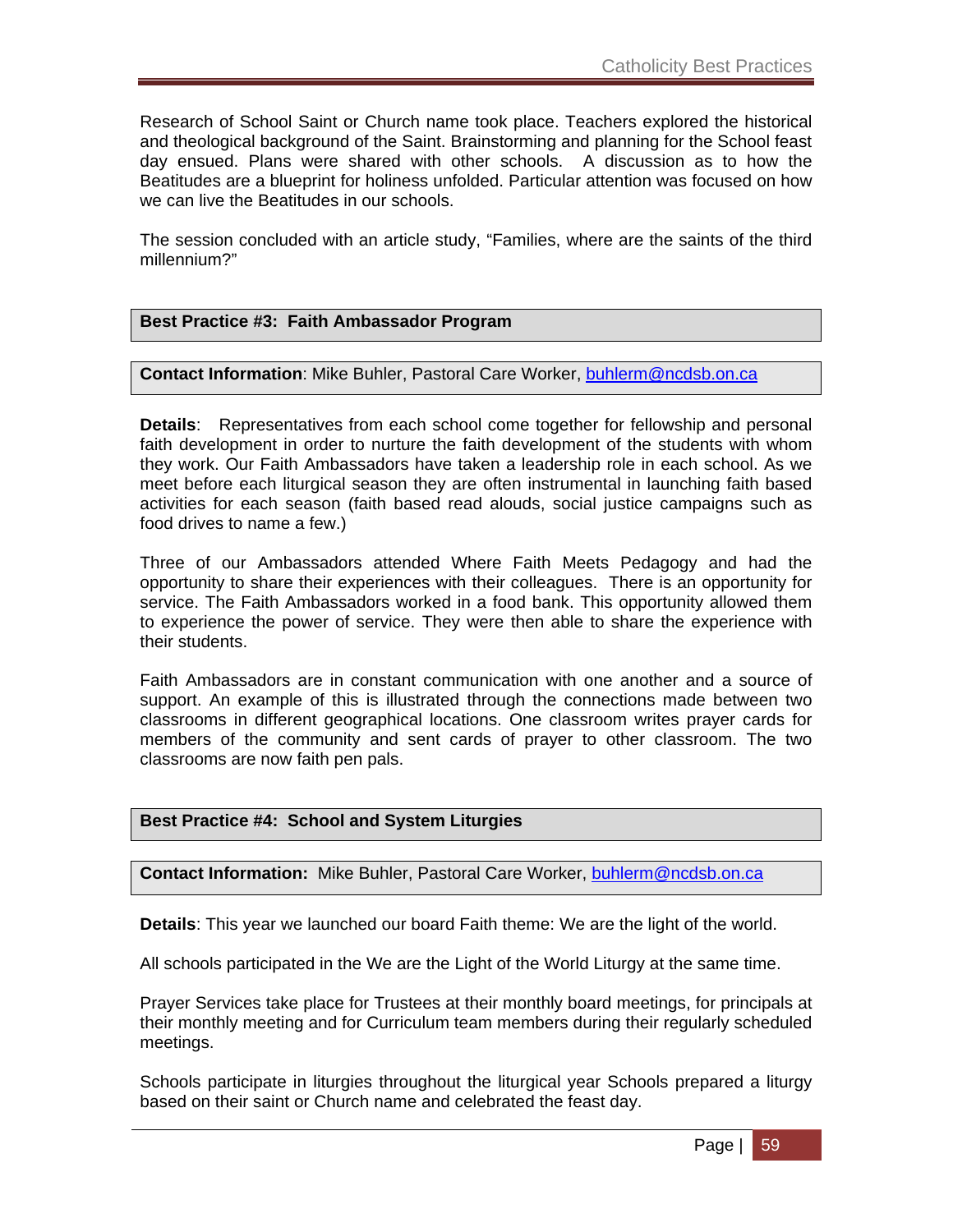The high school participated in an Earth Hour liturgy with the lights off and candles used to illuminate the darkness.

The curriculum team has been preparing brochures as a resource for teachers to use during each liturgical season.

**Best Practice #5: Engaging Parents: Improving Student Achievement Symposium (November 2007)** 

**Contact Information**: Glenn Sheculski, Director of Education

glenn.sheculski@ncdsb.on.ca

**Details**: This interactive workshop, sponsored by CPCO, OECTA and OAPCE, for parents, teachers and school leaders allowed for the opportunity for all stakeholders to work as partners in Catholic education.

Participants were able to understand the vital role that each of the partners plays in shaping and sustaining a strong Catholic educational system.

An understand the role of an active, inclusive Catholic School Council in creating caring, welcoming school communities was fostered.

Identification of the Ontario Catholic School Graduate Expectations to more deeply appreciate the mission of our Catholic Schools took place.

Strategies for enhancing all types of parental involvement and the benefits to student achievement were shared.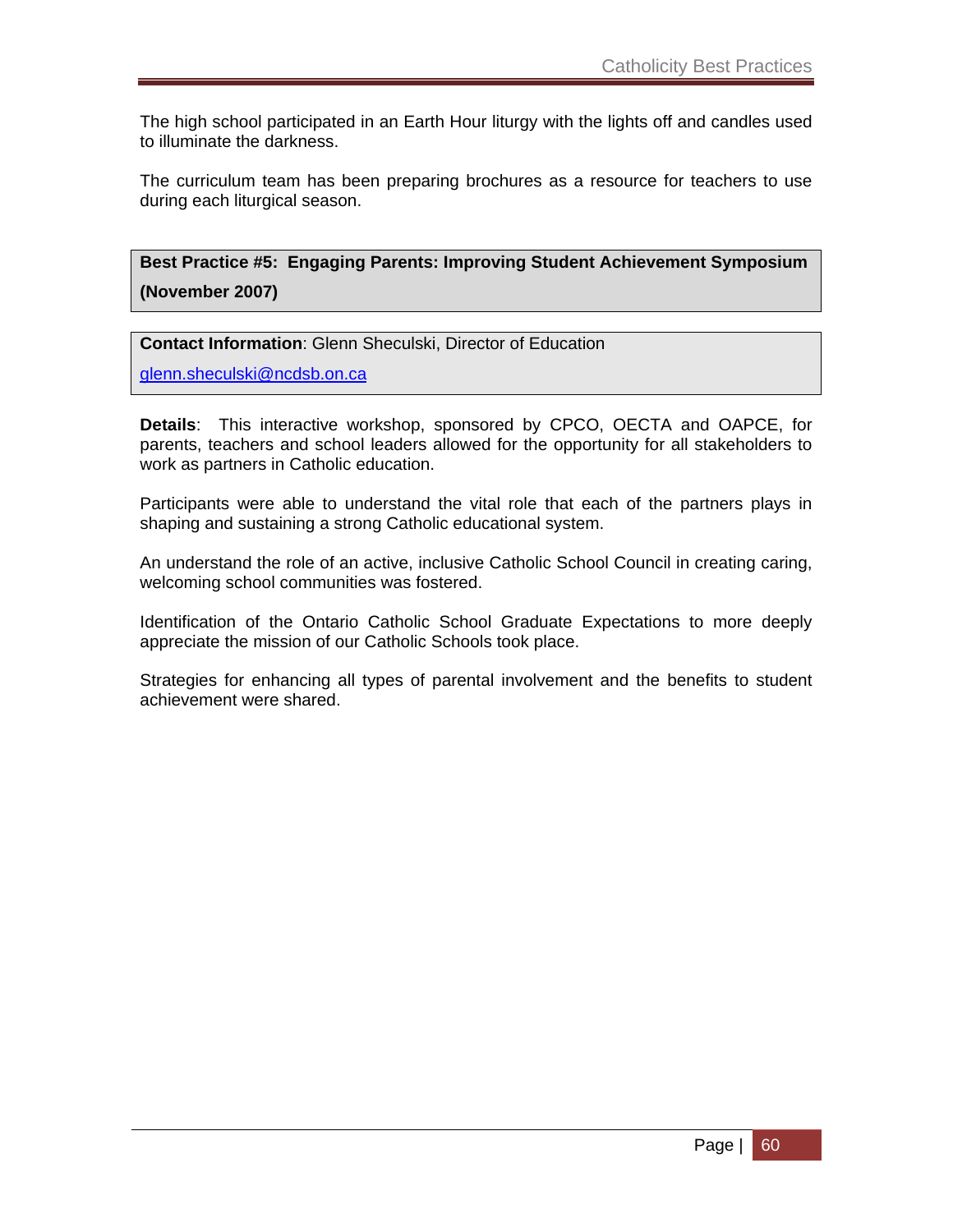## **NORTHWEST**

## **CATHOLIC DISTRICT SCHOOL BOARD**

### **DIRECTOR OF EDUCATION: MARY-CATHERINE KELLY**

### **Best Practice #1: Board Faith Development Day**

### **Contact Information**: Kathleen Mueller, Catholicity Coordinator, kmueller@tncdsb.on.ca

**Details**: Each fall all staff members are gathered together for our annual Faith Development Day. We begin the day with the celebration of the Mass, with music provided by the host school staff. One of the trustees welcomes the group on behalf of the Board and the director then gives an address. After nutrition break our keynote speaker is introduced and speaks until noon. Lunch is provided and then the keynote speaker engages the group in activity or conversation until dismissal.

Some years we have bussed our outlying school staffs to a central location and other years we have connected via video-conferencing equipment, and have celebrated Mass separately at each end of the Board. Connecting physically is really the best option but also the most costly.

Our staffs have enjoyed a variety of inspirational, intellectual and musical presenters over the years. The day gives us the opportunity to connect with members of our educational community within the context of our Catholic faith.

### **Best Practice #2: New Teacher Catholicity Workshop**

### **Contact Information**: Kathleen Mueller, Catholicity Coordinator, kmueller@tncdsb.on.ca

**Details**: Each year, as soon as the new teachers have settled into their routines, the Board provides them a Catholicity day. The group is gathered together to meet other new teachers, to pray and to learn.

The day begins with introductions and a prayer service. The Director or Superintendent of Education welcomes the group. The Catholicity Coordinator then animates the day. The following themes are covered over the course of the day: a short history of Catholic education in Ontario, the importance and purpose of Catholic education, expectations of Catholic teachers, Catholic values and the Catholic Graduate expectations, characteristics of a Catholic school, integration of Catholicity into the curriculum, authentic teaching and assessment, available resources and prayer.

The day is interspersed with prayer, music, reflection, sharing and discussions. Treats and lunch are provided, and Board pins are presented to each new teacher.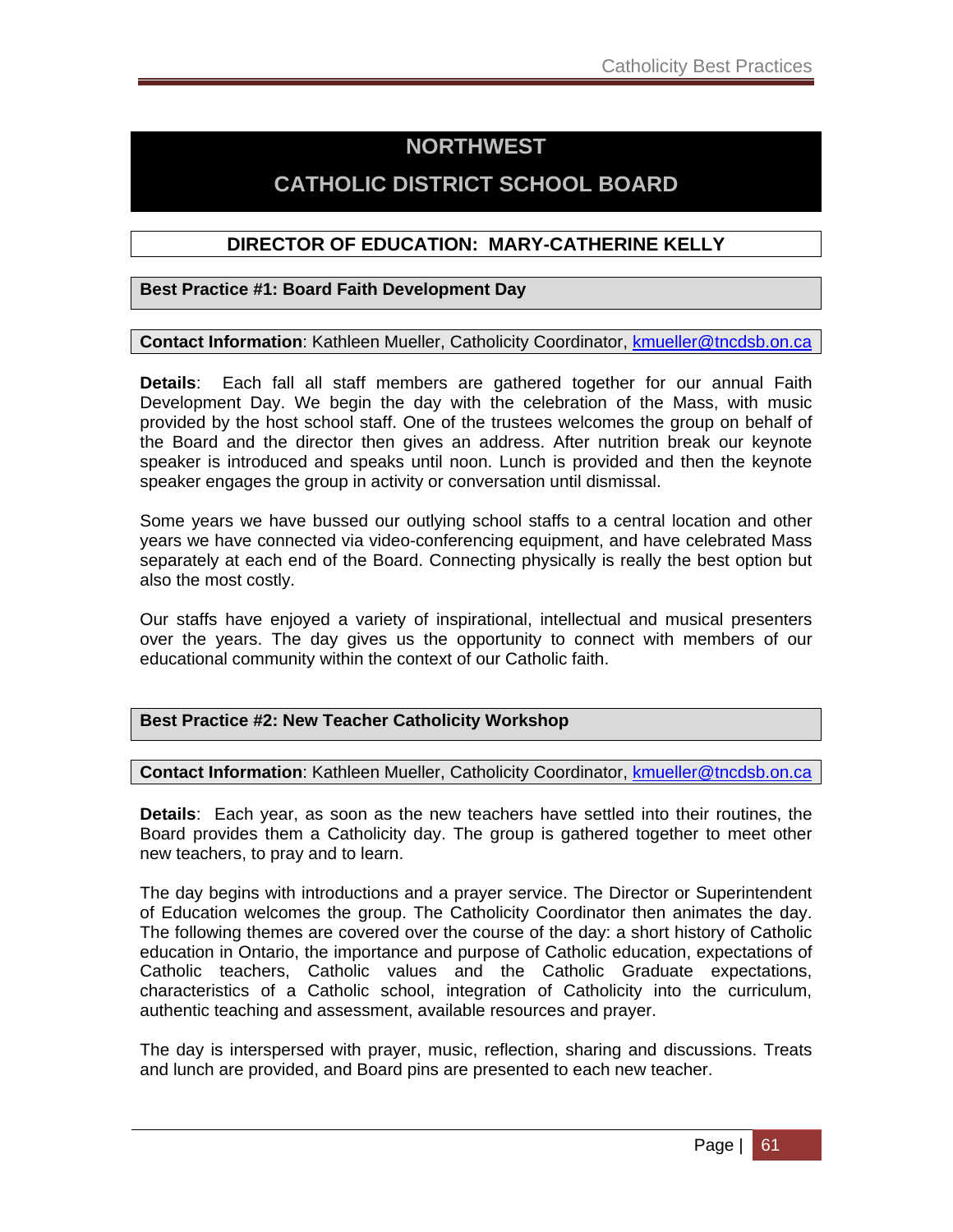New teachers genuinely appreciate the day as it very much feels like a retreat and they receive a great deal of helpful information.

### **Best Practice #3: Commissioning service**

**Contact Information**: Kathleen Mueller, Catholicity Coordinator, **kmueller@tncdsb.on.ca** 

**Details**: At the beginning of each year a special day is set aside to commission the teachers for their vocations during the parish Mass. After the homily the priest calls the principals forward, and they in turn call each teacher forward. Every person receives a taper, which is lit from the Christ candle, and a short ceremony ensues.

In this way the staffs recognizes our dependence on the Lord Jesus to sustain us in our vocations. We also realize that we are part of the larger church community and responsible to that community to spread the Good News and the tenants of the faith.

The ceremony is both meaningful and empowering.

### **Best Practice #4: Adult Faith Formation**

**Contact Information:** Kathleen Mueller, Catholicity Coordinator, kmueller@tncdsb.on.ca

**Details:** In addition to the annual Faith Development Day, the Board is supporting several initiatives to further develop the faith life of teachers. Half day release is being provided for every teacher for extra catechesis. The OECTA AQ Religious Education course is also being provided connecting four communities using the Board videoconferencing equipment. Personal prayer books and support materials are provided for all staff for the seasons of Advent and Lent.

#### **Best Practice #5: Communications for Catholic Education:**

**Contact Information:** Kathleen Mueller, Catholicity Coordinator, kmueller@tncdsb.on.ca

**Details:** A focused effort is being made to communicate a positive and informative Catholic message to our communities this year. Posters have been developed and are being displayed in our public buildings advertising our Catholic schools and what they represent. Calendars were sent to all families at the beginning of the year, highlighting school and liturgical information. Monthly newsletters are sent to all parishes and stakeholders. Kindergarten welcome bags with informational, educational, and Catholic based contents are being given out at registrations. A concerted effort is being made to have press releases, articles, photos and advertisements placed in local newspapers.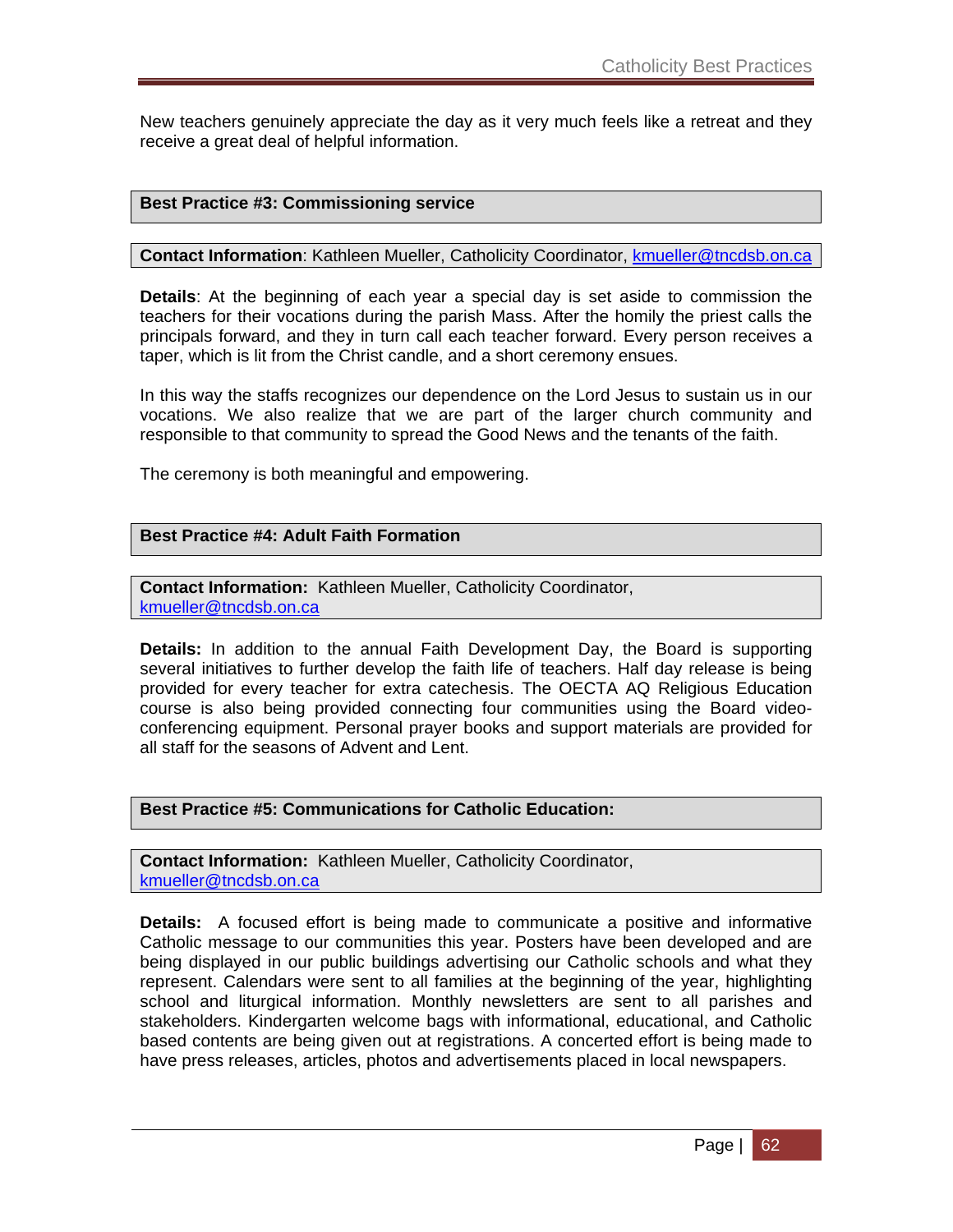### **Best Practice #6: Teaching Gospel Values and Developing Character**

**Contact Information:** Kathleen Mueller, Catholicity Coordinator, kmueller@tncdsb.on.ca

**Details:** Based on a survey of parents in the district, ten values were chosen to be the focus for the ten months of school. Each month a division-level package is sent to each teacher and principal. The package includes staff and student prayers, quotes, Bible references and stories, literature connections and lessons, ideas for integrating into curriculum areas, posters, calendars with daily quotes, prayers or activities, resources and music suggestions. Schools are encouraged to use the value of the month for their "big idea" theme. "Teaching Catholic Values and Developing Character" Kits have been placed in each library with the resources needed to carry out the suggested activities. New resources are added as the year proceeds. Teachers are asked to collate their packages into binders that were provided at the beginning of the year.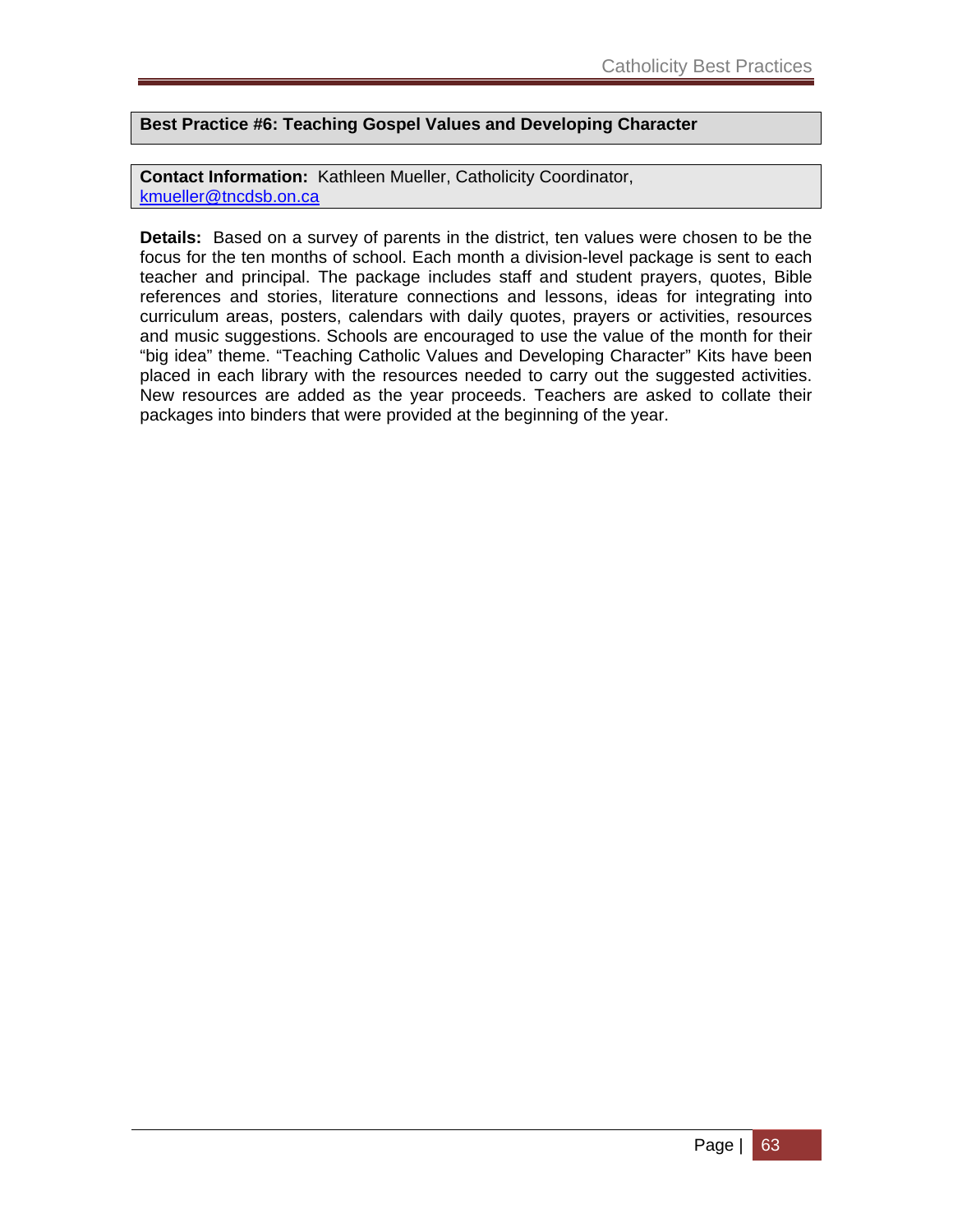## **OTTAWA**

## **CATHOLIC SCHOOL BOARD**

### **DIRECTOR OF EDUCATION: JAMES G. MCCRACKEN**

**Best Practice #1: Christian Community Day**

**Contact Information**: Janet Bentham, Religious & Family Life Coordinator, Student Success Dept. janet.bentham@ottawacatholicschools.ca

**Details**: Early in the fall of each year, the Ottawa Catholic school board community gathers for Christian Community Day. This event sets out the Board vision for the coming year. Over 3,000 teachers, administrators and support staff attend the day. Employees look forward to hearing the messages of the Director of Education, the Archbishop and keynote speakers as well as reuniting with colleagues. Christian Community Day has become a tradition that has strengthened our Catholic educational community. It is an adult faith experience that is valued by employees serving to unite all in a common Gospel vision.

### **Best Practice #2: Faith Mentors**

**Contact Information**: Janet Bentham, Religious & Family Life Coordinator, Student Success Dept. janet.bentham@ottawacatholicschools.ca

**Details**: Principals benefit from having a staff member who is committed to the faith life of the school, and is provided with professional development to assist them. Some Catholic teachers welcome the opportunity to deepen their commitment to the Catholic faith and develop their sense of spiritual leadership. Faith mentors have been established in the elementary schools of Ottawa Catholic. After experiencing two full days of formation in adult faith, liturgy and religious education, faith mentors return to their schools with sound liturgical practice and strategies for strengthening the homeschool-parish relationship.

### **Best Practice #3: Catholic Symposium Conversation**

**Contact Information**: Janet Bentham, Religious & Family Life Coordinator, Student Success Dept. janet.bentham@ottawacatholicschools.ca

**Details**: The *Our Catholic Schools* conversation began with all principals engaging in the questions, and the implementation of an adult faith package that allowed school staffs, school councils and students to engage in the process. Over 5,000 people participated and documented their responses to the five questions. This material was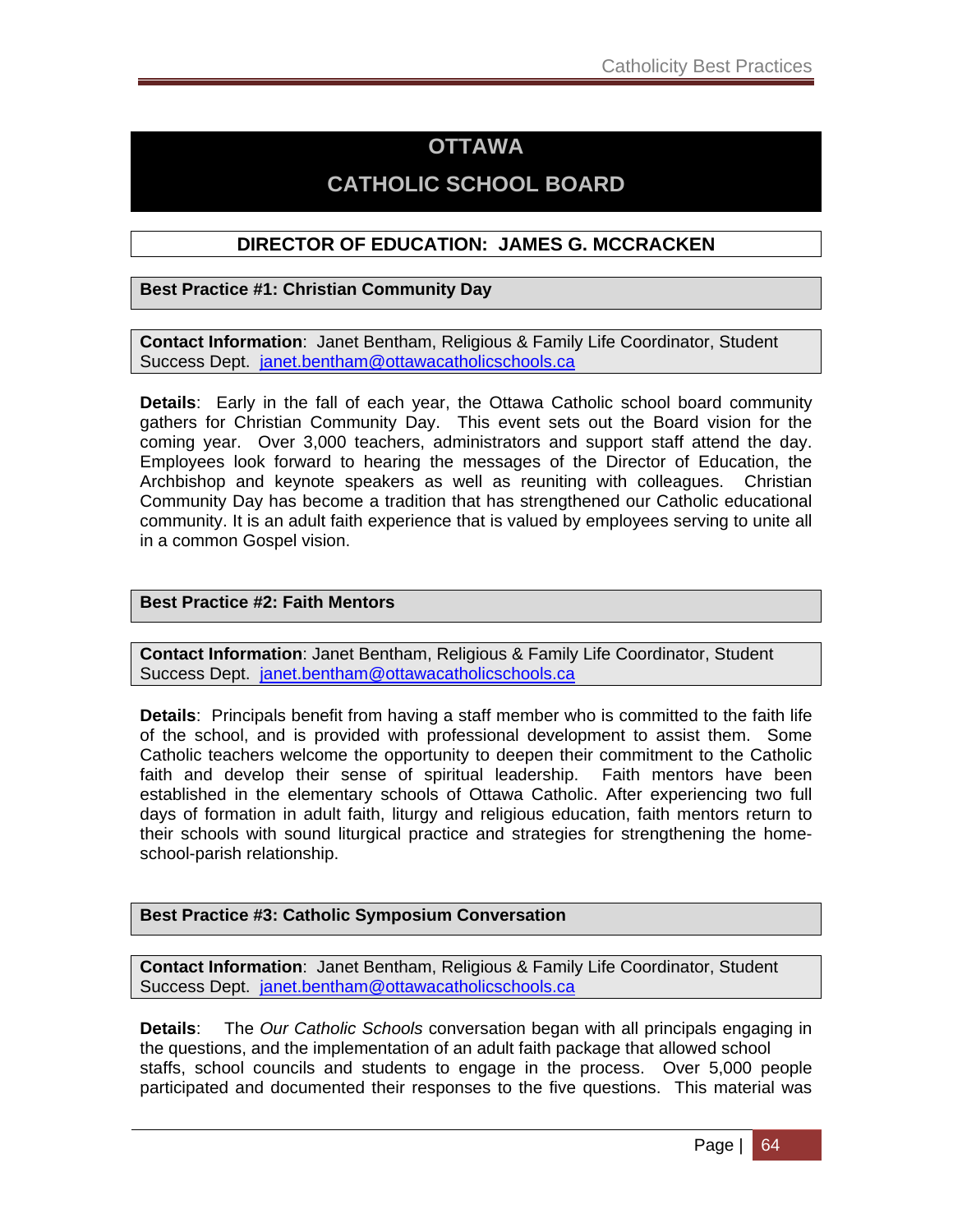condensed into a publication with themes that became the basis of the Board's Character Formation model.

In November 2007, the Director of Education hosted a symposium meeting with representatives from all the partners in Catholic education. Speakers were drawn from the Ottawa Catholic educational community including students, priest, principal and teacher. Drawing on the parable of the sower, participants responded to two key questions:

- $\ddot{\bullet}$  To develop support for publicly funded Catholic education, what is it that we celebrate in Catholic schools?
- $\ddot{\phantom{1}}$  To build support for publicly funded Catholic schools, how do we respond to challenges with creative initiatives?

A resource package was developed to bring this same conversation back to schools and school councils. A DVD of highlights from the day, including statements from the Director of Education, James G McCracken and Archbishop Prendergast. Schools and school councils are using these resources as part of their professional development and adult faith formation.

### **Best Practice #4: Character Formation and the Virtuous Life**

**Contact Information**: Janet Bentham, Religious & Family Life Coordinator, Student Success Dept. janet.bentham@ottawacatholicschools.ca

**Details**: Drawing on information from various committees within the Board, and from participants in the Catholic Symposium, a model for character formation was developed, critiqued, and is now being implemented. The Gospel values of faith, hope, love, community, dignity of persons, excellence, justice and stewardship for creation form the template that is our guide to 'Virtues Education'. The Gospel of Jesus Christ, as expressed in scripture and Church tradition, is at the centre providing direction, motivation and spiritual depth to each of these values.

Materials have been produced for homes, parishes and schools to promote education of virtues. An example is a pamphlet for families providing ways to develop virtuous character in our children. The resource book for schools includes a component for adult faith.

### **Best Practice #5: Board Spiritual Theme**

**Contact Information**: Janet Bentham, Religious & Family Life Coordinator, Student Success Dept. janet.bentham@ottawacatholicschools.ca

**Details**: For the last several years, the Board has adopted a Spiritual Theme that provides focus and system support to adult faith formation. Linked to the Character Formation model, one Gospel value is taken, developed and used to form the basis for prayer, liturgy and adult faith development. For example, the most recent theme was *'We Care for God's Creation'*. This theme gives school communities a spiritual context within which to gain a greater appreciation for the environmental issues facing society.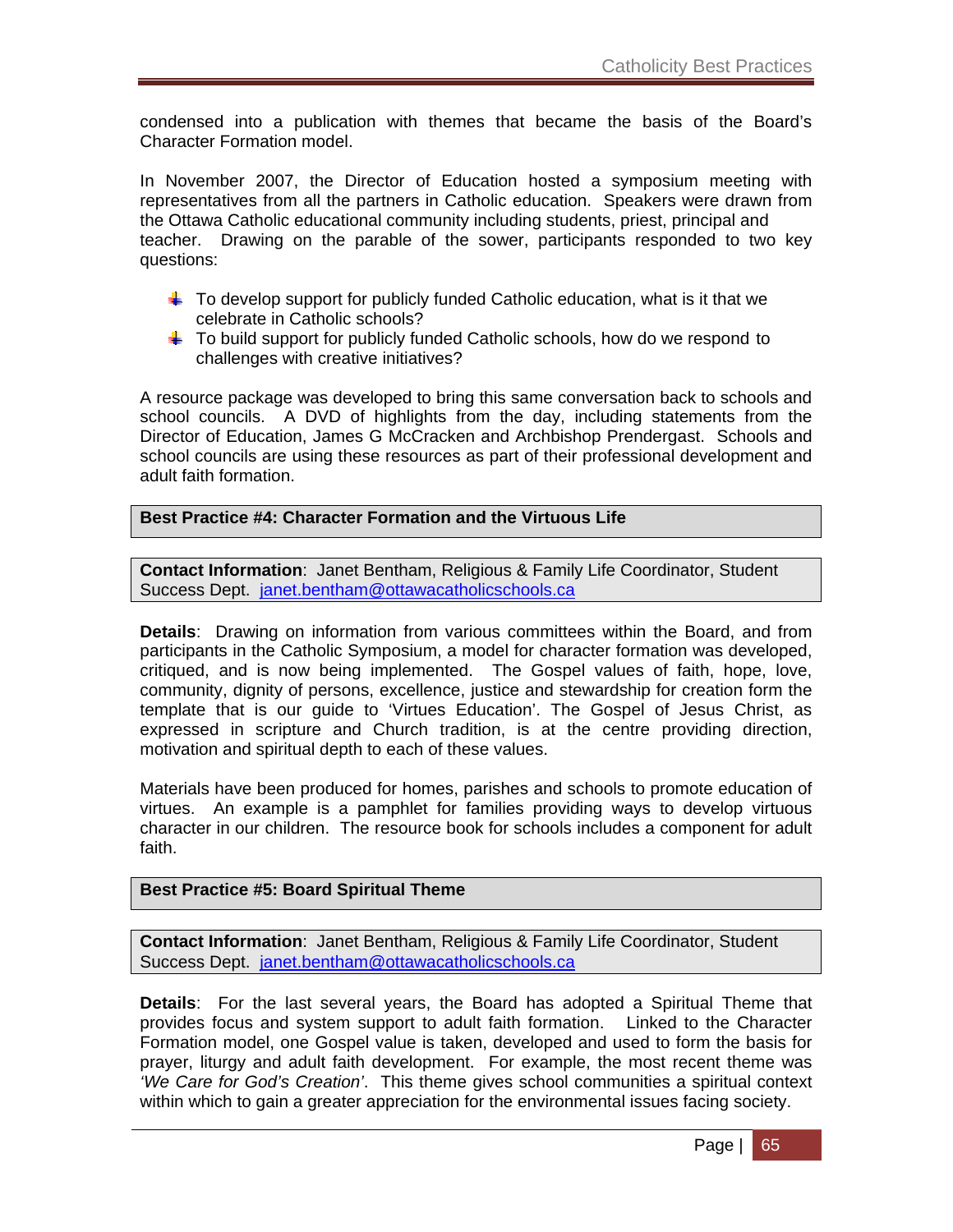It also provides a focus for faith development in appreciating the love and gifts of the Creator.

A theme banner, logo and power point presentation give visual expression. A theme package provides extensive prayer resources as well as spiritual quotes and an outline of Church teachings on the theme. A theme song is composed, performed and recorded providing musical expression. Board staff and students have embraced the theme and used it in a variety of creative ways.

#### **Best Practice #6: Parish – School Dialogue**

**Contact Information**: Janet Bentham, Religious & Family Life Coordinator, Student Success Dept. janet.bentham@ottawacatholicschools.ca

**Details**: A group has been formed to meet and discuss ideas for strengthening the parish/school relationship. Pastors, principals, a chaplaincy leader and the Religious education Coordinator and Consultant meet to share best practices and discuss any issues of concern. The focus of the group is to be creative and pastoral in meeting the needs of school communities: students, families and staff and to encourage commitment to Catholic education.

#### **Best Practice #7: Adult Faith**

**Contact Information**: Janet Bentham, Religious & Family Life Coordinator, Student Success Dept. janet.bentham@ottawacatholicschools.ca

**Details**: Principals (on a monthly basis), Vice-Principals and various staffing groups within the school board community have opportunities for Adult Faith sessions with the Religious Education Coordinator and Consultant. The sessions focus on scripture with an exegesis and hermeneutical emphasis. Participants are provided opportunities to reflect and share about these theological topics and make connections to personal life and professional practice.

Principals and Vice-Principals are provided with a retreat experience in the fall of each school year. This provides time for reflection and Adult faith formation on the Board spiritual theme. The Catholic Leadership Framework is the starting place for developing strong Catholic leadership skills. Leadership challenges and theories are examined from a faith perspective and the connection of faith to professional practice and interpersonal relationships is addressed as each SUPRINCO meeting. An example is the examination of 'adaptive challenges' and how our faith and discernment can be seen as effective tools for success.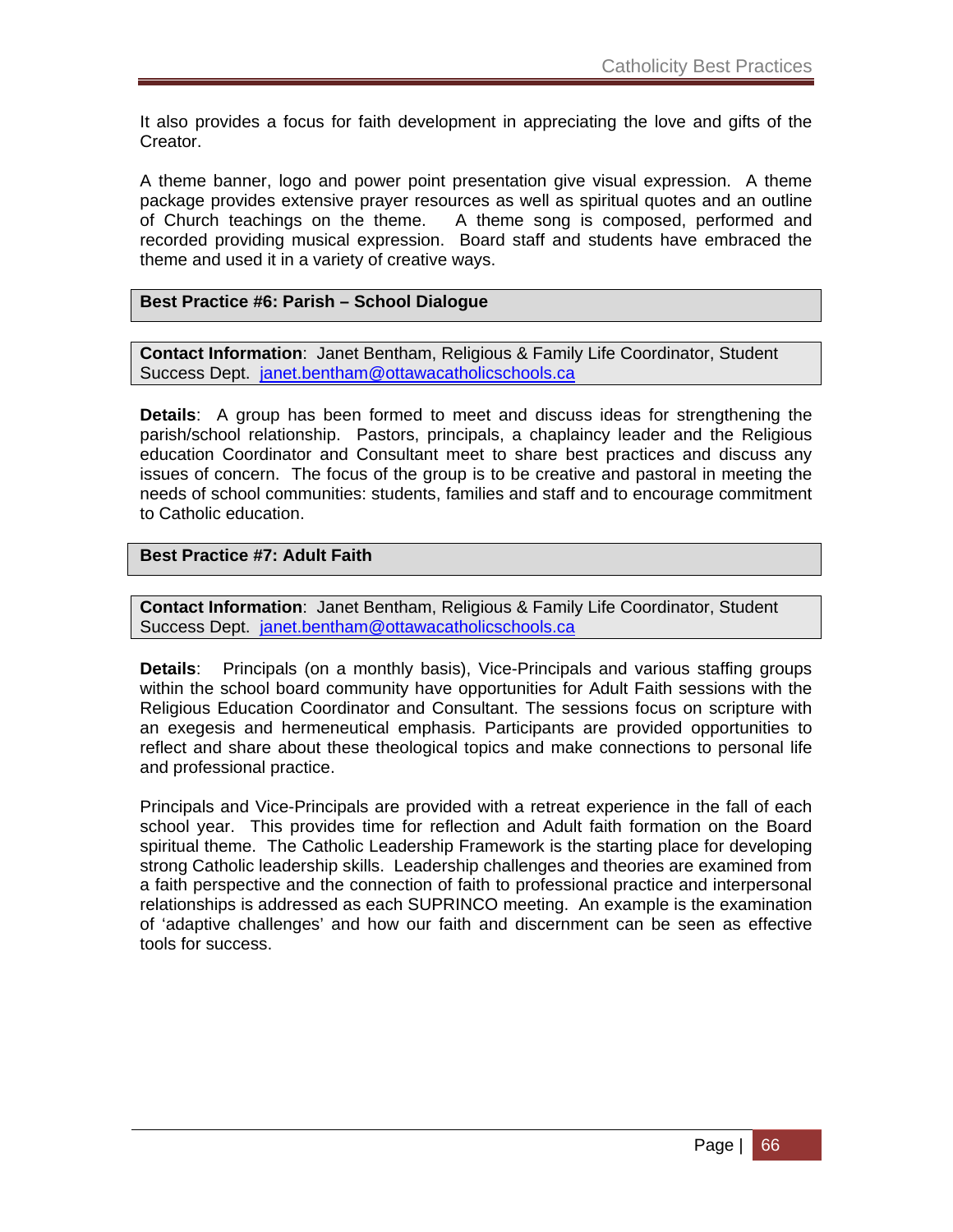# **PETERBOROUGH VICTORIA NORTHUMBERLAND AND CLARINGTON CATHOLIC DISTRICT SCHOOL BOARD**

### **DIRECTOR OF EDUCATION: JOHN MACKLE**

### **Best Practice #1: System Faith Day**

**Contact Information**: John Mackle, Director of Education, jmackle@pvnccdsb.on.ca

**Details**: A gathering of all PVNCCDSB employees takes place every other year at St. Peter's Secondary School, Peterborough. The focus in October 2007 was "Ministering to Youth", and our keynote speaker was David Wells, Director of Religious Education, Plymouth Diocese, England.

This past October, 2008, was a school-based "Faith Day". Each principal was responsible for the planning and co-ordination of this day with his/her staff community.

### **Best Practice #2: Catholic Virtues into Action Project**

**Contact Information**: John Mackle, Director of Education, jmackle@pvnccdsb.on.ca

**Details:** A system committee identified the following monthly Virtues:

| September - |                 | Respect        | February - |                          | Compassion  |
|-------------|-----------------|----------------|------------|--------------------------|-------------|
| October     | $\sim$ 10 $\pm$ | Empathy        | March      | $\sim$                   | Forgiveness |
| November    | $\sim$          | Justice        | April      | $\blacksquare$           | Stewardship |
| December    | $\sim$          | Patience       | May        | $\sim$ $-$               | Tolerance   |
| January     | $\sim$          | Responsibility | June       | $\overline{\phantom{0}}$ | Honesty     |

Each month, as part of the Director's Meeting, a principal and our Faith Animator present an introduction to the Virtue via Gospel reading, reflection, and prayer.

Principals receive the following electronic resources each month:

- $\begin{array}{ll}\n\textcolor{red}{\bigoplus}\n\\ \textcolor{red}{\bigoplus}\n\\ \textcolor{red}{\bigoplus}\n\end{array}$  Principal Message re Virtue for school newsletter
- Prayers/Quotes for the month
- $\ddot{\phantom{1}}$  Prayers of the Faithful for monthly school liturgy
- $\frac{1}{2}$  Monthly bulletin board ideas
- $\frac{1}{2}$  Resources for classroom teachers
- ↓ Virtue discussion points for Catholic School Council meeting
- $\frac{1}{2}$  Message for Parish Bulletin.

Our Communications Department has also prepared posters, bookmarks, mugs to promote this Virtues project.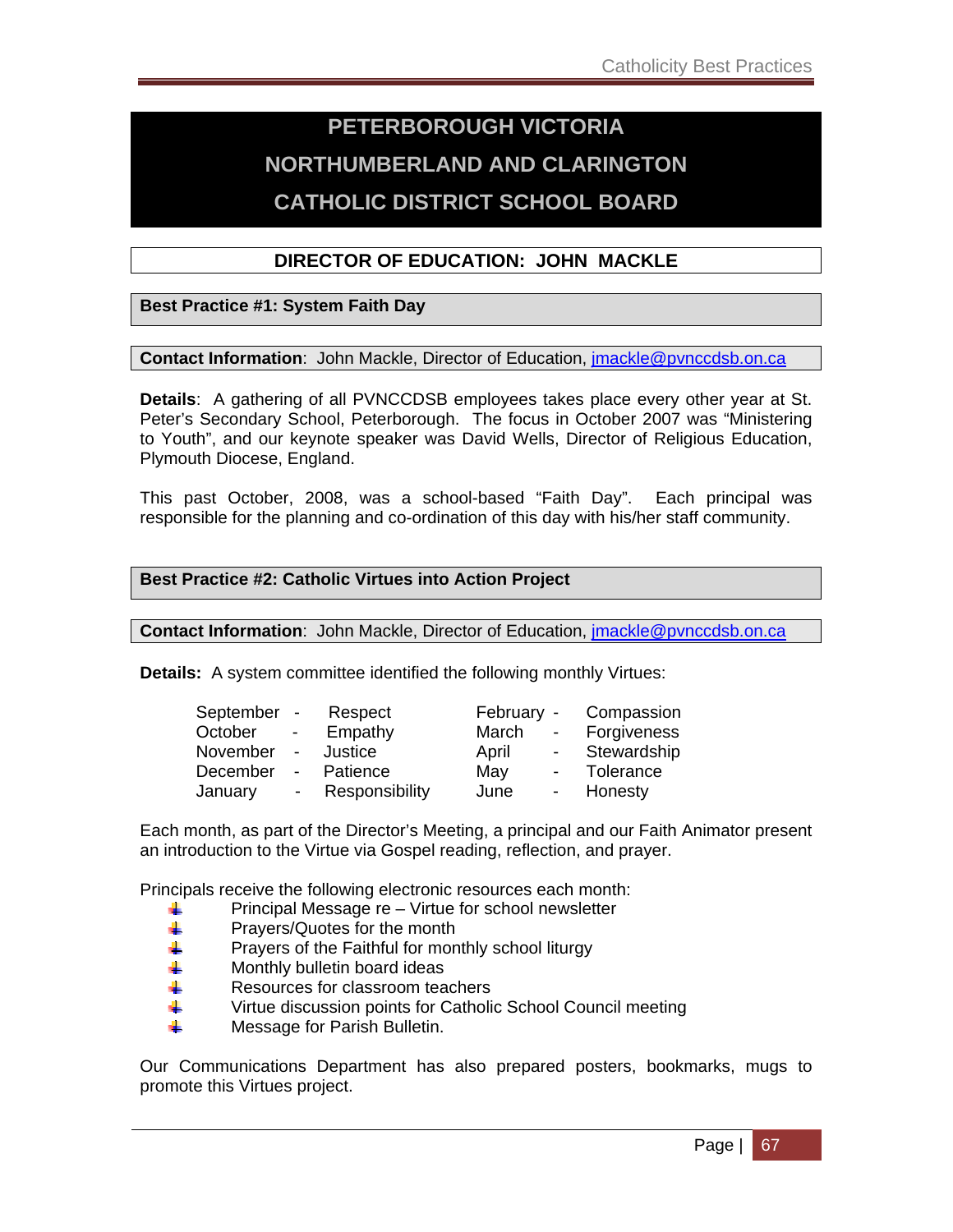### **Best Practice #3: Leaders Today**

#### **Contact Information:** John Mackle, Director of Education, jmackle@pvnccdsb.on.ca

**Details:** PVNCCDSB has engaged Leaders Today to present a motivation talk to all students K-12. In addition, selected students (approximately 25 per school) will participate in integrated hands-on workshops to inspire, motivate, and provide students with the tools to be social action leaders. These "volunteer ambassadors" in elementary schools receive a half-day workshop, and secondary students receive three full day workshops.

All grade 10 students will also be researching social service/charitable agencies in their local areas and presenting background information on the mission/mandate of the agency they research. Each secondary school will be eligible for a \$5,000.00 grant to present to the agency they believe is most in need of financial support.

#### **Best Practice #4: "Imparting the Spirit" Catholic Student Leadership Award**

**Contact Information:** John Mackle, Director of Education, jmackle@pvnccdsb.on.ca

**Details:** The Principals and Vice-principals' Association of our Board annually presents a Catholic Student Leadership Medal to one student for each of our 38 schools.

This award recognizes a student who consistently demonstrates many of the outstanding qualities described in our Catholic School Graduate Expectations:

- $\leftarrow$  A Discerning Believer
- $\frac{1}{2}$  A Reflective, Creative, Holistic Thinker
- $\frac{1}{2}$  A Self-directed, Responsible, Lifelong Learner
- $\leftarrow$  A Responsible Citizen
- $\leftarrow$  A Collaborative Contributor
- An Effective Communicator.

The information from the nomination package for each student is summarized and published in a booklet which is distributed to all who attend the evening Awards Ceremony, held on the Wednesday during Catholic Education Week.

In addition to award recipients and their families, all principals, vice-principals, many school staff, trustees, senior officials, and our Bishop attend this celebration of student excellence and leadership.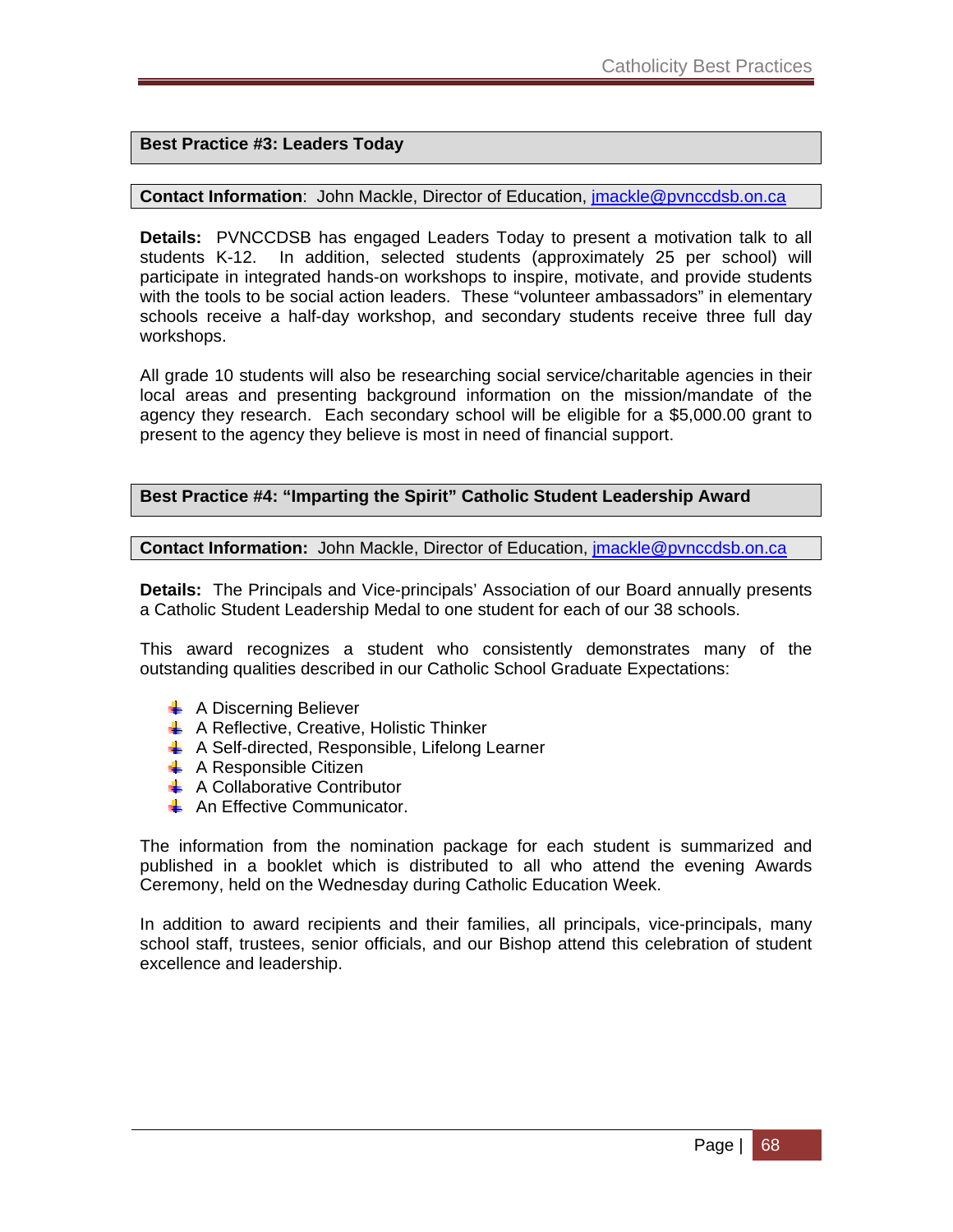### **Best Practice #5: Administration Retreat**

**Contact Information**: John Mackle, Director of Education, jmackle@pvnccdsb.on.ca

**Details:** Each year all principals, superintendents, and managers gather for a two-day spiritual retreat. This past January 2009, Doug Finbow presented our retreat, "The Dream of God: Educating for Creativity, Wholeness and Just Living".

The retreat included six sessions:

- 1. "The Dream of God"
- 2. Spirituality and Creativity
- 3. Sabbath, Shalom and Wholeness
- 4. Living Toward Solidarity and Justice
- 5. Walking to God: Dream
- 6. God: Dream in Our School Communities.

#### **Best Practice #6: Annual Spiritual Theme – over the past five years**

**Contact Information:** John Mackle, Director of Education, jmackle@pvnccdsb.on.ca

**Details:** 

**2004-2005** Discipleship: Being the Body of Christ

 Discipleship is a life disciplined in God's word, a life disciplined in prayer, and a life disciplined in love. We are the Church, a body of people centred in Jesus.

**2005-2006** Called to Serve: "I am the vine, you are the branches" John 15:1

 This image calls us to a relationship of intimacy between Christ and ourselves, and challenges us to develop rich and supportive relationships with our students and colleagues.

 This image calls us to take seriously Christ's presence in our lives and our call to discipleship, to bear fruit, to be of service to others.

 This image calls us to recognize that bearing fruit isn't optional – showing love, kindness, generosity, forgiveness, commitment to Jesus' Church, an eagerness to worship and hear God's word and live the Gospel message is a critical part of our ministry.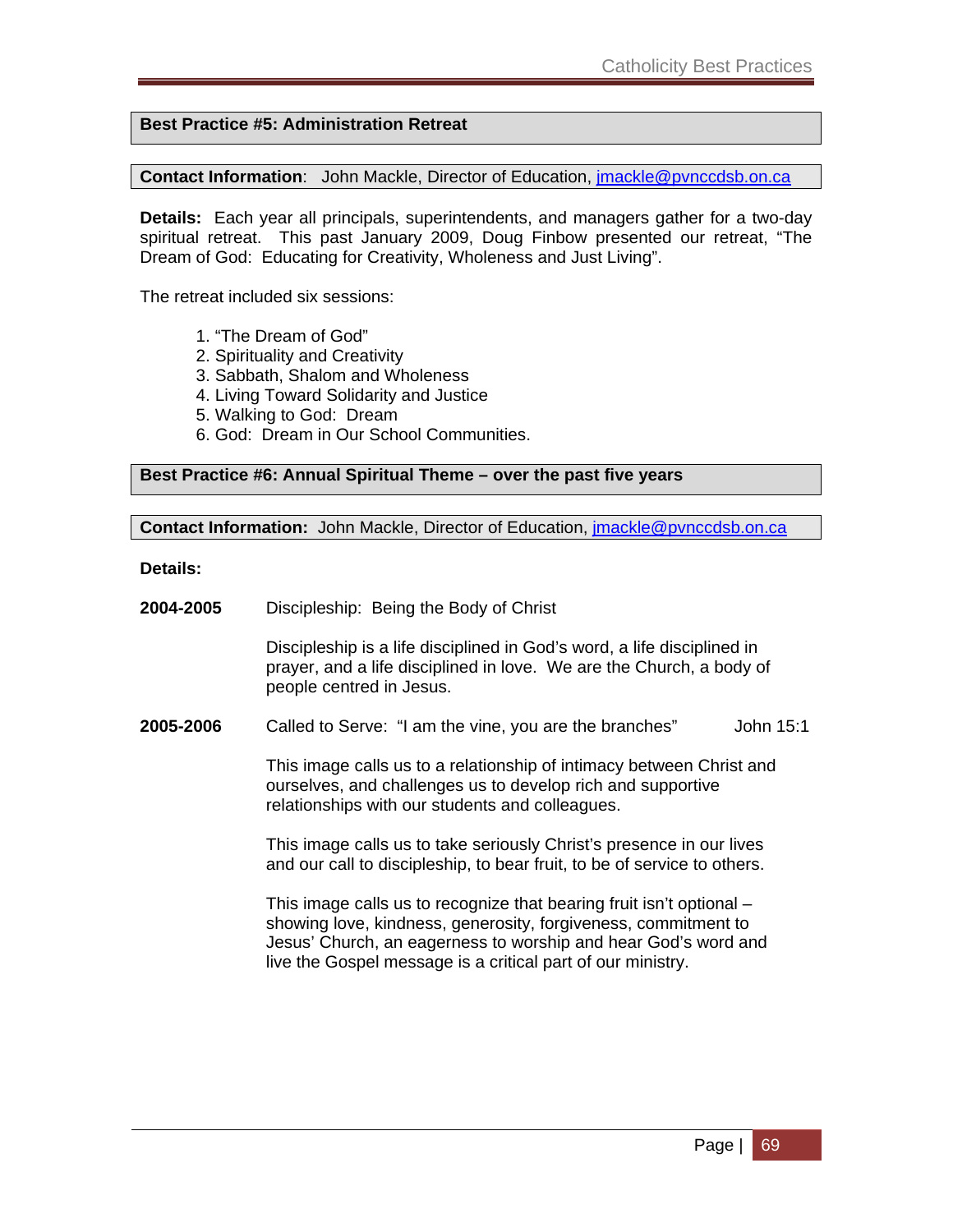**2006-2007** Empowered by the Spirit: "I will pour out my spirit upon all" Acts 2:17

 The Holy Spirit makes us able to take part in God's work in the world and makes it personal. The kingdom becomes my vision for living. God's hope for all becomes my hope for all. God's sorrow over people's situations and actions becomes mine too. If the Holy Spirit has me, God is not distant but close up and real. The human spirit soars because of the Holy Spirit.

**2007-2008** Believe, Love, Act: "Love one another as I have loved you" John 13:34

 We are challenged to become architects of a Catholic culture in our schools:

| <b>Believe</b> | $\sim$                   | create a Gospel Culture           |
|----------------|--------------------------|-----------------------------------|
| Love           | $\blacksquare$           | create a Culture of Relationships |
| Act            | $\overline{\phantom{0}}$ | create a Culture of Service.      |

 The heart and soul of Catholic education is the character of Jesus Christ who proclaims the good news that God wills for us, the fullness of life.

| 2008-2009 | Believe, Love, Act: "Love your neighbour as yourself" | Luke 10:27 |
|-----------|-------------------------------------------------------|------------|
|           |                                                       |            |

- Believe We are a community of believers living out the call of our Baptism through personal faith in Jesus and witnessing together the Good News of the Gospel.
- Love We are reminded that the greatest commandment has three parts: love God, love neighbours, and love ourselves which is a circle or triangle because we need to know God loves us and learn to love ourselves as God loves us before we can truly love our neighbours.
- Act Jesus did not simply preach the Gospel, He lived it. The life of Jesus was a life of ministry, of service, self-giving, healing, and advocacy for others.

### **Best Practice #7: Student Poverty Fund**

**Contact Information:** John Mackle, Director of Education, jmackle@pvnccdsb.on.ca

**Details:** The number of families living in poverty across our Board continues to grow. Our region's poor students face the greatest risk of health problems, difficulties in school, and stress-related illnesses.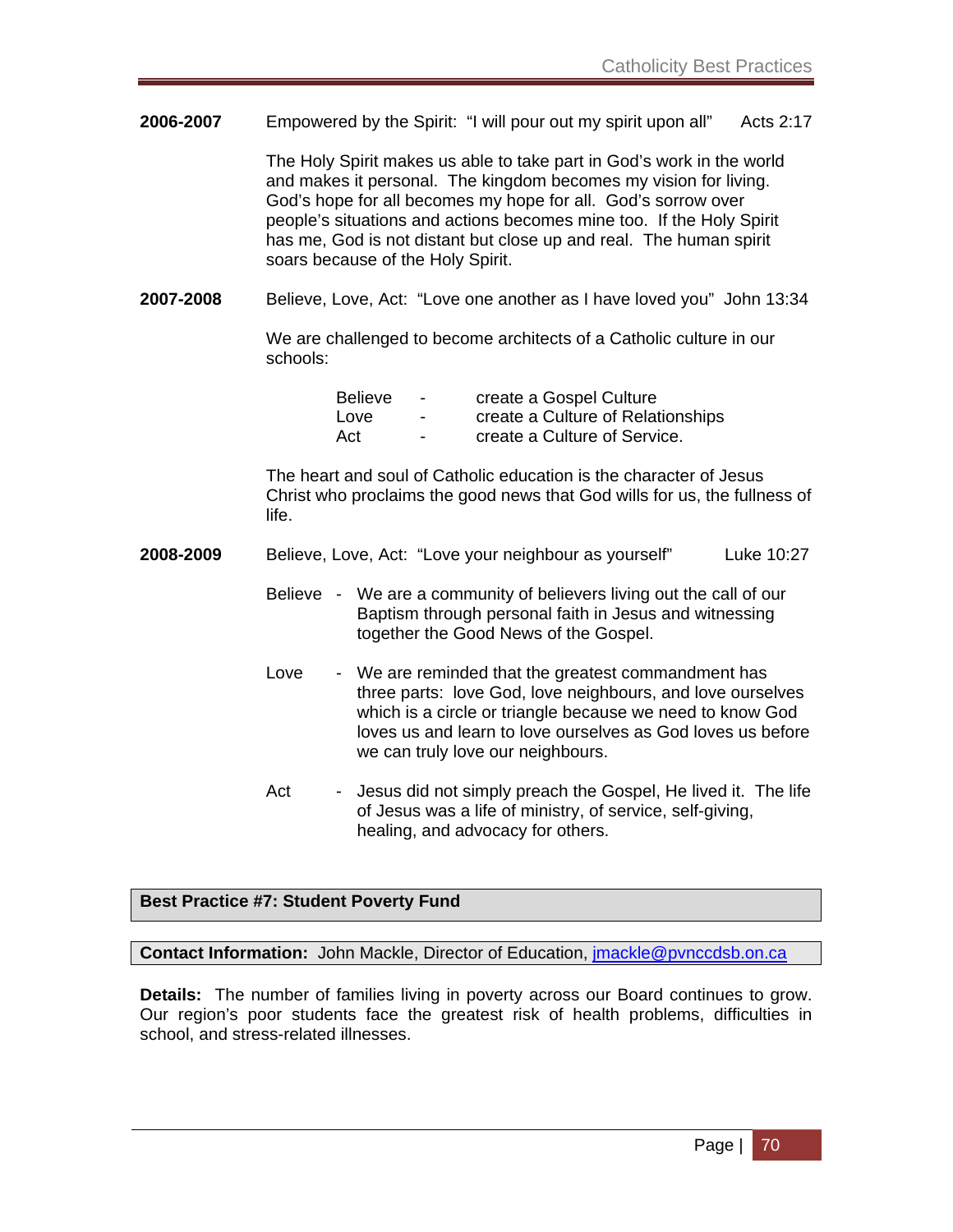"Vibrant communities ensure that basic needs are met. There is no family without a roof over its head. No child goes to school hungry. No person suffers from abuse or violence without having a safe place to go. No family lives as an island – without help and support when needed." *Caledon Institute of Social Policy*

Documentation clearly indicates that the poor are more vulnerable to abuse, criminal influence, and despair. Poor students have little hope and few choices.

To meet our challenge, "Helping to Alleviate Poverty", we propose establishing a Student Poverty Fund. Our objective will be to raise charitable funds to counter the effects of poverty on the students within our schools.

The PVNC-SPF will be administered by an Advisory Committee which will be comprised of representatives from all employee groups as well as our important Catholic partners.

Our initial fund-raising effort to establish the PVNC-SPF will be the PVNC Annual Charity Golf Tournament, Saturday, June 27, 2009.

Last June 2008, our first Annual Charity Golf Tournament raised over \$10,000.00 which was donated to our Habitat for Humanity staff build. Between July 2008 and October 2008 a new home was built by PVNC staff. The key to this new home was presented to the family at a special ribbon cutting ceremony and home blessing in early November 2008.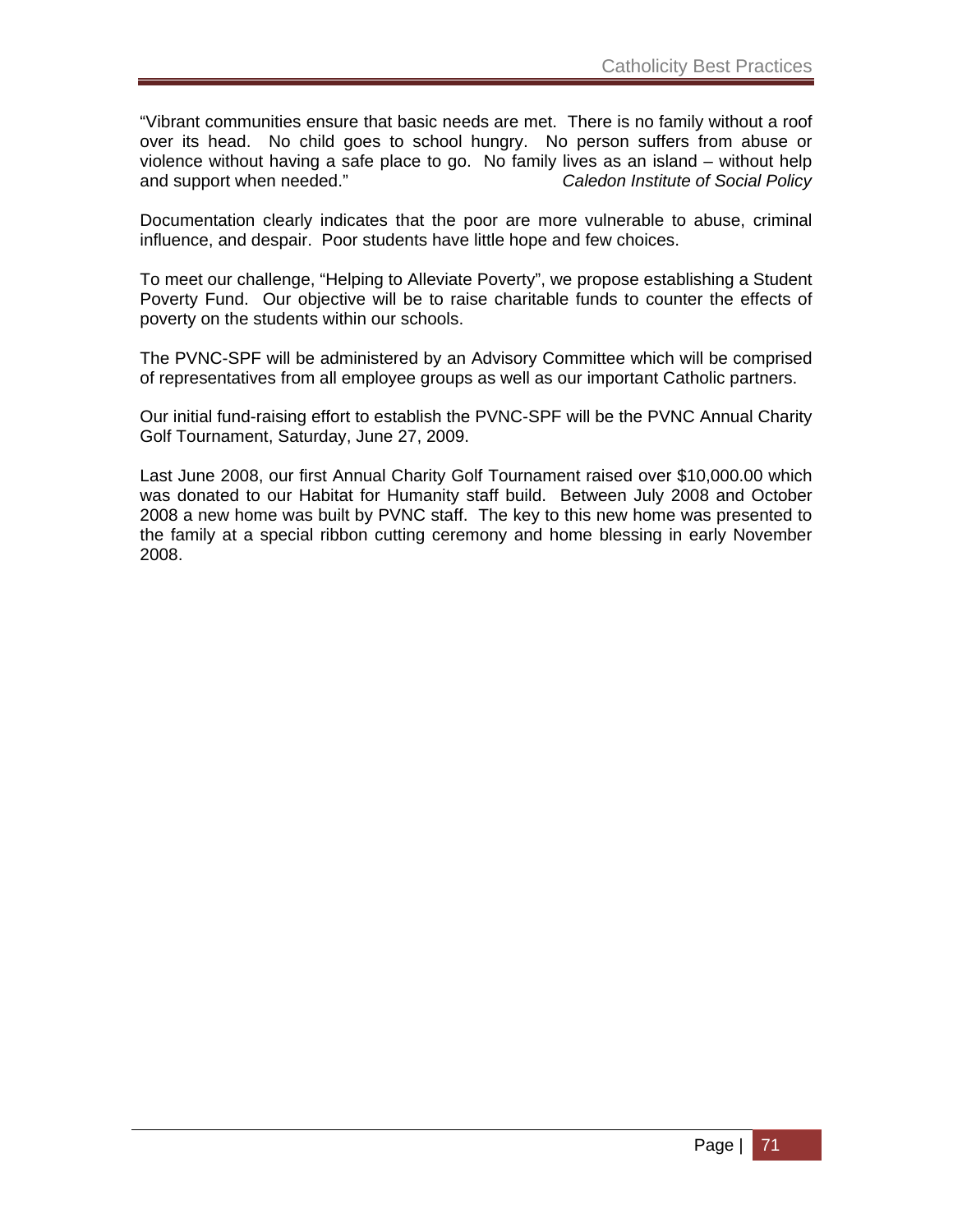## **RED LAKE**

## **ROMAN CATHOLIC SEPARATE SCHOOL BOARD**

### **SUPERVISORY OFFICERS: KEVIN AND JOANNE DEBNAM**

**Best Practice #1: Reflection Day (Holy Thursday)**

**Contact Information**: Betty Brush, Consultant, Religious Studies, Religion and Family Life, Suzanne Chartier-White, Principal, 807-727-2365 principal@stjohnsredlake.com

**Details**: Holy Thursday afternoon, students are placed in multi-age groupings and meet in the various classes for craft and other activities based on scripture and scriptural symbolism. Afternoon activities conclude with a liturgy focussing on Holy Week and the connections between the activities and Christ's passion, death and resurrection.

### **Best Practice #2: Virtues/Bead program**

**Contact Information**: Suzanne Chartier-White, Principal, 807-727-2365 principal@stjohnsredlake.com

**Details**: Based on material obtained from Dufferin-Peel CDSB. A virtue is selected for each month. At the beginning of the month, the virtue is "launched" with a short liturgy. Teachers incorporate the virtue into their daily teachings. Students use digital cameras to make "posters: depicting the virtue and post them throughout the school. Adults in the building carry beads that they hand out when they see the virtue (or other behaviours that bear reinforcing) being displayed by students. Beads go into glass jars, and at the end of the month, bead totals are counted up and averaged as beads/student for every class. The class with the highest number of beads per student gets to select a class reward from a classroom menu they have created with their teachers (e.g. extra recess time, pizza for the class, etc.). The winning class is announced at the following month's liturgy, and the process begins anew.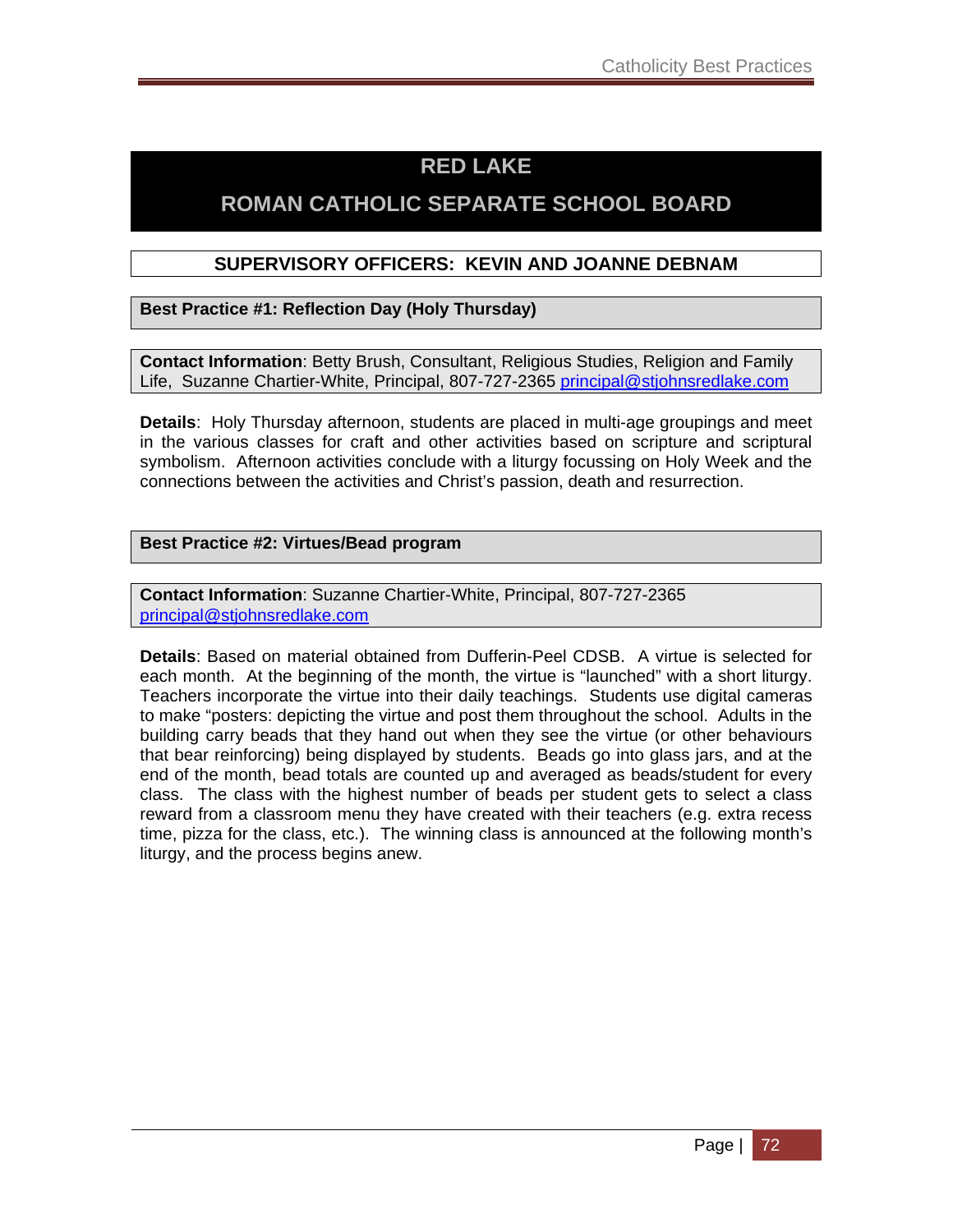## **RENFREW COUNTY**

## **CATHOLIC DISTRICT SCHOOL BOARD**

### **DIRECTOR OF EDUCATION: MICHELE ARBOUR**

#### **Best Practice #1: Yearly Catholic Community & Corporate Focus**

#### **Contact Information**: Michele Arbour, Director; Andrew Bray, Board Chair

**Details**: Each year, our board adopts a primary focus, taken from our vision statement, to guide our activities at a system-wide level with a distinctive Catholic orientation. Our 2008-09 Catholic Community Focus is: *In a spirit of affirmation and celebration today, we strive to foster a world view shaped by the Catholic conversation about life's meaning and purpose.* Within this focus, three specific objectives guide our strategic planning for the year:

- $\overline{\phantom{a}}$  Raise the profile of Catholic education across Renfrew County
- $\ddot$  Support the faith formation of students, staff and the larger Catholic School community
- $\downarrow$  Support the needs of the poor, both locally and globally

These are important points of reference for all our system-wide activities throughout the school year. They help ensure what we do is consistent with our Catholic belief and identity.

### **Best Practice #2: School Faith Portfolios**

**Contact Information**: Michele Arbour, Director of Education; Andrew Bray, Board Chair.

**Details**: Each year, every school in our system compiles a faith portfolio highlighting its activities, which enhance and celebrate its Catholic identity. These portfolios are put on display for members of our school communities to peruse and review.

### **Best Practice #3: Annual Christian Community Day**

**Contact Information**: Tony Cosentino, Religious Education & Family Life Resource Teacher

**Details**: Our annual Christian Community PA Day brings our entire board staff together to address and celebrate the distinctiveness of our Catholic school system. Our guest speakers have included Noel Martin, Sister Clare Fitzgerald, Msgr. Dennis Murphy, Dr. Mark McGowan, and Brian McGowan. The highlight of our day is Eucharist with our

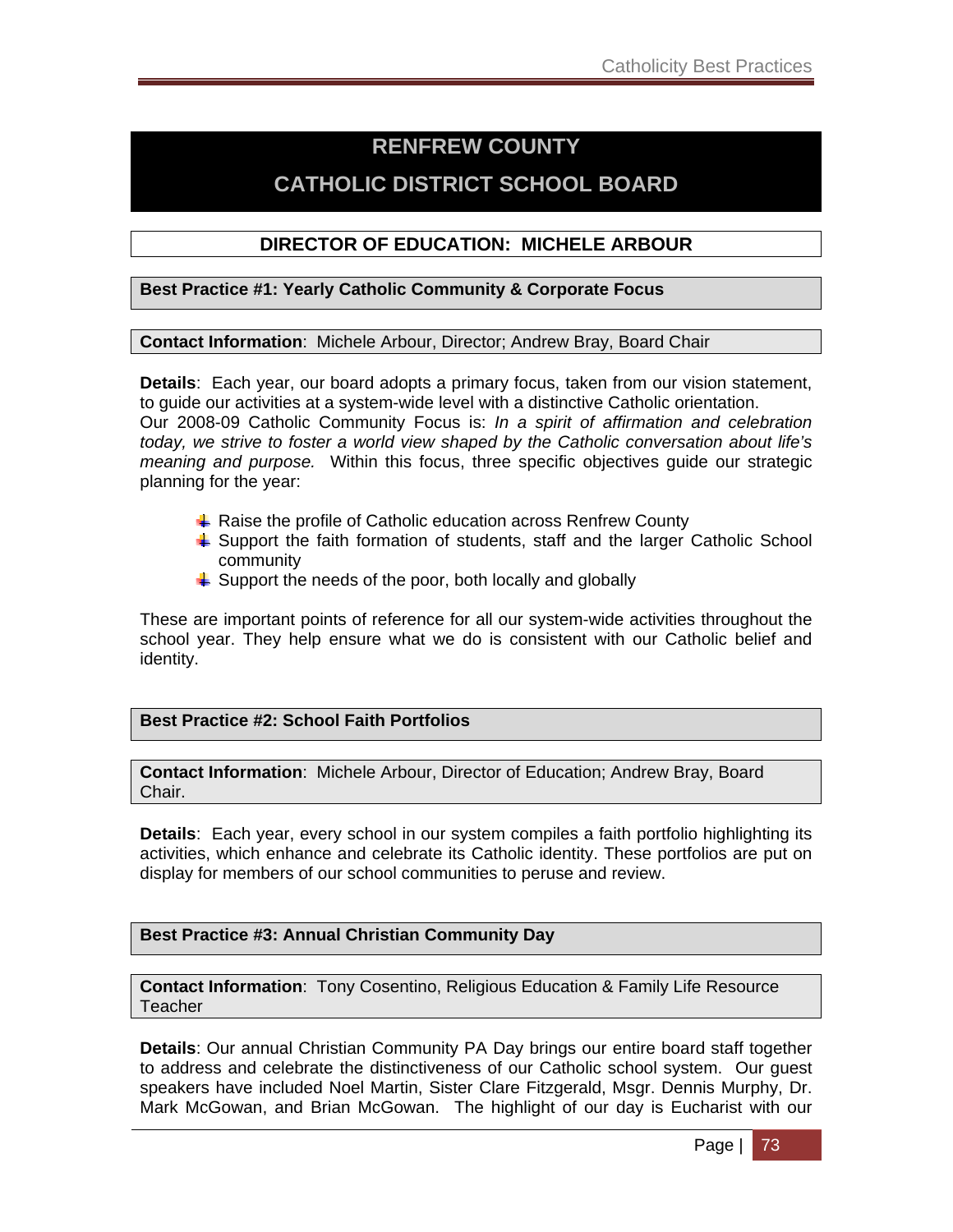Bishop, followed by workshops with a special emphasis on enhancing the Catholic dimension of our schools.

### **Best Practice #4**: **OECTA/OCSTA Religious Education AQ Courses**

**Contact Information:** Tony Cosentino, Religious Education & Family Life Resource **Teacher** 

**Details**: The OECTA/OCSTA Religious Education AQ Courses offered in our board continue to have a positive and lasting impact on teaching and non-teaching staff that have taken them. Many course candidates acknowledge the importance these courses have played in their coming to a more adult understanding of their Catholic faith. Participation in these courses has led them to make a deepened commitment to witnessing this faith as members of the parish worshipping community, with colleagues and with students in the classroom.

### **Best Practice #5: Strong Diocesan Presence**

**Contact Information**: Michele Arbour, Director of Education; Jason Dedo, Director of Adult Faith Formation and Leadership Development, Diocese of Pembroke

**Details**: In September 2006, our board entered into partnership with the Pembroke Diocese whereby one of our teachers was seconded to work as *Diocesan Director of Adult Faith and Leadership Development.* A number of our staff and principals have enrolled in our diocesan adult faith development courses, which are now being coordinated by this teacher. This new partnership continues to build greater understanding and closer cooperation between our diocese and board.

### **Best Practice #6: Adult Faith Development Series for Administrators**

**Contact Information**: Michele Arbour, Director of Education

**Details**: Representatives of our Board's leadership met with our board Chaplain to identify key topics for a series of faith development seminars this winter and spring. Our Chaplain will be leading board administrators through bi-monthly reflection sessions on adult faith themes in keeping with our year's Catholicity focus.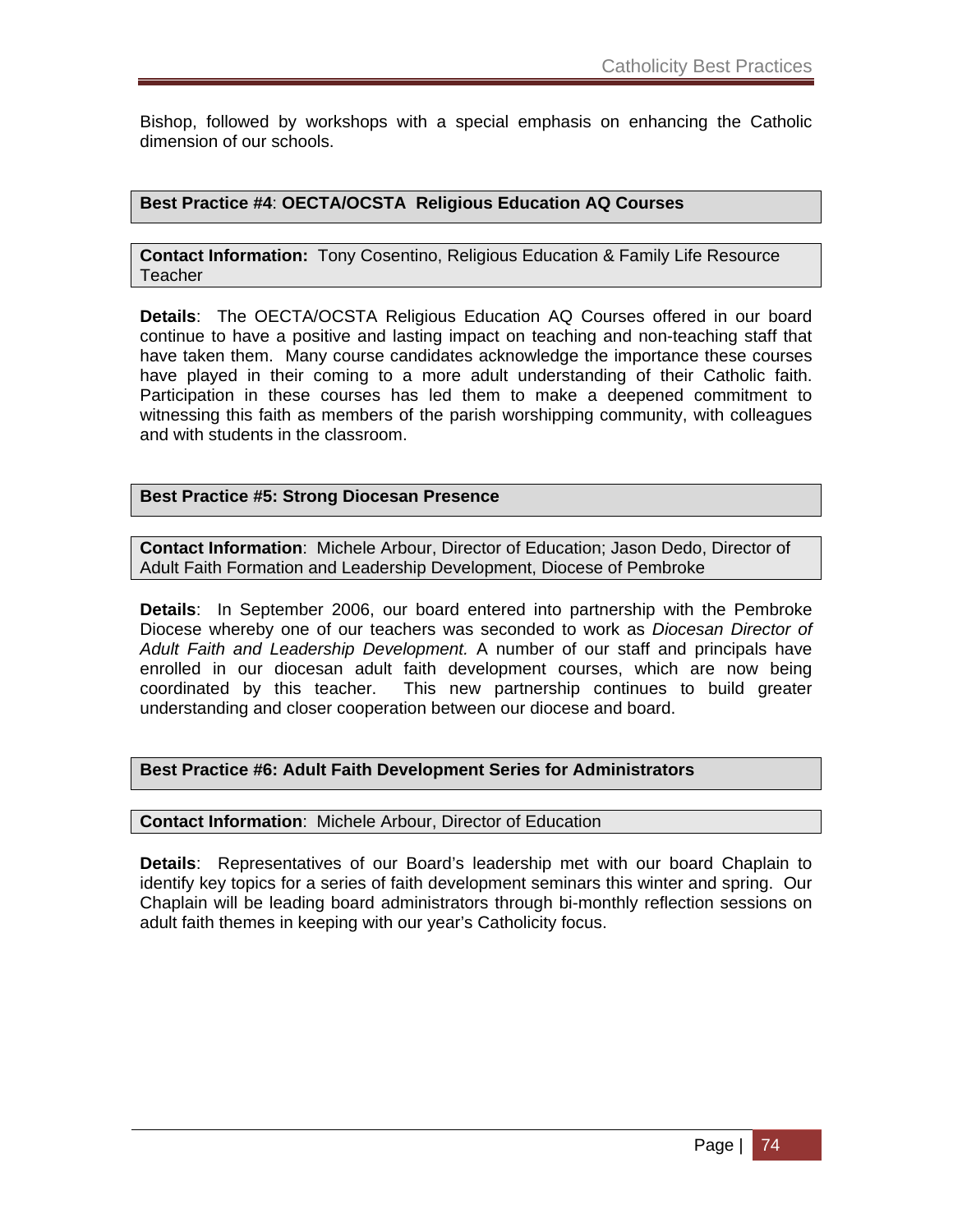## **SIMCOE MUSKOKA**

## **CATHOLIC DISTRICT SCHOOL BOARD**

### **DIRECTOR OF EDUCATION: MICHAEL O'KEEFE**

**Best Practice #1: Faith Day** 

**Contact Information**: Joan Gallagher-Main, Adult Faith Animator igallagher@smcdsb.on.ca

**Details**: Traditionally in September each year, a board-wide staff day of Faith is celebrated. Each year is a different format, such as in families of schools, in regions and all together in one location. In 2005, all staff gathered at the Martyrs Shrine, which included a Pilgrimage, mass, a variety of workshops and other activities. In 2008 the board staff will gather in one of two locations to celebrate our faith through the inspiration of Father Tony Ricard.

### **Best Practice #2: When Faith Meets Pedagogy**

**Contact Information**: Brian Beal, Superintendent of Programme & Services, bbeal@smcsb.on.ca

**Details**: We support, through payment of registration and/or accommodation costs, the attendance of as many staff as possible to attend this annual professional development event. This is a joint venture with OECTA. Many of our staff are workshop facilitators.

### **Best Practice #3: Faith Ambassadors**

**Contact Information**: Joan Gallagher-Main, Adult Faith Animator, igallagher@smcsb.on.ca

**Details:** Each school and board office location has representation of two or more staff members who come together as a whole group and in more frequent regional meetings to share resources, best practices, and to nurture their own faith development. Along with principals and chaplains, faith ambassadors minister to their peers.

### **Best Practice #4: Catholic Values**

**Contact Information**: Diane Legg, Director of Corporate Communications & Public Affairs, dlegg@smcdsb.on.ca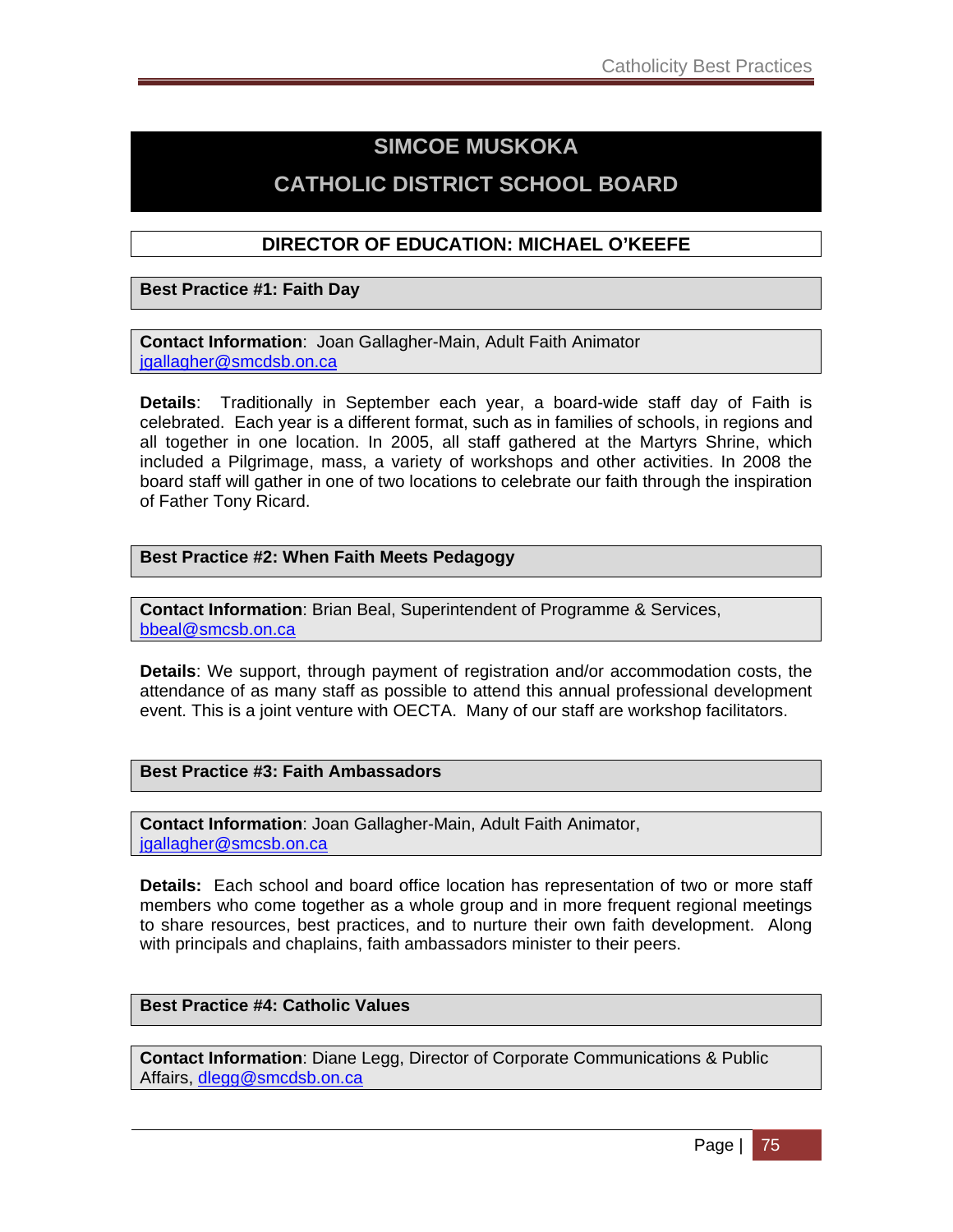**Details**: This has been an extensive process of gathering key stakeholders and representatives from all partners in our school board community to identify the values inherent to Catholic education in Simcoe County and the District of Muskoka. This spring marked the official launch our Catholic Values at a board-wide evening event which included a Celebration of the Eucharist with His Worship, the Most Reverend Thomas Collins, Archbishop of the Diocese of Toronto, liturgical music and dance and small group discussions regarding the celebration of Catholic values at the local level.

### **Best Practice #5: Courage to Serve**

Contact Information: Karen Connolly, Executive Director of Courage to Serve – Canada kconnolly@smcdsb.on.ca

**Details**: Simcoe Muskoka Catholic District School Board is a founding member of this initiative to support Adult Faith development. This is a retreat format offered to teachers and to support staff throughout the year with an introductory retreat and two year cohort programmes that are followed up with alumni retreats.

### **Best Practice #6: Catholic Education Week**

**Contact Information**: Sherry Chapman, Coordinator, Religious Education & Chaplaincy Services schapman@smcdsb.on.ca

**Details**: Simcoe Muskoka Catholic District School Board incorporates the theme for Catholic Education Week in our work over the entire school year, including our annual school calendar, our communications and correspondence and as the theme for the year's faith development. Sub themes are introduced in stages throughout the year leading up to the celebration of Catholic Education Week.

### **Best Practice #7: Religion Professional Activity for New Teachers**

**Contact Information**: Sherry Chapman, Coordinator, Religious Education & Chaplaincy Services schapman@smcdsb.on.ca

**Details**: Simcoe Muskoka Catholic offers full day professional development sessions for teachers new to teaching Religion.

#### **Best Practice #8: Catholic Education Charitable Foundation**

**Contact Information**: Michael O'Keefe, Director of Education mokeefe@smcdsb.on.ca

**Details**: This is a new initiative in the developing stages.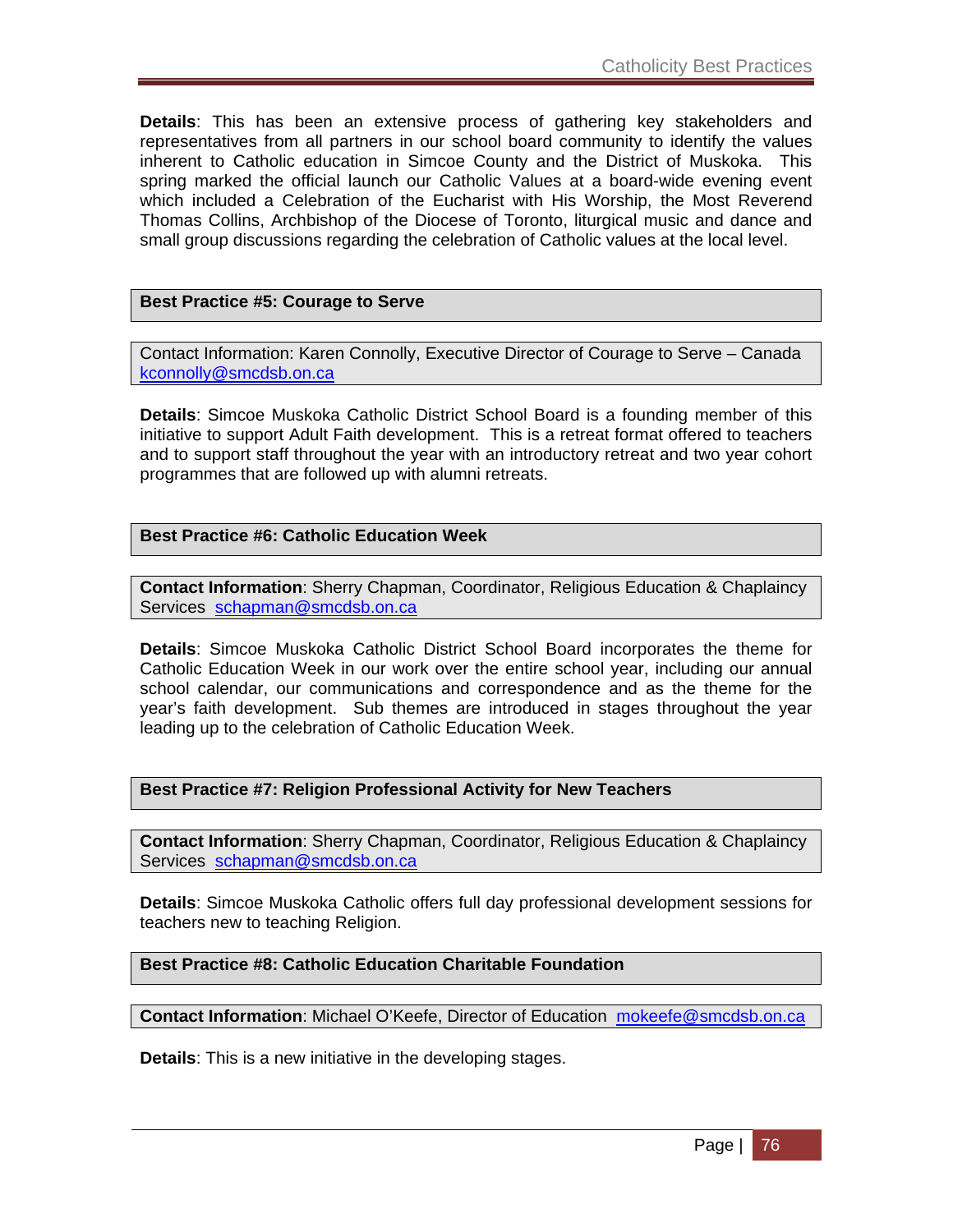### **Best Practice #9: Technology and Literacy Strategies**

**Contact Information**: Sherry Chapman, Coordinator, Religious Education & Chaplaincy Services schapman@smcdsb.on.ca

**Details**: The Program Department incorporates technology and literacy strategies into all elementary religious education and family life in-service activities.

### **Best Practice # 10: Orientation for New Employees**

**Contact Information:** Joan Gallagher-Main, Adult Faith Animator igallagher@smcdsb.on.ca

**Details:** Twice a year the Human Resources department gathers together new employees in every position for a half day of Orientation activities and workshops, all focused around one of our Catholic Values: Service. Each person is given a bible as a welcome gift. We begin the Orientation with a prayer service which weaves together the yearly theme and St. Paul's theology that we are all One Body in Christ, valuing each person's gifts and contributions to the shared mission of Catholic Education. A key component of the Orientation day is a workshop on Working in a Catholic School Culture. Key points are our relational theology, emphasis on Community as the core of Christian culture, the bonds between home, school and Church, and our Catholic Values.

### **Best Practice # 11: On-line Prayer Intentions and Bereavement Folders**

**Contact Information**: Joan Gallagher-Main, Adult Faith Animator, igallagher@smcdsb.on.ca

**Details:** Every employee has access to the on-line Prayer Intention Folder, to which anyone can post requests for prayer. These come almost daily, and hundreds of employees respond with prayer and encouraging messages. Likewise, the Bereavement Folder enables all employees to offer prayerful support to grieving community members, and further connects us in faith.

### **Best Practice # 12: Board Office Staff Prayer**

**Contact Information**: Joan Gallagher-Main, Adult Faith Animator jgallagher@smcdsb.on.ca

**Details:** Board Office staff come together weekly for prayer, and daily during Advent and Lent. Faith Ambassadors and prayer teams lead prayer, prepare liturgical celebrations, and spear-head charitable endeavours throughout the liturgical year. When possible, students and staff from schools join the Board office gatherings with presentations and participation.

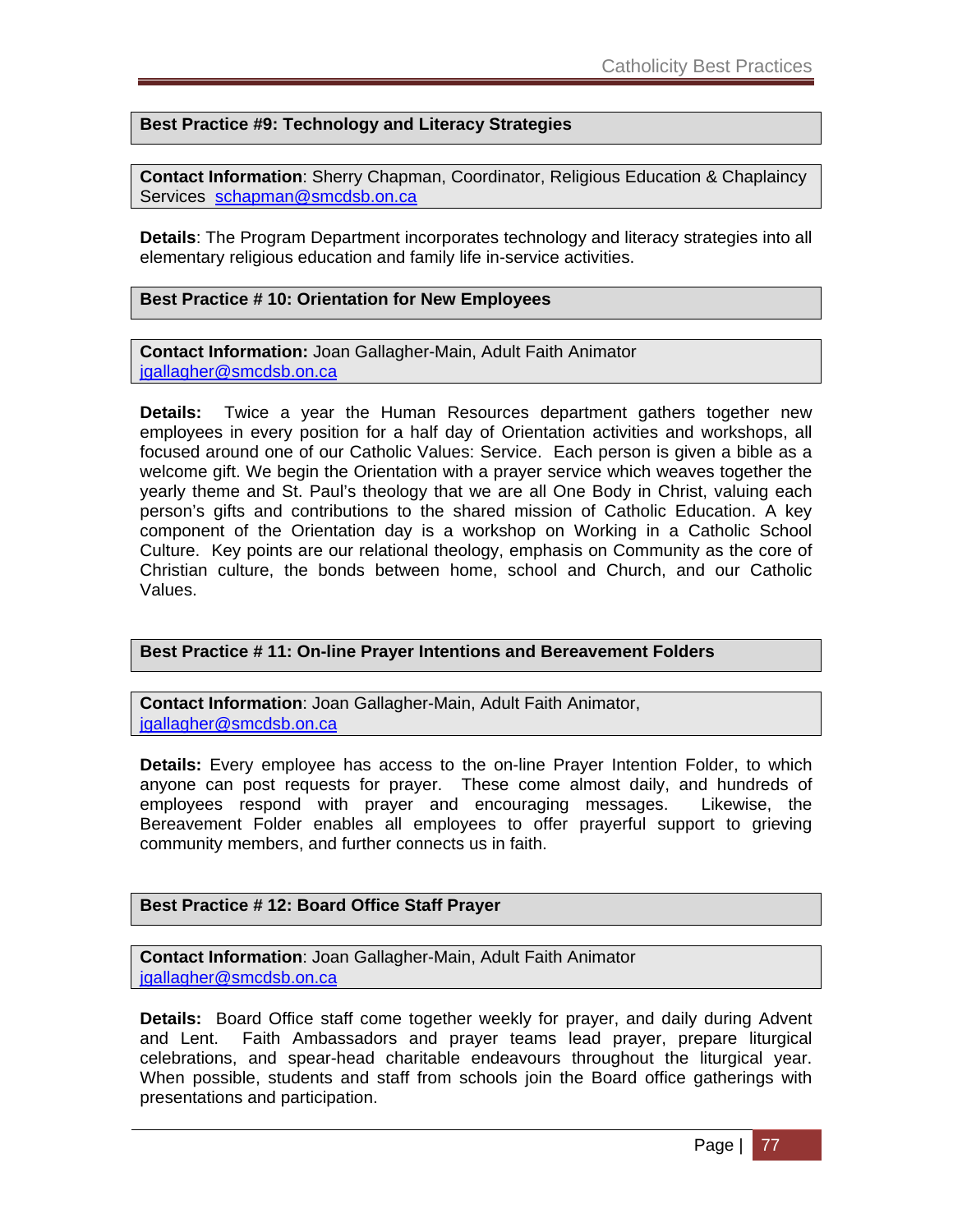## **ST. CLAIR**

## **CATHOLIC DISTRICT SCHOOL BOARD**

### **DIRECTOR OF EDUCATION: PAUL WUBBEN**

**Best Practice #1: Living Faith Awards** 

### **Contact Information**: Todd Lozon

**Details:** On a yearly basis, the St. Clair Catholic District School Board recognizes individuals from across the district, which makes a significant contribution to the mission of Catholic education. The awards are presented at the annual Employee Recognition Celebration. A brochure is published, which includes the names, photographs and a brief description of the honourees' contributions. The brochure is distributed to all schools, parishes and board partners. It is an excellent way to pay tribute to those who support the mission Catholic education and at the same time profile our schools and our board.

### **Best Practice #2: Twilight Retreats**

### **Contact Information**: Shirley Eveleigh

**Details:** Three times a year, about 40 people from across the district gather at the Catholic Education Centre to hear a speaker, then engage in dialogue on a topic related to our faith. Guest speakers have included Fr. John Comiskey and Fr. Michael Prieur. Bishop Ronald Fabbro has also accepted our invitation and most recently spoke on the topic of "Catholic Schools and the Church's Mission of Evangelization." Invitations are open to anyone across the district, including all union presidents (teaching and nonteaching) and representatives of the trustees, senior administration and CPCO. It is always a relaxed and engaging evening, which includes a complimentary dinner.

### **Best Practice #3: Priest/Principal Meetings**

**Contact Information**: Paul Wubben

**Details:** The Director of Education meets with the Bishop bi-annually, the Episcopal Vicars annually, and also attends the monthly meetings of the Deaneries of both counties in the district. Due to this frequent contact, there has been greater openness on behalf of the priests, to meet with principals and discuss issues of mutual concern. Past discussions have centred on declining enrolment, child sexual abuse and the pressures that priests and principals face in their respective leadership roles.

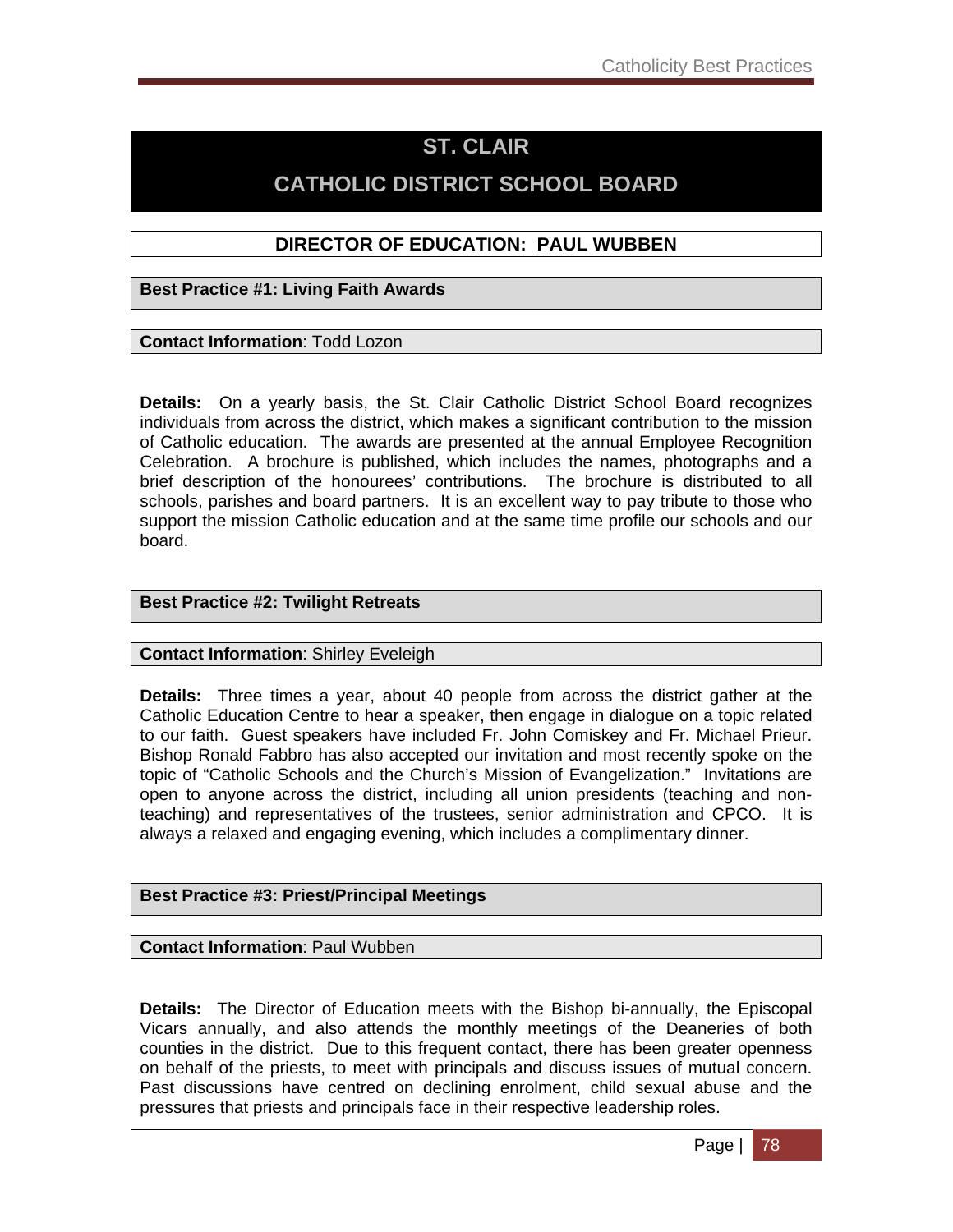### **Best Practice #4: Student Support Fund**

### **Contact Information**: Shawn Moynihan

**Details:** CPCO has organized a fund, which is supported by all schools to offer monetary support to students and families in need. The fund has helped families who have experienced tragic events, such as fire, death, illness, or who find themselves in a time for crisis for some other reason. The fund has also served to help students who need eye glasses, an epi-pen, a snowsuit, or families who need groceries. The response time to a request is 24 hours. Monies are generated through school fundraising activities, corporate donations and collections made at professional development days or special events. The fund is intended to be exhausted at the end of each year. Any monies which remain would be used to send needful students to camp for the summer.

### **Best Practice #5: Welcoming Families with a Children's Book**

**Contact Information**: Todd Lozon

**Details:** The St. Clair Catholic District School Board has developed and published a new children's book, which is used as a welcoming gift to families who choose Catholic education at JK and SK registration time. The book, *Yellow Bear Goes to Catholic School,* is a faith-based story, which recounts the positive experiences of a child who is entering the Catholic school system. *Yellow Bear Goes to Catholic School* is a unique product, and one that highlights the mission of Catholic education and the difference it makes in the lives of our students and their families. It is printed by Maracle Press and is available for purchase by all interested boards.

### **Best Practice #6: Catholic Leadership Discernment Program**

#### **Contact Information**: Dr. Frank Leddy

**Details:** The Catholic Leadership Discernment Program has been designed for educators across our district to discern their role within our Catholic school system. Four sessions have been designed to help them develop their leadership potential. This year's program included opportunities for candidates to learn the significance of 'emotional intelligence', to reflect on their role in building an authentic faith community, to discuss leadership roles in our system and to learn key practices of successful leaders. The program has been an excellent avenue for leadership candidates to understand the integral role of the administrator in shaping the Catholic culture of our schools.

#### **Best Practice #7: Liturgical Theme and Banners**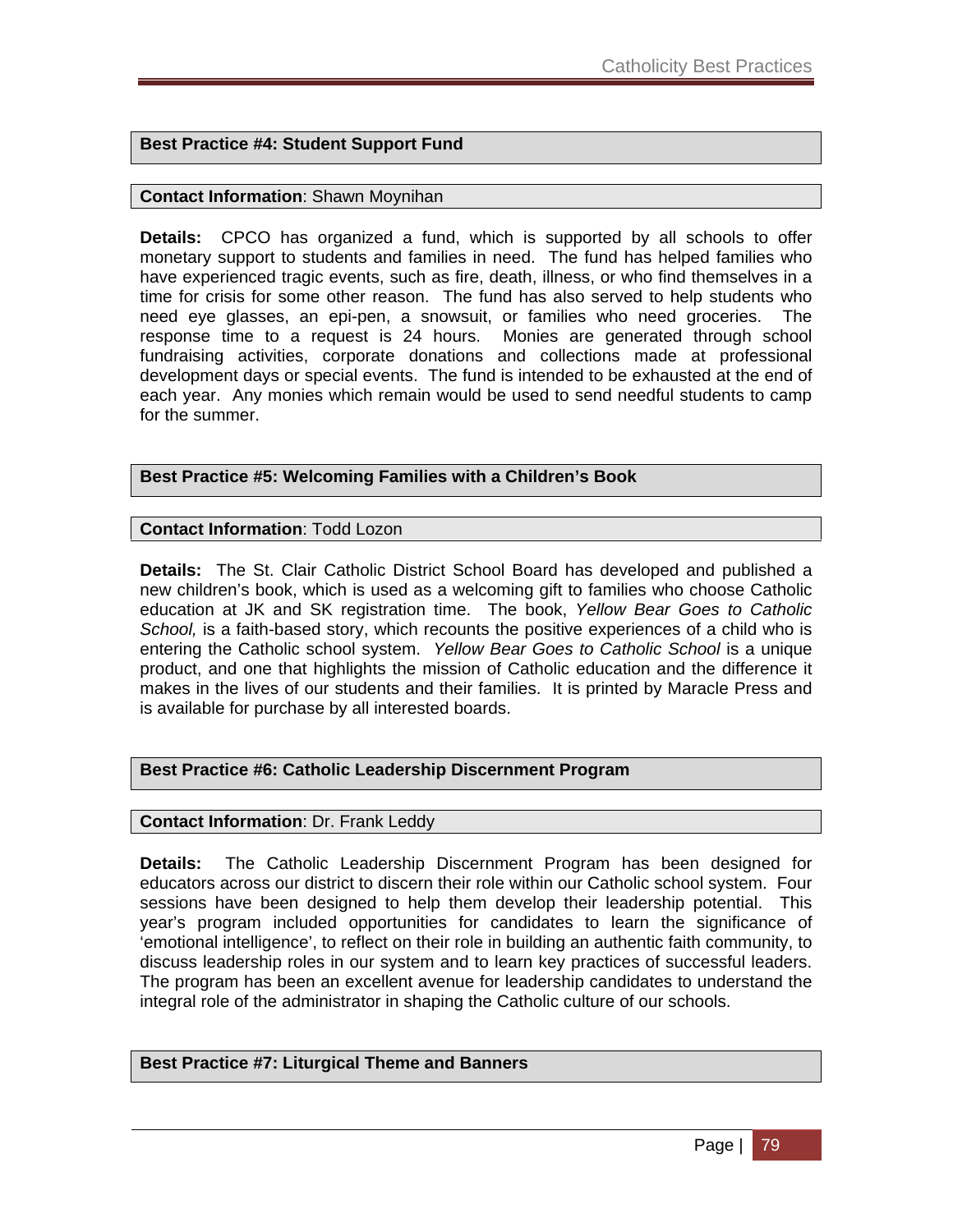**Contact Information**: Joanne Forster

**Details:** Each year, a board liturgical theme is developed. This theme, which is based on Catholic teaching and rooted in scripture, is the foundation for all school-based prayer services and liturgical celebrations. It is also the recurring theme in the development of opening and closing prayers for all staff and administrative meetings throughout the year, including meetings of the Board of Trustees. Banners, which illustrate the liturgical theme, are produced and distributed to each school at the annual system-wide Mass each September.

### **Best Practice #8: School Faith Ambassadors**

#### **Contact Information**: Joanne Forster

**Details:** The Faith Ambassador is a voluntary role taken on by a staff member in the school, or a committee of staff members with a key contact person. The Faith Ambassador is someone who has a strong and mature faith and who has the ability to share his/her faith with others and to help nurture and enhance the faith life of the staff by planning and leading opportunities for staff faith development. The Faith Ambassador brings the staff together for prayer and assists other staff in the preparation of school Masses and prayer services and helps to build a core of faith leaders to provide support and resources for staff.

### **Best Practice #9: School Virtues Program**

**Contact Information**: Mary Jane Courie

**Details:** Beginning in September 2009, this program will focus on virtues, which are identified from the Catholic Graduate Expectations. Each month will highlight a different virtue. A curriculum is being written, which will include classroom discussion, prayers and liturgical celebrations for the schools.

**Best Practice #10: Ontario Catholic Graduate Expectations for Elementary Students** 

### **Contact Information**: Lucy Pranovi

**Details:** In a joint project with the Huron-Perth Catholic District School Board, our two boards undertook to review and re-write the Ontario Catholic Graduate Expectations in language which is more appropriate for elementary school students. The elementary OCGEs were then produced for classroom and school use in three printed formats: flip charts, posters and banners, which were made available at cost to all Catholic school boards in Ontario.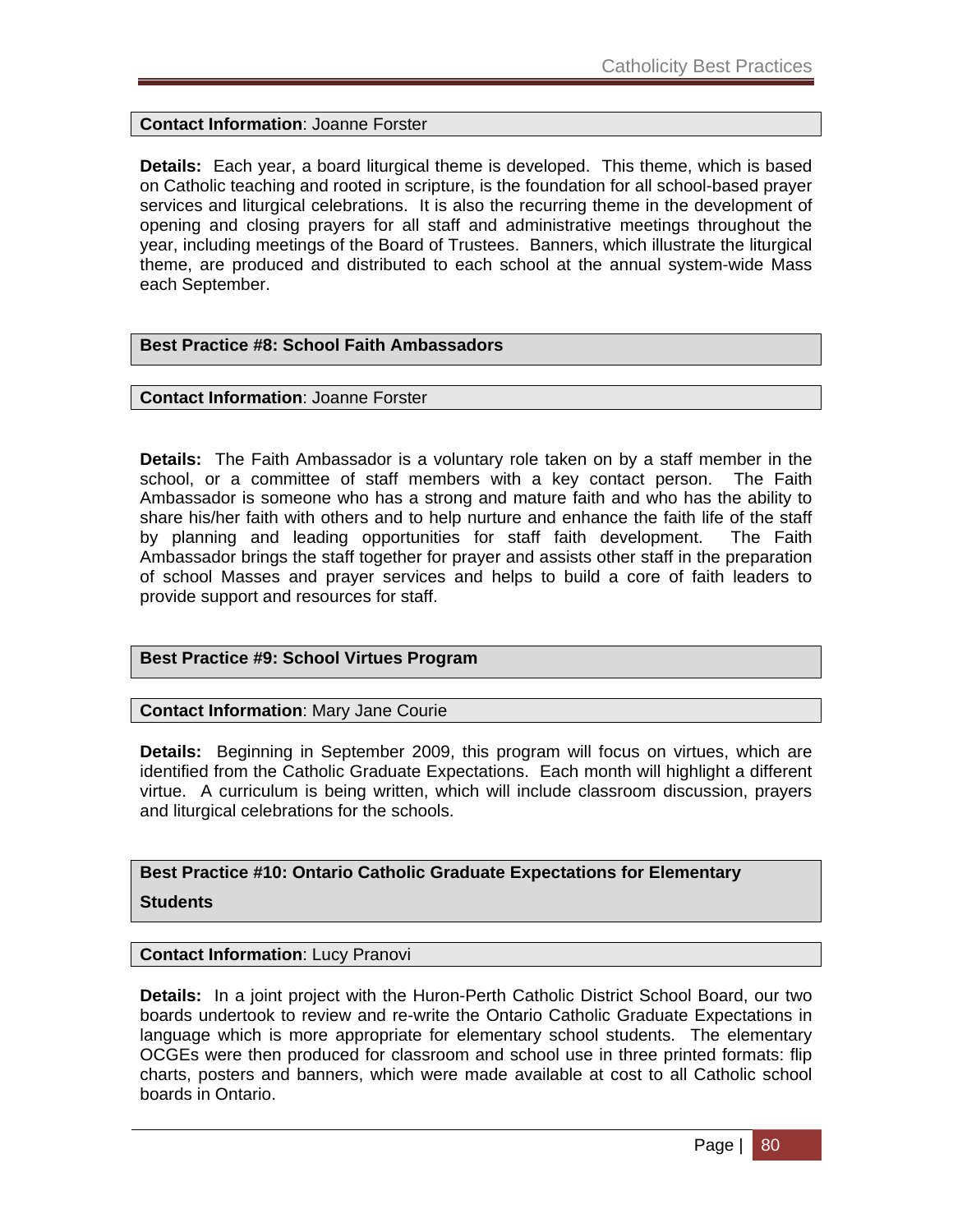## **SUDBURY**

## **CATHOLIC DISTRICT SCHOOL BOARD**

### **DIRECTOR OF EDUCATION: CATHERINE MCCULLOUGH**

### **Best Practice #1: Aboriginal Faith Day**

**Contact Information:** Dawn Wemigwans, Aboriginal Lead, wemigwd@scdsb.edu.on.ca

**Details**: Our board Faith Day was a celebration of faith and aboriginal culture. The day began with a welcome to the traditional territory of the Anishinaabe, a Eucharist celebration including smudging, a Grandfather drumming group, a student drumming group, and student and community dancers. This day of celebration and rejuvenation was an incredible testimony to how culture and our Catholic faith are intertwined.

### **Best Practice #2: iPray Celebrations**

**Contact Information:** Joan Yawney, Religious Education and Faith Development Consultant, yawneyj@scdsb.edu.on.ca

**Details:** Teachers and students who are part of a one to one MacBook program use their computers to create prayer services / reflections to share faith. They have used programs such as iMovie, Garage Band, Photo Booth and Comic Life to share their perspectives and create multi-media presentations. We have found that using technology engages students in celebrating our Catholic faith and helps them understand the relevance to their daily lives.

### **Best Practice #3: Character Education at Sudbury Catholic Schools**

**Contact Information**: Joan Yawney; Religious Education and Faith Development Consultant; yawneyj@scdsb.edu.on.ca

**Details:** Character Education in connection with our Catholic faith has allowed for some unique opportunities. As part of our Teaching-Learning Critical Pathways, our schools have embraced our Catholic virtues as the "Big Ideas" encouraging students to make connections anchored in the real world. They are encouraged to share their own experiences as much as possible.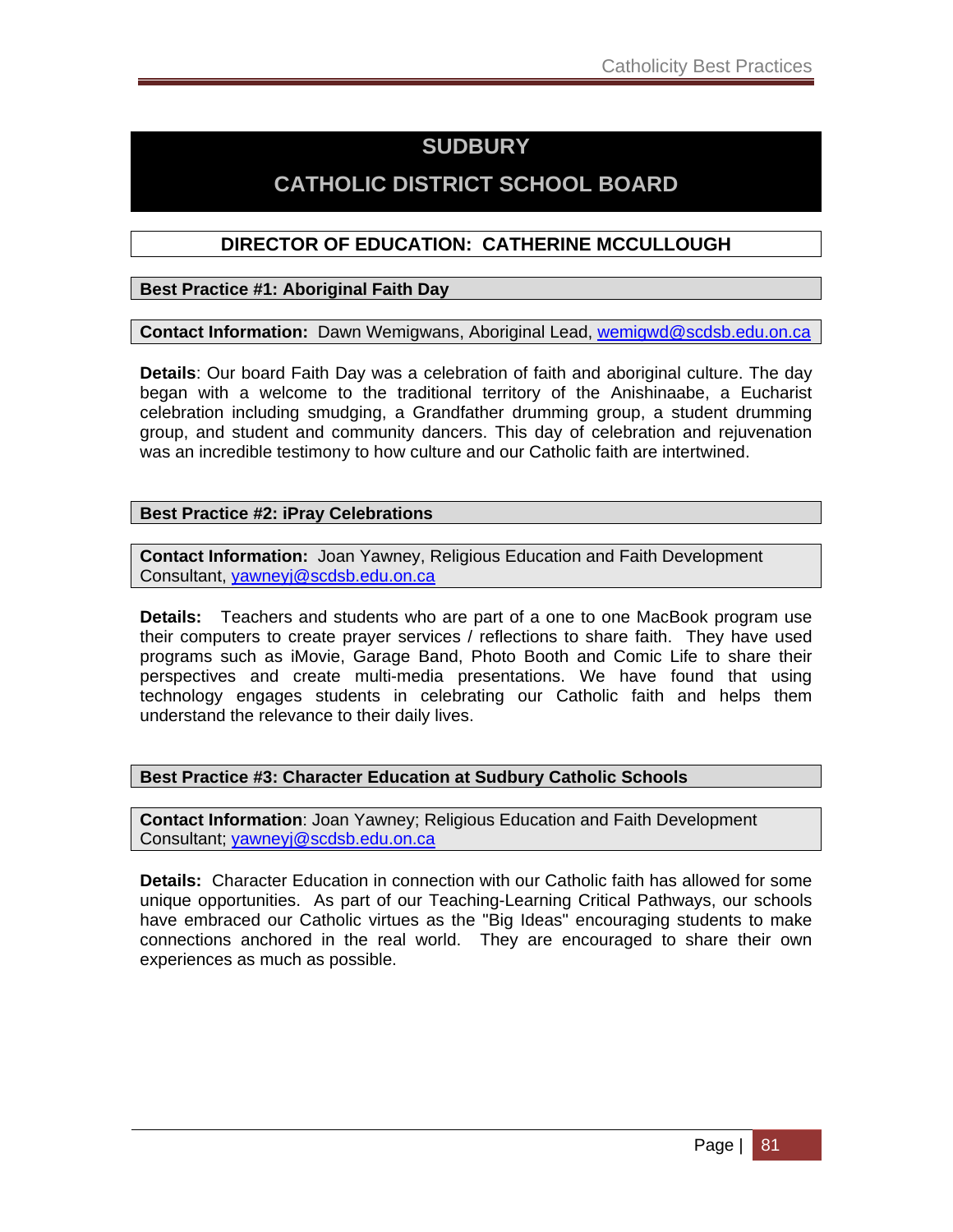### **Best Practice #4: Tribes Training**

### **Contact Information:** Cindy Blinn, Academic Consultant, blinnc@scdsb.edu.on.ca

**Details:** Tribes training has been embraced at a board wide level. Teachers, EA's, Chaplains, and Administrators are encouraged to use Tribes in collaboration with our Catholic Faith to build a culture for learning in our classrooms, schools, and community.

### **Best Practice #5: Red Bird "Msko Bneshiinh" Singers (Grandfather Drumming Group)**

**Contact Information**: Jennifer Petahtegoose, Native Studies Teacher, petahtj@scdsb.edu.on.ca

**Details:** In reaching out to aboriginal and non-aboriginal students, one of our secondary schools has begun a student "Grandfather Drumming Group". Adolescence is considered to be the stage of life referred to as "The Wandering Life." It is a time when young people are searching for truths. Our drum group allows them to grow in a healthy way - in mind, body, and spirit. The students join together with Elders, share traditional teachings and drum as a form of prayer to the Creator. They then share their drumming through participation in Eucharistic Celebrations, Remembrance Day Celebrations, Earth Day Celebrations and before sports activities.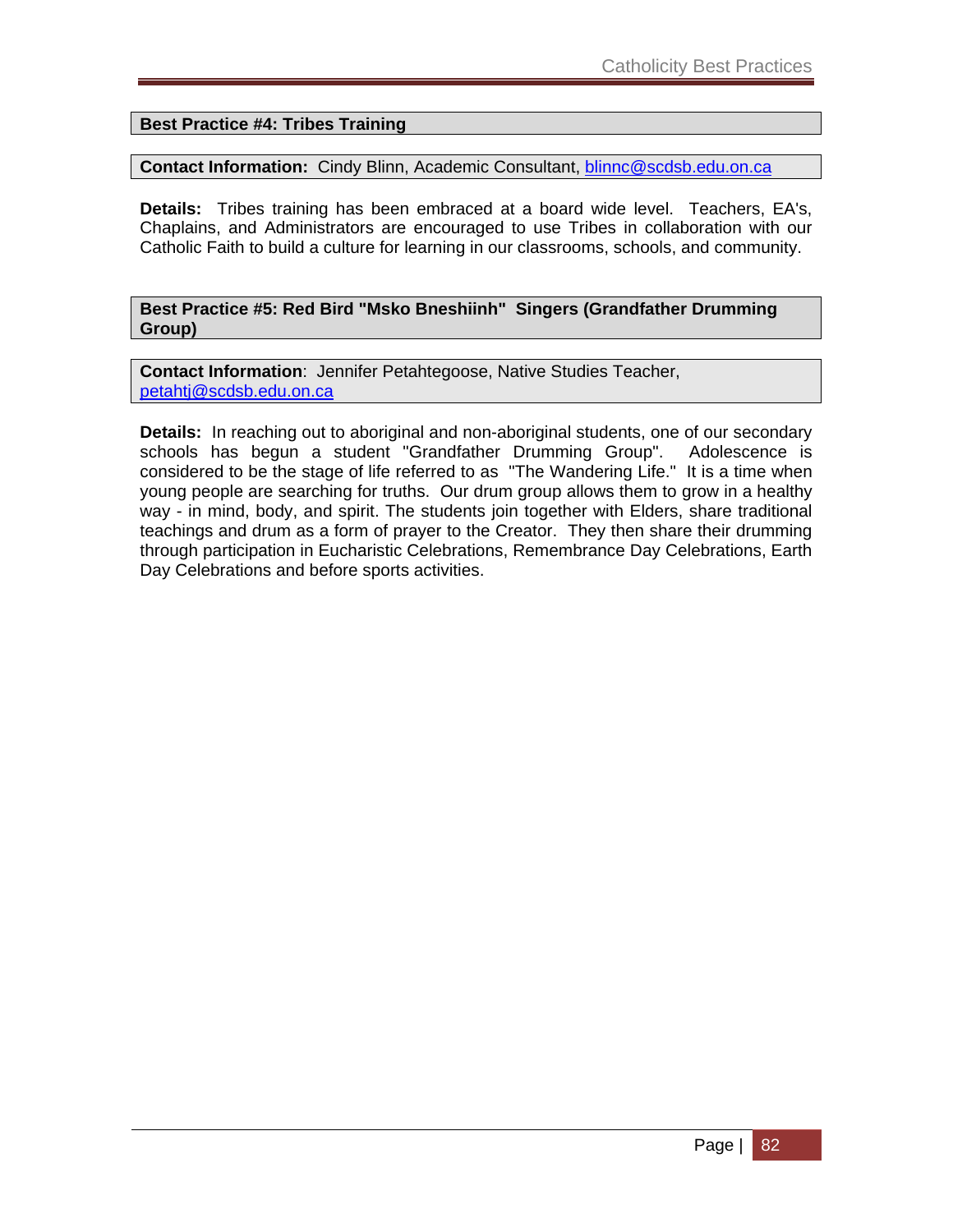## **SUPERIOR NORTH**

## **CATHOLIC DISTRICT SCHOOL BOARD**

### **DIRECTOR OF EDUCATION: VALERIE PICHETTE**

**Best Practice #1: Faith Development** 

**Contact Information**: Valerie Pichette, Director of Education, vpichette@sncdsb.on.ca

**Details**: Gerry Fallon, a well-respected, retired principal was hired to provide a faith development in-service for our teachers. They will meet three times for one half day between January and May '08, by school clusters and by division. The program will seek to provide teachers with a fuller understanding of their role as evangelizers through God's Word in Scripture and Tradition. It will provide a further understanding of the spiritual needs of the learners and knowledge of methodology in imparting the faith to young children.

### **Best Practice #2: Celebration of Excellence**

**Contact Information**: Colleen Winters, Executive Secretary to Director,

cwinters@sncdsb.on.ca

**Details**: A Celebration of Excellence Banquet is held annually on the Saturday following Education Week. All employees are invited. They are welcome to bring their spouse or partners. Years of service pins are presented. Retirees are honoured. Special presentations are given to individuals who were nominated and chosen for special recognition; Service in Catholic Education and an Award of Merit. For more information regarding the disbursements of costs or other details contact Colleen at the Board Office by calling (807) 825-3209 ext. 24.

### **Best Practice #3: Faith Day**

**Contact Information**: Valerie Pichette, Director of Education, *vpichette@sncdsb.on.ca* 

**Details**: Annually on the last Friday of September, all employees of Superior North Catholic gather in one of our communities to celebrate our faith. The day begins with Mass celebrated by the Bishop of the Diocese we are in. The liturgy is followed by the address of a prominent keynote speaker. We have been fortunate to have Sister Claire Fitzgerald, Father Eugene O'Reilly, and Father Norm Roberts. The keynote speaker also presents to the group after lunch. The gymnasium is decorated with art from across the board. A concluding liturgy takes place in the afternoon sponsored by the staff hosting the Faith Day.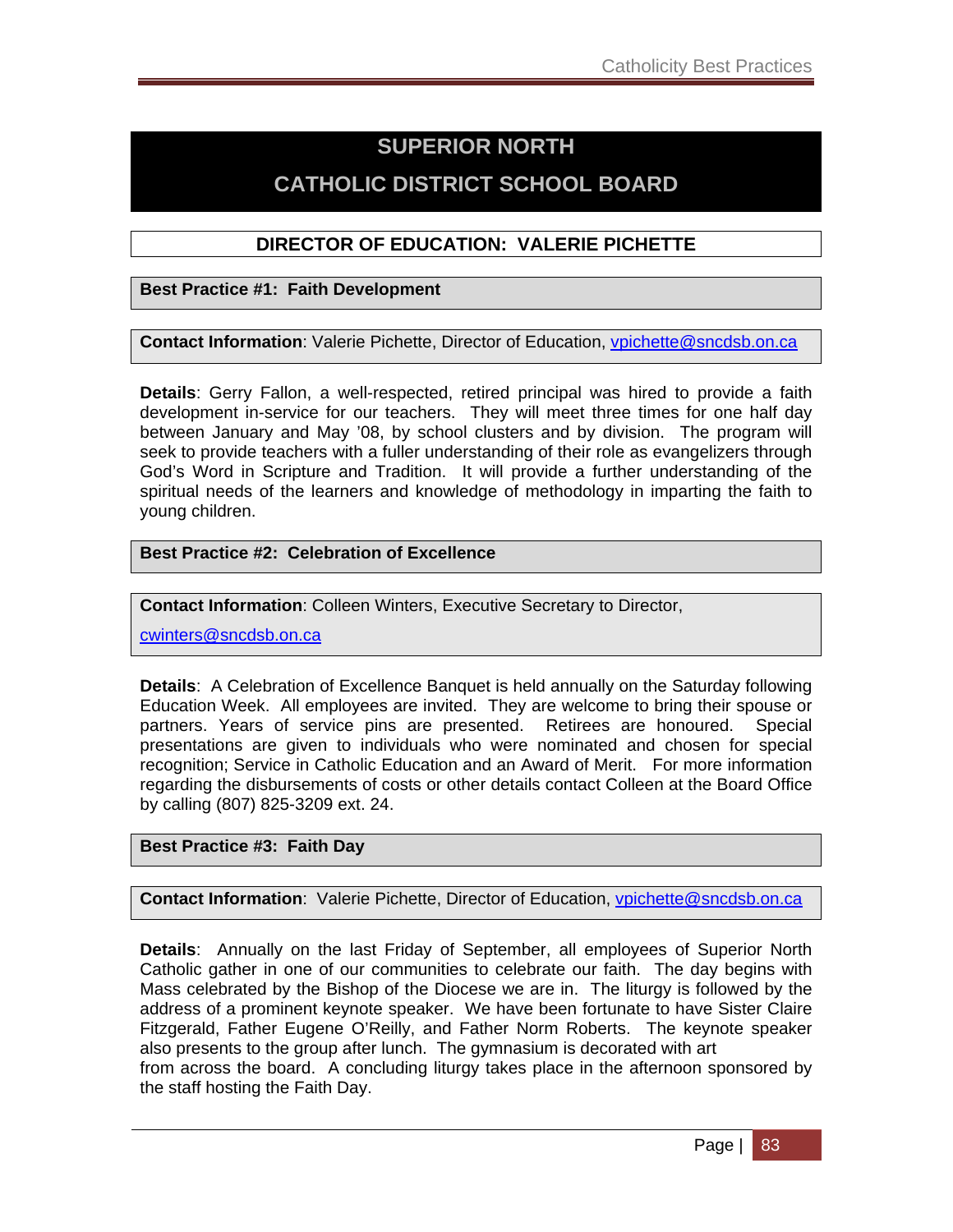**Best Practice #4: Rosaries** 

**Contact Information**: Marylyn Turcotte, Librarian, St. Martin School, Terrace Bay,

mturcotte@sncdsb.on.ca

**Details**: Annually at St. Martin School the children make Rosaries. Older students, affectionately called knot heads, because they tie the knots, CWL members and grandparents help the younger students make their rosaries. These rosaries are blessed at the Living Rosary Celebration in May and mailed to a school in need as chosen each year by the students. They have sent rosaries to New Orleans, Africa and many other developing countries.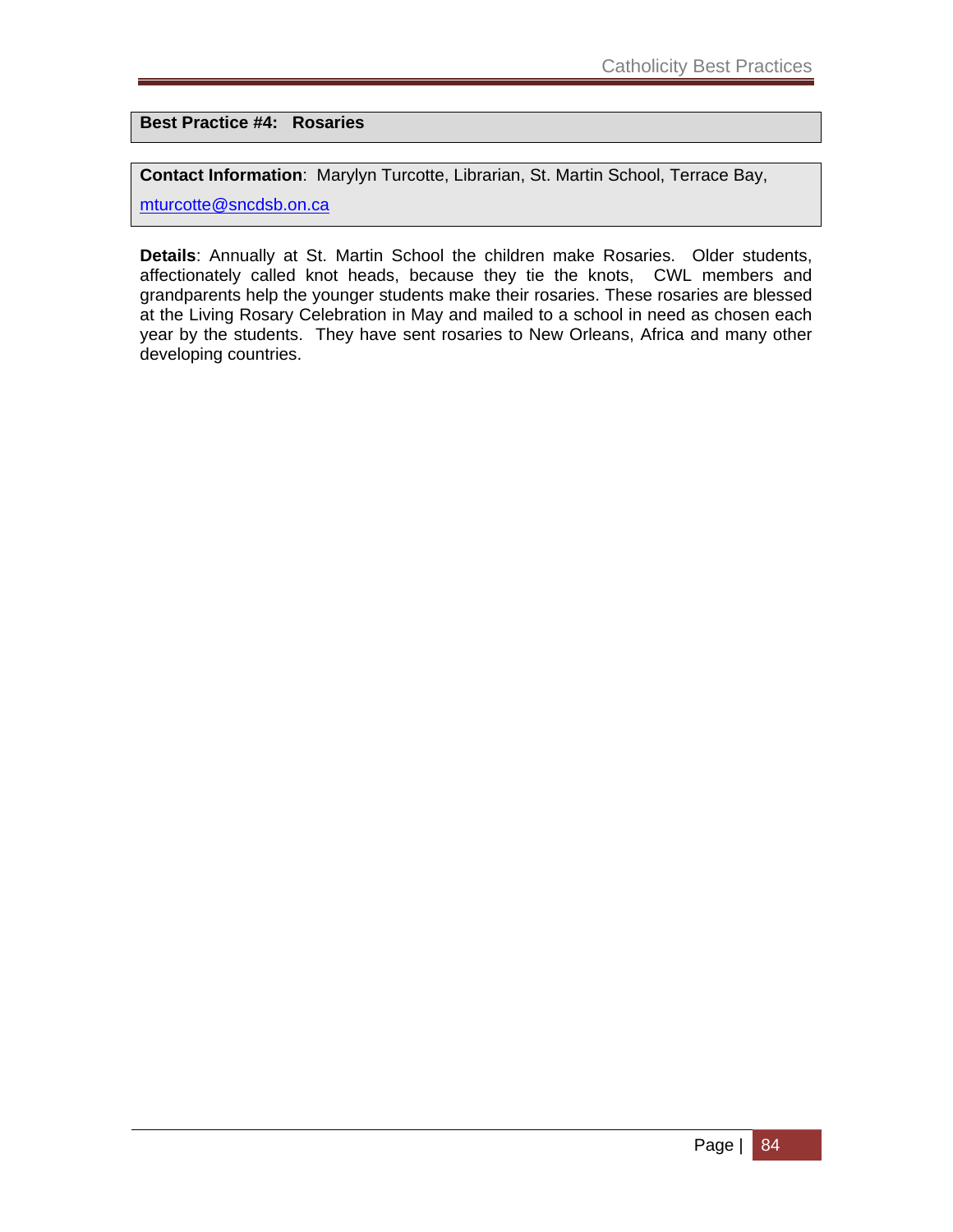## **THUNDER BAY**

## **CATHOLIC DISTRICT SCHOOL BOARD**

### **DIRECTOR OF EDUCATION: JOHN DE FAVERI**

**Best Practice #1: System Faith Day**

**Contact Information**: Fr. Ciaran Donnelly, System Faith Animator, cdonnell@tbcdsb.on.ca

**Details**: On an annual basis, staff from across the system come together to reflect on their mission within Catholic Education. This was the first year that the Board undertook a new format for the Faith Day in that it was a full-day celebration for our system. The day was marked by a liturgy held at St. Patrick's Cathedral presided over by the Bishop of the Diocese of Thunder Bay and concelebrated by many members of the clergy. Many staff was involved in the music, liturgical dance, and coordinating functions. A keynote speaker followed, and after lunch, staffs return to their schools for a follow-up reflection/activity.

A broad-based planning committee including our school Faith Ambassadors assumed responsibility for organizing this day. Given the extremely positive feedback, plans are to repeat this format

### **Best Practice #2: Faith Ambassador Program**

**Contact Information**: Fr. Ciaran Donnelly, System Faith Animator, cdonnell@tbcdsb.on.ca

**Details**: The Thunder Bay Catholic District School Board began developing an adult Faith Ambassador Program in the spring of 2008. Each school nominated 2 staff to be the first of these ambassadors. A commissioning ceremony, presided over by the Bishop, was held in the fall of 2008. By using models from a variety of other Catholic Boards, our committee is working on tailoring a program to meet the needs in our Board. It will aim to improve the spiritual climate among all adults through a variety of initiatives within and among all work locations.

### **Best Practice #3: Diocesan Conference**

**Contact Information: John De Faveri, Director,** *idefaver@tbcdsb.on.ca* 

**Details**: In partnership with OCSTA, the Diocese of Thunder Bay holds an Annual Conference for the Catholic Community. Attendees include trustees, senior Board staff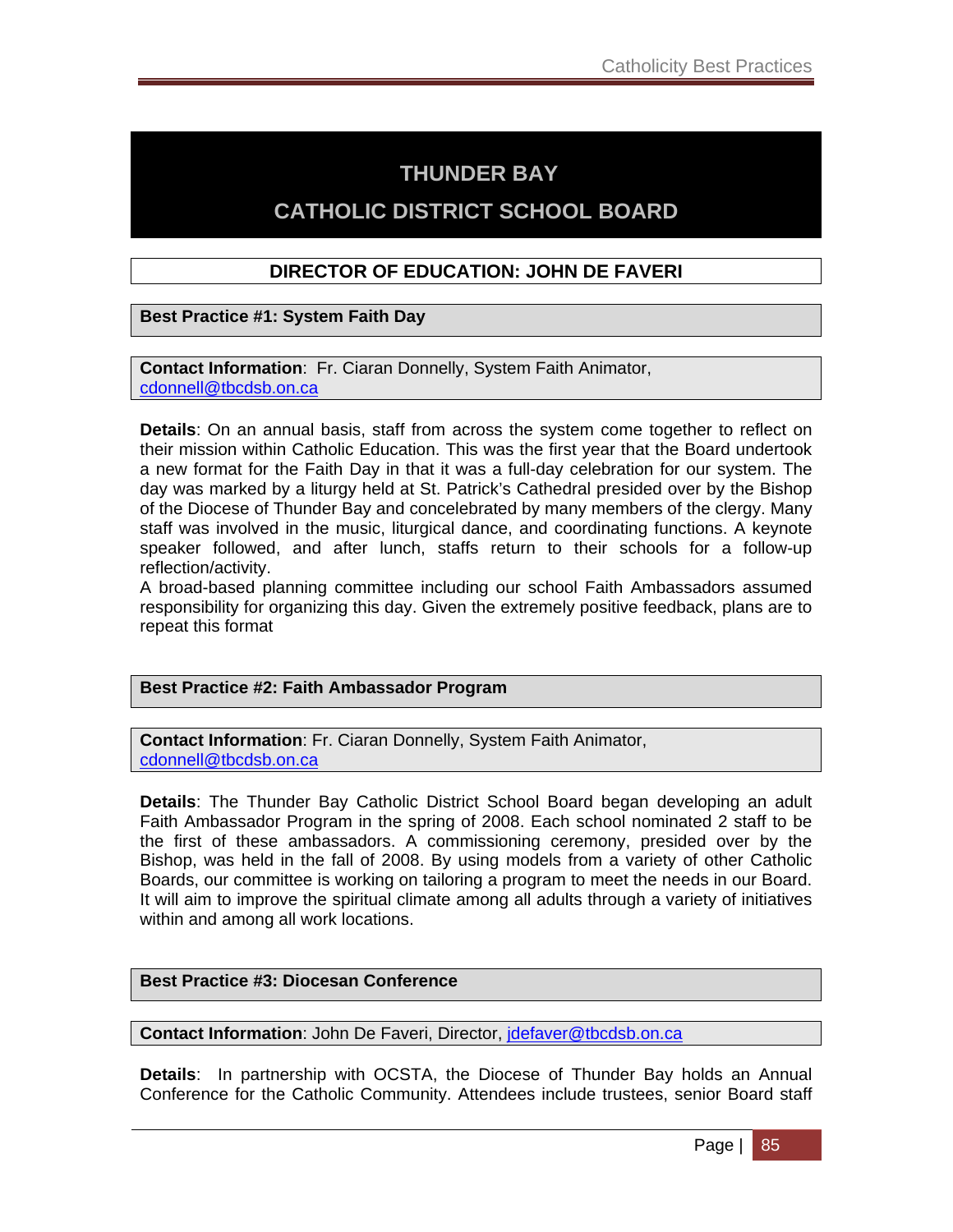from Northwestern Ontario, principals, and clergy. This is an annual opportunity for all stakeholders to dialogue about local issues to ensure the long-term viability of Catholic Education in Northwestern Ontario.

### **Best Practice #4: Catholic Virtues in Action**

**Contact Information**: Martina Cevero, Religious Education/Family Life Resource Teacher, mcevero@tbcdsb.on.ca

**Details**: A committee of educators from within the TBCDSB developed a distinctive Northwestern Ontario approach to Catholic Character formation, honouring the symbols and traditions of our aboriginal community. Our graphic is organic; incorporates the Ontario Catholic School Graduate Expectation; and our virtues which are reflective of our Catholic tradition demonstrate respect for the seven grandfather teachings. A large poster is visible in all schools and Board buildings, on our webpage, and a smaller one is in classrooms. Monthly, resources packages are sent to schools to help teachers with the delivery of this curriculum. In addition, a small reflection on our Catholic Virtue of the Month is prominent on our webpage.

#### **Best Practice #5: Catholic Parent Involvement Committee**

**Contact Information**: Frances Garofalo, Superintendent of Education, fgarofal@tbcdsb.on.ca

**Details**: Superintendents, Principals, and Trustees gather in the fall of each year with the Catholic School Council chairpersons for a commissioning service held in one of our schools. The commissioning of the chairpersons is presided over by the Bishop. It is a sign of encouragement and support for the service volunteered on behalf of parents and the community. This past year, the presentation focused on the launch of our Catholic Virtues in Action.

#### **Best Practice #6: Religious Education AQ Course**

**Contact Information**: Fr. Ciaran Donnelly, System Faith Animator, cdonnell@tbcdsb.on.ca

**Details**: Our System Faith Animator delivers the OECTA/OCSTA Religious Education AQ Courses for the Northwest region. The course is delivered to teacher-candidates in the pre-service program as well as staff from all Boards throughout Northwestern Ontario. Many educators take advantage of the program.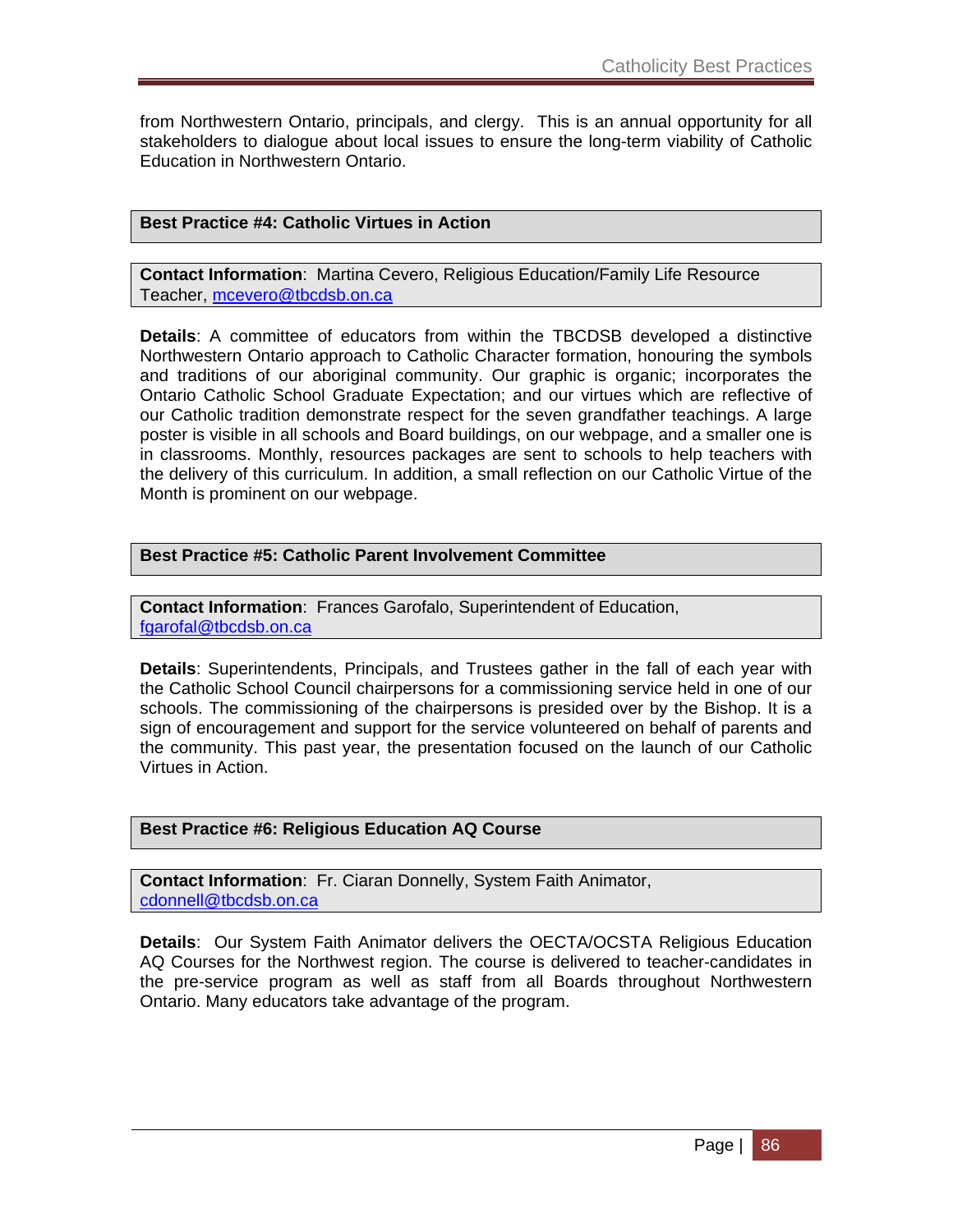### **Best Practice #7: Virtual Religious Education/Family Life Conference**

**Contact Information**: Martina Cevero, Religious Education/Family Life Resource Teacher, mcevero@tbcdsb.on.ca

**Details**: Within our Board's electronic information system, we have a Religious Education/Family Life Conference folder, an important resource for our teachers and staff to access information and materials to assist them in the delivery of our Religious education program. It is readily accessible to all teaching staff. As time passes, messages are archived in subfolders within the Conference folder (Advent/Christmas; Catholic Education Week; Catholic Virtues in Action; Celebrating the Word; Crisis Response/Grief; Curriculum; French Resources; General Resources; K-6; 7-8; Lent/Easter; Liturgies; Living Rosary; Mary and the Rosary; Music; Prayer Services; Prayers; Remembrance Day; Sacramental Preparation; Sacraments; Saints). The Conference folder has also become a way for staff to share knowledge and resources with each other.

### **Best Practice #8: Senior Elementary School Chaplain**

**Contact Information**: Fr. Ciaran Donnelly, System Faith Animator, cdonnell@tbcdsb.on.ca

**Details**: The Thunder Bay Catholic District School Board has undertaken a review of Chaplaincy in schools throughout the system. Our Board is organized in elementary schools (K-6), Senior Elementary schools (gr. 7&8) and high schools (gr. 9-12). It became evident that Chaplaincy services were needed in our Senior Elementary schools, and as a result, our Chaplains were reassigned such that our two high schools share a Chaplain and our three Senior Elementary schools now also have a Chaplain assigned to them. Our preliminary feedback is that this support is a wonderful addition to the work being done in our senior elementary schools. To facilitate this work, our System Faith Animator and our Principals work together closely to support our students and Chaplains.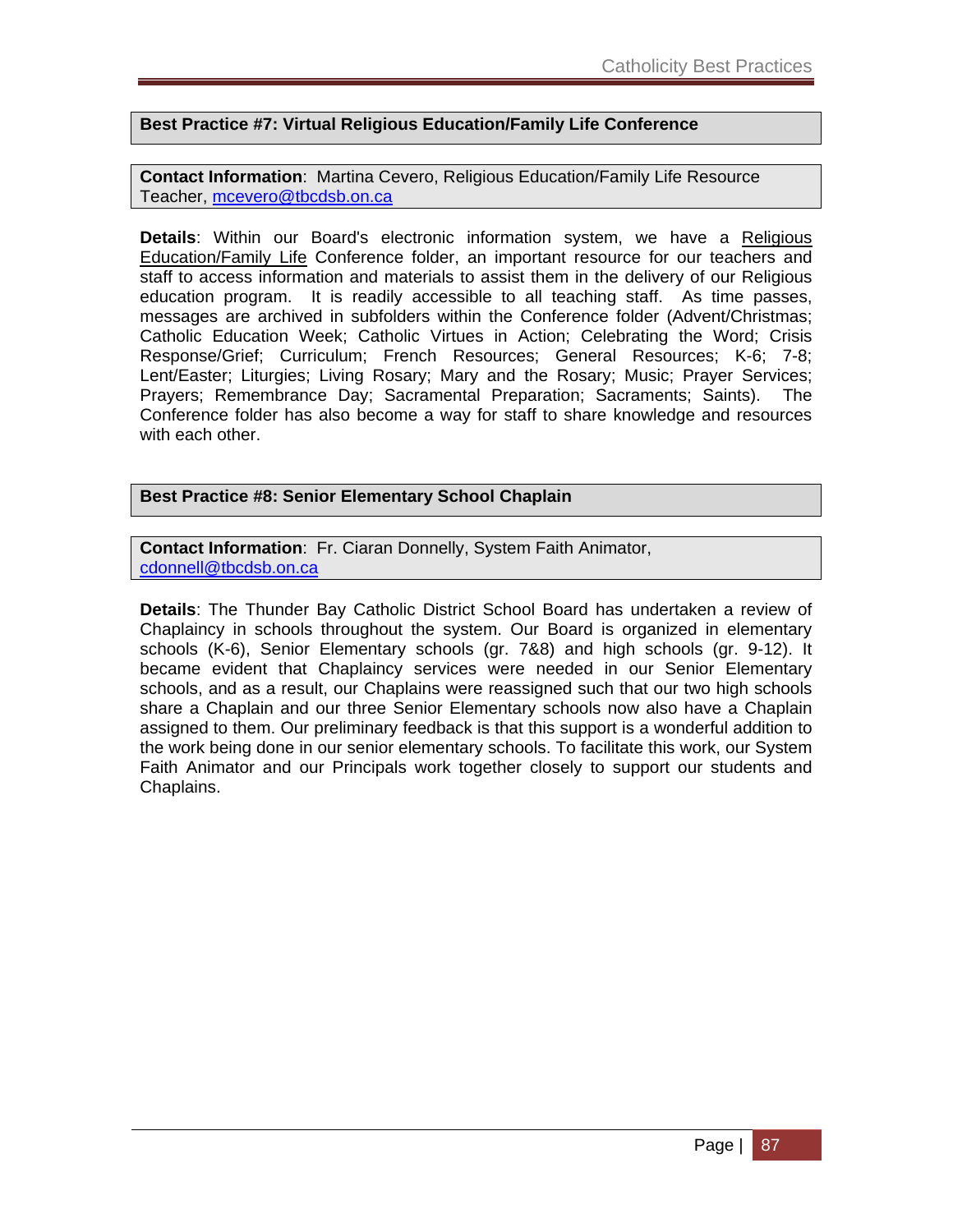## **TORONTO**

## **CATHOLIC DISTRICT SCHOOL BOARD CATHOLIC**

### **DIRECTOR OF EDUCATION: ANN PERRON**

### **Best Practice #1: Religion/Family Life Calendar Outlines**

**Contact Information**: Ralph Peter, Coordinator of Religious Education

ralph.peter@tcdsb.org

**Details:** The TCDSB provides every year a resource document to help teachers plan out their Religion and Family Life programs. The resource shows teachers where each Unit, Theme and lesson occurs on a week-to-week basis. Major Liturgical seasons and feast days are also highlighted. Teachers are also reminded when the Family Life Theme Letters should go home to parents.

### **Best Practice #2: Religion Reps for Each School**

**Contact Information:** Ralph Peter, Coordinator of Religious Education,

ralph.peter@tcdsb.org;

**Details:** Religion Reps gather by region to discuss issues related to the Religion Family Life Curricula three times a year. Reps meet with the Religion/Family Life Resource teachers in order to relay important information to their colleagues.

### **Best Practice #3: Religion/Family Life Event**

**Contact Information:** Ralph Peter, Coordinator of Religious Education

ralph.peter@tcdsb.org;

**Details:** Each year Religion Reps and other interested people come to a lateafternoon/early evening event to hear a noted speaker on a variety of theological issues. Issues that have been presented are: Anti-violence and the Theology of Ecology.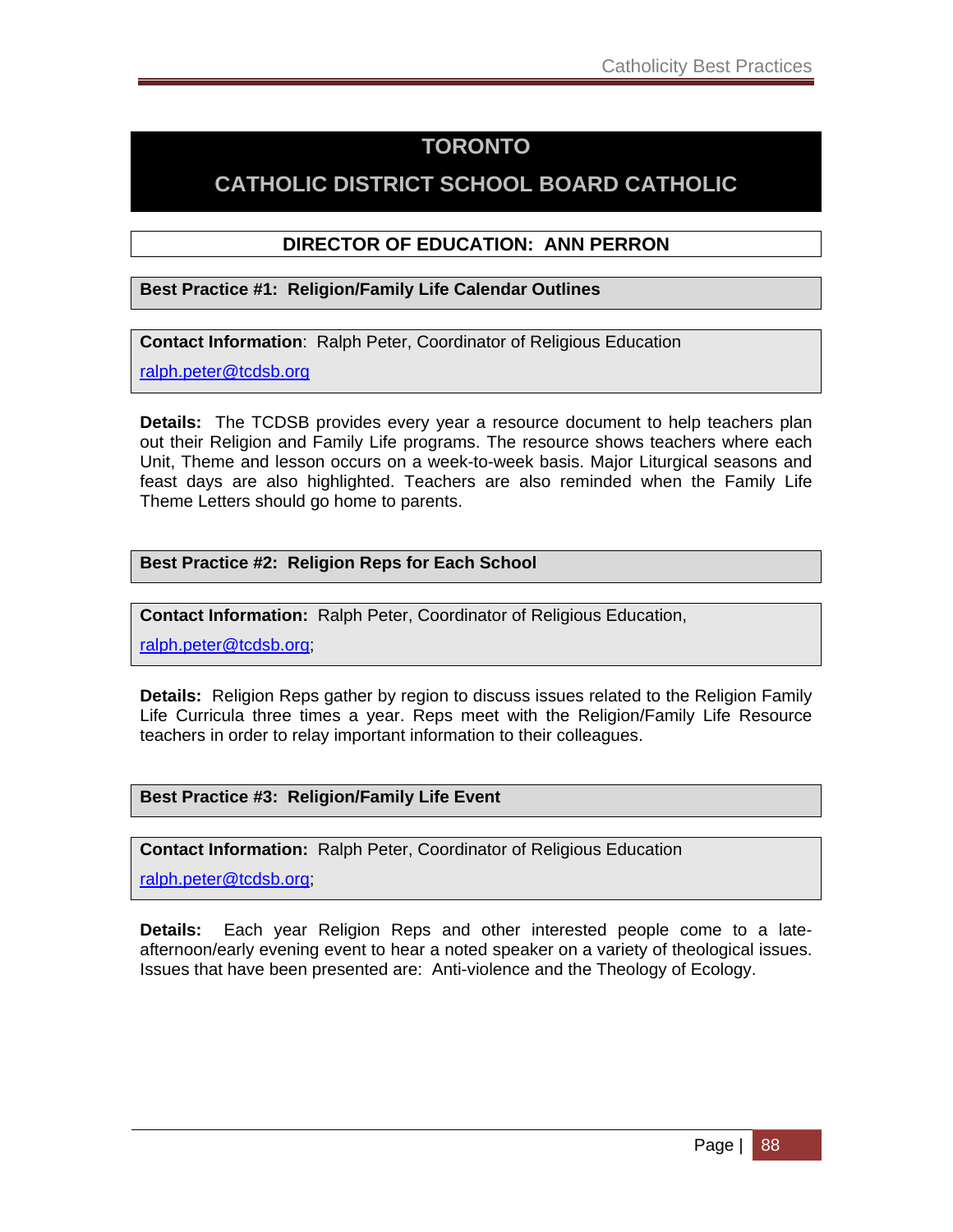**Best Practice #4: Religion/Family Life Website** 

**Contact Information:** Ralph Peter, Coordinator of Religious Education,

ralph.peter@tcdsb.org

Details: This site is open to all who are interested in discovering the programs, policies and expectations of the Religion/Family Life programs. Frequently asked questions from both teachers and parents are included. Also posted, are the expectations from the Religion/Family Life programs, report card comments and the Family Life Thematic letters.

#### **Best Practice #5: Foundations: Discerning Catholic Leadership**

**Contact Information:** Mark Fenwick, Superintendent Curriculum & Accountability,

mark.fenwick@tcdsb.org

**Details:** This program invites teachers to discern through a Theological/Spiritual lens whether they feel they are being called to Catholic Leadership. The course is intended to be taken by people who have not yet begun their Principal Qualifications. Some have discerned that they are being called to this ministry while others discern themselves out of this direction at this time in their lives.

**Best Practice #6: The Saints of the Toronto Catholic District School Board Calendar** 

**Contact Information:** Ralph Peter, Coordinator of Religious Education,

ralph.peter@tcdsb.org

**Details:** A calendar is created each year highlighting the various feast days of the namesakes of our schools. Those schools that are not named after saints have their feast days celebrated on the anniversary of their birth or death of their patron. Major Liturgical seasons are also highlighted.

Each week the names of the schools that are celebrating their feast days are listed in the Director's Bulletin.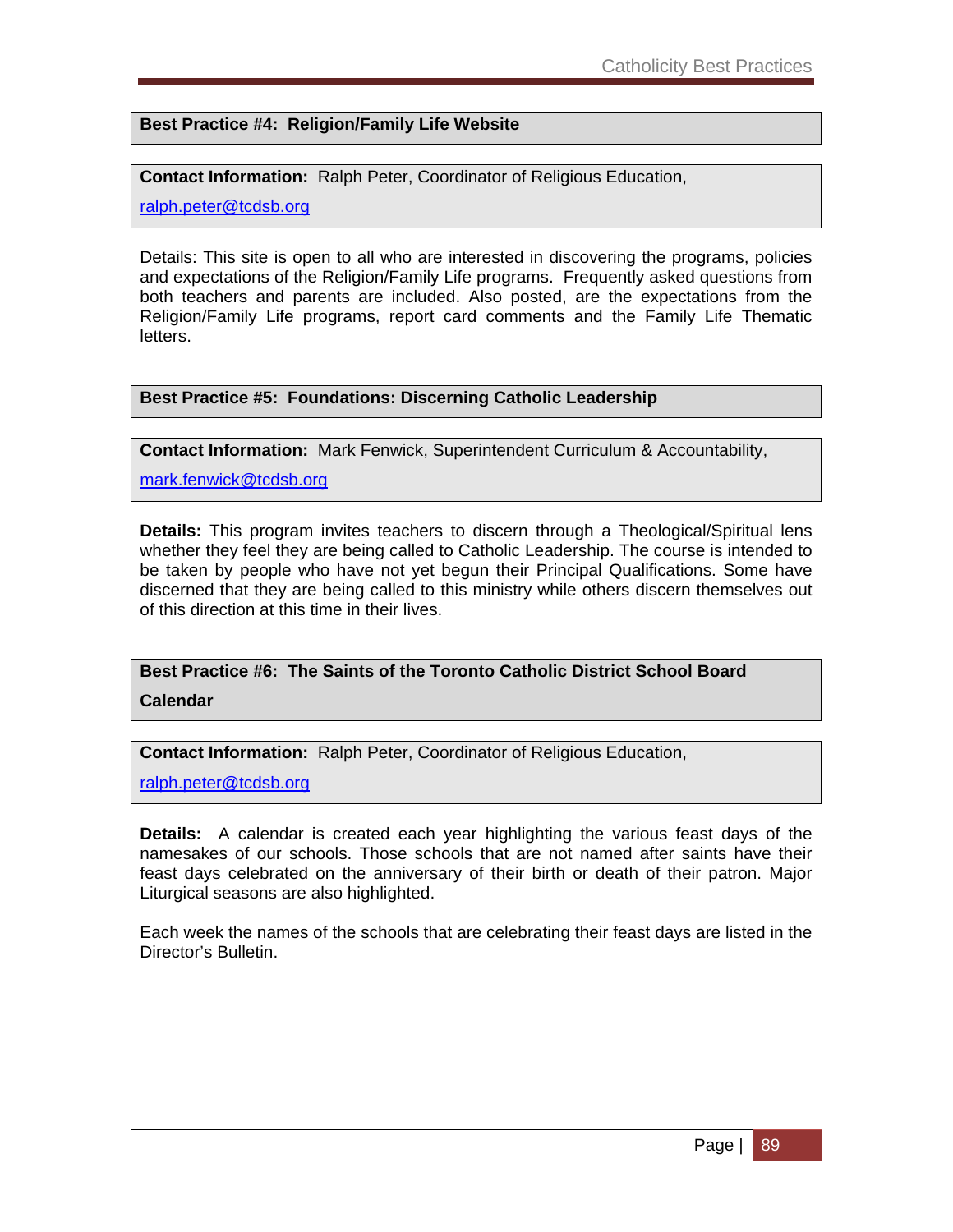**Best Practice #7: Day of Service** 

**Contact Information:** Mark Fenwick, Superintendent Curriculum & Accountability

mark.fenwick@tcdsb.org

**Details:** TCDSB Secondary School Students through Chaplaincy offer a variety of services throughout the city of Toronto. The Student support Share Life Agencies and other charities. This daylong experience connects our students to the social dimension of the Gospel within their communities.

### **Best Practice #8: Tanzania 2008**

**Contact Information:** Steve Carey, Teacher – Catholic Teachers' Centre,

steve.carey@tcdsb.org

**Details:** 10 Secondary Students led by Secondary School Teacher, Mr. Steve Carey in conjunction with the Precious Blood Fathers travel to Tanzania for one month during the summer to help construct a windmill to bring water to a remote village. The students will witness the Church in action and will be active participants in proclaiming the Gospel through their service.

### **Best Practice #9: Catholic Teachers' Centre**

**Contact Information:** Mark Fenwick, Superintendent Curriculum & Accountability

mark.fenwick@tcdsb.org

**Details:** An Adult Faith Formation Centre has been in place for a number of years to lead prayer, retreats and address the faith needs and questions of the TCDSB staff teachers, support staff etc. The membership of the centre is staffed by both elementary and secondary teachers who have formal post graduate theological and pastoral training to assist them in this ministry.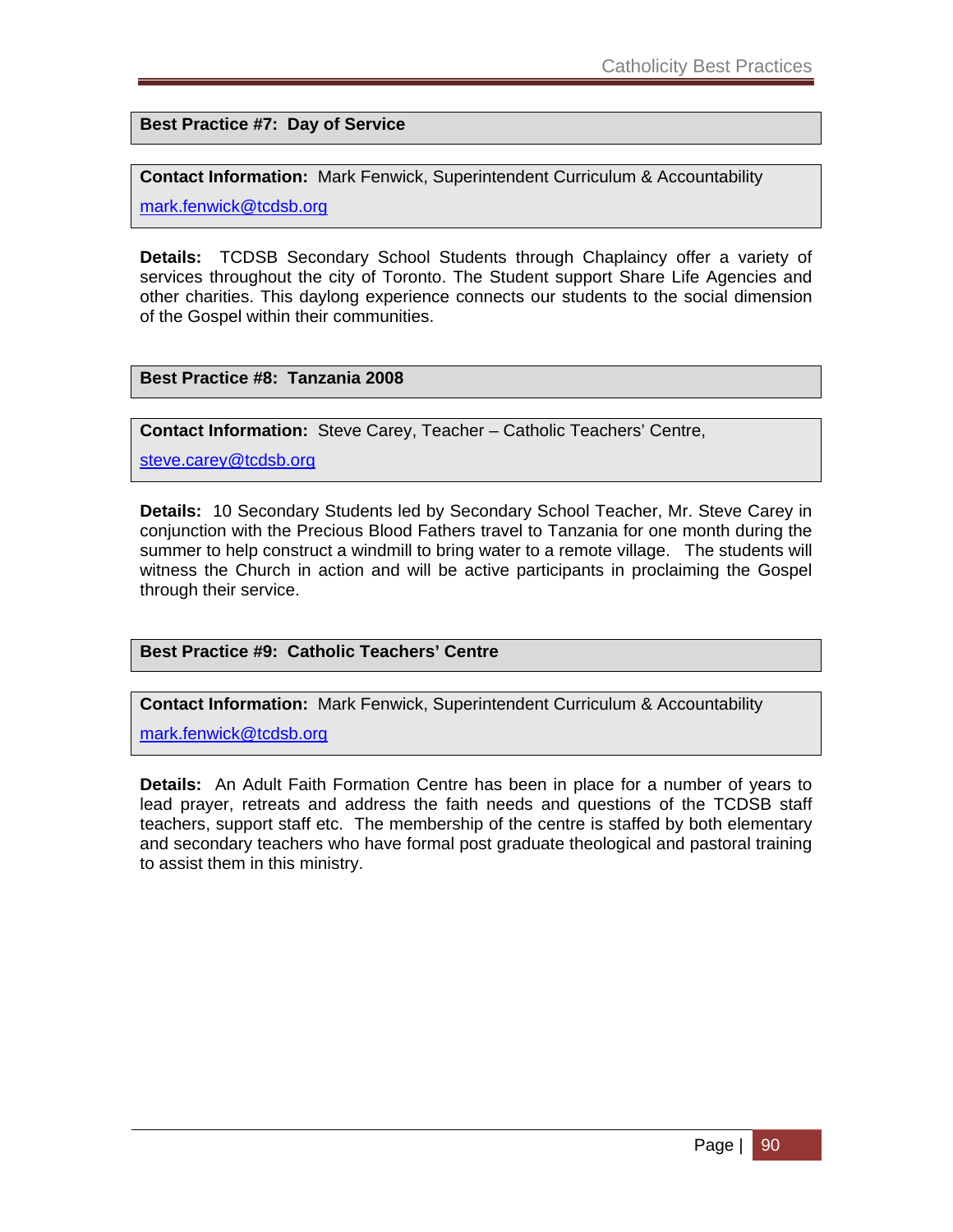## **WATERLOO**

## **CATHOLIC DISTRICT SCHOOL BOARD**

### **DIRECTOR OF EDUCATION: ROGER LAWLER**

**Best Practice #1: Pastoral Care Teams** 

#### **Contact Information**: Glenn Sheculski / Jonathan Wright

**Details**: Each site identifies a core team who collaborate with the principal to take leadership in issues of Pastoral Care.

Core competencies of the Pastoral Care Teams includes liturgical coordination, adult faith formation, compassionate and critical care responses, as well as fostering communities of inclusion and justice. Teams may also be responsible for introducing system level initiatives such as the Professional Standard of Ethics or the Workplace Discrimination and Harassment Protocol as well as coordinating charitable initiatives, wellness opportunities, and responding to any other of the site's unique needs connected to the core competencies.

Site based teams meet five times a year to celebrate and worship, to network and discuss best practice, to receive system level direction and professional development. They provide feedback from their sites as to the needs of the various communities and to advocate for supports that are necessary to foster Catholic communities of faith, hope, and love.

### **Best Practice #2: Professional Standard of Ethics**

**Contact Information**: Roger Lawler / Bruce Rodrigues

**Details**: In 2006-2007 the system introduced a Professional Standard of Ethics, based on the system's mission and guiding principles, which articulates who we are when we operate at our best. The PSE was developed through a lengthy process of discernment and collaboration between all partners in the system.

Based on the six core principles of *integrity, dignity of persons, accountability, fairness, collaboration,* and *stewardship*, the Professional Standard of Ethics calls us to the daily practice of just behaviour in fulfillment of the Gospel vision of community.

During the 2007-2008 school year, individual sites began the implementation process for the PSE by requesting that all sites engage in a minimum of five or six opportunities for reflection, dialogue, and practice throughout the year. A team, representing the various partners in our communities, developed a support guide, which included liturgical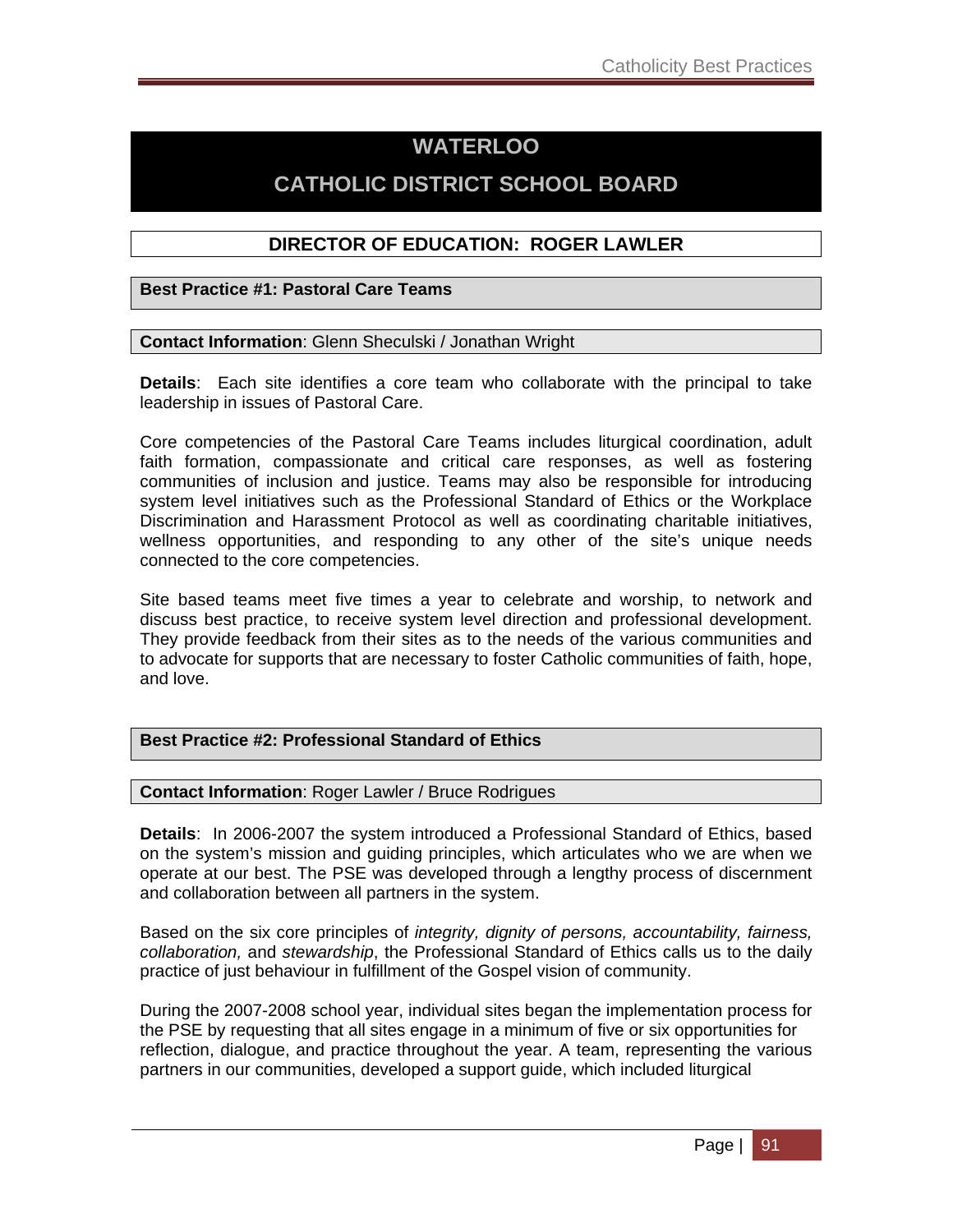experiences, kinaesthetic and reflective activities, and case studies for discussion and dialogue. Pastoral care teams took the lead in coordinating implementation at the site level with many electing to devote a major portion of the Spiritual Development Day to the subject.

The PSE will continue to be embedded into our practice in the coming years and has become a major decision screen for site/system planning and response.

#### **Best Practice #3: Celebration of Excellence**

#### **Contact Information**: John Shewchuk

**Details**: The Celebration of Excellence programme takes many forms throughout the school year. It aims to identify those people who demonstrate best practice in all facets of Catholic education.

We celebrate those graduates of our system who have provided an outstanding example of the Ontario Catholic School Graduate Expectations in action through the 'Distinguished Graduate Award'. The 'Chair's Award' recognises the significant contributions of an individual to Catholic Education at the local or provincial level while the 'Community Partner Award' celebrates the relationship we have with our local partners. The 'John Sweeney Award' is offered in recognition of a graduate who attend Saint Jerome's University who demonstrates perseverance, loyalty, integrity, as well as academic excellence and a commitment to Church, school, and community.

Individual sites identify staff members of distinction who are recognised at an annual event while teachers and administrators who have served Catholic Education for 15 or 25 years are also recognized.

#### **Best Practice #4: Elementary Chaplaincy Programme**

#### **Contact Information:** Glenn Sheculski

**Details**: The commitment of the WCDSB to providing access to pastoral counselling and faith leadership through chaplaincy programmes extends beyond the secondary school into the elementary communities.

A chaplaincy team, dedicated to the elementary panel, works together to provide a ministerial presence for our younger students. They work with staff to provide faith exploration and liturgical experiences. They enhance and supplement the work of the Parish's School Liaisons as well as coordinating the residential retreat programme that every grade eight student has the opportunity to attend.

These experiences become a touchstone for all of our elementary graduates and are a wonderful celebration of the fullness of Catholic Education as moving beyond the comprehension "…of God but rather to be apprehended by God in love."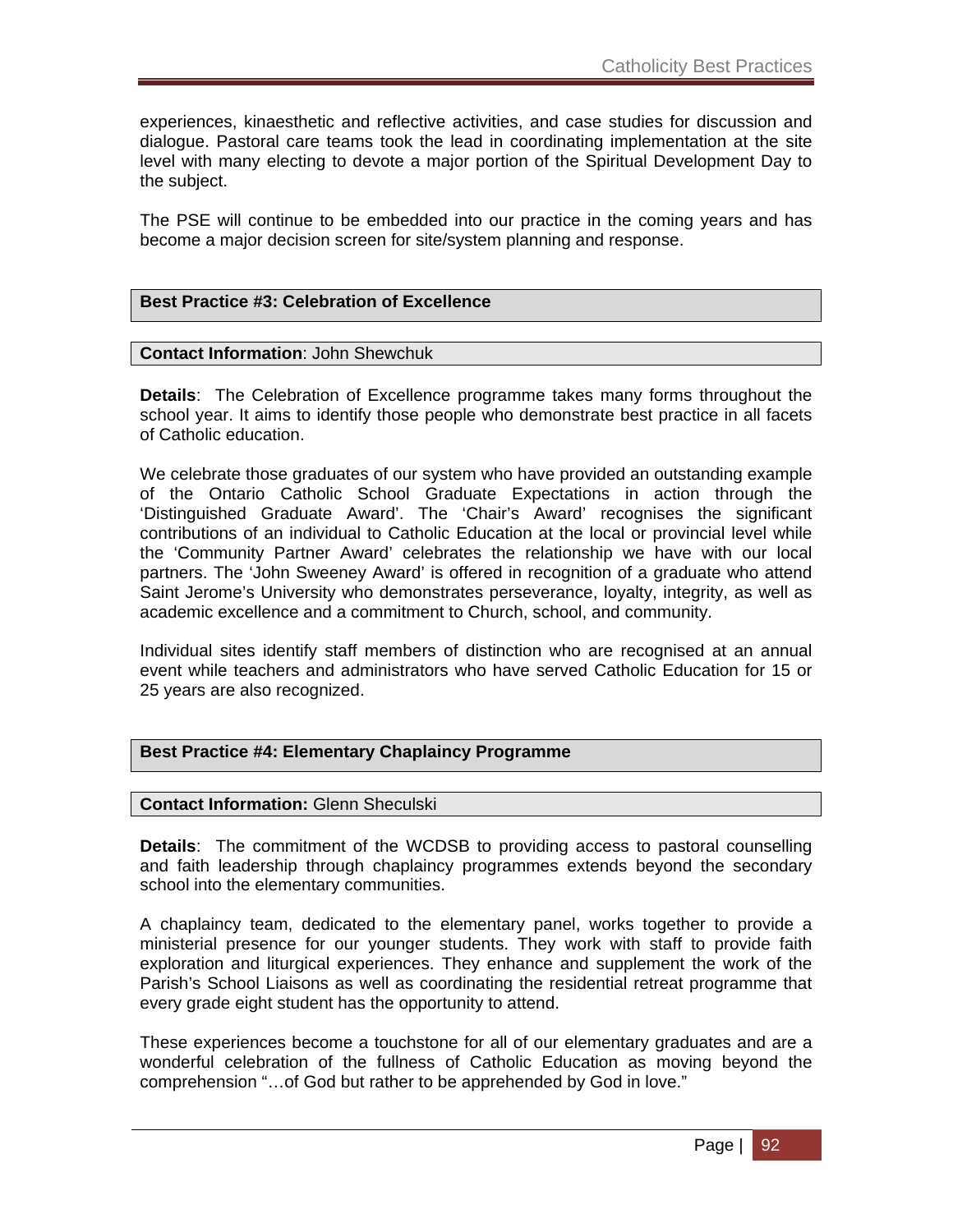### **Best Practice #5: Celebration of WCDSB Commitment To Catholic Education**

#### **Contact Information**: Carol DeVrieze/ Mary Bender

**Details**: A series of promotional videos articulates the WCDSB's commitment to providing quality, inclusive, and faith based education. The videos are available on the Board's website, provided to all new teachers, and screened at parent evenings, recruitment sessions, and other community gatherings.

One video provides an overview of the WCDSB's history and current practice by interviewing students, staff, parents, and graduates. A second film examines the various pathways for student success and articulates the system commitment to inclusion, integration, and compassionate decision-making. Another video demonstrates the various successes of our continuing education and international language programme while the final instalment welcomes new teachers and describes the various supports and opportunities for professional growth.

#### **Best Practice #6: Spiritual Development Day**

#### **Contact Information**: Glenn Sheculski / Jonathan Wright

**Details**: Annually the WCDSB commits a PD day to the celebration and intentional development of the faith lives of its staff. The day is not an isolated event but rather a dedicated time to draw together the many opportunities for spiritual growth offered through the Pastoral Care Teams, chaplaincy programmes, and faith formation activities.

The day is an opportunity for staff to come together in worship, reflection, and celebration of the gift of Catholic Education. It recognises that educators cannot provide that which they do not first possess and makes a commitment to the holistic growth of all employees. The nature of the day operates on a three-year cycle. Triennially, the entire system gathers together in a massed celebration and the work is then continued at a site level for the following two years.

Sites respond to a system-wide focus, such as the Professional Standard of Ethics, and, through the coordination of the Pastoral Care Teams, provide an itinerary that responds to the unique needs of its members. Activities may include liturgies, guest speakers, reflective activities, and community action. This year the staff of the Catholic Education Centre is spending a half-day going out to various community justice agencies to offer a variety of services. This action not only becomes a living witness of the WCDSB's commitment to the social gospel but also serves as an opportunity for personal growth and connection with the poor and vulnerable.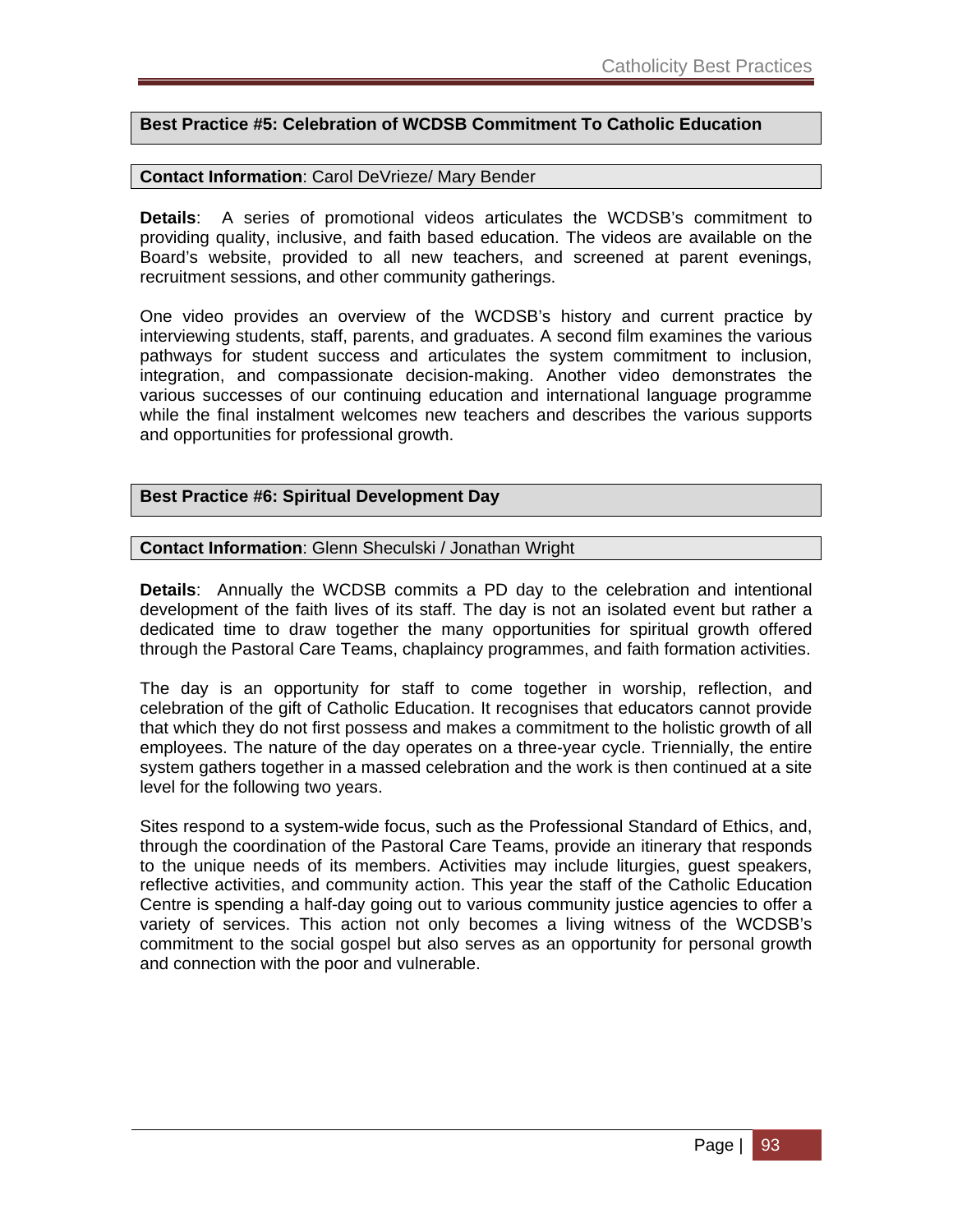### **Best Practice #7: Diocesan Mass to celebrate Catholic Education**

### **Contact Information**: Jonathan Wright

**Details**: The Diocesan Mass was inaugurated this year in the WCSDB and will be held annually throughout all of the constituent Boards in the Diocese of Hamilton. Community members and stakeholders from each system gather to celebrate and recommit themselves to the principles of Catholic Education at a Mass presided over by the Bishop.

#### **Best Practice #8: Bishop's Banquet**

#### **Contact Information**: Vic Degutis – Revenue Development Office (519 578 3660)

**Details:** The annual dinner with keynote address is a fundraiser for faith formation programmes within the system which honours the local ordinary or auxiliary Bishop. The event is organised by the Waterloo Region Catholic Schools Foundation and features student performances and a silent auction.

### **Best Practice #9: Youth Leadership Conference**

#### **Contact Information**: Bruce Rodrigues

**Details:** The annual conference allows student leaders to hear a keynote address from a community leader (ie. the Kielburger brothers) and attend a series of workshops on subjects ranging from visionary leadership to facilitation skills.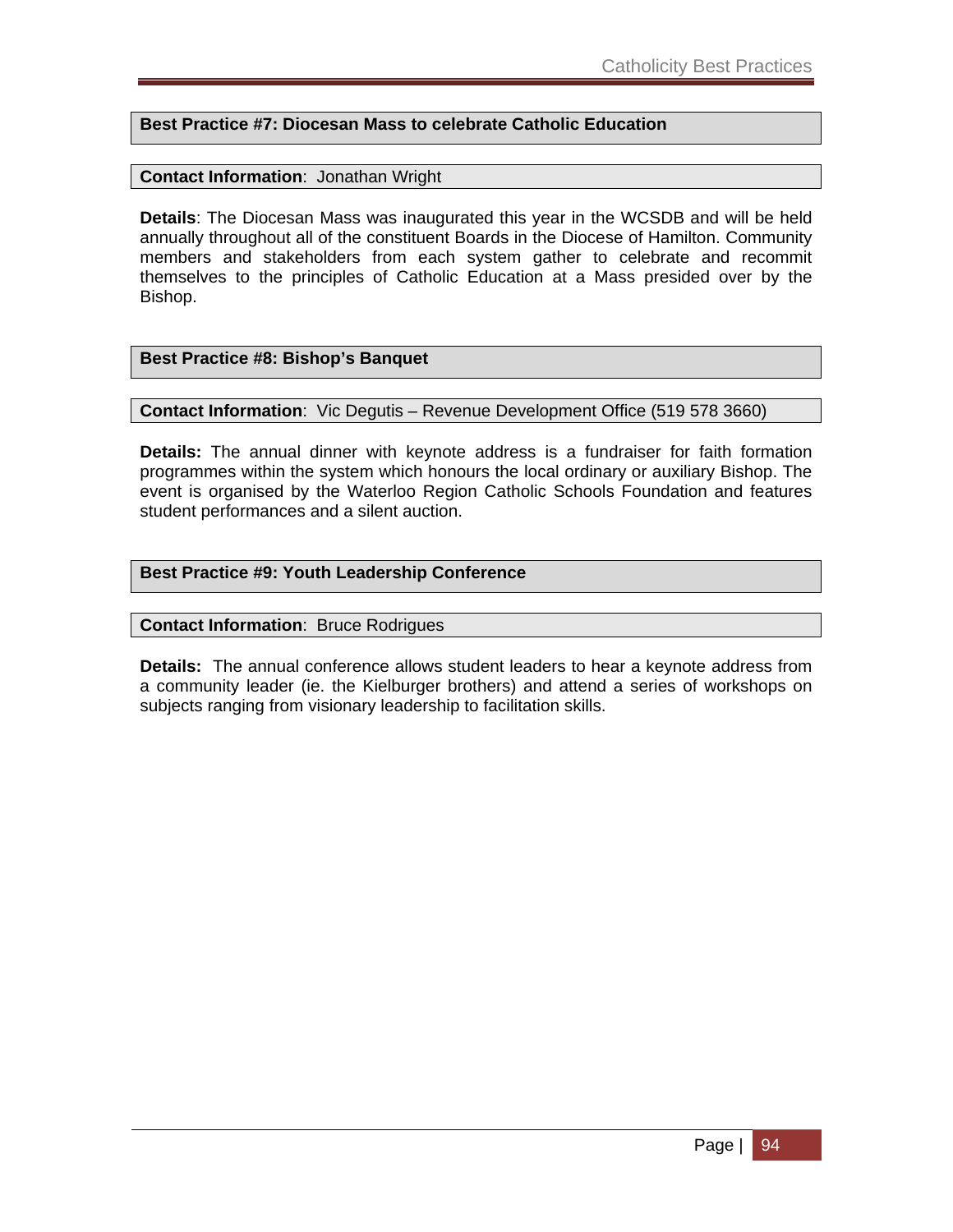## **WELLINGTON**

## **CATHOLIC DISTRICT SCHOOL BOARD**

### **DIRECTOR OF EDUCATION: DON DRONE**

**Best Practice #1: Bishop's Dinner for Catholic Education** 

**Contact Information**: Don Drone 519-821-4640 ext. 214

**Details**: This annual fundraising/awareness dinner attracts over 500 people from the public or private sectors. Its purpose is to highlight the contributions of Catholic education to our community and to raise money for the creation of a new Student Retreat Centre located at the Ignatius Jesuit Centre in Guelph.

### **Best Practice #2: Spiritual Development Day**

**Contact Information**: Allan Asselin, Catholicity Council Chair 519-323-2586

**Details**: Our District stages an annual keynote address panel on the many dimensions of Catholic education. Over 800 faculty and staff participate in the session at the River Run Performing Arts Centre. Speakers have included Sister Clare Fitzgerald, Joe Egan, Kathleen Chesto, Monsignor Dennis Murphy, Bishop Grecco, Noel Martin and Archbishop Tom Collins.

We schedule a dedicated full day to Catholicity. Morning sessions at each site are directed toward a key scriptural theme and its applicability to our work. The afternoon session (as described below) is connected to the morning small group work.

### **Best Practice #3: Memorial Mass**

**Contact Information**: Allan Asselin, Catholicity Council Chair 519-323-2586

**Details**: Each year, our Catholicity Council prepares a Memorial Mass that is dedicated to those in our community who have passed away. The meaningful liturgy is followed by a meal in which all participants engage.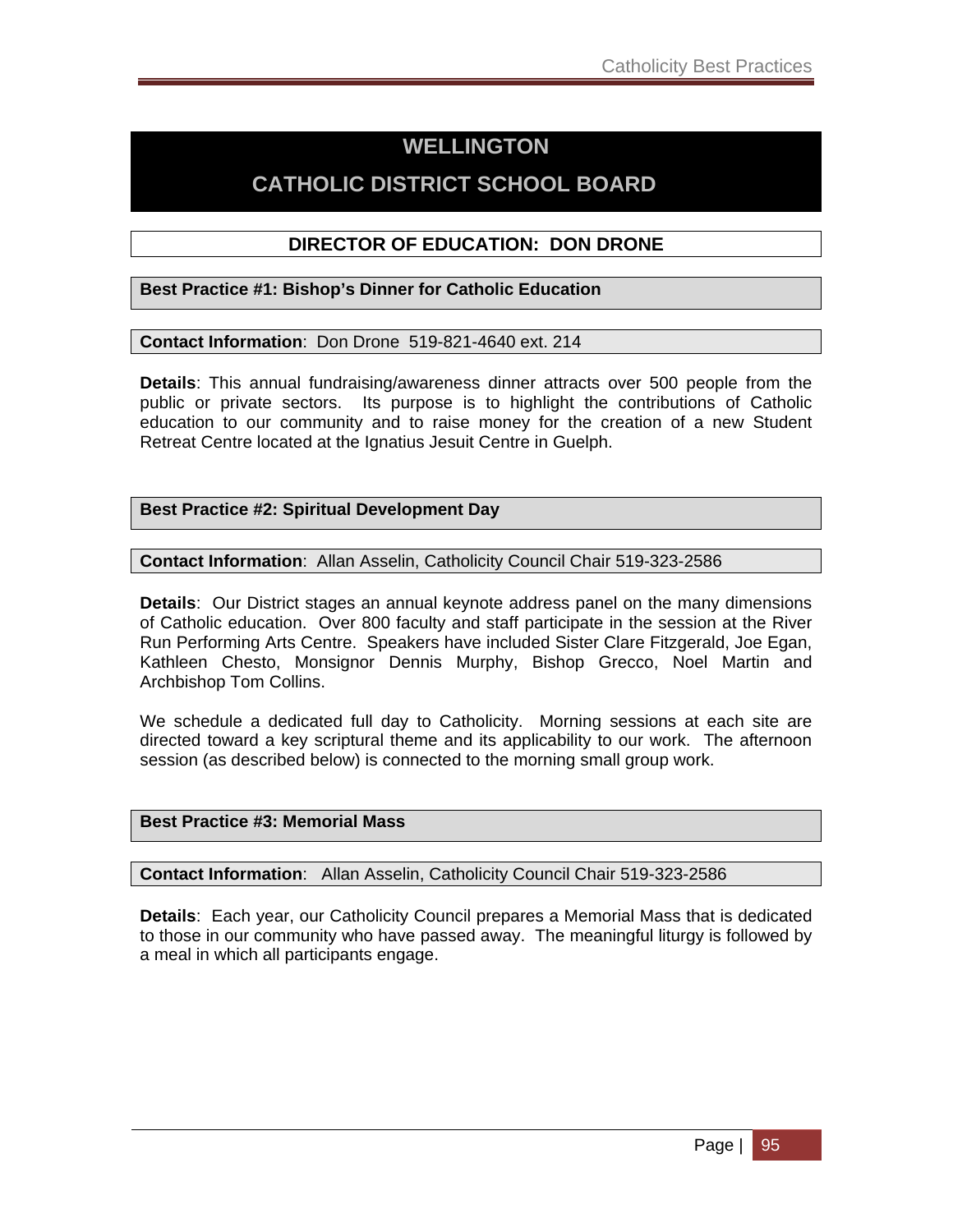### **Best Practice #4: Advent & Lenten Series**

### **Contact information:** Allan Asselin, Catholicity Council Chair 519-323-2586

**Details**: Each year the Catholicity Council sponsors two series of early morning (6:00 a.m.) seminars that feature many aspects of the work of the Church, its clergy and the laity. Sessions are at Loyola House, a Retreat Centre, and have been well attended.

### **Best Practice #5: Student Video on Catholic Education**

#### **Contact Information**: Allan Asselin, Catholicity Council Chair 519-323-2586

**Details**: We have a small committee of secondary students who have written a story line and produced a video on the meaning of Catholic education from a student perspective. The faculty advisor and the small student team introduced this to a gathering of all faculty and staff in the District.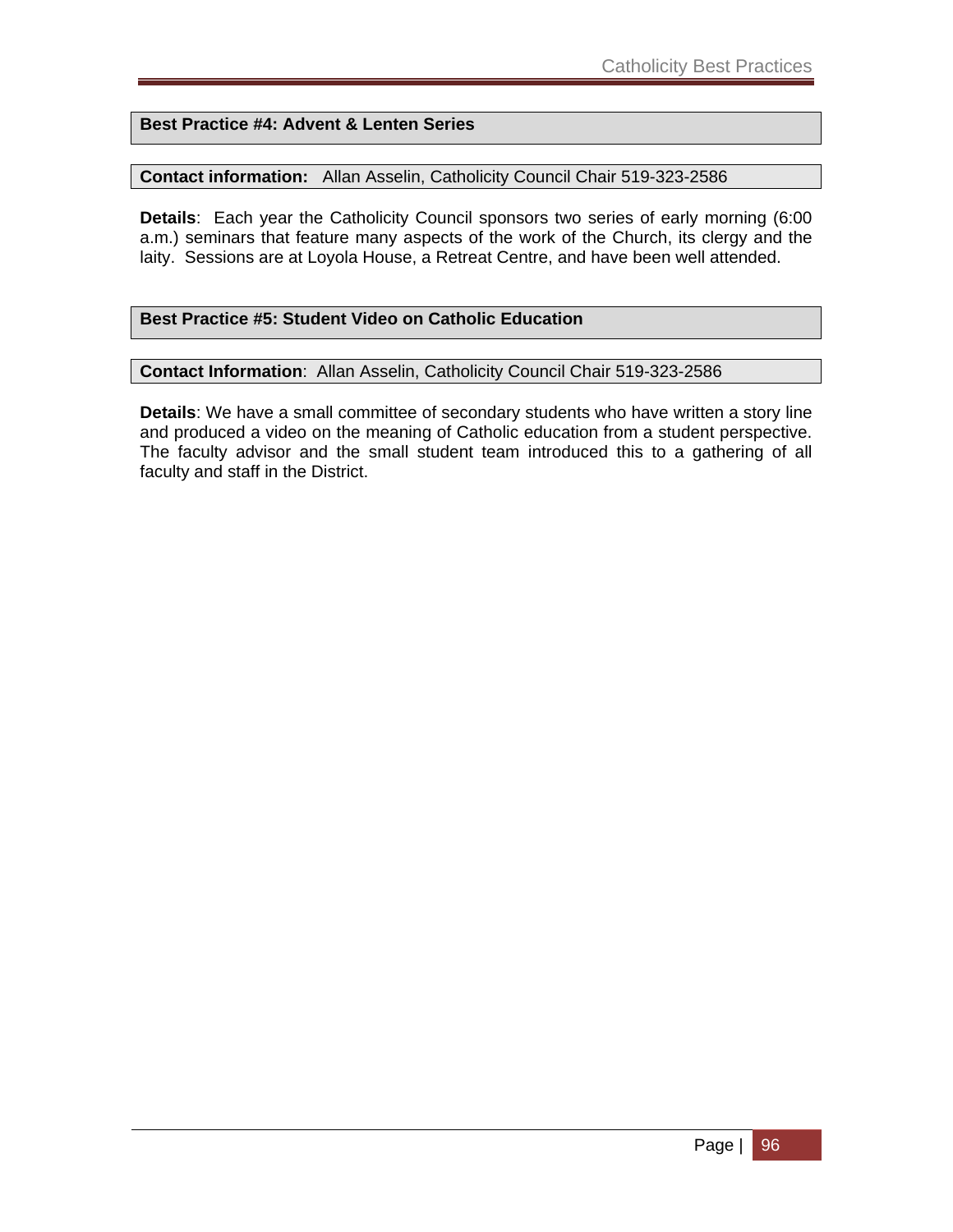## **WINDSOR-ESSEX**

## **CATHOLIC DISTRICT SCHOOL BOARD**

### **DIRECTOR OF EDUCATION: JOSEPH BERTHIAUME**

### **Best Practice #1: Together in Faith Day**

**Contact Information**: Betty Brush, Consultant, Religious Studies, Religion and Family Life, betty\_brush@wecdsb.on.ca

**Details**: Together with our Director of Education, Trustees, Bishops, local parish pastoral teams, a dynamic keynote speaker, and other friends of Catholic education, all WECDSB employee groups gather for a morning of inspiration and celebration of our Catholic faith. An enthusiastic team of employees, garnering a variety of gifts and talents, coordinates this annual spirit-filled event. In keeping with the church season, an engaging Eucharistic Liturgy is celebrated. Employees are invited and prepared to serve in liturgical ministries. An ensemble of board musicians provides music ministry and prayerfully engages us in lively ritual song. Each year our keynote speaker inspires us to live out the gospel message through word and action.

Past keynote speakers have included Fr. Tony Ricard from New Orleans; Matthew Kelly, author; inspiring people to become the best version of themselves; and Catholic education visionary, Sister Clare Fitzgerald.

### **Best Practice #2: System-wide Employee Retreats**

**Contact Information**: Betty Brush, Consultant, Religious Studies, Religion and Family Life, betty\_brush@wecdsb.on.ca

**Details**: The tranquil surroundings of Holy Family Retreat Centre in Harrow Ontario, on the spectacular cliffs overlooking Lake Erie, is the setting for our Board sponsored, system-wide, employee retreat days. Through the lens of the current liturgical season of the church year, and the goals of the Pastoral Plan of our Diocese of London, this directed retreat experience inspires retreatants to focus on their personal relationship with God, the Catholic Church, the sacraments, and their living-style as Disciples of Christ, and stewards of God's creation. Each retreat includes prayer, faith sharing, and private reflection time and culminates with full, conscience and active participation in a Eucharistic Liturgy. Participants report that the day is both engaging and inspiring. They return to their schools, renewed, encouraged and spiritually charged.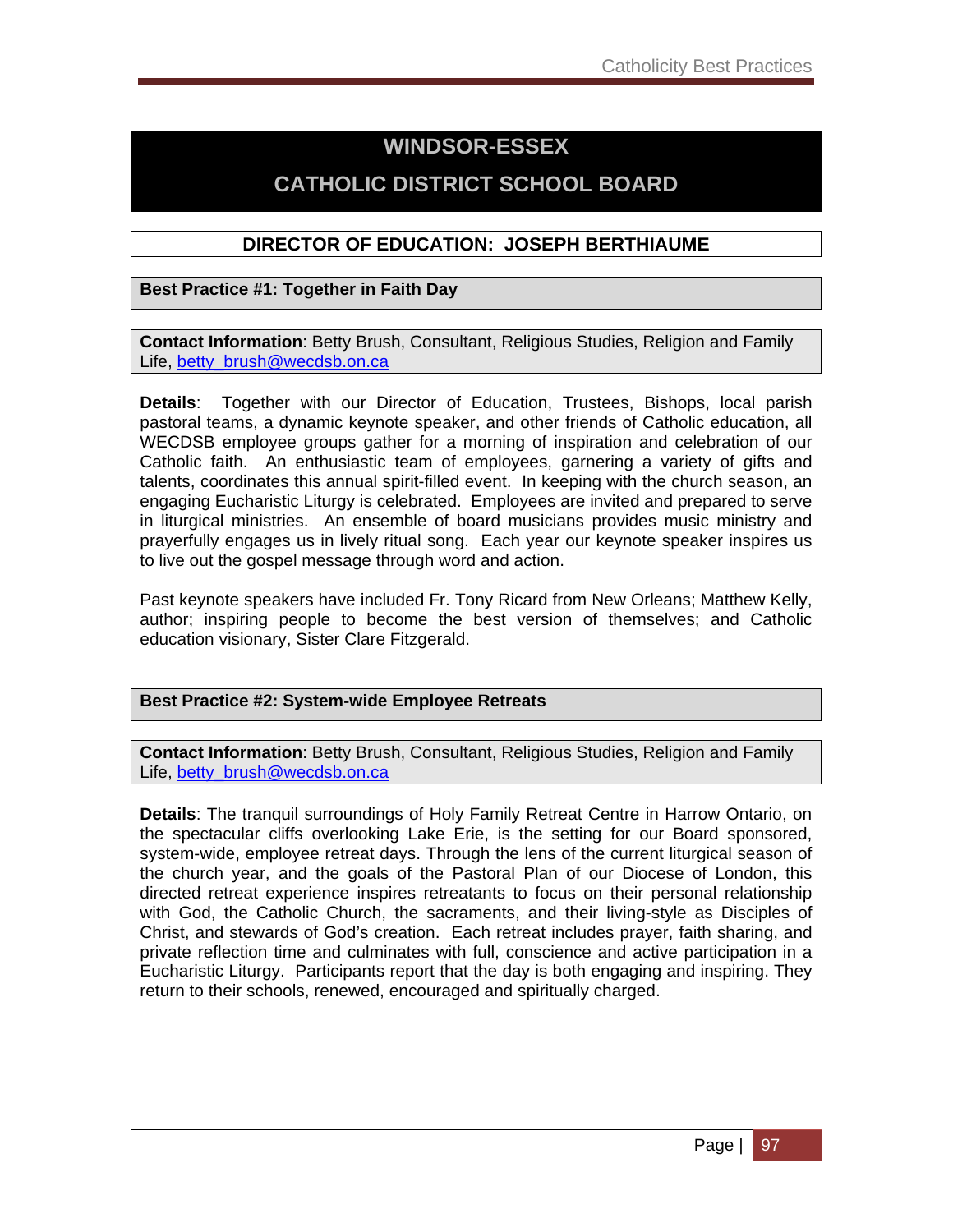**Best Practice #3: Student Retreats**

**Contact Information**: Linda Staudt, Superintendent of Education linda\_staudt@wecdsb.on.ca

**Details**: Annual retreat days are provided for students from grades 8 through 12. Themes are drawn from each grade religion curriculum or Catholic Education Week resources. Campus ministry leaders and facilitators from the Windsor-Essex Deaneries engage our young people in conversation around life events and our Catholic faith. Campus Ministers come together to plan the high school retreats so that one common retreat is delivered to each grade level system wide. Further, each term grade 11 Catholic Studies students from each of our high schools come together at one location to celebrate the Eucharist, to listen to an inspirational speaker and to share a pizza lunch. All of our retreat days focus our Catholic students on living out the faith as Disciples of Christ and stewards of creation.

### **Best Practice #4: School visits with Auxiliary Bishop Robert Anthony Daniels**

**Contact Information:** Linda Staudt, Superintendent of Education linda\_staudt@wecdsb.on.ca

**Details**: In an effort to enhance the School-Church relationship, Auxiliary Bishop Tony visits with both elementary and secondary students in their school environment. In a series of short assemblies, our Bishop embraces the opportunity to converse with students and answer their questions. He explains his ministry in the Diocese and Universal Church, his liturgical attire, his calling to the priesthood, and his days as a student is our system. With warm and hospitable words, his desire is to meet all the students in the Windsor-Essex Catholic DSB.

### **Best Practice #5: Catholic School Council Social and Commissioning**

**Contact Information:** Linda Staudt, Superintendent of Education linda\_staudt@wecdsb.on.ca

**Details**: Board Administration, Superintendents, Supervisors and Trustees gather at the Catholic Education Centre with the Catholic School Council chairpersons, for prayer, a commissioning service, and breaking bread. "Now you are the body of Christ and individually members of it."*1Cor 12:27* is the theme for the commissioning of the CSC chairpersons. As a gesture of thanks and a sign of encouragement and support for service volunteered on behalf of parents and the community, our guests of honour, stewards within our Catholic school system, are then treated to a buffet dinner and presentation. Following the time spent networking, our Catholic School Council Chairpersons, standing for all that Catholic education represents, are then sent forth in faith and service.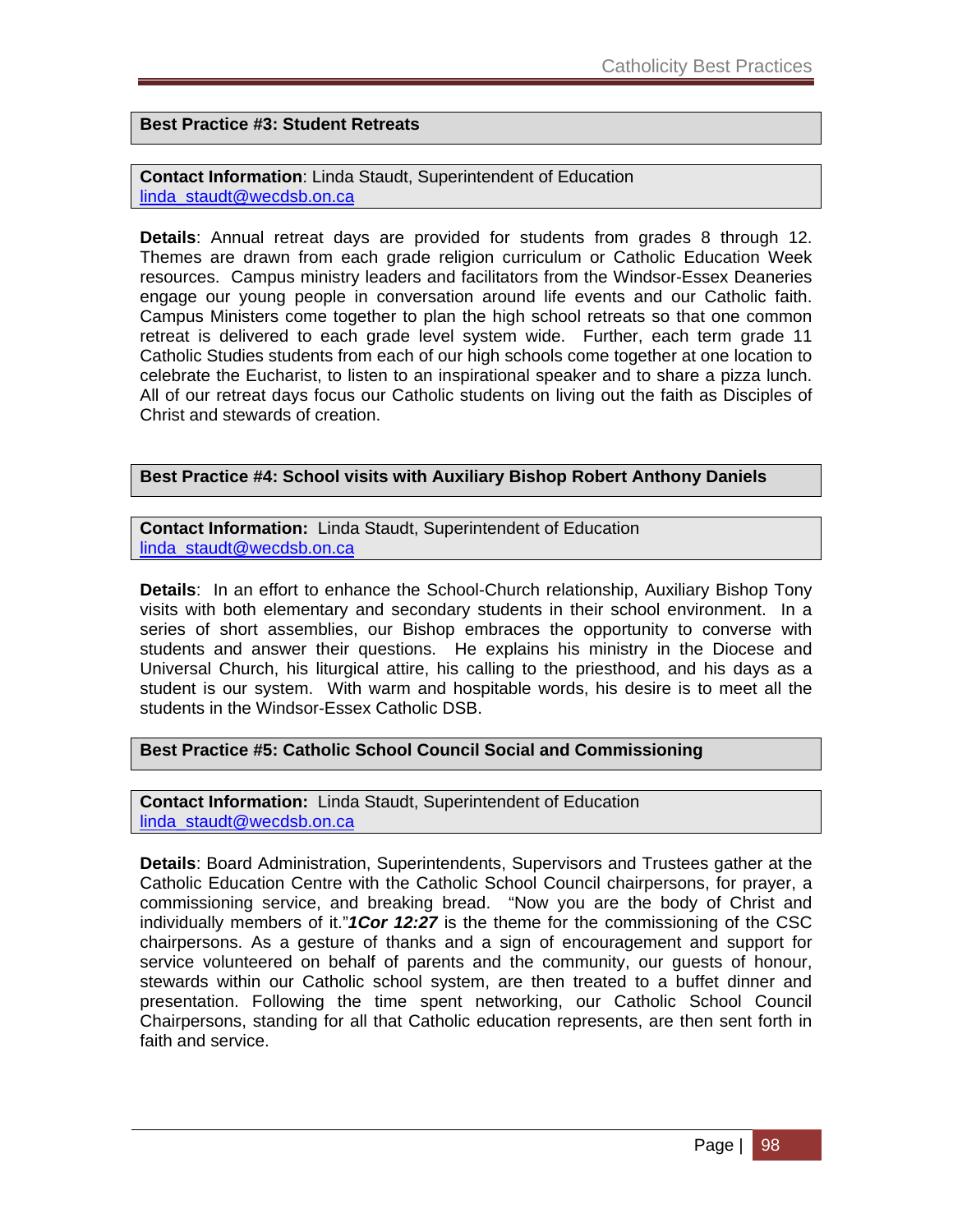## **YORK**

## **CATHOLIC DISTRICT SCHOOL BOARD**

### **DIRECTOR OF EDUCATION: SUSAN LAROSA**

### **Best Practice #1: Faith Ambassador Program**

**Contact Information**: Les Miller, Coordinator, Religious & Family Life Education les.miller@ycdsb.ca

**Details**: Faith Ambassadors work to improve the spiritual climate among the adults in schools and at the Catholic Education Centre through local activities and in partnership with local schools.

They are provided with financial, administrative and spiritual resources for their activities. See www.ycdsb.ca/html/Religion/Faith%20Ambassador%20Handbook.pdf for more information. Ambassadors support staffs and host events within their schools. They also meet with other schools in their area to plan larger events such as evenings of reflection, masses, and guest speakers. All staff is welcome to attend area events.

### **Best Practice #2: Daily Prayers for Children**

**Contact Information**: Les Miller, Coordinator, Religious & Family Life Education les.miller@ycdsb.ca

**Details**: YCDSB Prayers for Children was written to meet a need within our board for good Canadian prayers and reflections to be read over morning announcements or in the classrooms. Such prayers are intended to weave together the school year and the liturgical year. Schools in York Catholic District School Board are part of an every increasing set of circles of belonging: the school, the parish, the York Catholic District School Board, the Regional Municipality of York, Archdiocese of Toronto, the Province of Ontario, Canada, The Roman Catholic Church, the earth, and all of God's creation. Any reflections and prayers have to reflect these different communities to which the students belong as well as their personal communities: family, friends, class, and clubs.

We are members of the Roman Catholic Church. Our liturgical calendar is the main temporal thread around which all the others are woven. Our prayer is not only spiritually nourishing but also educational. Teaching students the rhythm of the liturgical seasons, the language of liturgy, and some of the traditional prayers is an important function of a Catholic school. Our prayers bring the prayer of the Church to the students in these ways:

- 1. Recognizing memorials and feast days of saints and other important church events;
- 2. Celebrating the major seasons of the church year such as Advent, Christmas, Lent and Easter;